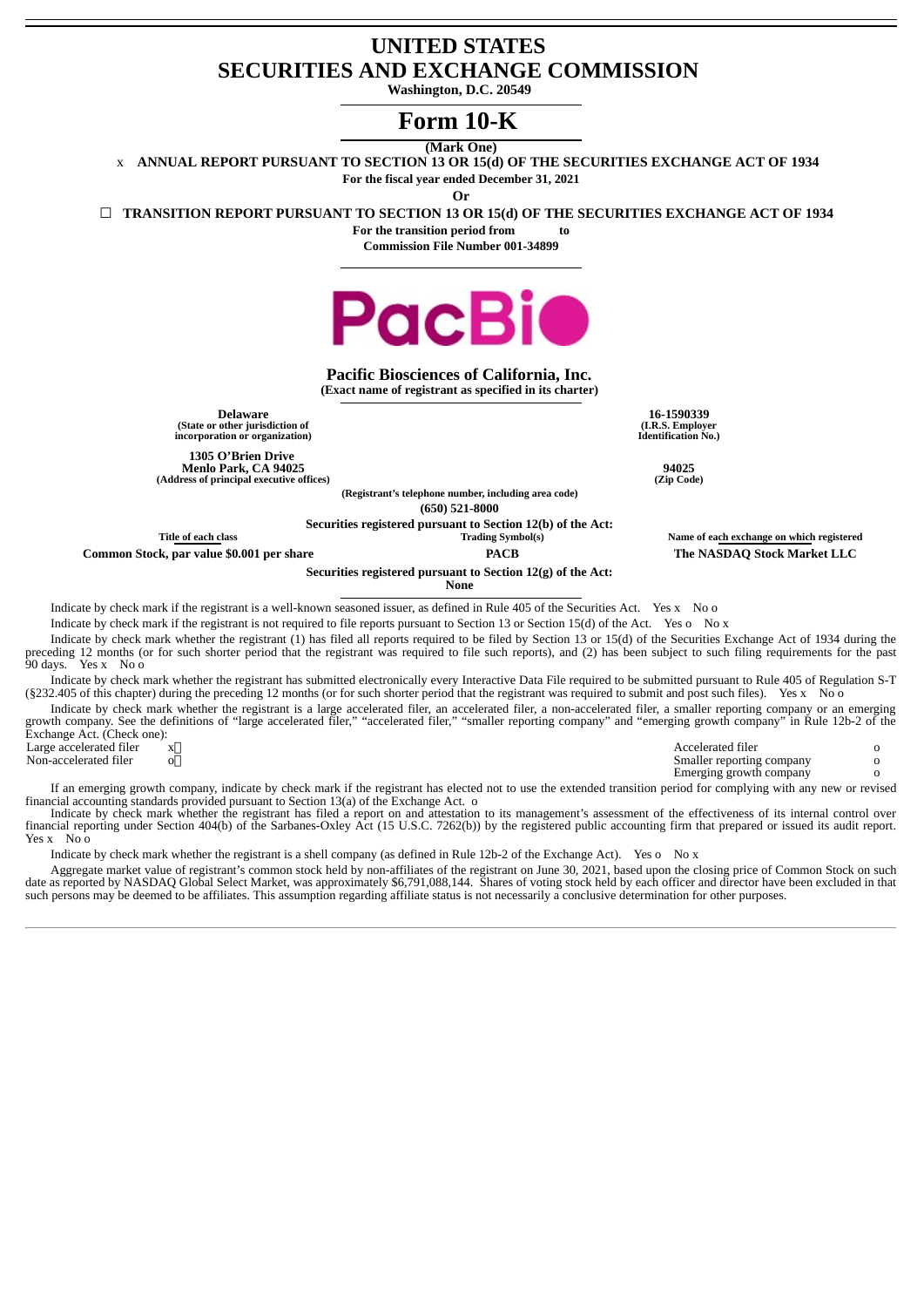## **DOCUMENTS INCORPORATED BY REFERENCE:**

Portions of the registrant's definitive Proxy Statement relating to its 2022 Annual Meeting of Stockholders are incorporated by reference into Part III of this Annual Report on Form 10-K where indicated. Such Proxy Statement will be filed with the U.S. Securities and Exchange Commission within 120 days after the end of the fiscal year to which this report relates.

## **Pacific Biosciences of California, Inc. Annual Report on Form 10-K For the Fiscal Year Ended December 31, 2021 Table of Contents**

|                   |                                                                                                   | Page |
|-------------------|---------------------------------------------------------------------------------------------------|------|
| <b>PART I</b>     |                                                                                                   |      |
| Item 1.           | <b>Business</b>                                                                                   | 2    |
| Item 1A.          | <b>Risk Factors</b>                                                                               | 13   |
| Item 1B.          | <b>Unresolved Staff Comments</b>                                                                  | 48   |
| Item 2.           | <b>Properties</b>                                                                                 | 48   |
| Item 3.           | <b>Legal Proceedings</b>                                                                          | 48   |
| Item 4.           | <b>Mine Safety Disclosures</b>                                                                    | 48   |
|                   |                                                                                                   |      |
| PART II           |                                                                                                   |      |
| Item 5.           | Market for Registrant's Common Equity, Related Stockholder Matters and Issuer Purchases of Equity |      |
|                   | <b>Securities</b>                                                                                 | 49   |
| Item 6.           | Reservedl                                                                                         | 50   |
| Item 7.           | Management's Discussion and Analysis of Financial Condition and Results of Operations             | 51   |
| Item 7A.          | <b>Quantitative and Qualitative Disclosures about Market Risk</b>                                 | 63   |
| Item 8.           | <b>Financial Statements and Supplementary Data</b>                                                | 65   |
| Item 9.           | Changes in and Disagreements with Accountants on Accounting and Financial Disclosure              | 105  |
| Item 9A.          | <b>Controls and Procedures</b>                                                                    | 105  |
| Item 9B.          | <b>Other Information</b>                                                                          | 108  |
| Item 9C           | Disclosure Regarding Foreign Jurisdictions that Prevent Inspections                               | 108  |
|                   |                                                                                                   |      |
| PART III          |                                                                                                   |      |
| Item 10.          | Directors, Executive Officers and Corporate Governance                                            | 109  |
| Item 11.          | <b>Executive Compensation</b>                                                                     | 109  |
| Item 12.          | Security Ownership of Certain Beneficial Owners and Management and Related Stockholder Matters    | 109  |
| Item 13.          | Certain Relationships and Related Transactions, and Director Independence                         | 109  |
| Item 14.          | <b>Principal Accountant Fees and Services</b>                                                     | 109  |
|                   |                                                                                                   |      |
| PART IV           |                                                                                                   |      |
| Item 15.          | <b>Exhibits, Financial Statement Schedules</b>                                                    | 110  |
| Item 16.          | Form 10-K Summary                                                                                 | 113  |
|                   |                                                                                                   |      |
| <b>Signatures</b> |                                                                                                   | 114  |
|                   |                                                                                                   |      |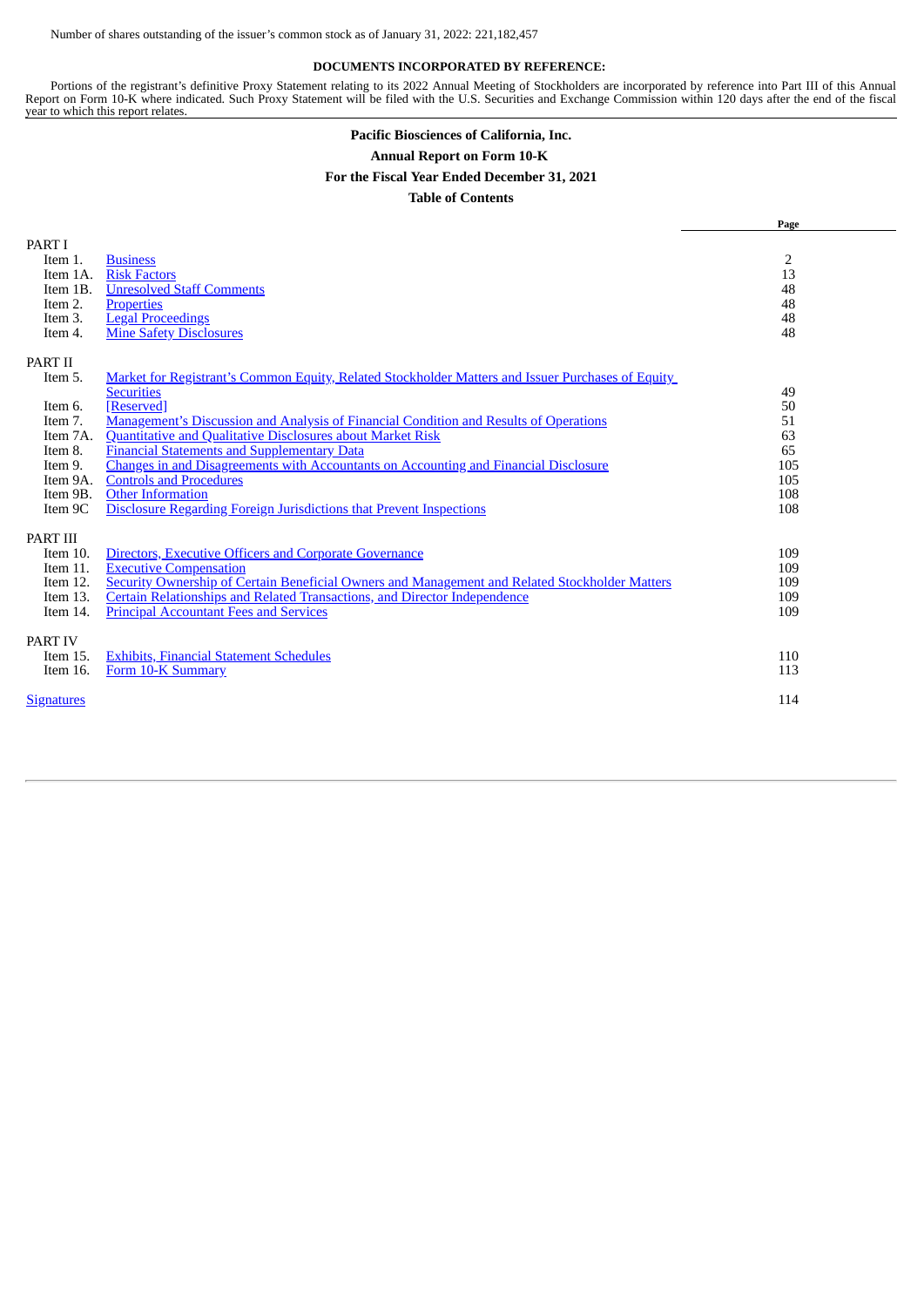## **SPECIAL NOTE REGARDING FORWARD-LOOKING STATEMENTS**

This Annual Report on Form 10-K, including the sections titled "Business," "Risk Factors" and "Management's Discussion and Analysis of Financial Condition and Results of Operations" contain or may contain forward-looking statements that are based on the beliefs and assumptions of the management of Pacific Biosciences of California, Inc. (the "Company," "we," "us," or "our") and on information currently available to our management. The statements contained in this Annual Report on Form 10-K that are not purely historical are forward-looking statements within the meaning of Section 27A of the Securities Act of 1933, as amended, and Section 21E of the Securities Exchange Act of 1934, as amended (the "Exchange Act"), and include, but are not limited to:

- $\Box$  the attributes and sequencing advantages of SMRT<sup>®</sup> technology;
- our current and future products;
- $\Box$  market opportunities, strategic and commercial plans, including strategy for our business and related financing;
- $\Box$  expectations regarding the conversion of backlog to revenue and the pricing and gross margin for products;
- manufacturing plans including developing and scaling of manufacturing and delivery of our products;
- research and development plans;
- product development including, among other things, statements relating to future uses, quality or performance of, or benefits of using, products or technologies, updates or improvements of our products;
- $\Box$  intentions regarding seeking regulatory approval for our products;
- competition;
- $\Box$  expectations regarding unrecognized income tax benefits;
- expectations regarding the impact of an increase in market rates on the value of our investment portfolio;
- $\Box$  the sufficiency of cash, cash equivalents and investments to fund projected operating requirements;
- the effects of recent accounting pronouncements on our financial statements; and
- other future events.

Forward-looking statements can be identified by words such as: "anticipates," "believes," "could," "estimates," "expects," "intends," "may," "plans," "potential," "predicts," "projects," "seeks," "should," "target," "will," "would" or similar expressions and the negatives of those terms. Forward-looking statements involve known and unknown risks, uncertainties and other factors that may cause our actual results, performance or achievements to be materially different from any future results, performance or achievements expressed or implied by the forward-looking statements.

Factors that could cause or contribute to such differences include, but are not limited to, those discussed under the heading "Risk Factors" in this report and in other documents we file with the Securities and Exchange Commission ("SEC"). Given these risks and uncertainties, you should not place undue reliance on forward-looking statements. Also, forward-looking statements represent management's beliefs and assumptions as of the date of this report. Except as required by law, we assume no obligation to update forward-looking statements publicly, or to update the reasons actual results could differ materially from those anticipated in these forward-looking statements, even if new information becomes available in the future.

This Annual Report on Form 10-K also contains estimates, projections and other information concerning our industry, our business, and the markets for our products, including data regarding the estimated size and estimated growth for those markets. Information that is based on estimates, forecasts, projections, market research or similar methodologies is inherently subject to uncertainties and actual events or circumstances may differ materially from events and circumstances reflected in this information. Unless otherwise expressly stated, we obtained this industry, business, market and other data from reports, research surveys, studies and similar data prepared by market research firms and other third parties, industry, medical and general publications, government data and similar sources.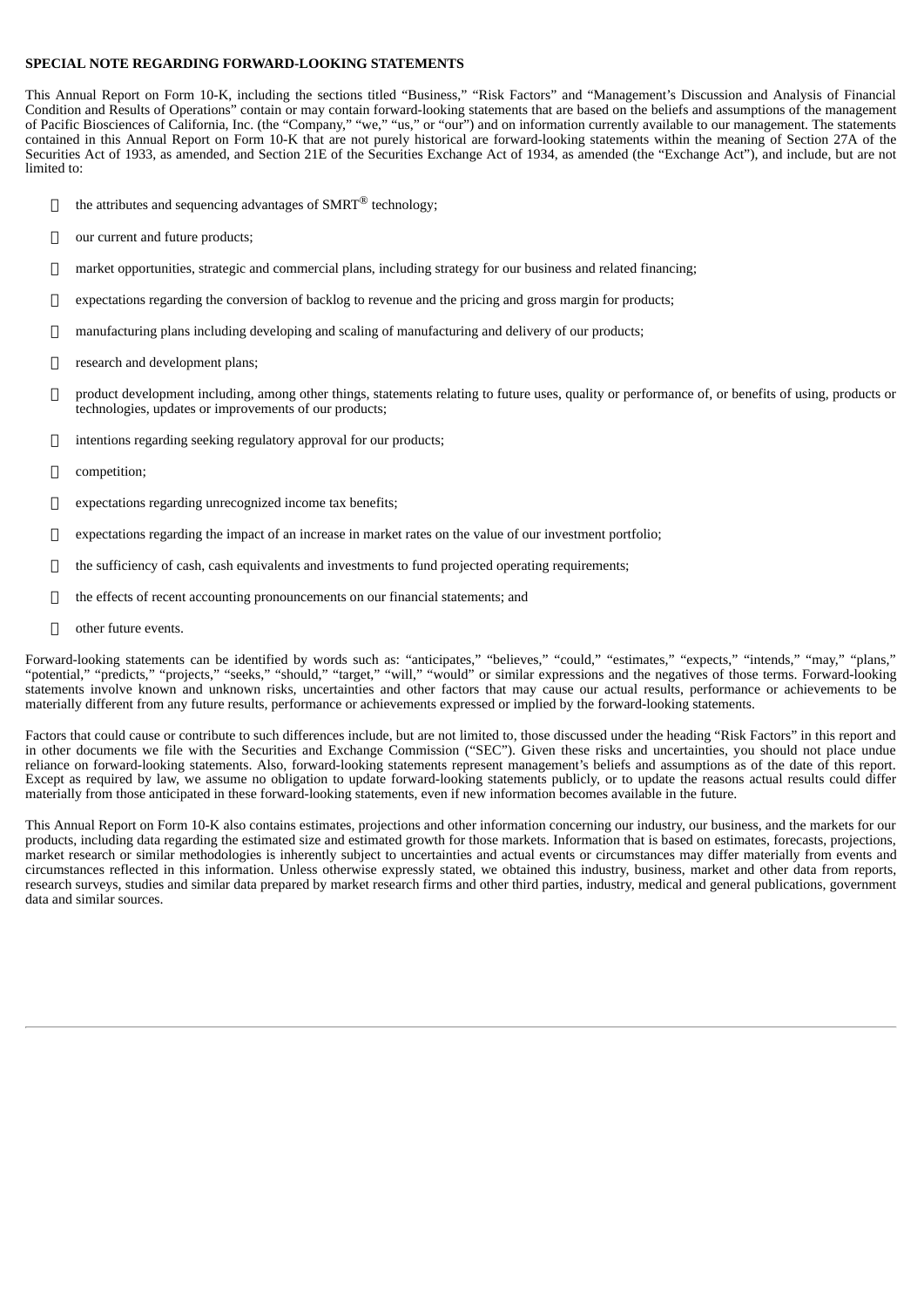## <span id="page-3-0"></span>**Overview**

We are a premier life science technology company that is designing, developing and manufacturing advanced sequencing solutions to help scientists and clinical researchers resolve genetically complex problems. Our products and technology under development stem from two highly differentiated core technologies focused on accuracy, quality and completeness which include our existing HiFi long read sequencing technology and our emerging short read Sequencing by Binding (SBB®) technology. Our products address solutions across a broad set of applications including human germline sequencing, plant and animal sciences, infectious disease and microbiology, oncology, and other emerging applications. Our focus is on providing our customers with advanced sequencing technologies with higher throughput and improved workflows that we believe will enable dramatic advancements in routine healthcare. Our customers include academic and governmental research institutions, commercial testing and service laboratories, genome centers, public health labs, hospitals and clinical research institutes, contract research organizations (CROs), pharmaceutical companies and agricultural companies.

## **Our Mission and Impact**

Our mission is to enable the promise of genomics to better human health. Genomics is core to all biological processes, and our advanced genomics tools provide scientists and clinical researchers the insights to better understand biology and health. The "promise of genomics" postulates that medicine, agriculture, public health, drug development, and other disciplines will be fundamentally transformed with the incorporation of routine genomic information over the coming decades. We see early progress toward this transformation in the applied use of genomics in areas such as genetic disease, oncology, and sustainable food production. However, legacy genomics technologies have fundamental limitations in progressing these fields toward the promise of genomics. We believe that unleashing the full potential of genomics will require a level of accuracy and completeness that is inaccessible to legacy technologies. Accuracy and completeness are central to our product development strategy, and thus we have created some of the most innovative, high-quality, genomics solutions on the market.

## **The Underlying Science**

Genetic inheritance in living systems is conveyed through a naturally occurring information storage system known as deoxyribonucleic acid, or DNA. DNA stores information in linear chains of the chemical bases adenine, cytosine, guanine and thymine, represented by the symbols A, C, G and T respectively.

In humans, the genome is comprised of approximately three billion DNA base-pairs, which are divided into 23 chromosomes ranging in size from 50 million to 250 million bases. There are approximately 23,000 smaller regions within these chromosomes, called genes, which contain the blueprints for protein production. The proteins synthesized from these blueprints essentially underlie the operation of all biological systems.

Genome sequencing reads the bases of long fragments of nucleic acids. Initial genome sequencing studies have shown that mutations in these DNA base pairs play a critical role in human disease, contributing to the burgeoning field of genomics. Since then, recent discoveries have highlighted additional complexities of DNA and ribonucleic acid, or RNA. These include the presence of modified bases such as methylation, and post-translational modification or the processing of RNA molecules after they are transcribed from the genome, both of which can affect protein synthesis.

## **Our Principal Markets**

Researchers utilize our solutions in human germline sequencing, plant and animal sciences, infectious disease and microbiology, oncology, and other emerging applications.

## *Human Germline Sequencing: Improving rare disease research and understanding*

According to a World Health Organization publication, it is estimated that 400 million people worldwide are affected by up to 8,000 distinct rare diseases, with 80% of these believed to be genetic in nature. Other sequencing technologies applied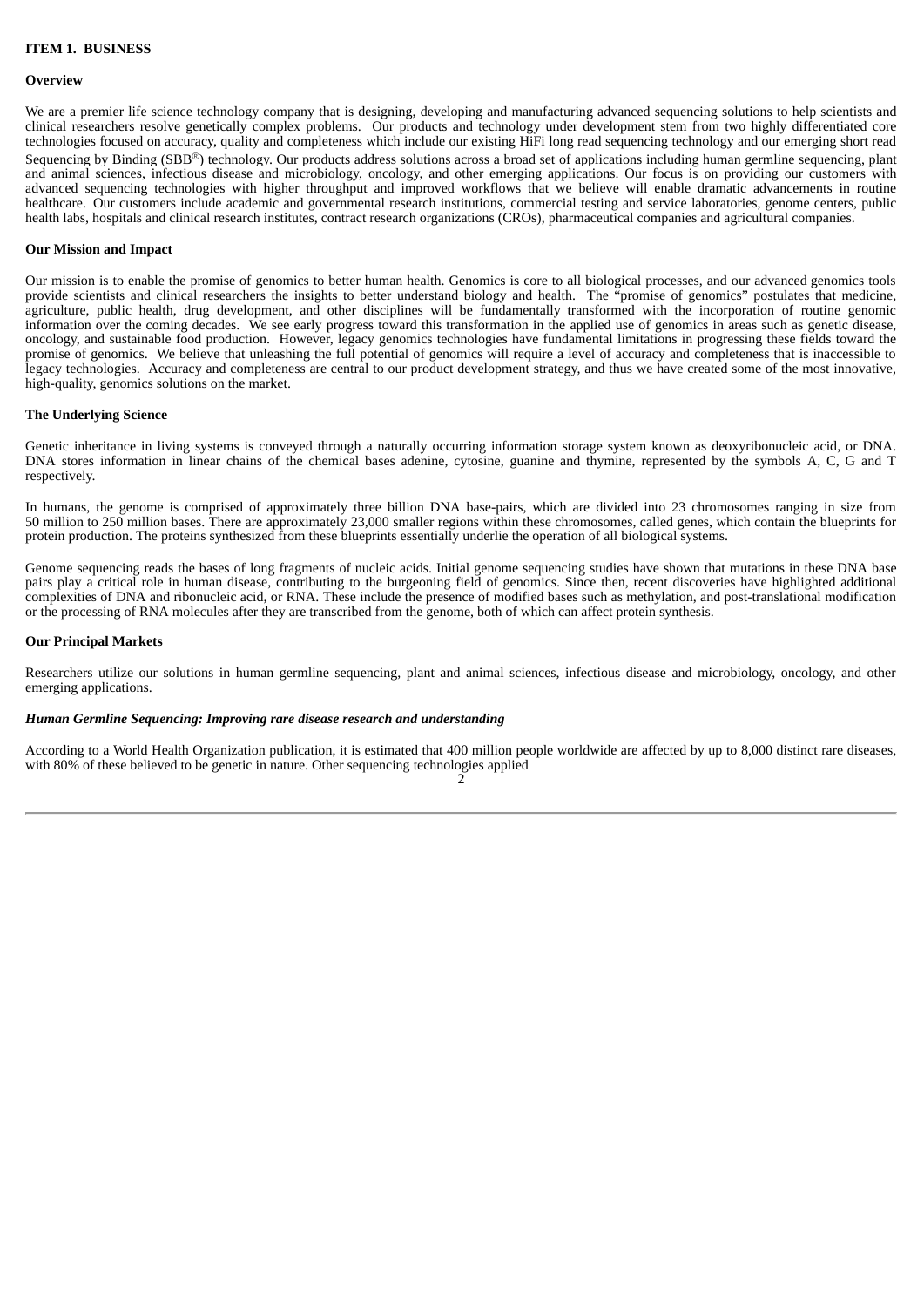to rare disease diagnosis are technologically limited to interrogating small variants, representing only a subset of possible genomic variation. Consequently, most genetic disease cases are undiagnosed, leaving families on multi-year diagnostic odysseys. Sequencing the human genome with long and accurate reads enables the potential detection of all known classes of disease-causing variation. In addition, the ability of PacBio's long-read sequencing technology to detect 5-Methylcytosine, an epigenetic factor shown to alter gene behavior, may enable further advances in research and development in genetic disease diagnosis.

## Infectious Disease and Microbiology: Understanding and tracking microbes and pathogens in support of global public health

Our technology has increased the scientific community's understanding of microorganism and viruses and their malignancy, transmission, and potential resistance to antibiotics or vaccines. Our sequencing technology delivers some of the most comprehensive and complete genomes available, enabling federal agencies, public health organizations, and healthcare providers the ability to conduct wide-ranging research and surveillance activities to:

- Generate high quality, complete genome assemblies, revealing variants of all known types, to gain a deeper understanding of community-acquired and hospital-associated infections and transmissions;
- $\Box$  Identify and characterize pathogens to inform regional, national and global public health agencies for preparation and response to rapidly evolving microorganism; and
- Characterize complex microbial communities to understand their role in human, animal, and environmental health.

## *Oncology: Enable the discoveries of underlying causes of cancer, progression and relapse*

Understanding the cellular and molecular complexity of tumor cells is critical in developing more effective targeted cancer therapies. Advancements in single-cell analyses have previously been recognized by *Nature Methods* magazine as the "method of the year" in 2019. Single-cell transcriptomics is particularly impactful in defining cellular identity and function; however, other technologies only sequence a portion of RNAs, missing critical information. Our long-read RNA sequencing method, single-cell Iso-Seq (scIso-Seq), accurately detects molecular events such as RNA isoforms and expressed mutations and provides gene expression information at the single-cell level. We believe scIso-Seq is uniquely positioned to enable discoveries by researchers of the underlying causes of cancer initiation, progression, and relapse, as well as the discovery by researchers of novel diagnostic, prognostic and predictive biomarkers that may inform future clinical tests.

As novel discoveries continue to be made using our long sequencing technology, we believe our SBB short-read sequencing technology will enable us to meet the demands of customers in the expanding non-invasive testing market in oncology. Due to the small amounts of circulating tumor DNA (ctDNA) present in the blood of early-stage cancer patients and those with minimal residual disease (MRD), the presence of cancer often goes undetected and a more sensitive assay will be required. Based on internal testing, we believe our SBB technology has the potential to offer higher accuracy than competitor sequencing technologies, which may in the future support our customers' development of more sensitive tests for the purpose of earlier detection and more robust monitoring of cancer.

## Plant and Animal Sciences: Helping scientists answer biological questions across a broad range of plant and animal sciences

There are hundreds of thousands of distinct plant and animal species. Our technology is used to build de novo reference genomes for these organisms across several global initiatives which are dedicated to preserving, monitoring and cataloging biodiversity with actionable and accurate genomic data.

## **Our Technology, Products and Solutions**

We have developed HiFi long-read sequencing combined with highly accurate Single Molecule Real-Time (SMRT) technology, which enables singlemolecule, real-time detection of nucleic acid sequences for long-read applications. We are also expanding our genomic solutions with our short read Sequencing by Binding (SBB®) chemistry which offers sensitive sequencing for short read applications. Upon launch of the SBB platform, we believe we will be the only company offering both native long read and native short read technologies into the market.

Our sales consist of sales of instruments, chips and reagents based on our SMRT technology as well as services we perform for customers and we are developing products based on our nanobind technology.

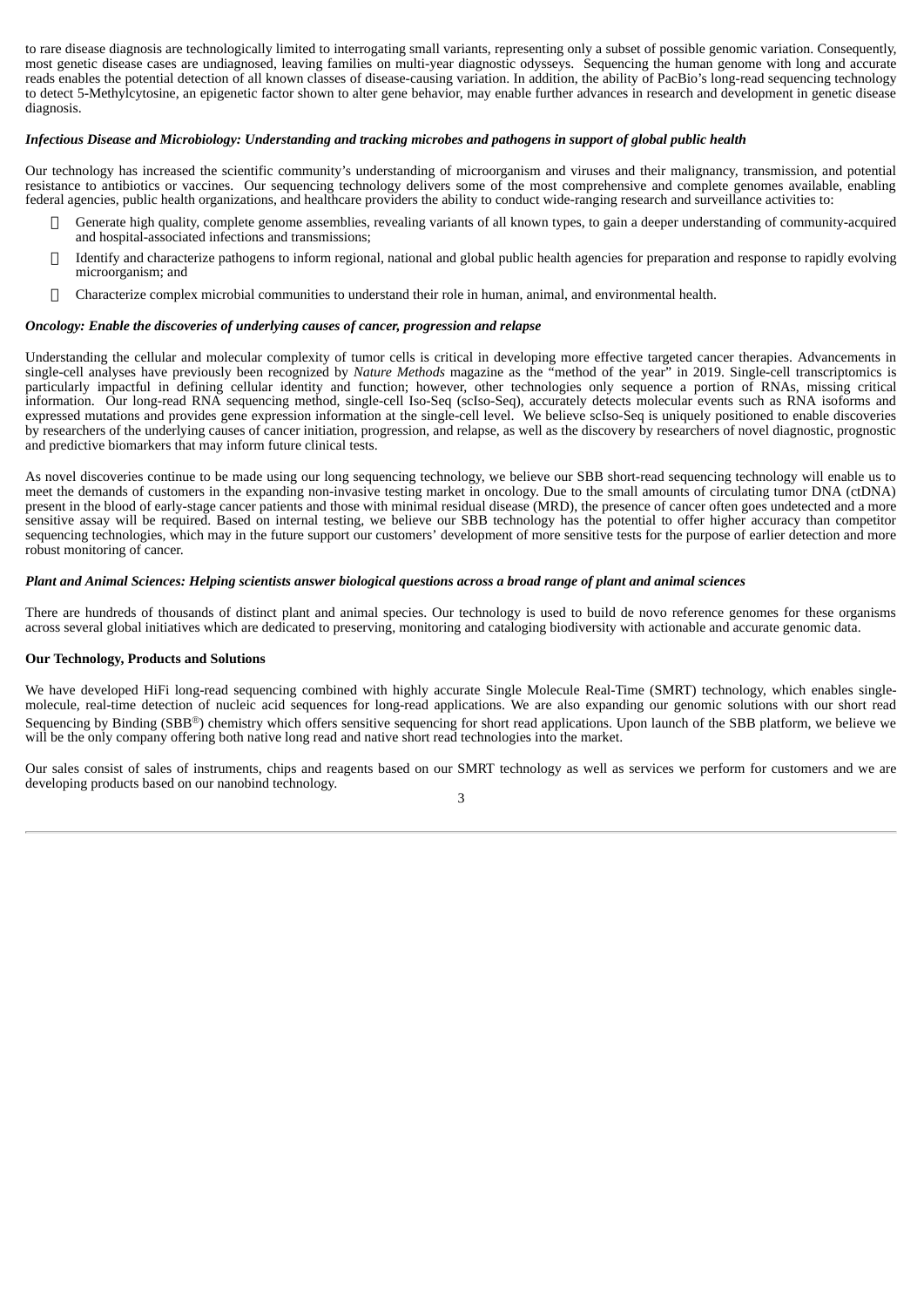## *HiFi Long-***read** *Sequencing*

Our HiFi long-read sequencing protocol was built upon our HiFi sequencing systems, including consumables and software, and offers customized end-toend workflows for different SMRT sequencing applications. Highly accurate, long sequence reads simplify and accelerate data analysis algorithms, reducing the needs for error correction steps and/or assembly aspects, depending on the application.

Customers use our HiFi long read sequencing platforms in a wide range of sequencing applications, including whole genome sequencing and *de novo* genome assembly, long-range phasing, targeted sequencing, full-length RNA and single-cell sequencing, characterization of metagenomic communities and other mixed DNA samples, viral genome sequencing, and others. Our technology is also capable of detecting epigenetic markers simultaneously by analyzing the kinetics of DNA polymerization which is affected, and thereby detectable, by epigenetic markers such as 5-methylcytosine or  $N^6$ methyladenine, and we anticipate such capability to become commercially available in April 2022.

## *SMRT Technology*

Our proprietary SMRT Technology enables the observation of DNA synthesis as it occurs in real time by harnessing the natural process of DNA replication, which in nature is a highly efficient and accurate process actuated by DNA polymerases. DNA polymerases attach to a strand of DNA to be replicated, examine the individual base at the point it is attached, and then determine which of the four building blocks, or nucleotides (A, C, G, or T), is required to complement that individual base. After determining which nucleotide is required, the polymerases incorporate that nucleotide into the growing strand being produced.

SMRT Sequencing is based on following the activity of DNA polymerase on individual DNA molecules in real time which occurs on our SMRT cells that are monitored and analyzed within our Sequel I, II, and IIe systems. Carried out on SMRTbell templates, which attach hairpin adapters to the ends of double-stranded DNA molecules to be sequenced, SMRT sequencing allows for the successive sequencing of both the forward and reverse strands of the individual DNA molecule occurring multiple times, thereby allowing for the same base of the same molecule to be sequenced more than once in a sequencing run. According to research we performed in collaboration with other researchers subsequently published in Nature Biotechnology in 2019, the base calls from the resulting subreads can be processed to generate the final base call in an analytical procedure called circular consensus sequencing, leading to what we have defined as our HiFi sequence reads which have high accuracy typically being defined as having greater than 99% read accuracy, but often exceeding greater than 99.9% accuracy according to research we performed in collaboration with other researchers, subsequently published in Nature Biotechnology in 2019. While HiFi reads have been utilized routinely for DNA inserts in the kilobase (1000 bases) range for applications such as full-length RNA sequencing or amplicon sequencing, advancements made a few years ago to increase the number of bases covered by the polymerase to greater than ~50,000 bases has allowed us to routinely increase the size of DNA fragments that can be subjected to HiFi sequencing, ranging currently to up to 25 kilobases in size providing sufficient read length with our accuracy to support a multitude of applications across human health, plant and animal, and microbiology, according to research we performed in collaboration with other researchers, subsequently published by Scientific Data in 2020. The ability to generate single-DNA molecule sequence reads that are both long and highly accurate allows researchers to obtain more contiguous, complete and accurate genomic data, thereby allowing for greater insights into the complexity of biological systems.

## *Sequel, Sequel II and Sequel IIe Instruments*

Our Sequel, Sequel II and Sequel IIe instruments conduct, monitor, and analyze single molecule biochemical reactions in real time. The instruments use extremely sensitive imaging systems to collect the light pulses emitted by fluorescent reagents allowing the observation of biological processes. Computer algorithms are used to translate the information that is captured by the optics system. Using the recorded information, light pulses are converted into either an A, C, G or T base call with associated quality metrics. Once sequencing is started, the realtime data is delivered to the system's primary analysis pipeline, which outputs base identity and quality values.

<sup>4</sup>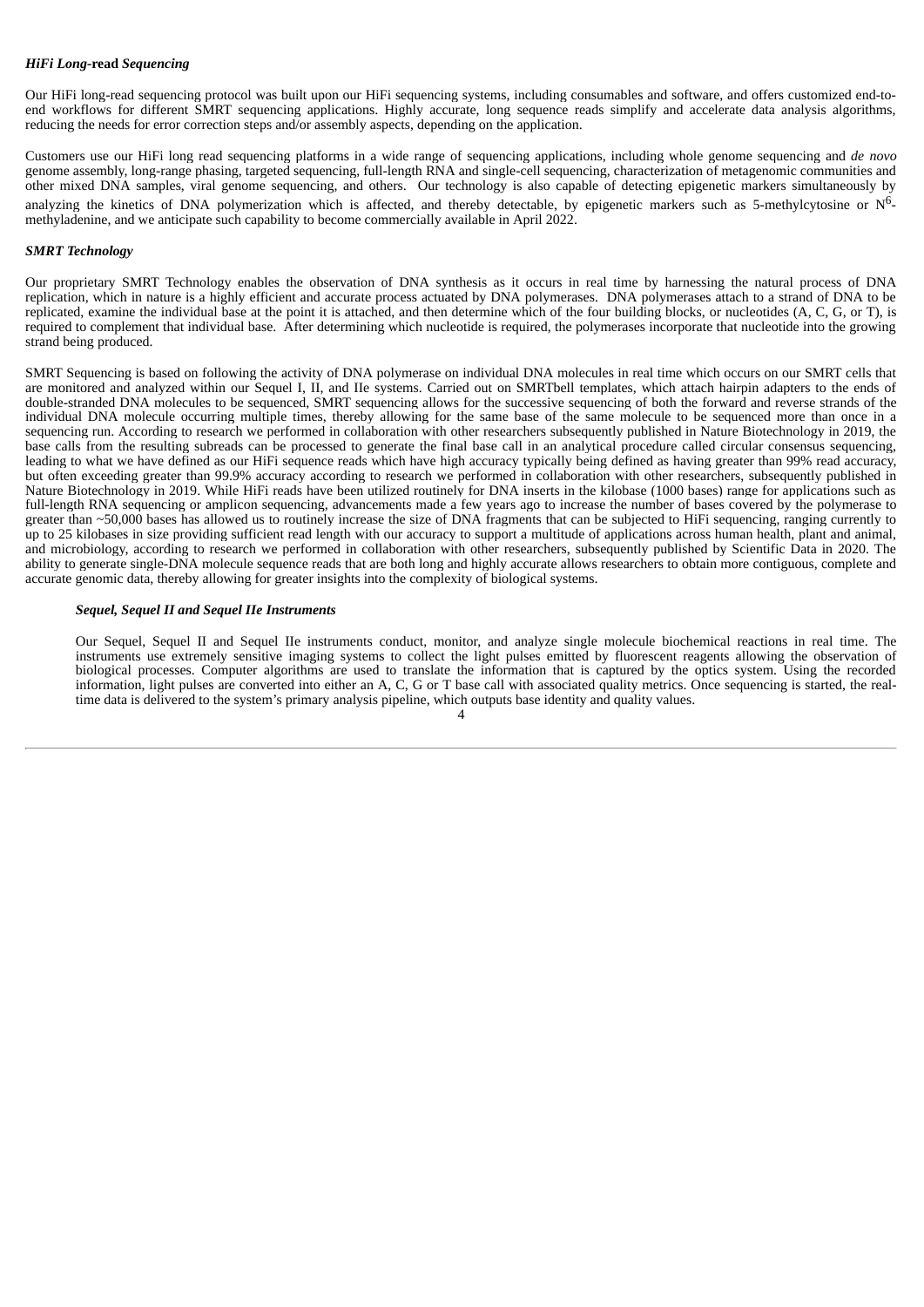## *Consumables*

Customers purchase proprietary consumable products to run their PacBio systems. Our consumable products include our proprietary SMRT Cells and reagent kits. One SMRT Cell is consumed per sequencing reaction, and scientists can choose the number of SMRT Cells they use per experiment.

We offer several reagent kits, each designed to address a specific step in the core sequencing workflow. A template preparation kit is used to convert DNA into SMRTbell® double-stranded DNA library formats and includes typical molecular biology reagents, such as ligase, buffers and exonucleases. Our binding kits include our modified DNA polymerase, and are used to bind SMRTbell libraries to the polymerase in preparation for sequencing. Our core sequencing kits contain reagents required for on-instrument, real-time sequencing, including the phospholinked nucleotides.

In addition, we offer HiFiViral for SARS-CoV-2, our first fit-for-purpose, end-to-end solution for COVID-19 genome sequencing. This solution uses a differentiated molecular inversion probe (MIPs) design which is robust to the emergence of new variants in the COVID-19 genome and allows for detection of all known classes of variation across the entire viral genome. Both of these characteristics are required for efficient and effective public health surveillance programs battling the COVID-19 pandemic. The solution also includes fit-for-purpose software that enables automated variant calling and preparation of files for submission into public databases tracking the evolution of the COVID-19 genome.

## *SBB Short-read Sequencing*

In contrast to SMRT sequencing, Sequencing by Binding (SBB®) reads short fragments of DNA (hundreds of bases instead of kilobases) in a massively parallel manner, thereby achieving higher throughput and lower price per datapoint relative to long read solutions. Current short-read next generation sequencing technologies available in the market incur various rates of errors in results. Researchers deploy multiple tactics to try to mitigate these effects, including oversampling or implementing complex library preparation methods, yet still face challenges, including missing rare variants.

We believe our proprietary SBB approach will enable researchers to address the gap in detecting rare variants, especially in complex heterogenous samples. Employing a two-phase sequencing chemistry, the SBB approach binds a dye-labeled nucleotide without incorporation into the DNA chain, then removes that base, then blocks and extends with a terminated nucleotide. Using nucleotides with single modifications, we incorporate more native bases, avoiding potential scarring due to fluorescent linker presence. This design helps avoid raw errors and we believe can help us develop a product with substantially greater accuracy than currently marketed short read sequencing products. SBB enables simplified upfront library preparation, redefines coverage requirements and reduces bioinformatic workload for downstream analysis. The accuracy of our novel sequencing approach has the potential to advance translational cancer research, drive higher fidelity single-cell applications, and broadly enable clinical sequencing—even in regions of the genome prone to sequencing errors with other short-read sequencing technologies.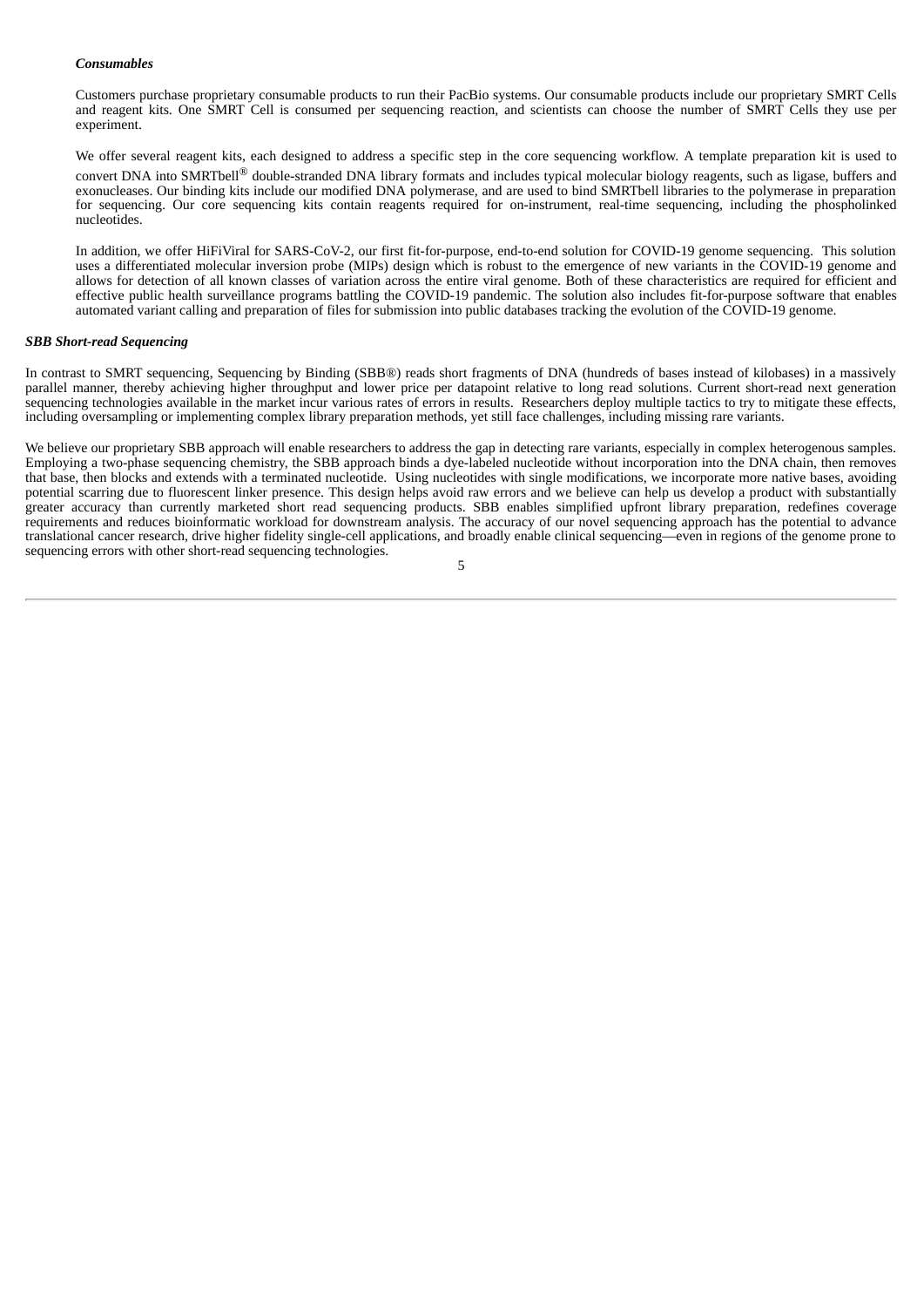## **Our Strategy for Growth**

To enable the promise of genomics, our strategy includes the following key elements:

- Continue to drive commercial adoption and utilization of our current generation Sequel II/IIe platform
- Drive clinical utility of HiFi long-read sequencing by completing development of our next generation higher throughput HiFi long-read sequencing platform
- □ Complete development of our SBB short-read sequencing platform
- $\Box$  Develop applications that expand existing applications for our sequencing solutions
- Create an ecosystem of customers, partners and collaborators whose expertise and offerings complement and enhance the capabilities and utility of our technology and increase genomic data available on our platforms

## **Marketing, Sales, Service and Support**

We market our products through a direct sales force in North America and parts of Europe and through distribution partners in Asia, certain other parts of Europe, the Middle East and Africa, and Latin America. We plan to continue to invest in growing our marketing, sales, service and support resources as we drive continued adoption of products, launch new products and expand our customer base.

Our business is subject to seasonal trends. See the *Risk Factors* section, specifically the risk factor titled *Seasonality may cause fluctuations in our revenue and results of operations* for additional [information.](#page-28-0)

## **Customers**

Our customers include academic and governmental research institutions, commercial testing and service laboratories, genome centers, public health labs, hospitals and clinical research institutes, contract research organizations (CROs), pharmaceutical companies and agricultural companies. In general, our customers will isolate, prepare and analyze genetic samples using PacBio sequencing systems in their own laboratories, or they will send their genetic samples to third party service providers who in turn will sequence the samples with PacBio systems and provide the sequence data back to the customer for further analysis. For example, customers in academic research institutions may have bacteria, animal, or human DNA samples isolated from various sources while agricultural biology companies may have DNA samples isolated from different strains of rice, corn or other crops. For the years ended December 31, 2021, 2020 and 2019, one customer, Gene Company Limited, our primary distributor for China and Hong Kong, accounted for approximately 13%, 14% and 17% of our total revenue, respectively.

We believe that the majority of our current customers are early adopters of sequencing technology. By focusing our efforts on high-value applications, and developing whole product solutions around these applications, we seek to drive the adoption of our products across a broader customer base and into numerous large-scale projects. In general, the broader adoption of new technologies by mainstream customers can take a number of years.

## **Backlog**

As of December 31, 2021, our instrument backlog was approximately \$2.0 million, compared to \$10.1 million as of December 31, 2020. We define backlog as purchase orders or signed contracts from our customers which we believe are firm and for which we have not yet recognized revenue. We expect to convert this backlog to revenue during 2022; however, our ability to do so is subject to customers who may seek to cancel or delay their orders even if we are prepared to fulfill them.

## **Manufacturing**

We manufacture sequencing instruments, SMRT cells and reagents. Our key manufacturing and service facility in Menlo Park, California has received ISO 13485 and ISO 9001 certifications for the design, development, manufacture, distribution, installation, and servicing of its nucleic acid sequencing platforms. We utilize subcontract manufacturers for components of the manufacturing process. We purchase both custom and off-the-shelf components from a large number of suppliers and subject them to significant quality specifications. We periodically conduct quality audits of most critical suppliers and 6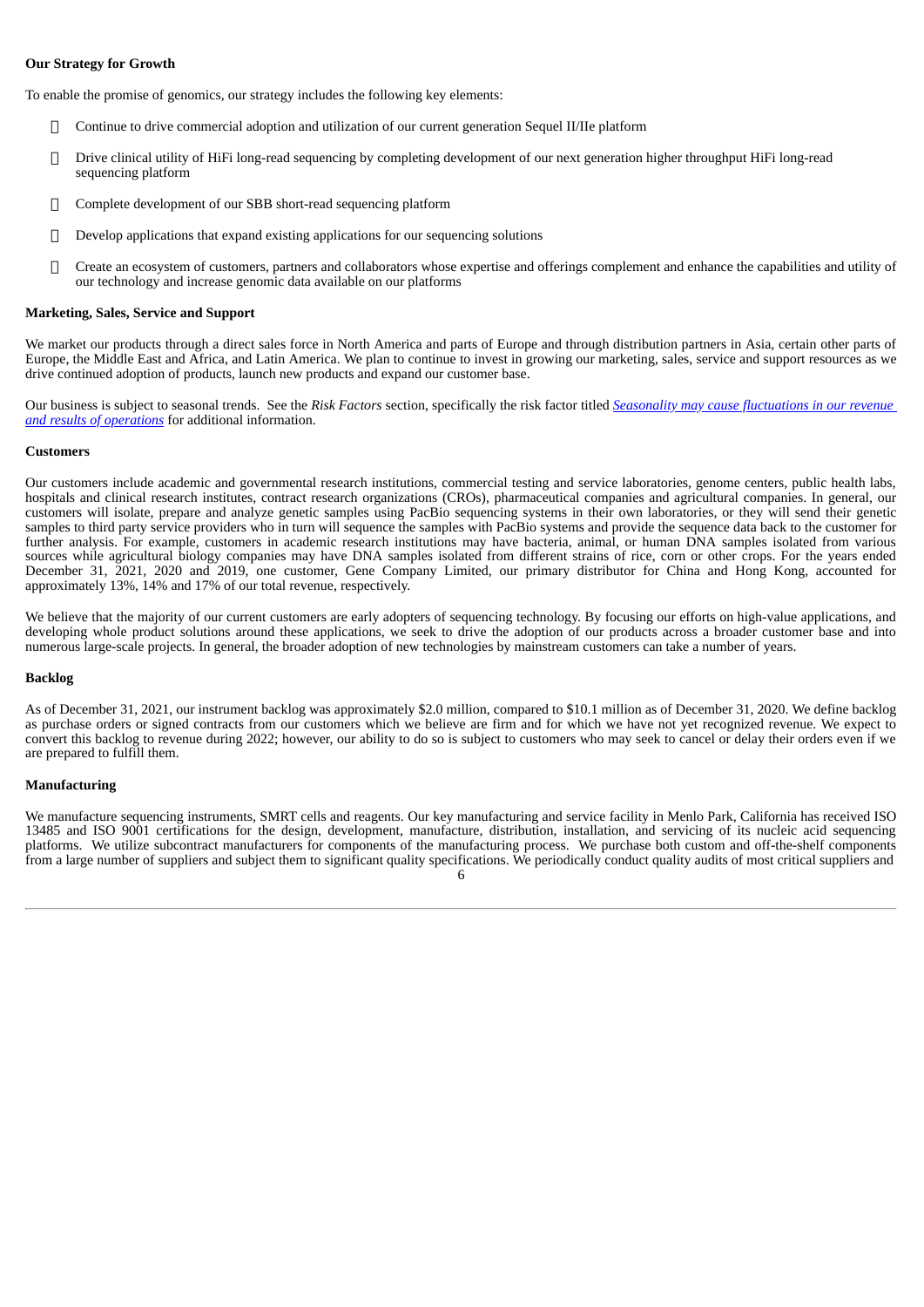have established a supplier certification program. Some of the components required in our products are currently either sole sourced or single sourced.

## **Research and Development**

We have historically made and plan to continue to make significant investments in research and development. Our research and development efforts focus on programs to develop new and existing platforms, as well as increase throughput and decrease costs on behalf of our customers. We are currently developing higher throughput platforms that encompass our HiFI long read sequencing. We also have a mid-throughput short read Sequencing by Binding platform that is currently under development. In addition to platform development, we also innovate across end-to-end workflows to improve usability, as well as develop new applications for the advancement of human health.

## **Intellectual Property**

Developing and maintaining a strong intellectual property position is an important element of our business. We have sought, and will continue to seek, patent protection for our SMRT technology, for improvements to our SMRT technology, as well as for any of our other technologies where we believe such protection will be advantageous.

Our current patent portfolio, including patents exclusively licensed to us, is directed to various technologies, including SMRT nucleic acid sequencing and other methods for analyzing biological samples, ZMW arrays, surface treatments, phospholinked nucleotides and other reagents for use in nucleic acid sequencing, optical components and systems, processes for identifying nucleotides within nucleic acid sequences and processes for analysis and comparison of nucleic acid sequence data. With the acquisition of Omniome and Circulomics, we have further obtained patent applications related to short read nucleic acid sequencing and nucleic acid preparation and purification. Some of the patents and applications that we own, as well as some of the patents and applications that we have licensed from other parties, are subject to U.S. government march-in rights, whereby the U.S. government may disregard our exclusive patent rights on its own behalf or on behalf of third parties by imposing licenses in certain circumstances, such as if we fail to achieve practical application of the U.S. government funded technology, because action is necessary to alleviate health or safety needs, to meet requirements of federal regulations, or to give preference to U.S. industry. In addition, U.S. government funded inventions must be reported to the government and U.S. government funding must be disclosed in any resulting patent applications.

As of December 31, 2021, we own or hold exclusive licenses to 392 issued U.S. patents, 107 pending U.S. patent applications, 343 granted foreign patents and 150 pending foreign patent applications, including foreign counterparts of U.S. patent and patent applications. The full term of the issued U.S. patents will expire between 2022 and 2040. We also have non-exclusive patent licenses with various third parties to supplement our own large and robust patent portfolio.

Of our exclusively licensed patent applications, 6 issued U.S. patents are licensed to us by the Cornell Research Foundation, which manages technology transfers on behalf of Cornell University.

#### **Other Sequencing Solutions**

There are a significant number of companies offering nucleic acid sequencing equipment or consumables. These include, but are not limited to, Illumina, Inc. ("Illumina"), BGI Genomics, Thermo Fisher Scientific Inc. ("Thermo"), Oxford Nanopore Technologies Ltd. ("ONT Ltd."), Roche, Qiagen N.V. ("Qiagen"), Element Biosciences, Inc. ("Element"), Bionano Genomics, Inc. ("Bionano"), and Singular Genomics Systems, Inc. ("Singular"). These companies may have different levels of financial, technical, manufacturing, administrative and support resources available to them. We expect the competition to intensify within the overall nucleic acid sequencing market as there are also several companies developing new sequencing technologies, products and/or services. Increased competition may result in pricing pressures, which could harm our sales, profitability or share of supply.

In order for us to maintain and increase our sales, we will need to demonstrate that our products deliver superior performance and value as a result of our key differentiators. Our HiFi long-read sequencing will need to continue to deliver very high consensus accuracy and long read lengths and include single molecule, real-time resolution, with the ability to detect real-time kinetic information, fast time to result and flexibility, as well as support the breadth and depth of current and future applications. 7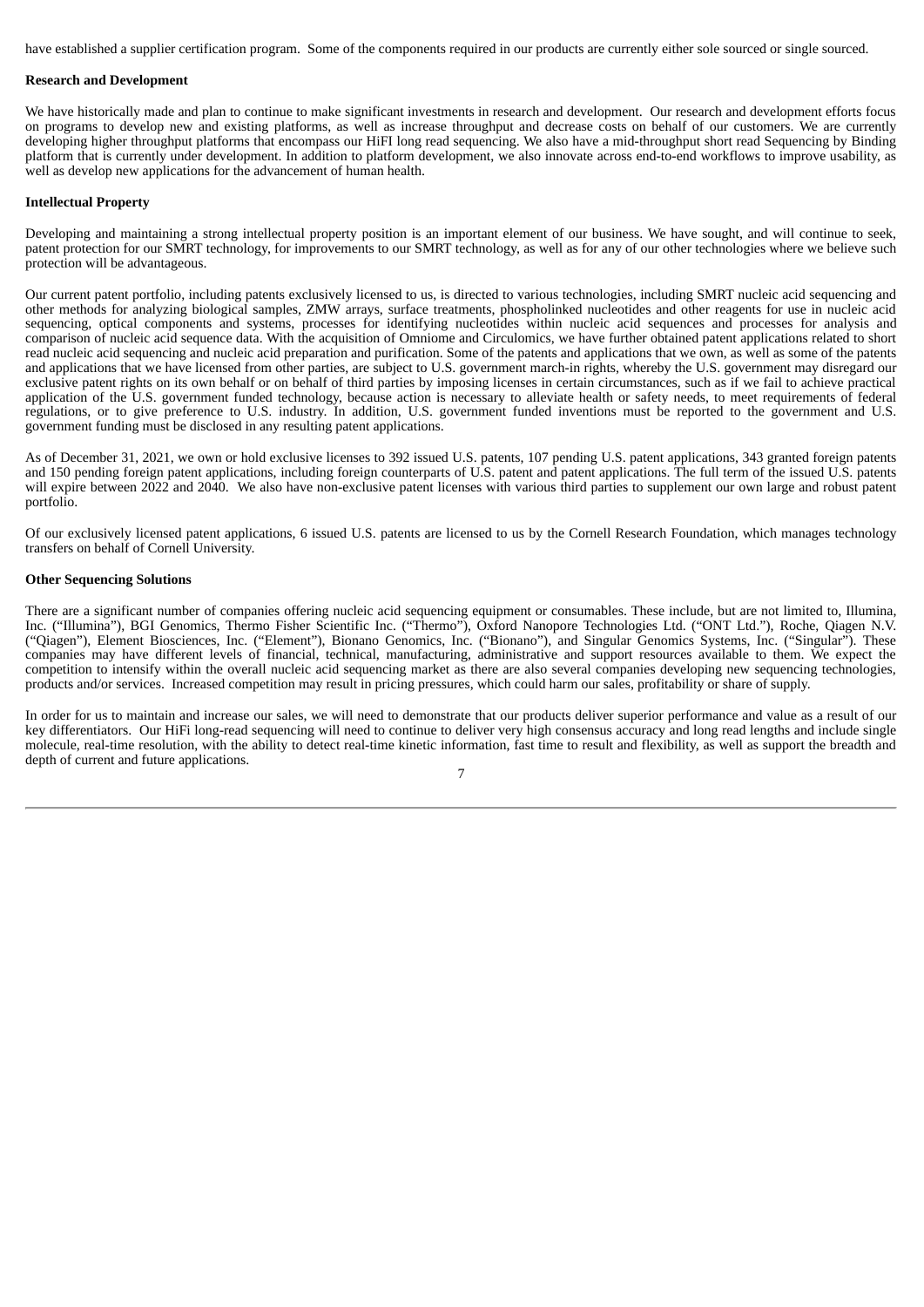#### **Government Regulation**

The development, testing, manufacturing, marketing, postmarket surveillance, distribution, advertising and labeling of certain medical devices, including in vitro diagnostic products and laboratory-developed tests, are subject to regulation in the United States by the Center for Devices and Radiological Health of the U.S. Food and Drug Administration (FDA) under the Federal Food, Drug, and Cosmetic Act (FDCA) and comparable state and foreign regulatory agencies. FDA defines a medical device as an instrument, apparatus, implement, machine, contrivance, implant, in vitro reagent or other similar or related article, including any component part or accessory, which is (i) intended for use in the diagnosis of disease or other conditions, or in the cure, mitigation, treatment, or prevention of disease, in man or other animals, or (ii) intended to affect the structure or any function of the body of man or other animals and which does not achieve any of its primary intended purposes through chemical action within or on the body of man or other animals and which is not dependent upon being metabolized for the achievement of any of its primary intended purposes. Medical devices to be commercially distributed in the United States must receive from the FDA either clearance of a premarket notification, known as 510(k), or premarket approval pursuant to the FDC Act prior to marketing, unless subject to an exemption.

We intend to label and sell our products for research use only ("RUO") and expect to sell them to research customers in various settings, including academic institutions, life sciences and research laboratories that conduct research, and biopharmaceutical and biotechnology companies for non-diagnostic and non-clinical purposes. Our current RUO products are not intended or promoted for use in clinical practice in the diagnosis of disease or other conditions, and they are labeled for research use only, not for use in diagnostic procedures. Accordingly, we believe our products, as we intend to market them, are not subject to regulation by FDA. Rather, while FDA regulations require that RUO products be labeled for research use only and to market and distribute RUO products in accordance with the FDA RUO guidance, the regulations do not subject RUO products to the FDA's jurisdiction or the broader pre- and postmarket controls for medical devices. However, in the future, certain of our products or related applications, such as those that may be developed for clinical uses, could be subject to FDA regulation, or the FDA's regulatory jurisdiction could be expanded to include our products. If we wish to label and expand product lines to address the diagnosis of disease, regulation by governmental authorities in the United States and other countries will become an increasingly significant factor in development, testing, production, and marketing. In the future, products that we may develop in the molecular diagnostic markets, depending on their intended use, may be regulated as medical devices or in vitro diagnostic products ("IVDs") by the FDA and comparable agencies in other countries. In the U.S., if we market our products for use in performing clinical diagnostics, such products would be subject to regulation by the FDA under premarket and postmarket control as medical devices, unless an exemption applies, and we would be required to obtain either prior 510(k) clearance or prior premarket approval from the FDA before commercializing the product. Obtaining the requisite regulatory approvals can be expensive and may involve considerable delay. Some countries have regulatory review processes that are substantially longer than U.S. processes. Failure to obtain regulatory approval in a timely manner and meet all of the local regulatory requirements including language and specific safety standards in any foreign country in which we plan to market our products could prevent us from marketing products in such countries or subject us to sanctions and fines. Changes to the current regulatory framework, including the imposition of additional or new regulations, could arise at any time during the development or marketing of our products.

In November 2013, the FDA issued a final guidance on products labeled RUO, which, among other things, reaffirmed that a company may not make any clinical or diagnostic claims about an RUO product, stating that merely including a labeling statement that the product is for research purposes only will not necessarily render the device exempt from the FDA's clearance, approval, or other regulatory requirements if the totality of circumstances surrounding the distribution of the product indicates that the manufacturer knows its product is being used by customers for diagnostic uses or the manufacturer intends such a use. These circumstances may include, among other things, written or verbal marketing claims regarding a product's performance in clinical diagnostic applications and a manufacturer's provision of technical support for such activities. If FDA were to determine, based on the totality of circumstances, that our products labeled and marketed for RUO are intended for diagnostic purposes, they would be considered medical devices that will require clearance or approval prior to commercialization. Further, sales of devices for diagnostic purposes may subject us to additional healthcare regulation. We continue to monitor the changing legal and regulatory landscape to ensure our compliance with any applicable rules, laws and regulations.

The FDA classifies medical devices into one of three classes. Devices deemed to pose lower risk to the patient are placed in either class I or II, which, unless an exemption applies, requires the manufacturer to submit a premarket notification requesting FDA clearance for commercial distribution pursuant to Section 510(k) of the FDCA. This process, known as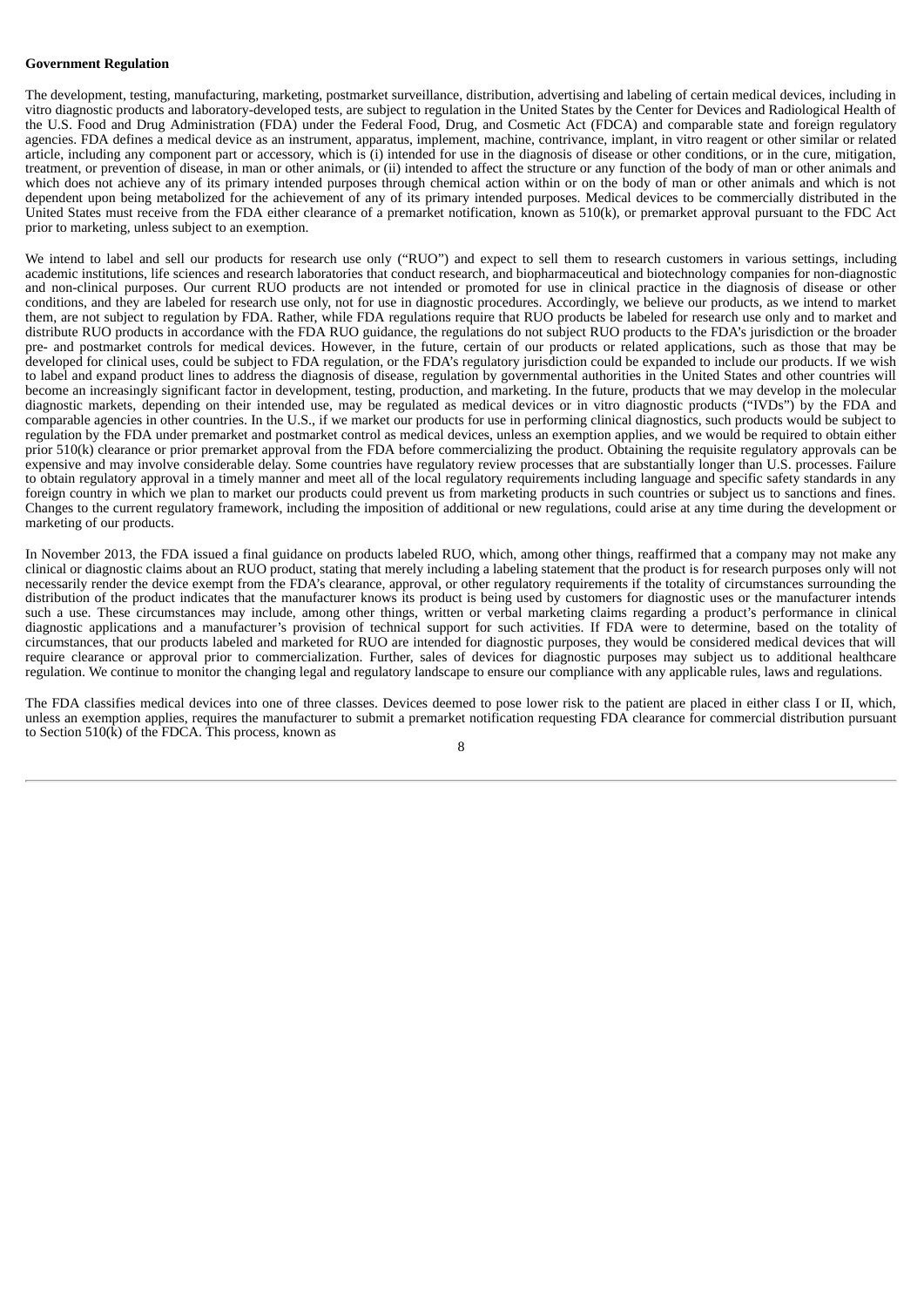510(k) clearance, requires that the manufacturer demonstrate that the device is substantially equivalent to a previously cleared and legally marketed 510(k) device or a "pre-amendment" class III device for which premarket approval applications ("PMAs") have not been required by the FDA. This FDA review process typically takes from four to twelve months, although it can take longer. Most Class I devices are exempted from this 510(k) premarket submission requirement. If no legally marketed predicate can be identified for a new device to enable the use of the 510(k) pathway, the device is automatically classified under the FDCA as Class III, which generally requires premarket approval, or PMA approval. However, FDA can reclassify or use "de novo classification" for a device that meets the FDCA standards for a Class II device, permitting the device to be marketed without a PMA approval. To grant such a reclassification, FDA must determine that the FDCA's general controls alone, or general controls and special controls together, are sufficient to provide a reasonable assurance of the device's safety and effectiveness. The de novo classification route is generally less burdensome than the PMA approval process.

Devices deemed by the FDA to pose the greatest risk, such as life-sustaining, life-supporting, or implantable devices, or those deemed not substantially equivalent to a legally marketed predicate device, are placed in class III. Class III devices typically require PMA approval. To obtain PMA approval, an applicant must demonstrate the reasonable safety and effectiveness of the device based, in part, on data obtained in clinical studies. All clinical studies of investigational medical devices to determine safety and effectiveness must be conducted in accordance with FDA's investigational device exemption ("IDE") regulations, including the requirement for the study sponsor to submit an IDE application to FDA, unless exempt, which must become effective prior to commencing human clinical studies. PMA reviews generally last between one and two years, although they can take longer. Both the 510(k) and the PMA processes can be expensive and lengthy and may not result in clearance or approval. If we are required to submit our products for premarket review by the FDA, we may be required to delay marketing and commercialization while we obtain premarket clearance or approval from the FDA. There would be no assurance that we could ever obtain such clearance or approval.

All medical devices, including IVDs, that are regulated by the FDA are also subject to the quality system regulation. Obtaining the requisite regulatory approvals, including the FDA quality system inspections that are required for PMA approval, can be expensive and may involve considerable delay. The regulatory approval process for such products may be significantly delayed, may be significantly more expensive than anticipated, and may conclude without such products being approved by the FDA. Without timely regulatory approval, we will not be able to launch or successfully commercialize such diagnostic products. Changes to the current regulatory framework, including the imposition of additional or new regulations, could arise at any time during the development or marketing of our products. This may negatively affect our ability to obtain or maintain FDA or comparable regulatory clearance or approval of our products in the future. In addition, regulatory agencies may introduce new requirements that may change the regulatory requirements for us or our customers, or both.

As noted above, although our products are currently labeled and sold for research purposes only, the regulatory requirements related to marketing, selling, and supporting such products could be uncertain and depend on the totality of circumstances. This uncertainty exists even if such use by our customers occurs without our consent. If the FDA or other regulatory authorities assert that any of our RUO products are subject to regulatory clearance or approval, our business, financial condition, or results of operations could be adversely affected.

For example, in some cases, our customers, including laboratories that offer services as part of our certified service provider program, may use our RUO products in their own laboratory-developed tests ("LDTs") or in other FDA-regulated products for clinical diagnostic use. The FDA has historically exercised enforcement discretion in not enforcing the medical device regulations against LDTs and LDT manufacturers. However, on October 3, 2014, the FDA issued two draft guidance documents that set forth the FDA's proposed risk-based framework for regulating LDTs, which are designed, manufactured, and used within a single laboratory. In January 2017, the FDA announced that it would not issue final guidance on the oversight of LDTs and LDT manufacturers, but would seek further public discussion on an appropriate oversight approach and give Congress an opportunity to develop a legislative solution. More recently, the FDA has issued warning letters to genomics labs for illegally marketing genetic tests that claim to predict patients' responses to specific medications, noting that the FDA has not created a legal "carve-out" for LDTs and retains discretion to take action when appropriate, such as when certain genomic tests raise significant public health concerns. As laboratories and manufacturers develop more complex genetic tests and diagnostic software, FDA may increase its regulation of LDTs. Any future legislative or administrative rule making or oversight of LDTs and LDT manufacturers, if and when finalized, may impact the sales of our products and how customers use our products, and may require us to change our business model in order to maintain compliance with these laws. We would become subject to additional FDA requirements if our products are determined to 9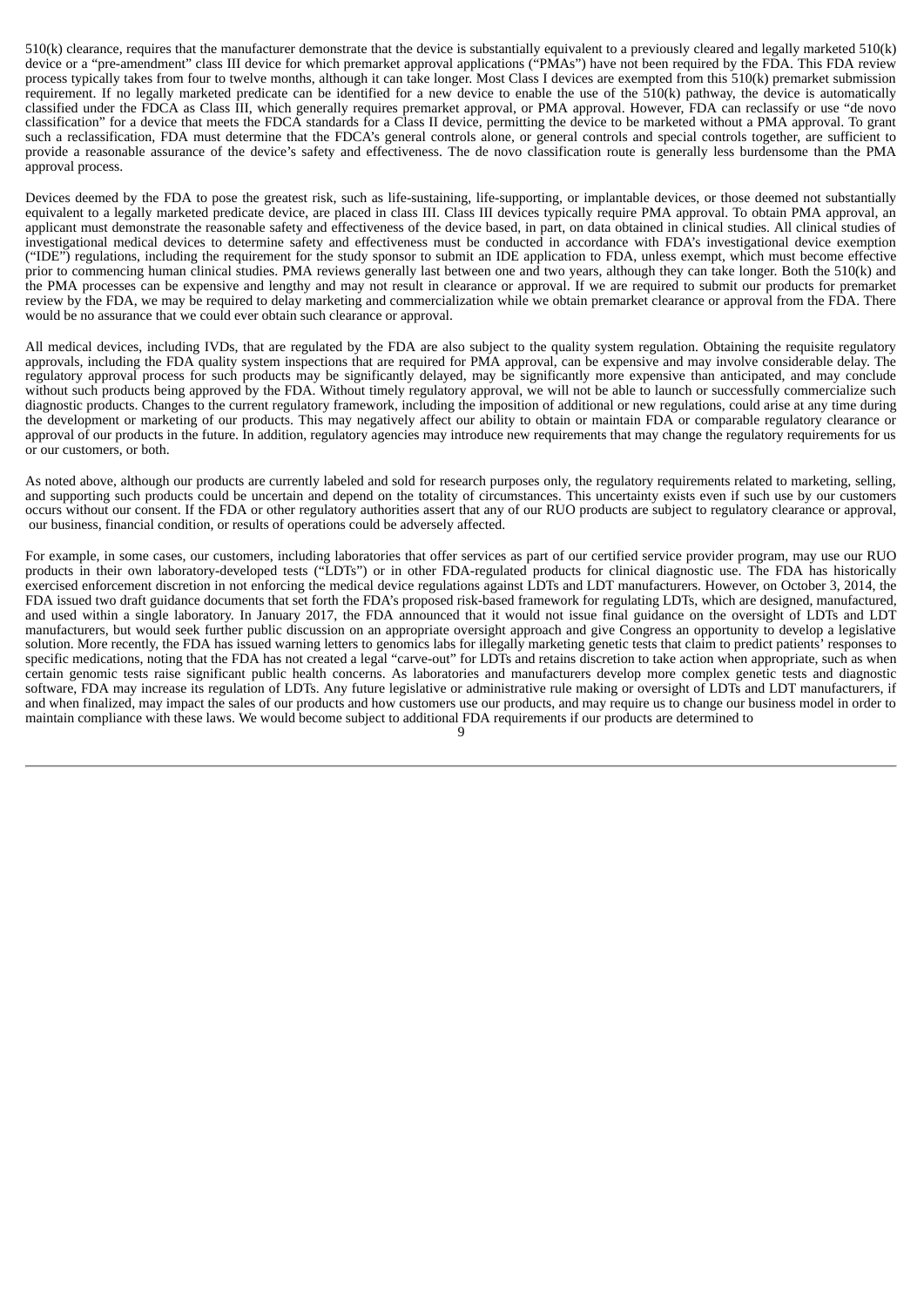be medical devices or if we elect to seek 510(k) clearance or premarket approval. If our products become subject to FDA regulation as medical devices, we would need to invest significant time and resources to ensure ongoing compliance with FDA quality system regulations and other postmarket regulatory requirements.

If our products become subject to FDA regulation as medical devices, the regulatory clearance or approval and the maintenance of continued and postmarket regulatory compliance for such products will be expensive, time-consuming, and uncertain both in timing and in outcome. Commercialization of such regulated medical devices can increase our exposure under additional laws. For example, medical device companies are subject to additional healthcare regulation and enforcement by the federal government and by authorities in the states and foreign jurisdictions in which they conduct their business and may constrain the financial arrangements and relationships through which we research, as well as sell, market and distribute any medical products for which we obtain marketing authorization. Such laws include, without limitation, state and federal anti-kickback, fraud and abuse, false claims, data privacy and security, and transparency laws and regulations related to payments and other transfers of value made to physicians and other healthcare providers. If our operations are found to be in violation of any of such laws or any other governmental regulations that apply, we may be subject to penalties, including, without limitation, administrative, civil and criminal penalties, damages, fines, disgorgement, the curtailment or restructuring of operations, integrity oversight and reporting obligations, exclusion from participation in federal and state healthcare programs and imprisonment.

In the future, to the extent we develop any clinical diagnostic assays, we may pursue payment for such products through a diverse and broad range of channels and seek coverage and reimbursement by government health insurance programs and commercial third-party payors for such products. In the United States, there is no uniform coverage for clinical laboratory tests. The extent of coverage and rate of payment for covered services or items vary from payor to payor. Obtaining coverage and reimbursement for such products can be uncertain, time-consuming, and expensive, and, even if favorable coverage and reimbursement status were attained for our tests, to the extent applicable, less favorable coverage policies and reimbursement rates may be implemented in the future. Changes in healthcare regulatory policies could also increase our costs and subject us to additional regulatory requirements that may interrupt commercialization of our products, decrease our revenue and adversely impact sales of, and pricing of and reimbursement for, our products.

International sales of medical devices are subject to foreign government regulations, which vary substantially from country to country. In the future, if we decide to distribute or market our diagnostic products as IVDs in Europe, such products will be subject to regulation under the European Union ("EU") IVD Medical Device Regulation ("IVDR") EU 2017/746. Outside of the EU, regulatory approval needs to be sought on a country-by-country basis in order to market medical devices. Although there is a trend towards harmonization of a quality system, standards and regulations in each country may vary substantially which can affect timelines of introduction.

We are committed to the protection of our employees and the environment. Our operations require the use of hazardous materials that subject us to various federal, state, and local environmental and safety laws and regulations. We believe that we are in material compliance with current applicable laws and regulations. However, we could be held liable for damages and fines should contamination of the environment or individual exposures to hazardous substances occur. In addition, we cannot predict how changes in these laws and regulations, or the development of new laws and regulations, will affect our business operations or the cost of compliance.

Additionally, we must comply with complex foreign and U.S. laws and regulations, such as the U.S. Foreign Corrupt Practices Act, the U.K. Bribery Act, and other local laws prohibiting corrupt payments to governmental officials, anti-competition regulations and sanctions imposed by the U.S. Office of Foreign Assets Control and other similar laws and regulations. Violations of these laws and regulations could result in fines and penalties, criminal sanctions, restrictions on our business conduct and on our ability to offer our products in one or more countries, and could also materially affect our brand, our ability to attract and retain employees, our international operations, our business and our operating results. Although we have implemented policies and procedures designed to ensure compliance with these laws and regulations, there can be no assurance that our employees, contractors, or agents will not violate our policies.

As we continue to expand our business into multiple international markets, our success will depend, in large part, on our ability to anticipate and effectively manage these and other risks associated with our international operations. Any of these risks could harm our international operations and negatively impact our sales, adversely affecting our business, results of operations, financial condition and growth prospects.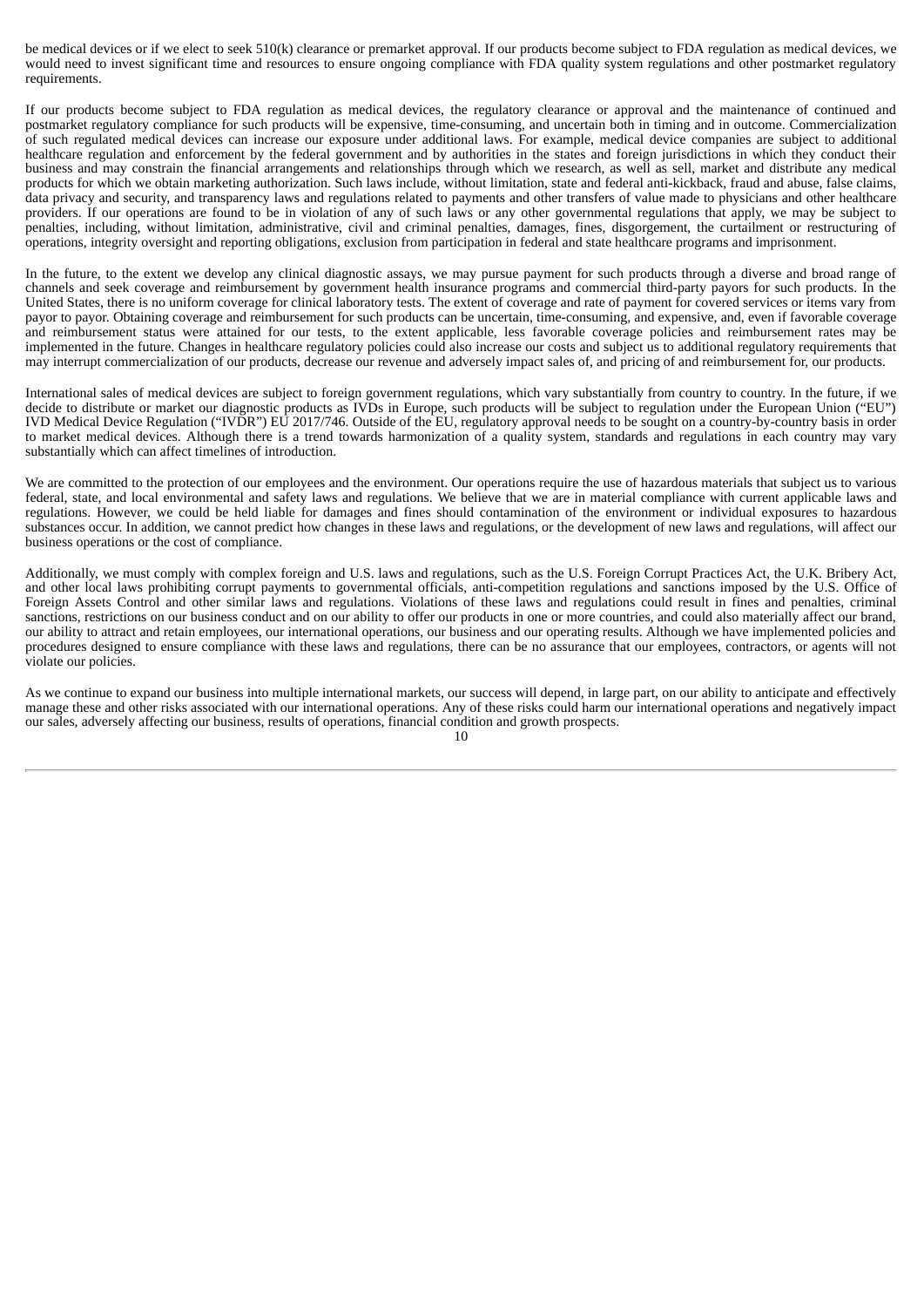## **Human Capital**

As of December 31, 2021, we had 728 full-time employees. Of these employees, 342 were in research and development, 101 were in operations and service, 178 were in marketing, sales and customer support, and 107 were in general and administration. With the exception of our field-based sales, marketing and service teams, the majority of our employees are in California. None of our employees are represented by labor unions or are covered by a collective bargaining agreement with respect to their employment. We have not experienced any work stoppages, and we consider our relationship with our employees to be good.

#### *Talent Acquisition and Retention*

We recognize that our employees largely contribute to our success. To this end, we support business growth by seeking to attract and retain best-in-class talent. Our talent acquisition team uses internal and external resources to recruit highly skilled candidates globally. In 2021, we were successful in hiring key positions throughout the organization that will help advance our growth. This includes an appointment of a new Chief Commercial Officer, Chief Operating Officer, and Chief Accounting Officer. We continue to attract and retain superior talent as measured by our minimal turnover rate and high employee service tenure.

#### *Total Rewards*

Our total rewards philosophy has been to invest in our workforce by offering competitive and fair compensation and benefits packages. We provide employees with compensation packages that include base salary, short-term incentives such as annual bonuses and commissions, and long-term equity awards. We also offer comprehensive employee benefits, which vary by country and region, such as life, disability, and health insurance, health savings and flexible spending accounts, paid time off, paid parental leave, Employee Stock Purchase Program, and a 401(k) plan. It is our expressed intent to be an employer of choice in our industry by providing market-competitive compensation and benefits packages.

#### *Health, Safety, and Wellness*

The health, safety, and wellness of our employees is a priority in which we have always invested and will continue to do so. We provide our employees and their families with access to a variety of innovative, flexible, and convenient health and wellness programs. Program benefits are intended to provide protection and security, so employees can have peace of mind concerning events that may require time away from work or that may impact their financial well-being. These programs are highlighted regularly in our monthly human resources newsletters.

We continue our investments in and the prioritization of employee health, safety, and wellness in light of the COVID-19 pandemic. To protect and support our essential team members, we have implemented health and safety measures that included a mandatory vaccination policy for our U.S.-based employees, maximizing personal workspaces, changing shift schedules, providing personal protective equipment (PPE), instituting mandatory screening before accessing buildings and performing asymptomatic COVID-19 testing regularly for employees who work on site. We have also supported access to testing by holding on-site testing clinics available to employees and their family members. We continue to monitor this evolving situation and will continue to seek programs to educate and assist employees whenever possible.

## *Diversity, Equity, and Inclusion*

We believe a diverse workforce is critical to our success. Our mission is to value differences in races, ethnicities, religions, nationalities, genders, ages, sexual orientations, as well as education, skill sets and experience. We offer training programs on diversity awareness to help employees understand, recognize, respond, and prevent bias throughout the employee lifecycle. We are focused on inclusive hiring practices, fair and equitable treatment, organizational flexibility, and training and resources.

## *Training and Development*

We believe in encouraging employees in becoming lifelong learners by providing ongoing learning and leadership training opportunities. We provide a scaled learning platform of on-demand and virtual classroom learning focused on personal and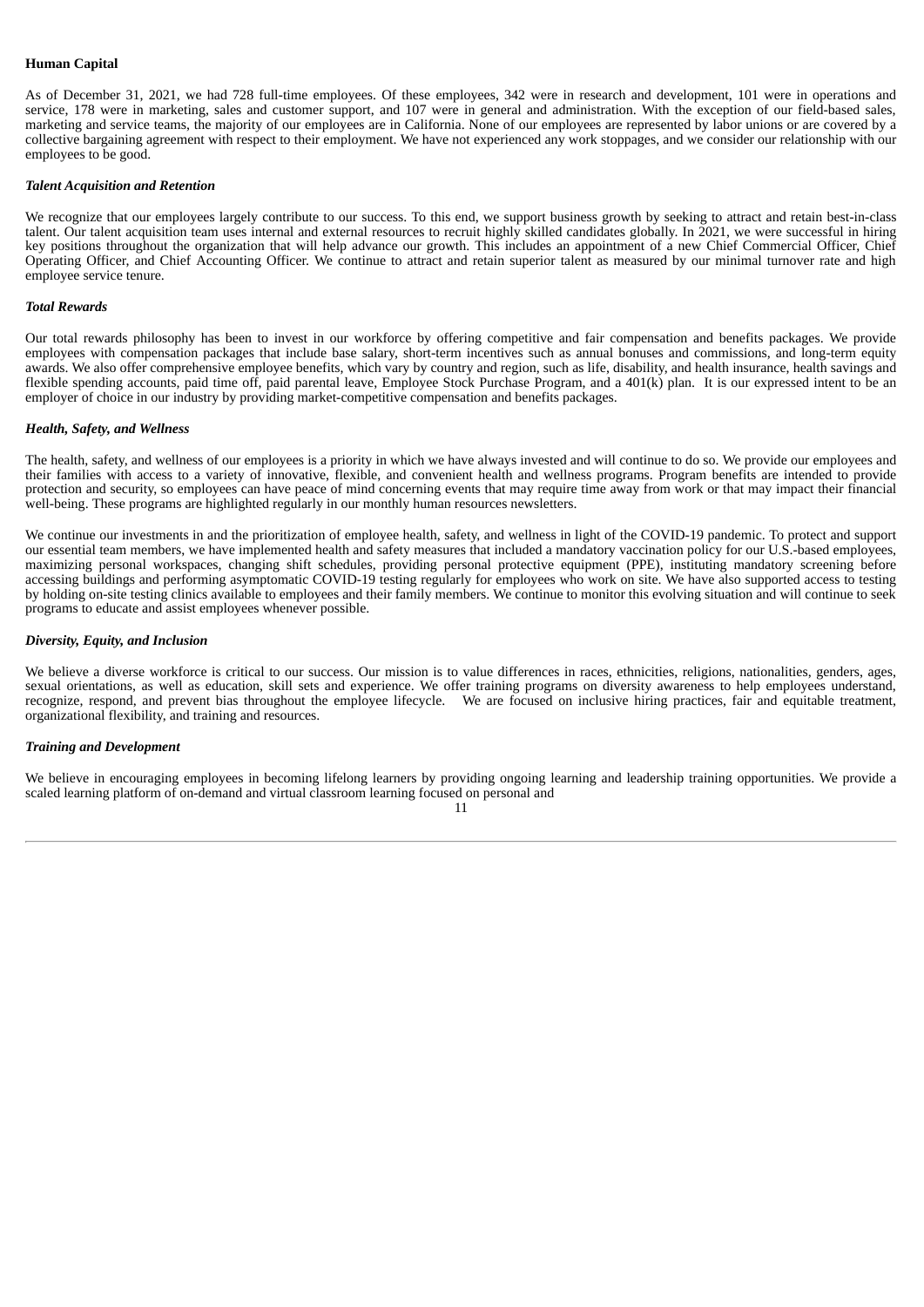professional development. While we strive to provide real-time recognition of employee performance, we have a formal annual review process not only to determine pay and equity adjustments tied to individual contributions, but to identify areas where training and development may be needed.

## **Available Information**

Our website is located at www.pacb.com. The information posted on or that can be accessed through our website is not incorporated by reference into this Annual Report on Form 10-K, and the inclusion of our website address is an inactive textual reference only. Our Annual Report on Form 10-K, Quarterly Reports on Form 10-Q, Current Reports on Form 10-K and amendments to reports filed or furnished pursuant to Sections 13(a) and 15(d) of the Securities Exchange Act of 1934, as amended, are available free of charge through the "Investors" section of our website as soon as reasonably practicable after we electronically file such material with, or furnish it to, the SEC. The SEC also maintains a website that contains our SEC filings. The address of the site is www.sec.gov.

<span id="page-13-0"></span>Additionally, we use our website (including the blog section of our website) as well as our Twitter account (@pacbio) as a channel of distribution for important company information and to comply with our disclosure obligations under Regulation FD. Important information, including press releases, analyst presentations and financial information regarding us, as well as corporate governance information, is routinely posted and accessible on the "Investor Relations" section of the website, which is accessible by clicking on the tab labeled "About Us - Investors" on our website home page. In addition, important information is routinely posted and accessible on the blog section of our website, which is accessible through our website at www.pacb.com/blog, as well as our Twitter account (@pacbio). The contents of our website and our Twitter account are not incorporated by reference into this Annual Report on Form 10-K or in any other report or document we file with the SEC, and any references to our website or Twitter account are intended to be inactive textual references only.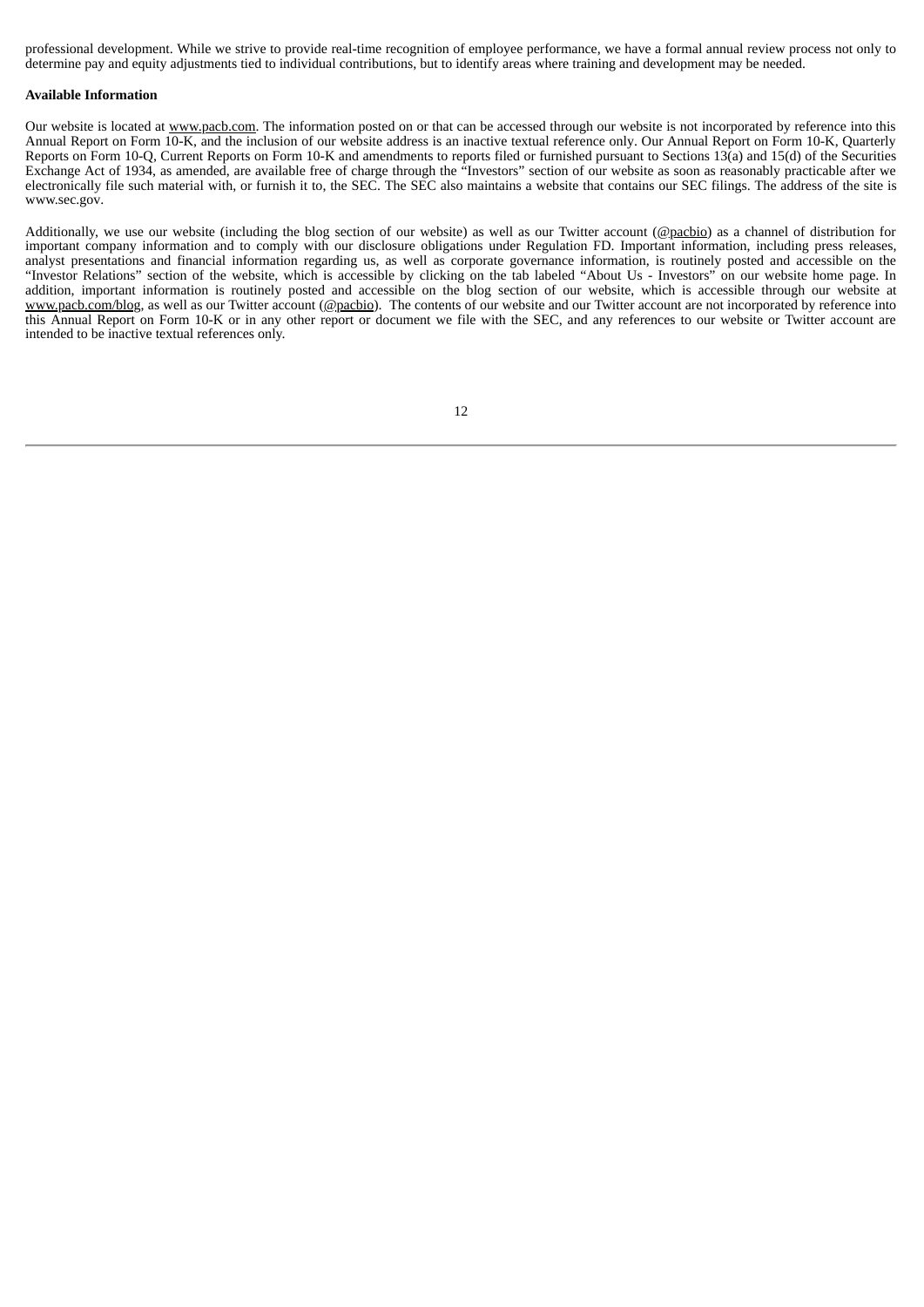## **ITEM 1A. RISK FACTORS**

You should consider carefully the risks and uncertainties described below, together with all of the other information in our public filings with the Securities and Exchange Commission, which could materially affect our business, financial condition, results of operations and prospects. The risks described below are not the only risks facing us. Risks and uncertainties not currently known to us or that we currently deem to be immaterial also may materially affect our business, financial condition, results of operations and prospects. In addition, the impact of the COVID-19 pandemic and any worsening of the economic environment may exacerbate the risks described below, any of which could have a material impact on us. This situation is changing rapidly and additional *impacts may arise that we are not aware of currently.*

## **Summary Risk Factors**

The following is a summary of the principal risks that could adversely affect our business, operations and financial results. Such risks are discussed more fully below and include, but are not limited to, risks related to:

- $\Box$  The potential adverse impact of health epidemics, including the ongoing COVID-19 pandemic;
- $\Box$  Our ability to successfully market, commercialize, and sell current and future products and related maintenance services;
- □ Our ability to achieve profitability for our business;
- Our ability to successfully leverage and integrate our acquisitions and future acquisitions;
- $\Box$  Our ability to successfully research, develop and timely manufacture our current and future products;
- Management of new product introductions and transitions, resultant costs, and ability of new products to generate promised performance;
- Recent significant changes to our leadership team and resultant disruptions to our business;
- Retention, recruitment, and training of senior management, key personnel, scientists and engineers;
- Our ability to further penetrate nucleic acid sequencing applications, as well as grow product demand;
- Our reliance on outsourcing to other companies for manufacturing certain components and sub-assemblies, some of which are sole-sourced;
- Our ability to consistently manufacture our instruments and consumables to meet customers' specifications, quantity, cost, or performance requirements;
- $\Box$  The high amount of competition we face in our industry;
- $\Box$  Our ability to attract customers and increase sales of current and future products;
- Reliance on a limited number of customers for a significant portion of our revenues, including academic, research and government institutions;
- $\Box$  The complexity of our products giving rise to defects or errors;
- □ Our unpredictable and lengthy sales cycle;
- $\Box$  Our business, financial condition and results of operations could be adversely affected by the political and economic tensions between the United States and other countries, including China;
- Securing and maintaining patent or other intellectual property protection for our products and related improvements;
- Current and future legal proceedings filed against us claiming intellectual property infringement;
- $\Box$  Governmental regulations that burden operations or narrow the market for our products;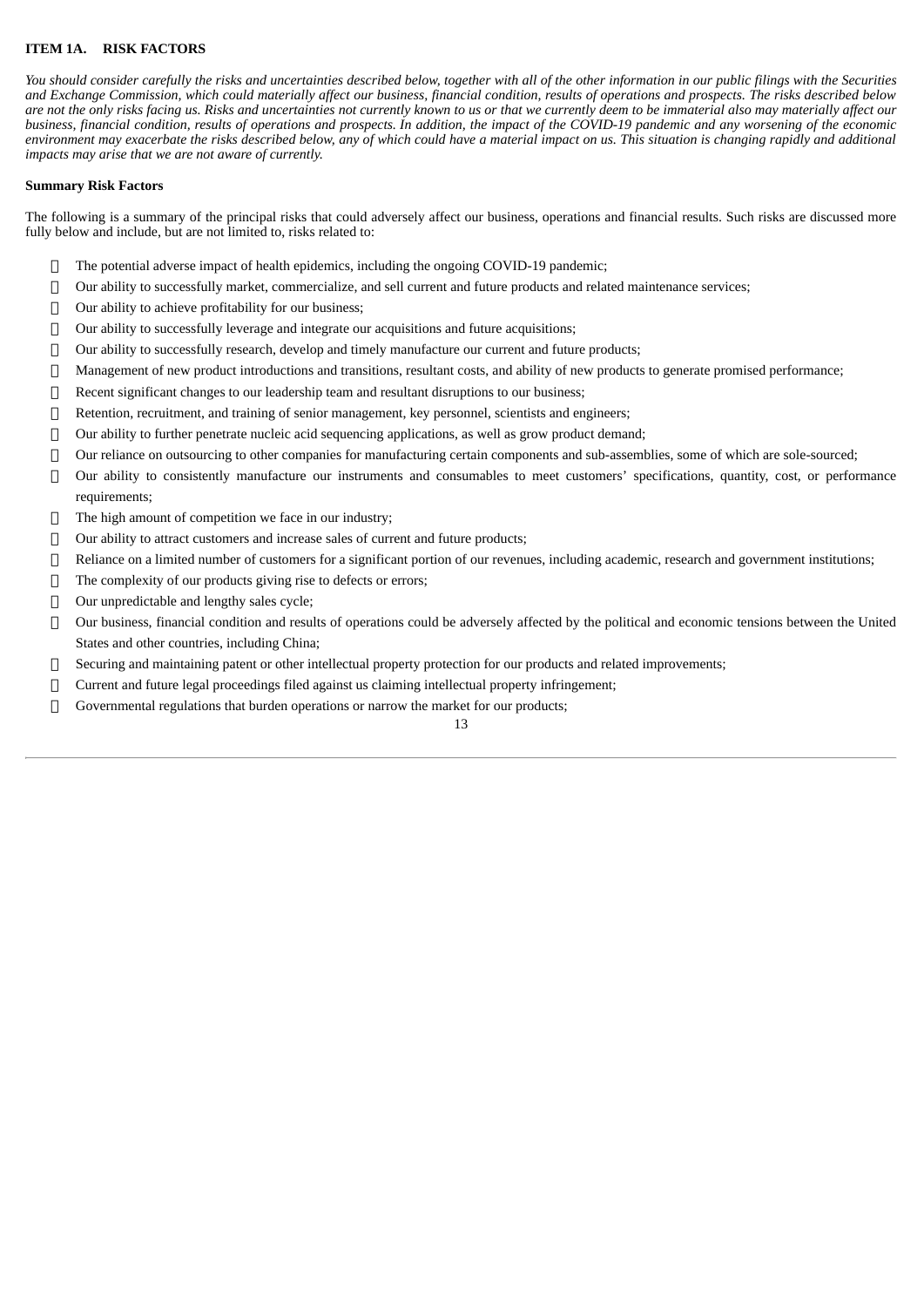- Evolving ethical, legal, privacy, social, and regulatory concerns regarding genetic testing;
- □ Volatility of the price of our common stock; and
- $\Box$  Our stock price falling as a result of future offerings or sales.

## **Risks Related to Our Business**

## *Our business may be adversely affected by health epidemics, including the ongoing COVID-19 pandemic.*

Our business could be adversely impacted by the effects of COVID-19 or other epidemics or pandemics. As a result of the ongoing COVID-19 pandemic, our financial results continue to be impacted negatively as our customers in multiple regions around the world suspended or curtailed their normal operations in efforts to curb the spread of COVID-19. While a significant number of our customer sites that shut down due to COVID-19 have re-opened, a significant number of our customers had delayed purchases of capital assets due to the negative impact of the pandemic on their businesses. This dynamic continues to negatively impact the recognition of revenue related to the sale of our Sequel and Sequel II/IIe instruments and the associated consumables and software. The inability to receive or accept shipments of orders for our products on a timely basis, or at all, the delay or possible cancellation of orders for our products or related maintenance and support services, and the reduced utilization of our products has negatively affected and may negatively affect in the future our operations and revenues. In response to local stay-at-home orders and in alignment with CDC recommendations, we limited our manufacturing and commercial operations based in Menlo Park, California. We will, however, continue to provide consumables and support to scientists at government, academic, and commercial labs that remain open. To aid in containing the spread of COVID-19, we have implemented remote-work options and are limiting employee travel. We are continuing to monitor this evolving situation.

Our manufacturing partners and suppliers have been and could continue to be disrupted by conditions related to COVID-19 or other epidemics or pandemics, possibly resulting in disruption to the production of our products. If our manufacturing partners or suppliers are unable or fail to fulfill their obligations to us for any reason, we may not be able to manufacture our products and satisfy customer demand or our obligations under sales agreements in a timely manner, and our business could be harmed as a result. There is significant uncertainty relating to the long-term effect of COVID-19 on our business. Infections may resurge or become more widespread and the limitation on our ability to travel and timely sell and distribute our products, as well as any closures or supply disruptions, may be extended for longer periods of time, which could have a negative impact on our business, financial condition and operating results. For example, because our semiconductor manufacturers are located in a region where immunization rates in certain communities may be low, the Omicron variant of COVID-19, as well as any future variants that evolve, could impact workforce availability at those locations and disrupt supply.

Even after the COVID-19 pandemic has subsided, we may continue to experience an adverse impact to our business as a result of its global economic impact, including any recession that has occurred or may occur in the future. Specifically, difficult macroeconomic conditions, such as decreases in discretionary capital expenditure spending, changes to the government funding environment, increased and prolonged unemployment or a decline in consumer confidence as a result of the COVID-19 pandemic, as well as limited or significantly reduced points of access of our products, could have a continuing adverse effect on the demand for some of our products and, consequently, related maintenance and support services. The degree of impact of COVID-19 on our business will depend on several factors, such as the duration and the extent of the pandemic, as well as actions taken by governments, businesses and consumers in response to the pandemic, all of which continue to evolve and remain uncertain at this time.

## The commercialization and sales of our current or future products may be unsuccessful or less successful than anticipated. While we plan to continue pursuing new products and expand into adjacent markets, we have limited experience in managing and selling multiple products and, as a result, may face challenges selling in new markets and fail to successfully carry out these initiatives, which may adversely impact our business, financial condition *or results of operation.*

In September 2015, we launched the PacBio Sequel® System, and concurrently began phasing out production of PacBio RS II instruments, and, in April 2019 we announced the commercial launch of the Sequel II System. In October 2020, we

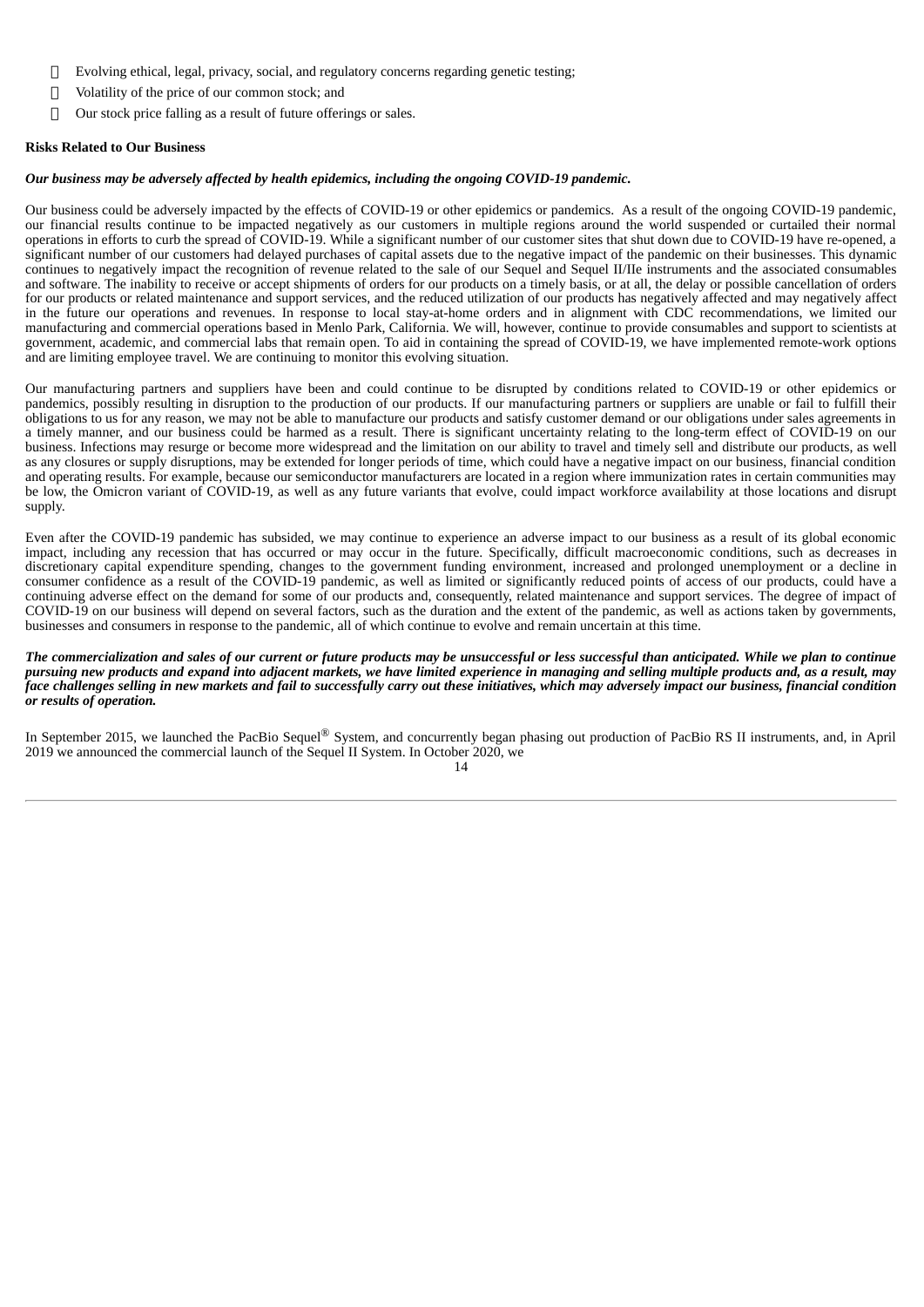launched the Sequel IIe System, which has increased computational capacity, and is designed to enable customers to generate PacBio HiFi reads more efficiently. In April 2021, we released a new HiFi sequencing workflow allowing for more accurate HiFi reads with limited sample quantities. We placed 374 Sequel II/IIe systems during the year ended December 31, 2021, and we expect the number of Sequel II/IIe placements to continue to grow during 2022.

We have made and expect to continue making substantial investments to develop new products and enhance our existing products through our acquisitions and research and development efforts. For example, we are developing a SBB short read sequencing platform. However, due to challenges we may experience in developing and marketing our existing products and launching new products, we may not be able to effectively:

- manage the timeliness of our new product introductions and the rate at which sales of our new products may cannibalize sales of our older products or manage sales and marketing of multiple sequencing platforms;
- drive adoption of our current and future products, including the Sequel II/IIe Systems and products under development related to our emerging SBB technology;
- maintain our competitive position by continuing to attract and retain customers for our products;
- $\Box$  provide appropriate levels of customer training and support for our products;
- implement an effective marketing strategy to promote awareness of our products;
- develop and implement an effective sales and distribution strategy for our current and future products;
- $\Box$  develop, manufacture and commercialize new products or achieve an acceptable return on our manufacturing or research and development efforts and expenses;
- $\Box$  comply with regulatory requirements applicable to our products;
- □ anticipate and adapt to changes in our market;
- accommodate customer expectations and demands with respect to our products, increase product adoption by our existing customers or develop new customer relationships;
- $\Box$  deliver our future products in a timely manner to our customers;
- $\Box$  grow our share by marketing and selling our products for new and additional applications;
- $\Box$  manage the significant burdens that expanding our existing or future products into current and new markets may impose on marketing, compliance, and other administrative and managerial resources;
- $\Box$  maintain and develop strategic relationships with vendors, manufacturers and other industry partners to acquire necessary materials for the production of, and to develop, manufacture and commercialize, our existing or future products;
- $\Box$  adapt or scale our manufacturing activities to meet performance specifications and potential demand at a reasonable cost;
- avoid infringement and misappropriation of third-party intellectual property;
- $\Box$  obtain and maintain any necessary licenses to third-party intellectual property on commercially reasonable terms;
- $\Box$  obtain valid and enforceable patents that give us a competitive advantage or enforce existing patents;
- □ protect our proprietary technology; and
- □ attract, retain and motivate qualified personnel.

The risks noted above, especially with respect to the marketing, sales, and commercialization of our products, may be heightened by the impact of the COVID-19 pandemic. In addition, a high percentage of our expenses is and will continue to be fixed. Accordingly, if we do not generate revenue as and when anticipated, we could suffer a material adverse effect on our business, financial conditions, results of operations and prospects.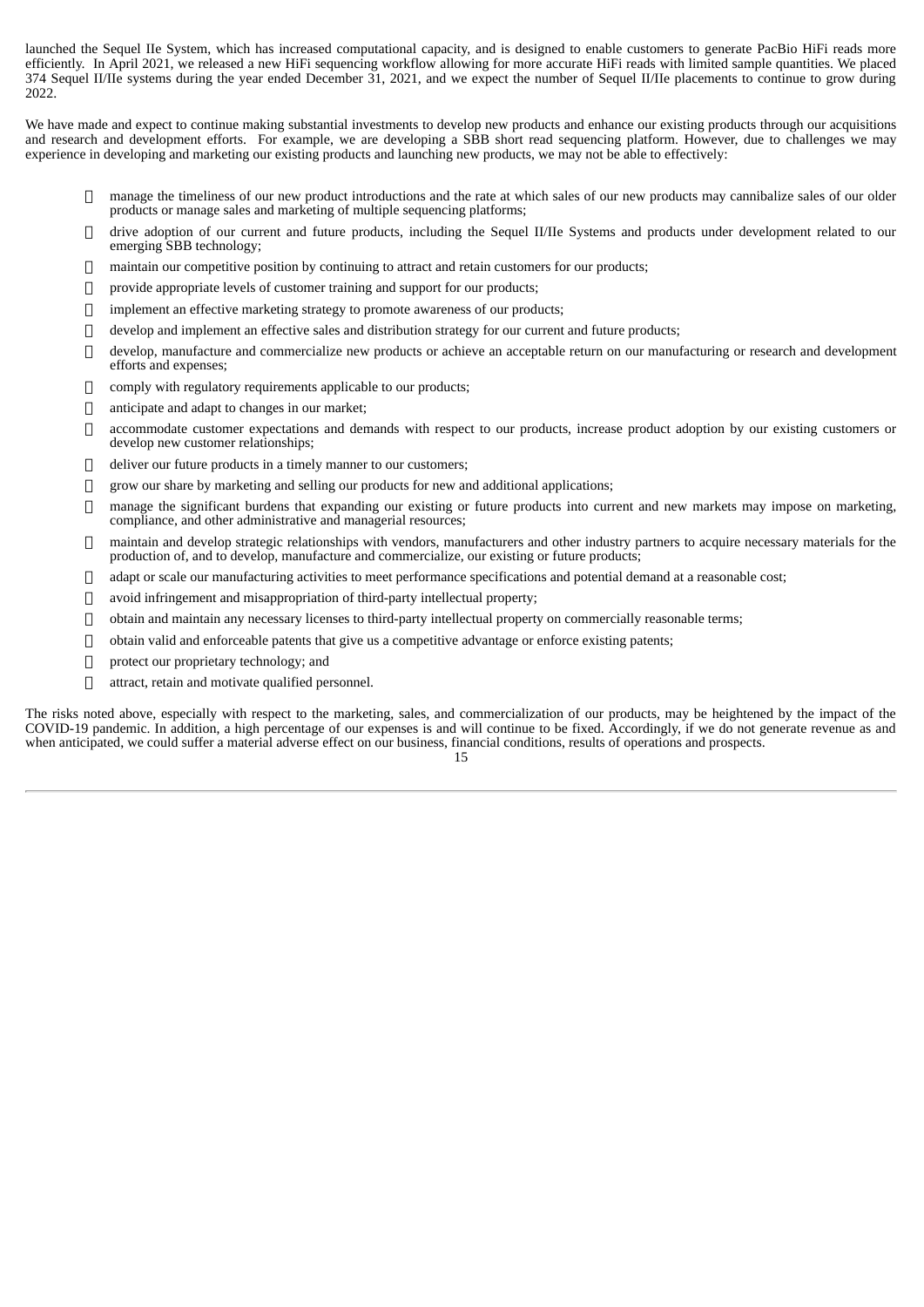#### We have incurred losses to date, and we expect to continue to incur significant losses as we develop our business and may never achieve profitability.

Except for the quarters ended September 30, 2015 (as a result of a one-time gain on lease amendments), March 31, 2020 (as a result of the recognition of a gain relating to the Continuation Advances), December 31, 2020 (as a result of recognition of gain relating to the Reverse Termination Fee), September 30, 2021 (as a result of the recognition of a one-time income tax benefit from business acquisitions), and the year ended December 31, 2020 (as a result of recognition of gain relating to the Reverse Termination Fee and gain relating to the Continuation Advances), we have incurred net losses since inception and we cannot be certain if or when we will produce sufficient revenue from our operations to support our costs. Even if profitability is achieved in the future, we may not be able to sustain profitability on a consistent basis. We expect to continue to incur substantial losses and negative cash flow from operations for the foreseeable future.

Our net losses since inception and our expectation of incurring substantial losses and negative cash flow for the foreseeable future could:

- $\Box$  make it more difficult for us to satisfy our obligations;
- $\Box$  increase our vulnerability to general adverse economic and industry conditions;
- limit our ability to fund future working capital, capital expenditures, research and development and other business opportunities;
- $\Box$  increase the volatility of the price of our common stock;
- limit our flexibility to react to changes in our business and the industry in which we operate;
- $\Box$  place us at a disadvantage to other companies that offer nucleic acid sequencing equipment or consumables; and
- $\Box$  limit our ability to borrow additional funds.

Any or all of the foregoing may have a material adverse effect on our business, operations, financial condition, and prospects.

## We are not cash flow positive and may not have sufficient cash to make required payments under the terms of our debt or fund our long term planned *operations.*

Our operations have consumed substantial amounts of cash since inception, and we expect to continue to incur substantial losses and negative cash flow from operations for the foreseeable future. Additional funds may not be available on terms acceptable to us or at all. We have incurred and may further incur additional debt, including the debt incurred through issuance of \$900.0 million in aggregate principal amount of 1.50% Convertible Senior Notes due 2028. We may not have sufficient cash to make required payments under the terms of this debt, and, should this occur, debt holders have rights senior to common stockholders to make claims on our assets. We may not be able to issue equity securities due to unacceptable terms and conditions to us in the capital markets. To the extent that we intend to raise additional funds through the sale of our common stock, downward fluctuations in our stock price could adversely affect such fundraising efforts. Furthermore, equity financings normally involve shares sold at a discount to the current market price and fundraising through sales of additional shares of common stock or other equity securities will have a dilutive effect on our existing investors. The shares may also be sold at a time when the market price for our common stock is low because we are in need of the funds, which will further dilute existing holders more than if the market price for our common stock was higher.

We believe that our growth will depend, in part, on our ability to fund our commercialization efforts and our efforts to develop new products, including any improvements to the SMRT Cell 8M and Sequel II/IIe Systems and our planned development of a SBB short read sequencing platform. To the extent our existing resources are not sufficient, it may require us to delay, or even not allow us to conduct any or all of these activities that we believe would be beneficial for our future growth. We may need to raise additional funds through public or private debt or equity financing or alternative financing arrangements, which may include collaborations or licensing arrangements. If we are unable to raise funds on favorable terms, or at all, we may have to reduce our cash burn rate and may not be able to support our commercialization efforts and launching of new products, operations or to increase or maintain the level of our research and development activities.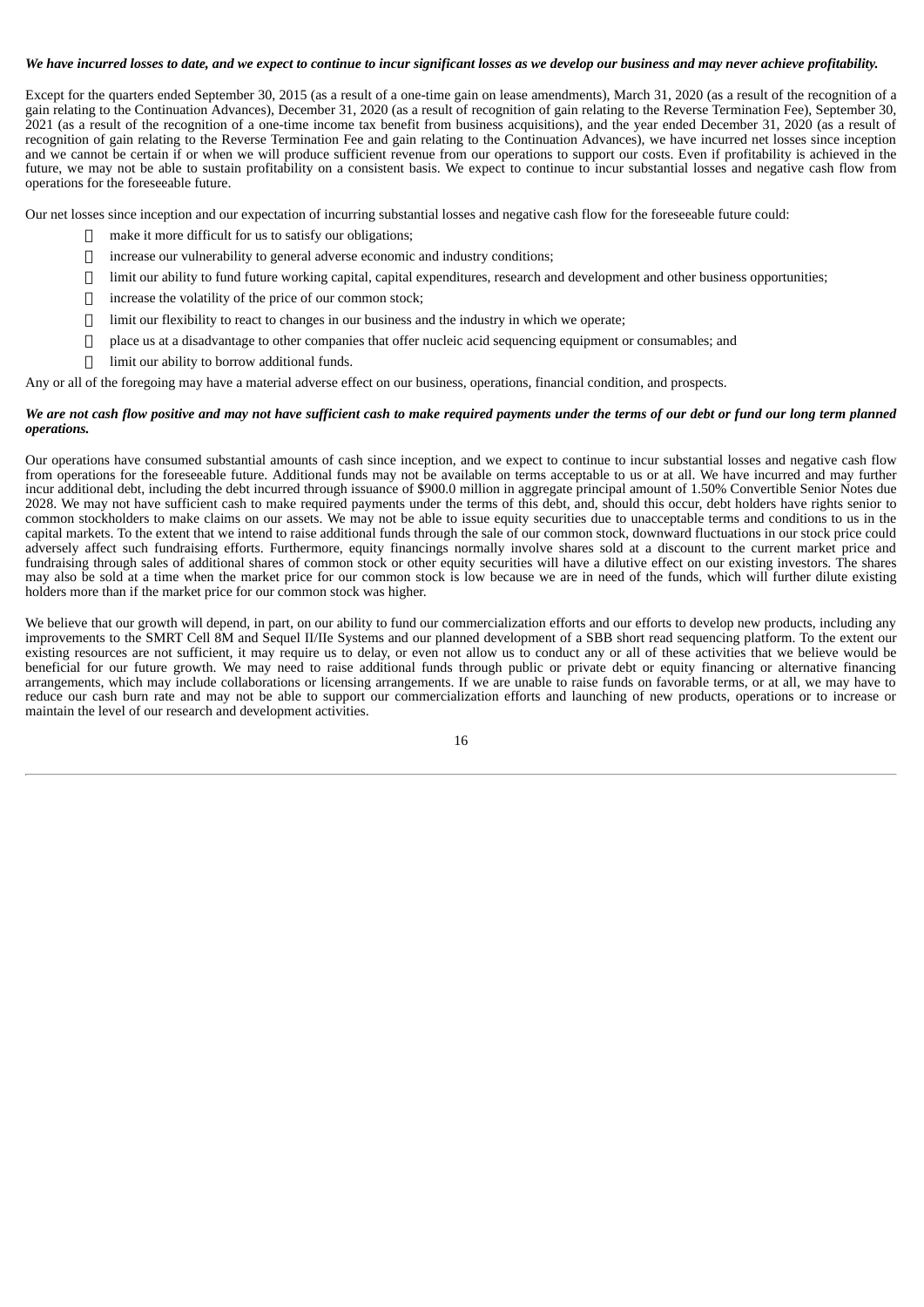If we are unable to generate sufficient cash flows or to raise adequate funds to finance our forecasted expenditures, we may have to make significant changes to our operations, including delaying or reducing the scope of, or eliminating some or all of, our development programs. We also may have to reduce sales, marketing, engineering, customer support or other resources devoted to our existing or new products, or we may need to cease operations. Any of these actions could materially impede our ability to achieve our business objectives and could materially harm our operating results. If our cash, cash equivalents and investments are insufficient to fund our projected operating requirements and we are unable to raise capital, it could have a material adverse effect on our business, financial condition and results of operations and prospects.

## We have made acquisitions and, in the future, may continue to acquire businesses, technologies or assets, form joint ventures or make other strategic investments with companies that could harm our operating results, dilute our stockholders' ownership, or cause us to incur debt or significant expense.

As part of our business strategy, we have acquired and expect to continue to pursue acquisitions of complementary businesses, technologies or assets. We may also pursue technology license arrangements, strategic alliances or investments that complement our business. For example, we entered into a multiyear Development and Commercialization Agreement with Invitae, whereby Invitae provides us with funding to develop certain products relating to production-scale high-throughput sequencing. In July 2021, we acquired Circulomics and in September 2021, we acquired Omniome.

Acquisitions involve numerous risks, any of which could harm our business and negatively affect our financial condition and results of operations, including:

- intense competition for suitable acquisition targets, which could increase prices and adversely affect our ability to consummate deals on favorable or acceptable terms;
- $\Box$  failure or material delay in closing a transaction;
- transaction-related lawsuits or claims;
- $\Box$  difficulties in integrating the technologies, operations, existing contracts, and personnel of an acquired company;
- $\Box$  difficulties in retaining key employees or business partners of an acquired company;
- $\Box$  difficulties in retaining suppliers, partners or customers of an acquired company;
- $\Box$  challenges with integrating the brand identity of an acquired company with our own;
- $\Box$  diversion of financial and management resources from existing operations or alternative acquisition opportunities;
- $\Box$  failure to realize the anticipated benefits or synergies of a transaction;
- $\Box$  difficulties in developing technology post-acquisition;
- $\Box$  failure to identify the problems, liabilities, or other shortcomings or challenges of an acquired company or technology, including issues related to intellectual property, regulatory compliance practices, litigation, revenue recognition or other accounting practices, or employee or user issues;
- $\Box$  risks that regulatory bodies may enact new laws or promulgate new regulations that are adverse to an acquired company or business;
- $\Box$  risks that regulatory bodies do not approve our acquisitions or business combinations or delay such approvals;
- $\Box$  theft of our trade secrets or confidential information that we share with potential acquisition candidates;
- $\Box$  risk that an acquired company or investment in new services cannibalizes a portion of our existing business; and
- adverse market reaction to an acquisition.

To finance any acquisitions or other strategic investments, we may raise additional funds, which could adversely affect our existing stockholders and our business. If the price of our common stock is low or volatile, we may not be able to acquire other companies for stock. In addition, our stockholders may experience substantial dilution as a result of additional securities we may issue for acquisitions. Open market sales of substantial amounts of our common stock issued to

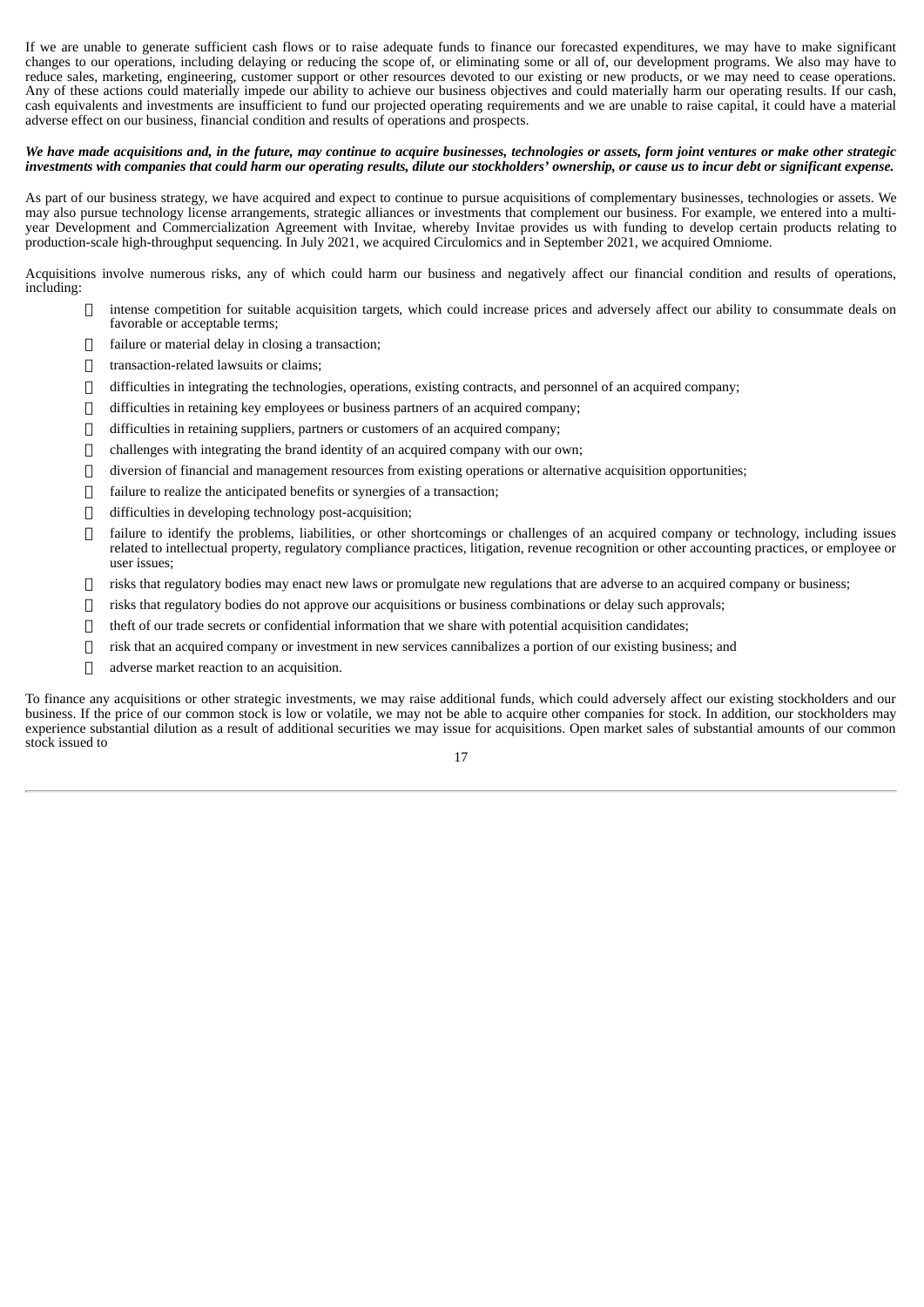stockholders of companies we acquire could also depress our stock price. Additional funds may not be available on terms that are favorable to us, or at all.

If we fail to address the foregoing risks or other problems encountered in connection with past or future acquisitions of businesses, new technologies, services, and other assets and strategic investments, or if we fail to successfully integrate such acquisitions or investments, our business, financial condition, and results of operations could be adversely affected.

## If we are unable to successfully develop and timely manufacture our current and future products, including with respect to SMRT Cell Sequel II/IIe *Systems, the SBB products under development, and related products, our business may be adversely affected.*

In light of the highly complex technologies involved in our products, there can be no assurance that we will be able to manufacture and commercialize our current and future products on a timely basis or continue providing adequate support for our existing products. The commercial success of our products, including the Sequel and Sequel II/IIe Systems, depends on a number of factors, including performance and reliability of the system, our anticipating and effectively addressing customer preferences and demands, the success of our sales and marketing efforts, effective forecasting and management of product demand, purchase commitments and inventory levels, effective management of manufacturing and supply costs, and the quality of our products, including consumables such as SMRT Cells and reagents. Should we face delays in or discover unexpected defects during the further development or manufacturing process of instruments or consumables related to our products, including with respect to SMRT Cells, reagents, Sequel II/IIe Systems, SBB products under development, and including any delays or defects in software development or product functionality, the timing and success of the continued rollout and scaling of our products may be significantly impacted, which may materially and negatively impact our revenue and gross margin. The ability of our customers to successfully utilize our products will also depend on our ability to deliver high quality SMRT Cells and reagents, including with respect to the SMRT Cell 8M. We have designed SMRT Cells and other consumables specifically for the Sequel and Sequel II/IIe Systems, and may need to develop in the future, other customized SMRT Cells and consumables for our future products. Our production of the SMRT Cells for the Sequel and Sequel II/IIe Systems has been and may in the future be below desired levels and yields, and we have experienced and may experience in the future manufacturing delays, product or quality defects, SMRT Cell variability, and other issues. For example, the COVID–19 pandemic outbreak has impacted and could result in more pronounced impacts to our manufacturing and our ability to supply products. The performance of our consumables is critical to our customers' successful utilization of our products, and any defects or performance issues with our consumables would adversely affect our business. All of the foregoing could materially negatively impact our ability to sell our products or result in other material adverse effects on our business, operations, financial condition, operations and prospects.

The development of our products is complex and costly. Problems in the design or quality of our products may have a material and adverse effect on our brand, business, financial condition, and operating results, and could result in us losing our certifications from the International Organization for Standardization ("ISO"). If we were to lose ISO certification, then our customers might choose not to purchase products from us and this could adversely impact our ability to develop products approved for clinical uses. Unanticipated problems with our products could divert substantial resources, which may impair our ability to support our new and existing products, and could substantially increase our costs. If we encounter development challenges or discover errors in our products late in our development cycle, we may be forced to delay product shipments or the scaling of manufacturing or supply. In particular, if the continued rollout of our current and future products, including with respect to the SMRT Cell 8M and Sequel II/IIe Systems, is delayed or is not successful or less successful than anticipated, then we may not be able to achieve an acceptable return, if any, on our substantial research and development efforts, and our business may be materially and adversely affected. The expenses or losses associated with delayed or unsuccessful product development or lack of market acceptance of our existing and new products, including the SMRT Cell 8M and Sequel II/IIe Systems, could materially and adversely affect our business, operations, financial condition, and prospects.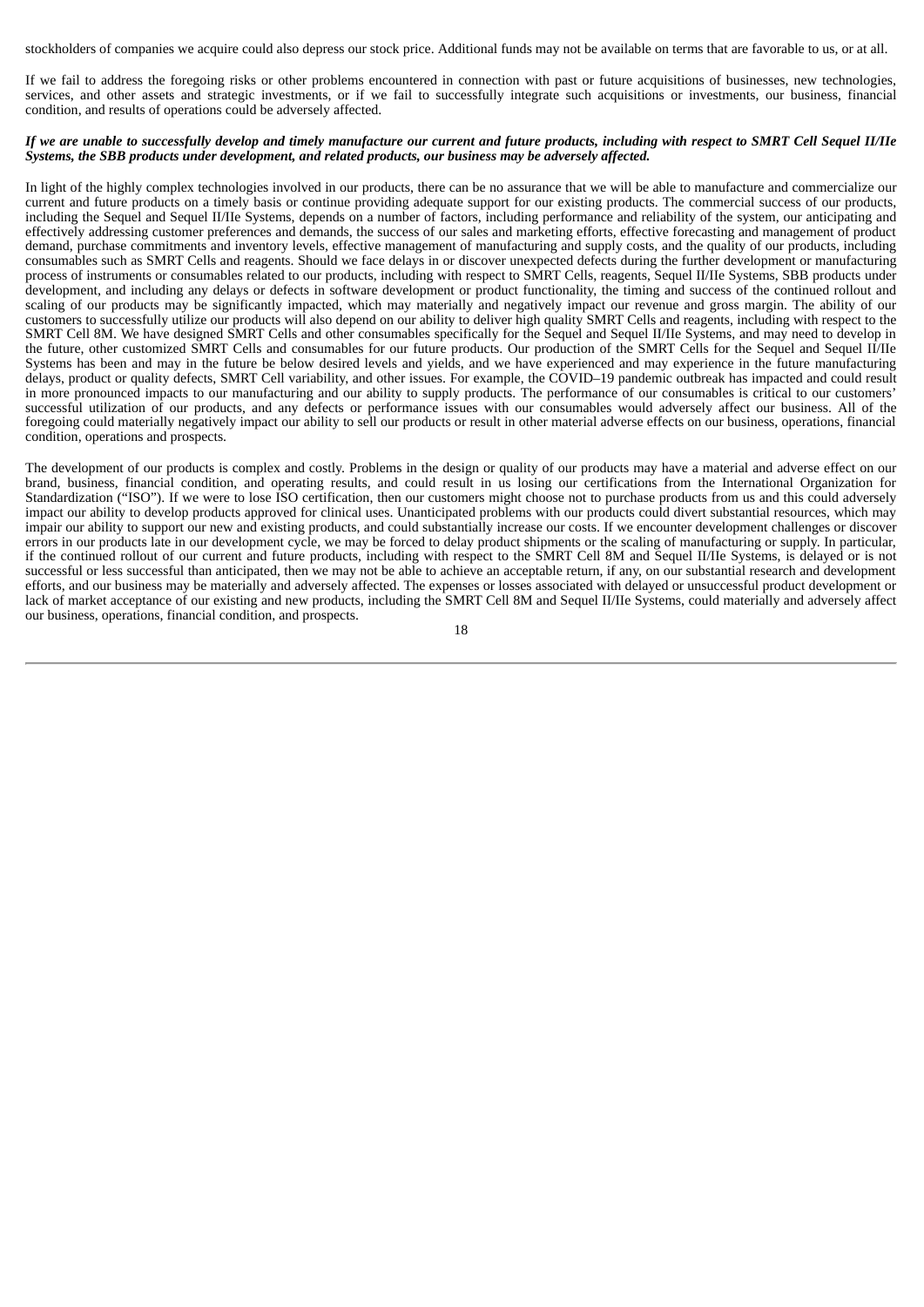## Our research and development efforts may not result in the benefits that we anticipate, and our failure to successfully market, sell, and commercialize our current and future products could have a material adverse effect on our business, financial condition and results of operations.

We have dedicated significant resources to developing our current products, including sequencing systems and consumables based on our proprietary SMRT sequencing technology and our Sequel and Sequel II/IIe Systems. We are also engaged in substantial and complex research and development efforts, which, if successful, may result in the introduction of new products in the future, including in connection with the SMRT Cell 8M and the Sequel II/IIe Systems. Our research and development efforts are complex and require us to incur substantial expenses. We may not be able to develop, manufacture and commercialize new products, obtain regulatory approval if necessary, or achieve an acceptable return, if any, on our research and development efforts and expenses or joint research and development efforts with partners. Our joint research and development efforts with partners require significant management attention and operational resources. If we are unable to successfully manage such joint research and development efforts, our future results may be adversely impacted. In January 2021, we entered into a multi-year collaboration with Invitae to begin development of a production-scale high-throughput sequencing platform; in certain termination circumstances of this collaboration, we may be obligated to refund all or a portion of the development funds advanced by Invitae and/or we may owe Invitae a share of the revenue generated from the sale of the program products. Furthermore, we need to continue to expand our internal capabilities or seek new partnerships or collaborations, or both, in order to successfully develop, market, sell and commercialize our products for and in the markets we seek to reach. If we are unable to do so or are delayed, then this could materially and adversely affect our business, operations, financial condition and prospects.

### We must successfully manage new product introductions and transitions, including with respect to the SMRT Cell 8M and Sequel II/IIe Systems, and the development of our proposed SBB short read sequencing platform, and we may incur significant costs during these transitions and development, *and these efforts may not result in the benefits we anticipate.*

If our products and services fail to deliver the performance, scalability or results expected by our current and future customers, or are not delivered on a timely basis, our reputation and credibility may suffer, our current and future sales and revenue may be materially harmed and our business may not succeed. For instance, if we are not able to realize the benefits we anticipate from the development and commercialization of the SMRT Cell 8M and Sequel II/IIe Systems, our proposed SBB short read sequencing platform, and any future products that may be developed for medical and clinical uses, it could have a material adverse effect on our business, financial condition and results of operations. In addition, the introduction of future products, including with respect to future long-read and short-read products, and related consumables, has and may in the future lead to our limiting or ceasing development of further enhancements to our existing products as we focus our resources on new products, and has resulted and could in the future result in reduced marketplace acceptance and loss of sales of our existing products, materially adversely affecting our revenue and operating results. The introduction of new products has had and may in the future also have a negative impact on our revenue in the near-term as our current and future customers have delayed or cancelled and may in the future delay or cancel orders of existing products in anticipation of new products and we may also be pressured to decrease prices for our existing products. Further, we have experienced, and may in the future experience, difficulty in managing or forecasting customer reactions, purchasing decisions or transition requirements with respect to newly launched products. We have incurred and may continue to incur significant costs in completing these transitions, including costs of write-downs of our products, as current or future customers transition to new products. If we do not successfully manage these product transitions, including with respect to the SMRT Cell 8M and Sequel II/IIe System, our business, operations, financial condition, and prospects may be materially and adversely affected.

## Significant changes to our leadership team and the resulting manggement transitions might harm our future operating results.

We have experienced significant changes to our leadership team. Our President and Chief Executive Officer Christian O. Henry was appointed effective September 14, 2020, succeeding Dr. Michael Hunkapiller who retired on December 31, 2020. Our Chief Financial Officer Susan G. Kim was appointed effective September 28, 2020, succeeding Susan K. Barnes who retired on August 7, 2020. Our Chief Operating Officer, Mark Van Oene, and our Chief Commercial Officer, Peter Fromen, were each appointed effective January 8, 2021. Also, our Vice President and Chief Accounting Officer Michele Farmer was appointed effective May 17, 2021, and our Chairman of the Board Dr. John F. Milligan was appointed effective September 14, 2020.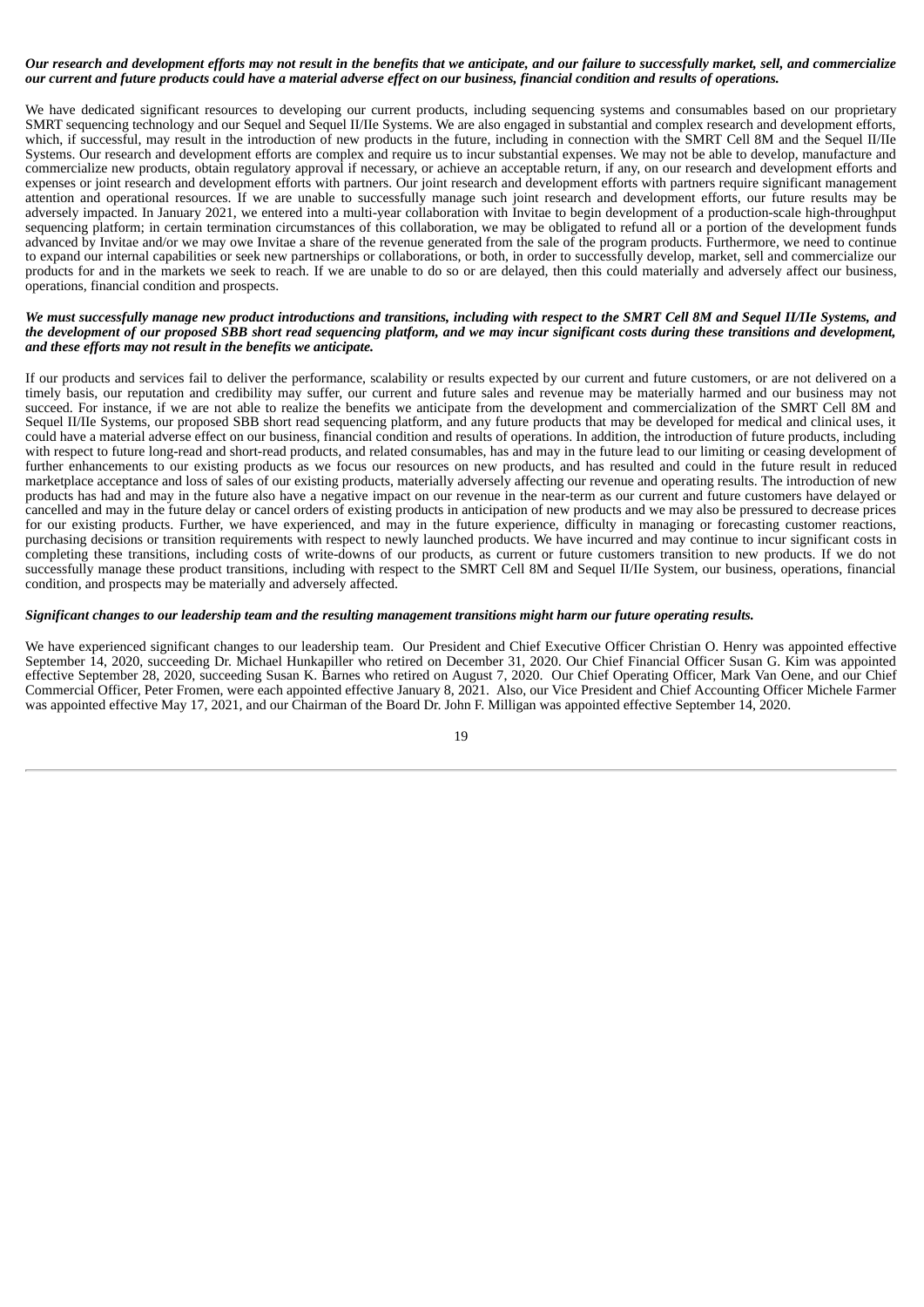Although we believe these leadership transitions are in the best interest of our stakeholders, these transitions may result in the loss of personnel with deep institutional or technical knowledge. Further, the transition could potentially disrupt our operations and relationships with employees, suppliers, partners and customers due to added costs, operational inefficiencies, decreased employee morale and productivity and increased turnover. We must successfully recruit and integrate our new leadership team members within our organization to achieve our operating objectives; as such, the leadership transition may temporarily affect our business performance and results of operations while the new members of our leadership team become familiar with our business. In addition, our competitors may seek to use this transition and the related potential disruptions to gain a competitive advantage over us. Furthermore, these changes increase our dependency on the other members of our leadership team that remain with us, who are not contractually obligated to remain employed with us and may leave at any time. Any such departure could be particularly disruptive given that we are already experiencing leadership transitions and, to the extent we experience additional management turnover, competition for top management is high such that it may take some time to find a candidate that meets our requirements. Our future operating results depend substantially upon the continued service of our key personnel and in significant part upon our ability to attract and retain qualified management personnel. If we are unable to mitigate these or other similar risks, our business, results of operations and financial condition may be materially and adversely affected.

#### We depend on the continuing efforts of our senior management team and other key personnel. If we lose members of our senior management team or other key personnel or are unable to successfully retain, recruit and train qualified scientists, engineers, sales personnel and other employees, our ability to maintain, develop and commercialize our products could be harmed and we may be unable to achieve our goals.

Our success depends upon the continuing services of members of our senior management team and scientific and engineering personnel. In particular, our scientists and engineers are critical to our technological and product innovations and we will need to hire additional qualified personnel. Our industry, particularly in the San Francisco Bay Area, is characterized by high demand and intense competition for talent, and the turnover rate can be high. We compete for qualified management and scientific personnel with other life science companies, academic institutions and research institutions, particularly those focusing on genomics. In addition, we will need to continue to recruit, hire and retain sales personnel to support the commercialization of our products. Our employees could leave our company with little or no prior notice and would be free to work for a competitor. In addition, changes to U.S. immigration policies, particularly to H-1B and other visa programs, could restrain the flow of technical and professional talent into the U.S. and may inhibit our ability to hire qualified personnel. If one or more of our senior executives or other key personnel were unable or unwilling to continue in their present positions, we may not be able to replace them easily or at all, and other senior management may be required to divert attention from other aspects of the business. In addition, we do not have "key person" life insurance policies covering any member of our management team or other key personnel. Further, our vaccination and return to office protocols related to COVID-19 may also impact the recruitment and retention of key employees. The loss of any of these individuals or any inability to attract or retain qualified personnel, including scientists, engineers, sales personnel and others, could prevent us from pursuing collaborations and materially and adversely affect our support of existing products, product development and introductions, business growth prospects, results of operations and financial condition.

## Our success is highly dependent on our ability to further penetrate nucleic acid sequencing applications as well as on the growth and expansion of the demand for our products. If our products fail to achieve and sustain sufficient market acceptance, we will not generate expected revenue and our *business may not succeed.*

Although nucleic acid sequencing technology is well-established, our SMRT Sequencing technology is relatively new and evolving. We cannot be sure that our current or future products will gain acceptance in the marketplace at levels sufficient to support our costs. Our success depends, in part, on our ability to expand overall demand for nucleic acid sequencing to include new applications that are not practicable with other current technologies and to introduce new products that capture a larger share of growing overall demand for sequencing. To accomplish this, we must successfully commercialize, and continue development of, our proprietary SMRT Sequencing technology for use in a variety of life science and other research applications, including uses by academic, government and clinical laboratories, as well as pharmaceutical, diagnostic, biotechnology and agriculture companies, among others. However, we may be unsuccessful in these efforts and the sale and commercialization of the SMRT Cell 8M and Sequel II/IIe Systems, and related products may not grow sufficiently to cover our costs.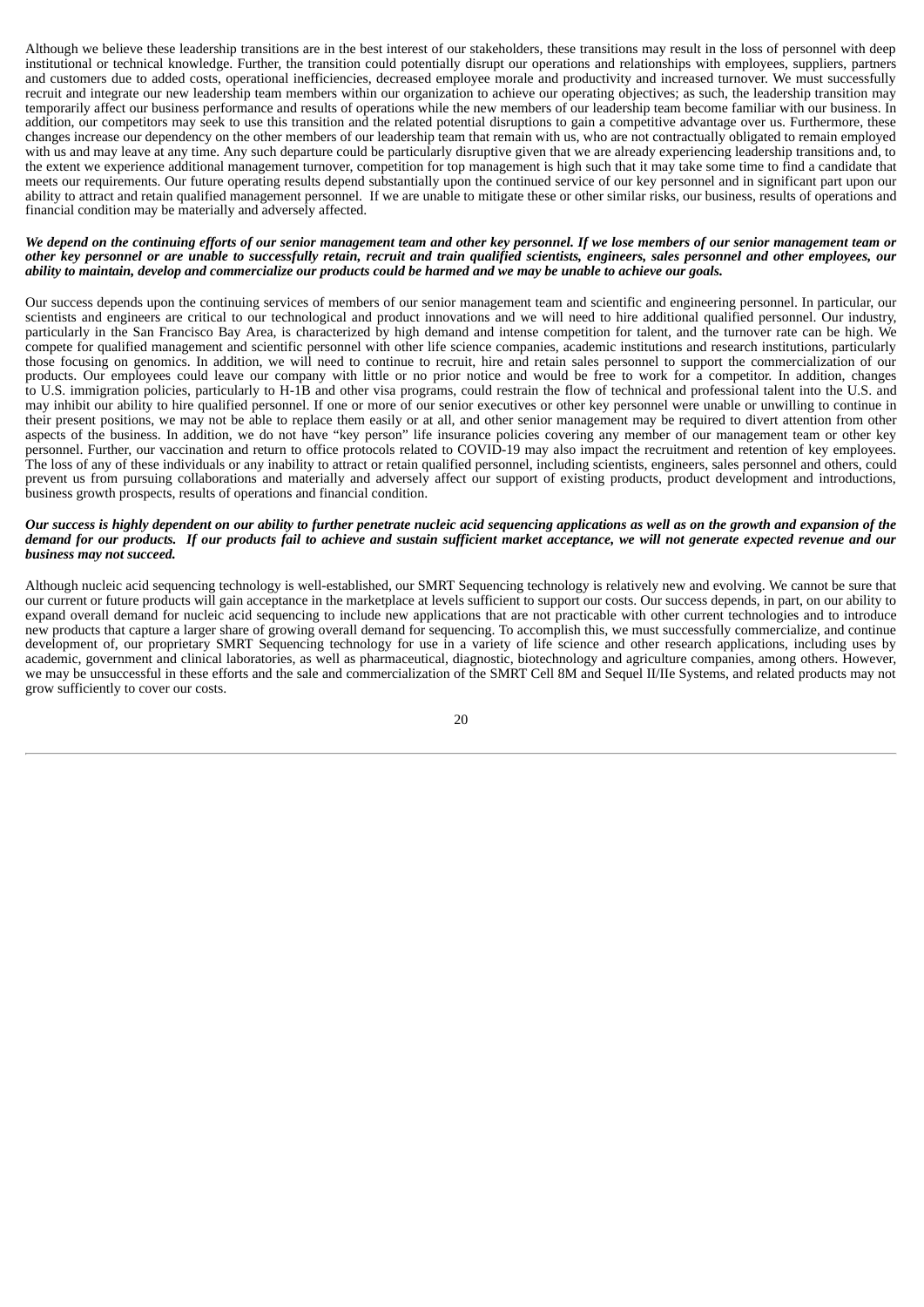There can be no assurance that we will be successful in adding new products or securing additional customers for our current and future products, including with respect to the SMRT Cell 8M and Sequel II/IIe Systems and products related to our recent Circulomics and Omniome acquisitions. If we are unable to develop SBB technology and sell acquired technology product, we may fail to achieve our strategic commercial initiatives in connection with the planned release of new products and anticipated entry into new markets. Our ability to further penetrate existing applications and any new applications depends on a number of factors, including the cost, performance and perceived value associated with our products, as well as customers' willingness to adopt a different approach to nucleic acid sequencing. Potential customers may have already made significant investments in other sequencing technologies and may be unwilling to invest in new technologies. We are experiencing pricing pressures caused by industry competition and increased demand for lower-priced instruments and lower operational costs. We have limited experience commercializing and selling products outside of the academic and research settings, and we cannot guarantee success in acquiring additional customers. Furthermore, we cannot guarantee that our products will be satisfactory to potential customers or that our products will perform in accordance with customer expectations.

Nucleic acid sequencing applications are new and dynamic, and there can be no assurance that they will develop as quickly as we anticipate, that they will reach their full potential or that our products will be appropriate competitive for these applications. As a result, we may be required to refocus our marketing efforts, and we may have to make changes to the specifications of our products to enhance our ability to enter particular applications more quickly. We may also need to delay full-scale commercial deployment of new products as we develop them in order to perform quality control and early access user testing. Even if we are able to implement our technology successfully, we and/or our sales and distribution partners may fail to achieve or sustain market acceptance of our current or future products across the full range of our intended life science and other applications. We need to continue to expand and update our internal capabilities or to collaborate with other partners, or both, in order to successfully expand sales of our products in the applications that we seek to reach, which we may be unable to do at the scale required to support our business.

If the demand for our products grows more slowly than anticipated, if we are unable to successfully scale or otherwise ensure sufficient manufacturing capacity for new products to meet demand, if we are not able to successfully market and sell our products, if competitors develop better or more costeffective products, if our product launches and commercialization are not successful, or if we are unable to further grow our customer base or do not realize the growth with existing customers that we are expecting, our current and future sales and revenue may be materially and adversely harmed and our business may not succeed.

## We rely on other companies for the manufacture of certain components and sub-assemblies and intend to outsource additional sub-assemblies in the future, some of which are sole sources. We may not be able to successfully scale the manufacturing process necessary to build and test multiple *products on a full commercial basis, which could materially harm our business.*

Our products are complex and involve a large number of unique components, many of which require precise manufacturing. The nature of our products requires customized components that are currently available only from a limited number of sources, and in some cases, single sources. We have chosen to source certain critical components from a single source, including suppliers for our SMRT Cells, reagents and instruments. We cannot assure you that product supplies will not be limited or interrupted, especially with respect to our sole source third-party manufacturing and supply collaborators, or that product supplies will be of satisfactory quality or continue to be available at acceptable prices. In particular, any replacement of our manufacturers could require significant effort and expertise because there may be a limited number of qualified replacements. We may be unable to negotiate binding agreements with our current and future sole source third-party manufacturing and supply collaborators or, in the event that such collaborators' services become interrupted for any reason, find replacement manufacturers to support our development and commercial activities at commercially reasonable terms. We do not always have arrangements in place for a redundant or second-source supply for our sole source vendors in the event they cease to provide their products or services to us or fail to provide sufficient quantities in a timely manner. If we are required to purchase these components from alternative sources, it could take several months or longer to qualify the alternative sources. If we are unable to secure a sufficient supply of these product components on a timely basis, or if these components do not meet our expectations or specifications for quality and functionality, our operations and manufacturing would be materially and adversely affected, we could be unable to meet customer demand and our business and results of operations may be materially and adversely affected.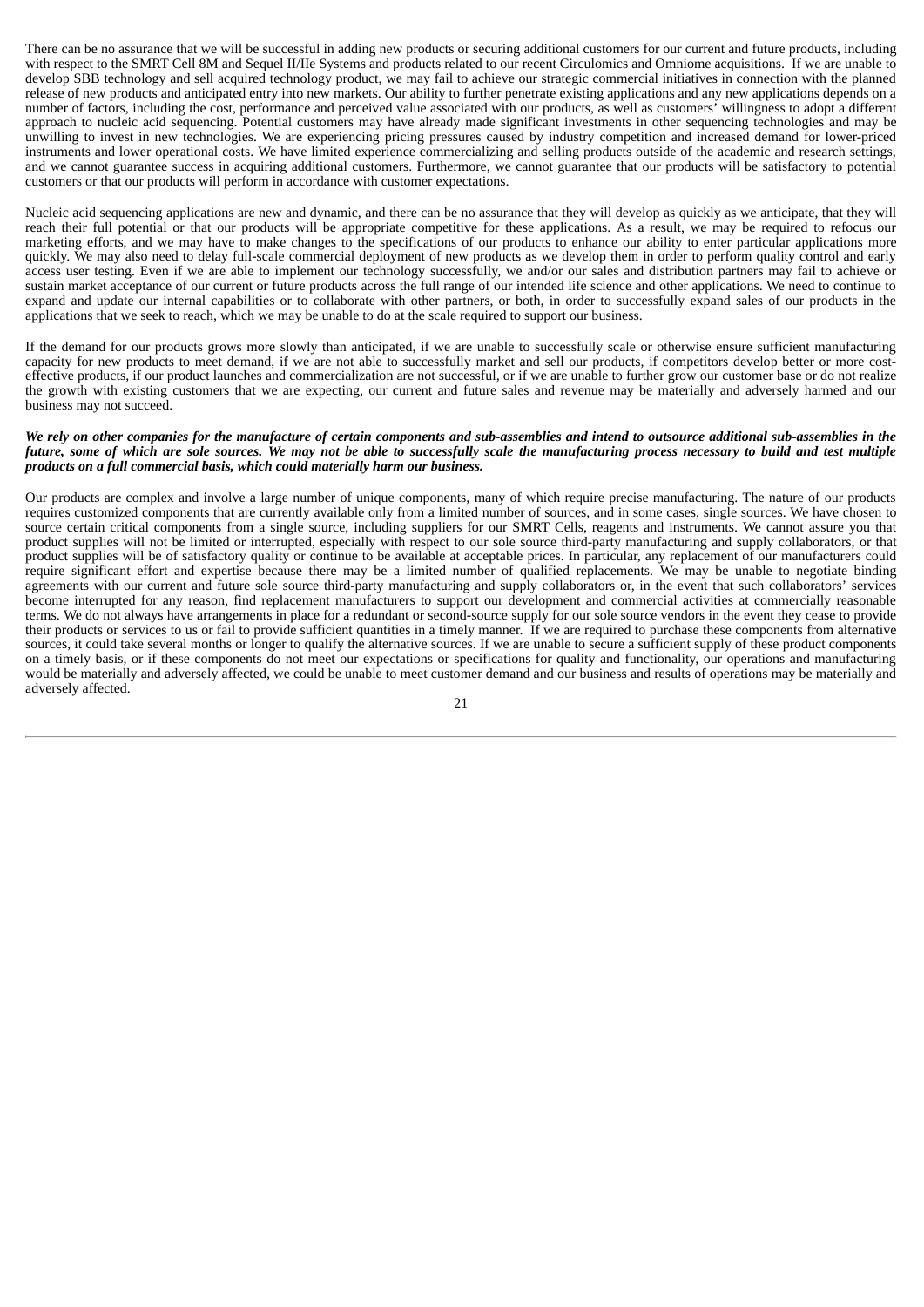The operations of our third-party manufacturing partners and suppliers have been and could continue to be disrupted by conditions unrelated to our business or operations or that are beyond our control, including but not limited to international trade restrictions, inflation, supply chain disruptions, and conditions related to COVID-19 or other epidemics. If our manufacturing partners or suppliers are unable or fail to fulfill their obligations to us for any reason, we may not be able to manufacture our products and satisfy customer demand or our obligations under sales agreements in a timely manner, and our business could be harmed as a result. For example, the global shortage of semiconductors, which has been reported since early 2021, has caused challenges for us in our supply chain and resulted in some cost increases that have and may continue to adversely impact margins. During these periods of shortages or delays, the price of components may increase, or the components may not be available at all. We may not be able to secure enough components at reasonable prices or of acceptable quality to build new products in a timely manner in the quantities or configurations needed. Accordingly, our revenue and gross margins could suffer until other sources can be developed.

In addition, because our semiconductor suppliers are in regions that may have communities with low vaccination rates, the Omicron variant of COVID-19, or any variants that evolve in the future, could lead to increased infections among workers that could further disrupt the supply chain. Our current manufacturing process is characterized by long lead times between the placement of orders for and delivery of our products. If we do not accurately anticipate our needs or if we receive insufficient components to manufacture our products on a timely basis to meet customer demand, our sales and our gross margin may be adversely affected and our business could be materially harmed. If we are unable to reduce our manufacturing costs and establish and maintain reliable, high-volume manufacturing suppliers as we scale our operations, our business, operations, financial condition, and prospects could be materially and adversely harmed.

## We may be unable to consistently manufacture our instruments and consumables, including SMRT Cells and reagents, to the necessary specifications *or in quantities necessary to meet demand at an acceptable cost or at an acceptable performance level.*

In order to successfully generate revenue from our products, we need to supply our customers with products that meet their expectations for quality and functionality in accordance with established specifications. Our customers have experienced variability in the performance of our products. We have experienced and may continue to experience delays, quality issues or other difficulties leading to customer dissatisfaction with our products. Our production of SMRT Cells and reagents involves a long and complex manufacturing process, and has been and may in the future be below desired yields and resulting output levels. We have experienced and may experience in the future manufacturing delays, product defects, variability in the performance of SMRT Cells and other products, inadequate reserves for inventory, or other issues.

There is no assurance that we will be able to manufacture our products so that they consistently achieve the product specifications and quality that our customers expect, including any products developed for clinical uses. Problems in the design or quality of our products, including low manufacturing yields of SMRT Cells, or sub-performing reagent lots may have a material adverse effect on our brand, business, financial condition, and operating results, and could result in us losing our ISO certifications. If we were to lose our ISO certifications, then our customers might choose not to purchase products from us. There is also no assurance that we will be able to increase manufacturing yields and decrease costs, or that we will be successful in forecasting customer demand or manufacturing and supply costs, or that product supplies, including reagents or integrated chips, will not be limited or interrupted, or will be of satisfactory quality or continue to be available at acceptable prices. Furthermore, while we are undertaking efforts to increase our manufacturing scale and capability, we may not be able to increase manufacturing to meet anticipated demand or may experience downtime in our manufacturing facilities, including, for example, if we experience increased cases of COVID-19 among our employees, or if our suppliers are unable to meet our increased demand at a time when the supply chain is under duress due to potential dislocations and disruptions in product and employee availability due to COVID-19. An inability to manufacture products and components that consistently meet specifications, in necessary quantities and at commercially acceptable costs, will have a negative impact, and may have a material adverse effect on our business, product development timelines, financial condition and results of operations.

## Rapidly chanaina technoloay in life sciences and research diaanostics could make our products obsolete unless we continue to develop, manufacture *and commercialize new and improved products and pursue new opportunities.*

Our industry is characterized by rapid and significant technological changes, frequent new product introductions and enhancements and evolving industry standards. Our future success depends on our ability to continually improve our products, to develop and introduce new products that address the evolving needs of our customers on a timely and cost-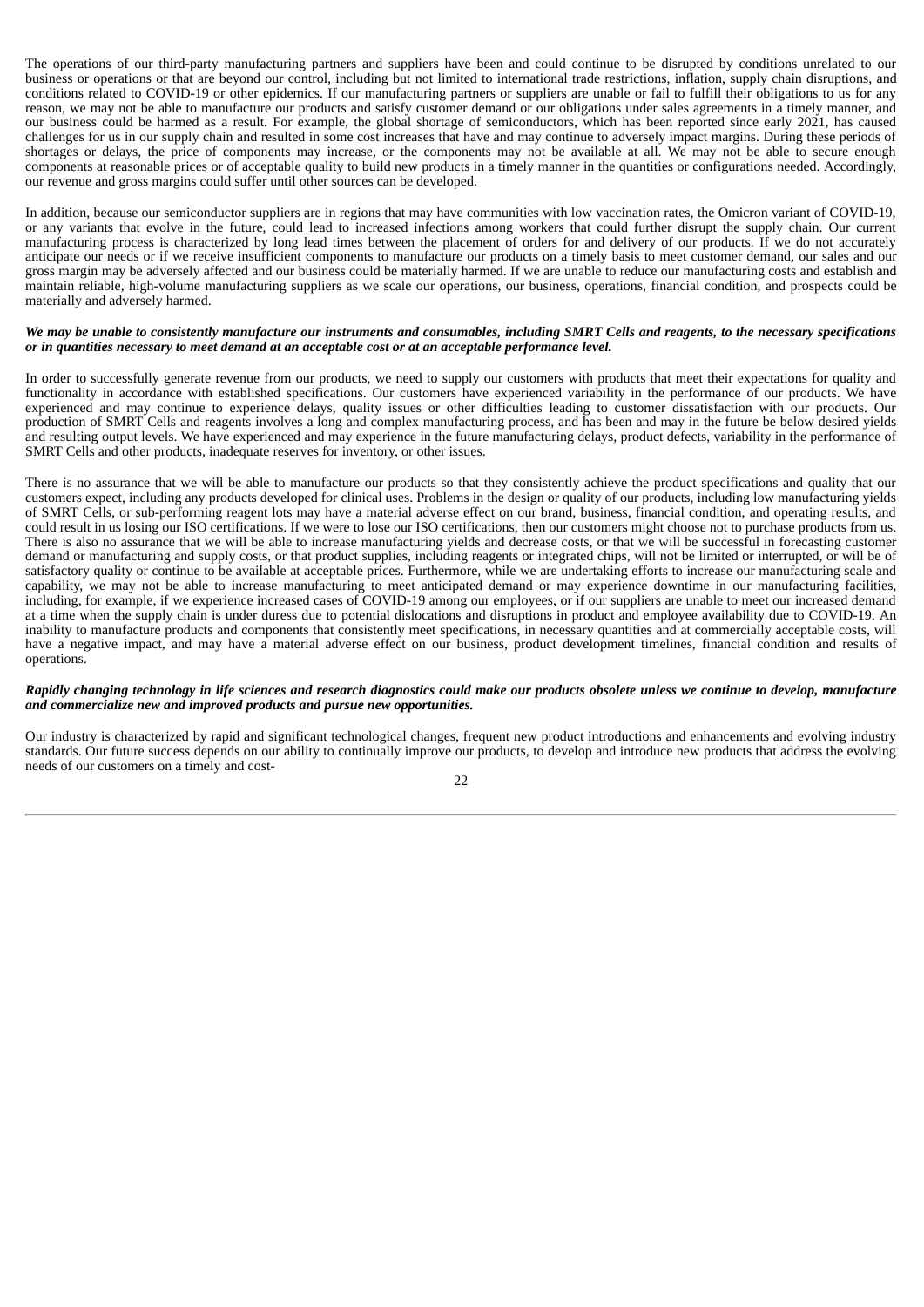effective basis and to pursue new opportunities. These new opportunities may be outside the scope of our proven expertise or in areas where demand is unproven, and new products and services developed by us may not gain market acceptance or may not adequately perform in order to capture market share. Our inability to develop and introduce new products and to gain market acceptance of our existing and new products could harm our future operating results. Unanticipated difficulties or delays in replacing existing products with new products or in commercializing our existing or new products in sufficient quantities and of acceptable quality to meet customer demand, including with respect to the SMRT Cell 8M and Sequel II/IIe Systems, could diminish future demand for our products and may materially and adversely harm our future operating results.

## Increased market adoption of our products by customers may depend on the availability of sample preparation and informatics tools, some of which *may be developed by third parties.*

Our commercial success may depend in part upon the development of sample preparation and software and informatics tools by third parties for use with our products. We cannot guarantee that product supplies, including reagents, will not be limited or interrupted, or will be of satisfactory quality or continue to be available at acceptable prices, or that third parties will develop tools that our current and future customers will find useful with our products, or that customers will adopt such third-party tools on a timely basis or at all. A lack of complementary sample preparation and informatics tools, or delayed updates of such tools, may impede the adoption of our products and may materially and adversely impact our business.

## We operate in a highly competitive industry and if we are not able to compete effectively, our business and operating results will likely be harmed.

There are a significant number of companies offering nucleic acid sequencing products and/or services, including Illumina, BGI Genomics, Thermo, Oxford Nanopore Technologies Ltd. ("ONT Ltd."), Roche, and Qiagen. Many of these companies currently have greater name recognition, more substantial intellectual property portfolios, longer operating histories, significantly greater financial, technical, research and/or other resources, more experience in new product development, larger and more established manufacturing capabilities and marketing, sales and support functions, and/or more established distribution channels to deliver products to customers than we do. These companies may be able to respond more quickly and effectively than we can to new or changing opportunities, technologies, standards or customer requirements.

There are also several companies that are in the process of developing or have already developed and commercialized new, competing or potentially competing technologies, products and/or services, including ONT Ltd. and its subsidiaries, against whom we have filed complaints for patent infringement in the U.S. District Court for the District of Delaware and, previously, with the U.S. International Trade Commission, in the High Court of England and Wales and in the District Court of Mannheim, Germany. ONT Ltd. previously filed claims against us in the High Court of England and Wales and the District Court of Mannheim, Germany, also for patent infringement, and its subsidiary, Oxford Nanopore Technologies, Inc. ("ONT Inc."), filed counterclaims against us in the U.S. District Court for the District of Delaware seeking declaratory judgements of non-infringement, invalidity and unenforceability of the asserted patents, as well as antitrust, false advertising and unfair competition counterclaims that were subsequently dismissed by that court. Roche is developing potentially competing sequencing products. Increased competition may result in pricing pressures, which could harm our sales, profitability or market share. Our failure to further enhance our existing products and to introduce new products to compete effectively could materially and adversely affect our business, operations, financial condition and prospects.

#### We may be unable to successfully increase sales of our current products or market and sell our future products.

Our ability to achieve profitability depends on our ability to attract customers for our current and future products, and we may be unable to effectively market or sell our products, or find appropriate partners to do so. To perform sales, marketing, distribution and customer support functions successfully, we face a number of risks, including:

- our ability to attract, retain and manage qualified sales, marketing and service personnel necessary to expand market acceptance for our technologies;
- $\Box$  the performance and commercial availability expectations of our existing and potential customers with respect to new and existing products; 23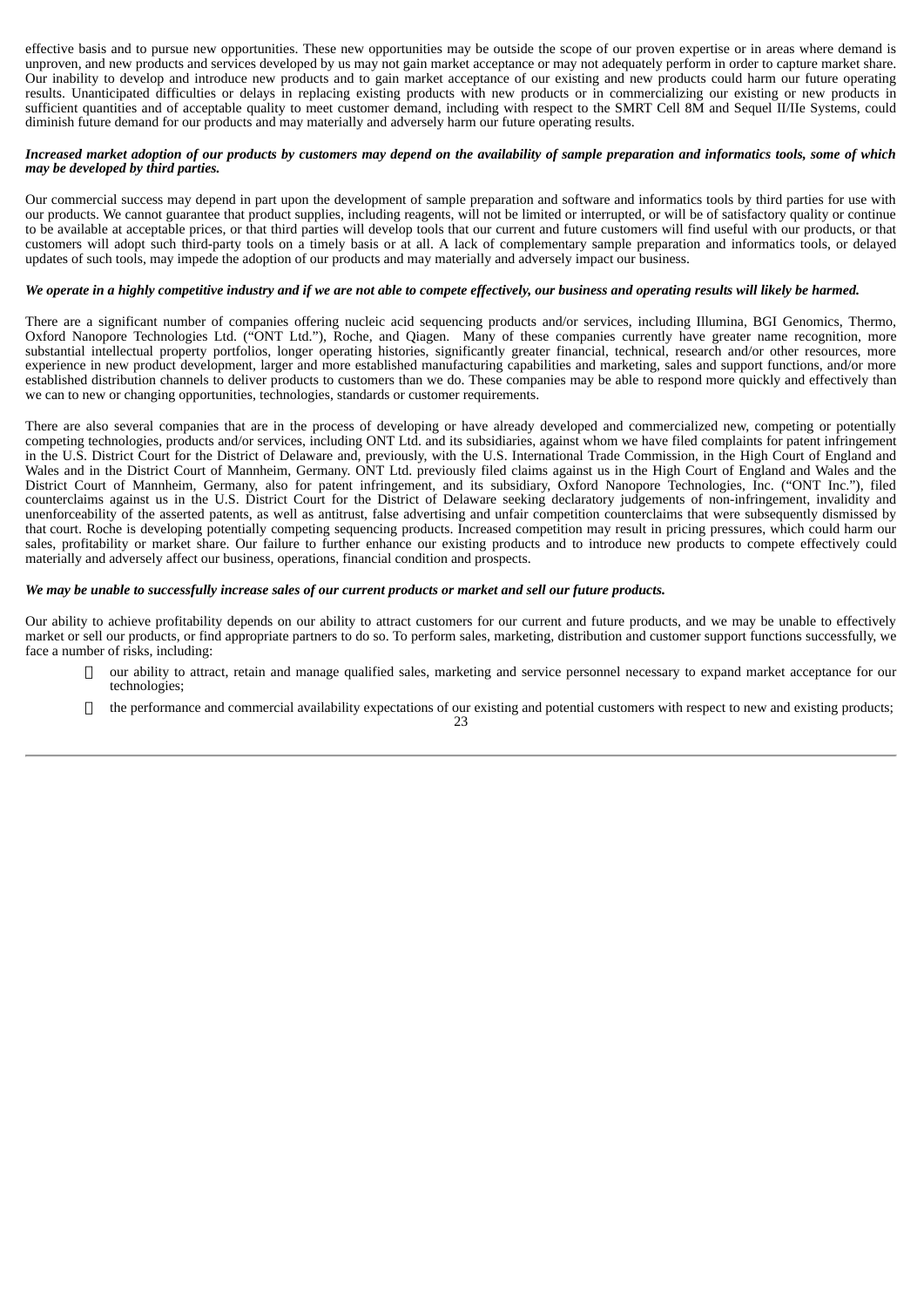- $\Box$  availability of potential sales and distribution partners to sell our technologies, and our ability to attract and retain such sales and distribution partners;
- $\Box$  the time and cost of maintaining and growing a specialized sales, marketing and service force for a particular application, which may be difficult to justify in light of the revenue generated; and
- our sales, marketing and service force may be unable to execute successful commercial activities.

We have enlisted and may continue to enlist third parties to assist with sales, distribution and customer support. There is no guarantee that we will be successful in attracting desirable sales and distribution partners, that we will be able to enter into arrangements with such partners on terms favorable to us or that we will be able to retain such partners on a going-forward basis. If our sales and marketing efforts, or those of any of our third-party sales and distribution partners, are not successful, or our products do not perform in accordance with customer expectations, our technologies and products may not gain market acceptance, which could materially and adversely impact our business, operations, financial condition and prospects.

## Large purchases by a limited number of customers represent a significant portion of our revenue, and any loss or delay of expected purchases has resulted, and in the future could result, in material quarter-to-quarter fluctuations of our revenue or otherwise adversely affect our results of *operations.*

We receive a significant portion of our revenue from a limited number of customers. For example, for the fiscal years ended December 31, 2021, 2020 and 2019, one of our customers, Gene Company Limited, accounted for approximately 13%, 14% and 17% of our total revenue, respectively. Gene Company Limited is our primary distributor in China. Many of these customers make large purchases on a purchase-order basis rather than pursuant to long-term contracts. As a consequence of the concentrated nature of our customer base and their purchasing behavior, our quarterly revenue and results of operations have fluctuated, and may fluctuate in the future, from quarter to quarter and are difficult to forecast. For example, the cancellation of orders or acceleration or delay in anticipated product purchases or the acceptance of shipped products by our larger customers has materially affected, and in the future could materially affect, our revenue and results of operations in any quarterly period. We have been, and may be in the future be, unable to sustain or increase our materially affect, our revenue and results of operations in any revenue from our larger customers, or offset any discontinuation or decrease of purchases by our larger customers with purchases by new or other existing customers. To the extent one or more of our larger customers experience significant financial difficulty, bankruptcy or insolvency, this could have a material adverse effect on our sales and our ability to collect on receivables, which could materially and adversely harm our financial condition and results of operations.

In addition, many of our customers, including some of our larger customers, have negotiated, or may in the future negotiate, volume-based discounts or other more favorable terms from us or our sales and distribution partners, which can and have had a negative effect on our gross margins or revenue.

We expect that such concentrated purchases will continue to contribute materially to our revenue for the foreseeable future and that our results of operations may fluctuate materially as a result of such larger customers' buying patterns. In addition, we may see consolidation of our customer base. The loss of one of our larger customers, a significant delay or reduction in its purchases, or any volume-based discount or other more favorable terms that we or our sales and distribution partner(s) may agree to provide, in light of the aggregated purchase volume or buying power resulting from such consolidation, has harmed, and in the future could harm, our business, financial condition, results of operations and prospects.

## Our products are highly complex, have recurring support requirements and could have unknown defects or errors, which may give rise to claims *against us or divert application of our resources from other purposes.*

Products using our SMRT sequencing technology are highly complex and may develop or contain undetected defects or errors. Our customers have experienced and may continue to experience reliability issues with our existing and future products, including the Sequel System and the Sequel II/IIe Systems. Despite testing, defects or errors may arise in our products, which could result in a failure to obtain, maintain or increase market acceptance of our products, diversion of development resources, injury to our reputation and increased warranty, service and maintenance costs. New products, including the SMRT Cell 8M and Sequel II/IIe Systems, or enhancements to our existing products in particular may contain undetected errors or performance problems that are discovered only after delivery to customers. If our products have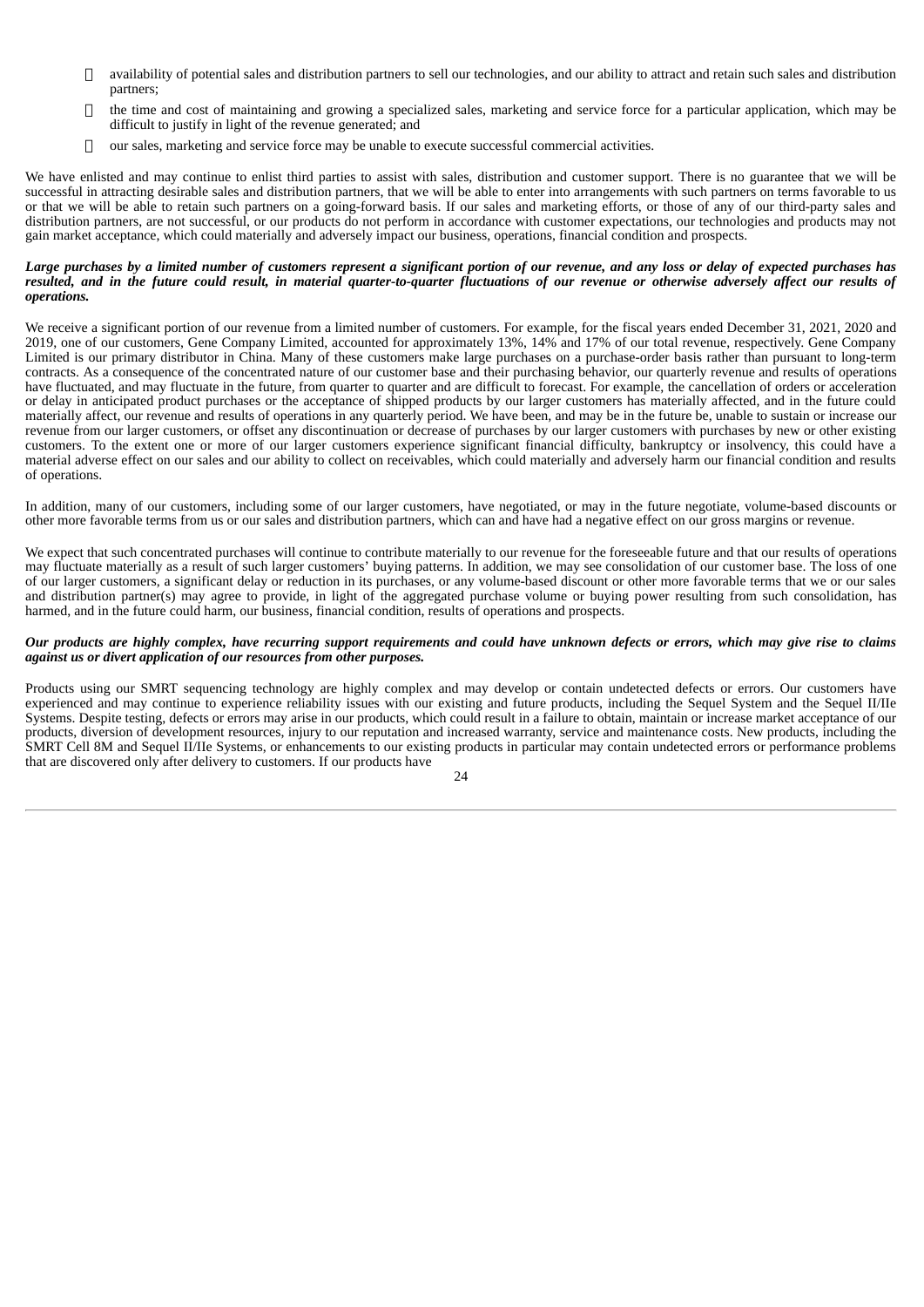reliability or other quality issues or require unexpected levels of support in the future, the market acceptance and utilization of our products may not grow to levels sufficient to support our costs and our reputation and business could be harmed. Low utilization rates of our products could cause our revenue and gross margins to be adversely affected. We generally ship our sequencing instruments with one year of service included in the purchase price with an option to purchase one or more additional years of service. We also provide a warranty for our consumables, which is generally limited to replacing, or at our option, giving credit for any consumable with defects in material or workmanship. Defects or errors in our products may also discourage customers from purchasing our products. The costs incurred in correcting any defects or errors may be substantial and could materially and adversely affect our operating margins. If our service and support costs increase, our business and operations may be materially and adversely affected.

In addition, such defects or errors could lead to the filing of product liability claims against us or against third parties who we may have an obligation to indemnify against such claims, which could be costly and time-consuming to defend and result in substantial damages. Although we have product liability insurance, any product liability insurance that we have or procure in the future may not protect our business from the financial impact of a product liability claim. Moreover, we may not be able to obtain adequate insurance coverage on acceptable terms. Any insurance that we have or obtain will be subject to deductibles and coverage limits. A product liability claim could have a material adverse effect on our business, financial condition and results of operations.

## A significant portion of our sales depends on customers' spending budgets that may be subject to significant and unexpected variation which could *have a negative effect on the demand for our products.*

Our instruments represent significant capital expenditures for our customers in research applications. Current and potential customers for our current or future products include academic and government institutions, genome centers, medical research institutions, clinical laboratories, pharmaceutical, agricultural, biotechnology, diagnostic and chemical companies. Their spending budgets can have a significant effect on the demand for our products. Spending budgets are based on a wide variety of factors, including the allocation of available resources to make purchases, funding from government sources which is highly uncertain and subject to change, the spending priorities among various types of research equipment, policies regarding capital expenditures during economically uncertain periods and the impact of COVID-19. Any decrease in capital spending or change in spending priorities of our current and potential customers could significantly reduce the demand for our products. Any delay or reduction in purchases by current or potential customers or our inability to forecast fluctuations in demand could materially and adversely harm our future operating results.

#### *We may not be able to convert our orders in backlog into revenue.*

Our backlog represents product orders from our customers that we have confirmed but have not been able to fulfill, and, accordingly, for which we have not yet recognized revenue. We may not receive revenue from these orders, and any order backlog we report may not be indicative of our future revenue.

Many events can cause an order to be delayed or not completed at all, some of which may be out of our control, including the potential impacts from COVID-19 and our suppliers, especially our sole source suppliers, not being able to provide us with products or components. If we delay fulfilling customer orders or if customers reconsider their orders, those customers may seek to cancel or modify their orders with us. Customers may otherwise seek to cancel or delay their orders even if we are prepared to fulfill them. If our orders in backlog do not result in sales, our operating results may suffer.

## Our sales cycle is unpredictable and lengthy, which makes it difficult to forecast revenue and may increase the magnitude of quarterly or annual *fluctuations in our operating results.*

The sales cycle for our sequencing instruments is lengthy because they represent a major capital expenditure and generally require the approval of our customers' senior management. This may contribute to substantial fluctuations in our quarterly or annual operating results, particularly during the periods in which our sales volume is low. Factors that may cause fluctuations in our quarterly or operating results include, without limitation, market acceptance for our products; our ability to attract new customers; publications of studies by us, competitors or third parties; the timing and success of new product introductions by us or our competitors or other changes in the competitive dynamics of our industry, such as consolidation; the amount and timing of our costs and expenses; changes in our pricing policies or those of our competitors; general economic, industry and market conditions; the effects of seasonality; the regulatory environment; expenses associated

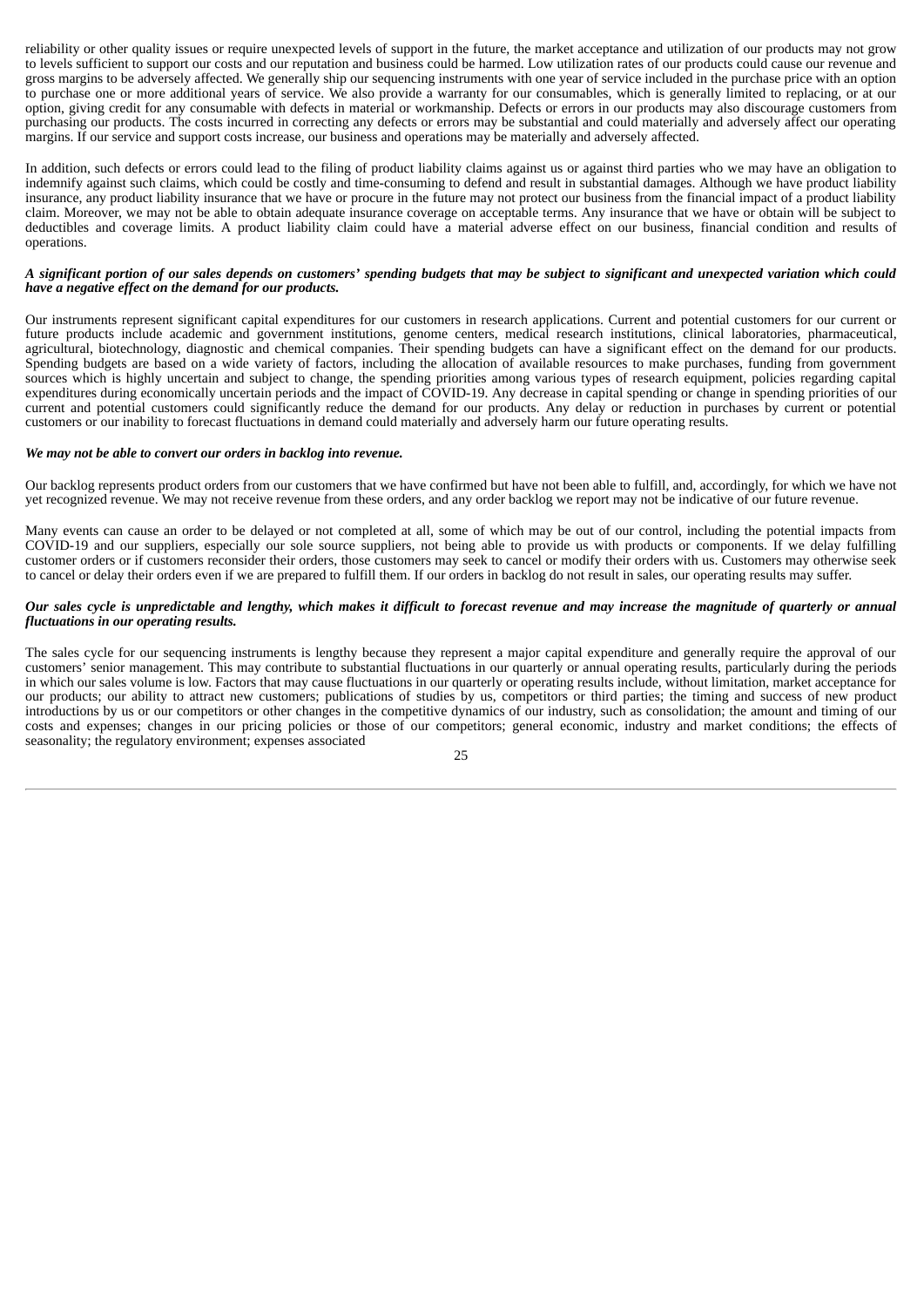with warranty costs or unforeseen product quality issues; the hiring, training and retention of key employees, including our ability to grow our sales organization; litigation or other claims against us for intellectual property infringement or otherwise; our ability to obtain additional financing as necessary; changes or trends in new technologies and industry standards; and the impact of COVID-19. Because of these fluctuations, it is likely that in some future quarters our operating results will fall below the expectations of securities analysts or investors. If that happens, the market price of our stock would likely decrease. Past fluctuations in our quarterly and annual operating results have resulted in decreases in our stock price. Such fluctuations also mean that investors may not be able to rely on our operating results in any particular period as an indication of future performance. Sales to existing customers and the establishment of a business relationship with other potential customers is a lengthy process, generally taking several months and sometimes longer. Following the establishment of the relationship, the negotiation of purchase terms can be time-consuming, and a potential customer may require an extended evaluation and testing period. In anticipation of product orders, we may incur substantial costs before the sales cycle is complete and before we receive any customer payments. As a result, in the event that a sale is not completed or is canceled or delayed, we may have incurred substantial expenses, making it more difficult for us to become profitable or otherwise negatively impacting our financial results. Furthermore, because of our lengthy sales cycle, the realization of revenue from our selling efforts may be substantially delayed, our ability to forecast our future revenue may be more limited and our revenue may fluctuate significantly from quarter to quarter.

## Because some of our customers and suppliers are based in China, our business, financial condition and results of operations could be adversely *affected by the political and economic tensions between the United States and China.*

We are subject to risks associated with political conflicts between the U.S. and China. A significant portion of our revenue is generated from China. For example, for the fiscal years ended December 31, 2021, 2020 and 2019, Gene Company Limited, our primary distributor in China, accounted for approximately 13%, 14% and 17% of our total revenue, respectively. In addition, certain components, some of which are critical components, of our products are manufactured in China. These components are either sourced directly from companies in China or indirectly from third parties that source from companies in China.

The imposition of tariffs or other trade barriers between the U.S. and China, including the tariffs previously implemented and additional tariffs that have been proposed by the U.S. government on various imports from China and by the Chinese government on certain U.S. goods, the scope and duration of which, if implemented, remain uncertain. Beginning in September 2018, the U.S. Trade Representative (the "USTR") enacted various tariffs of 7.5%, 10%, 15% and 25% on the import of Chinese products, including non-U.S. components and materials that may be used in our products. These tariffs could raise our costs. Additionally, in November 2018, the U.S. Commerce Department's Bureau of Industry and Security ("BIS") released an advance notice of proposed rulemaking to control the export of emerging technologies. This notice included "[b]iotechnology, including nanobiology; synthetic biology; genomic and genetic engineering; or neurotech" as possible areas of increased export controls. Therefore, it is possible that our ability to export our products to China may be restricted in the future. China also has imposed tariffs on imports into China from the United States. Given the relatively fluid regulatory environment in China and the United States and uncertainty how the U.S. or foreign governments will act with respect to tariffs, international trade agreements and policies, there could be additional tax or other regulatory changes in the future. Any such changes could directly and adversely impact our financial results and results of operations.

Other risks could include:

- $\Box$  interruptions to operations in China as a result of the COVID-19 pandemic or other disease outbreaks and natural catastrophic events, which have in the past and can result in the future in business closures, transportation restrictions, import and export complications and cause shortages in the supply of raw materials or disruptions in manufacturing;
- product supply disruptions and increased costs as a result of heightened exposure to changes in the policies of the Chinese government, political unrest or unstable economic conditions in China; and
- $\Box$  the nationalization or other expropriation of private enterprises or intellectual property by the Chinese government.

Difficulties in this relationship may require us to take actions adverse to our business to comply with governmental restrictions on business and trade with China.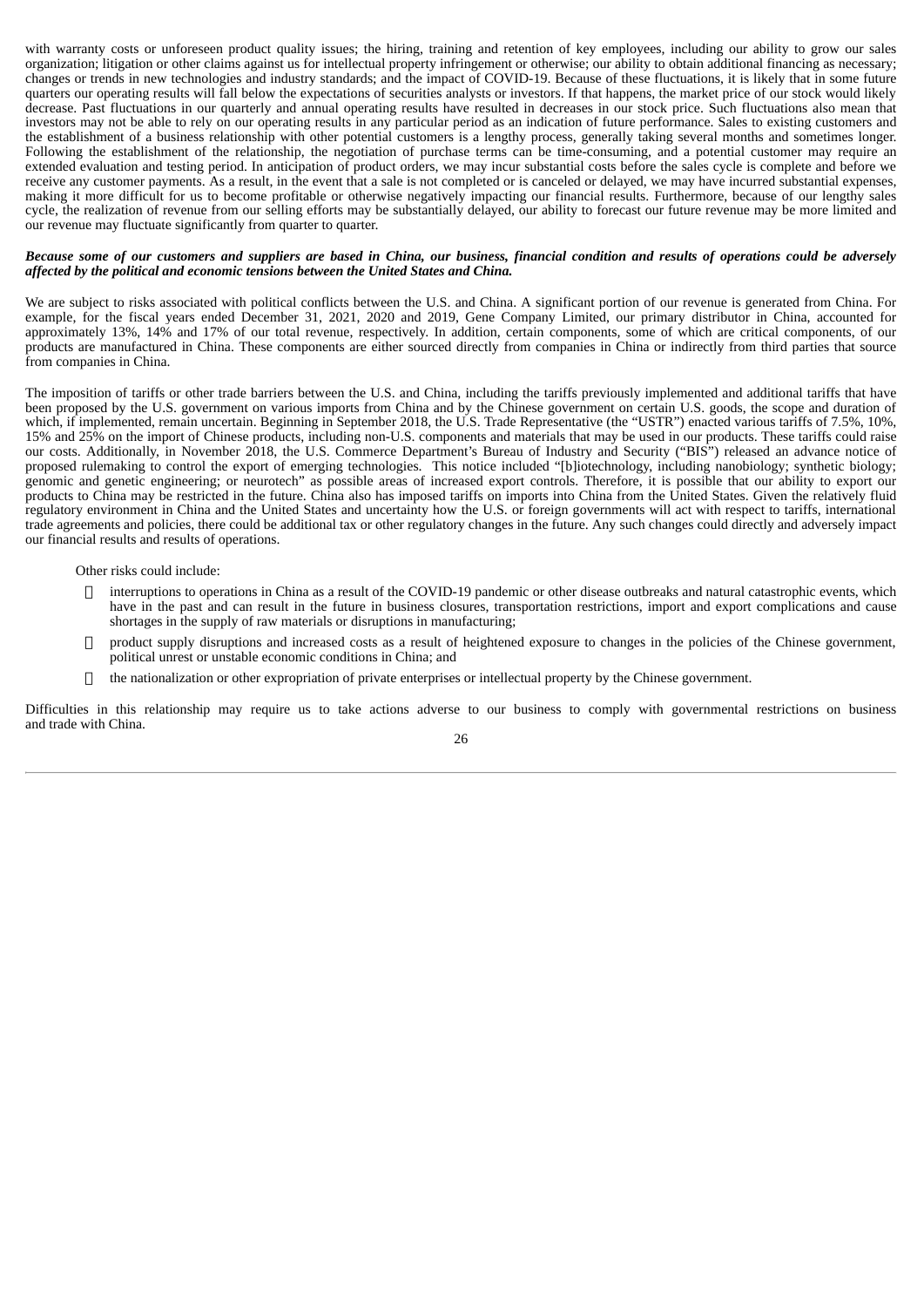In addition, our consumable chips are partly manufactured by a company based in Taiwan. Accordingly, there is a risk that current political tensions between China and Taiwan may lead to circumstances that negatively affect the availability of such consumable chips to us, which could lead to an increase in our supply costs if we cannot find a similar cost alternative supplier, resulting in an adverse impact to our financial results and results of operations.

## <span id="page-28-0"></span>*Seasonality may cause fluctuations in our revenue and results of operations.*

We operate on a December 31st year-end and believe that there are significant seasonal factors which may cause sales of our products, and particularly our sequencing instruments, to vary on a quarterly or yearly basis, contribute to the lengthy sales cycle for our sequencing instruments, and increase the magnitude of quarterly or annual fluctuations in our operating results. We believe that this seasonality results from a number of factors, including the procurement and budgeting cycles of many of our customers, especially government-funded customers, which often coincide with government fiscal year ends. For example, the U.S. government's fiscal year-end occurs in our third quarter and may result in increased sales of our products during this quarter if government-funded customers have unused funds that may be forfeited, or future budgets that may be reduced if funds remain unspent at fiscal year-end. Furthermore, Lunar New Year celebrations, which occur during our first quarter, and may last for a week or longer, resulting in closure of many of our customers' offices in China and across the Asia-Pacific region have caused, and may in the future cause, decreased sales of our consumables during our first quarter. These factors have contributed, and may contribute in the future, to substantial fluctuations in our quarterly operating results. Because of these fluctuations, it is possible that in some quarters our operating results will fall below the expectations of securities analysts or investors. If that happens, the market price of our stock would likely decrease. These fluctuations, among other factors, also mean that our operating results in any particular period may not be relied upon as an indication of future performance. Seasonal or cyclical variations in our sales have in the past, and may in the future, become more or less pronounced over time, and have in the past materially affected, and may in the future materially affect, our business, financial condition, results of operations and prospects.

## Our ability to use net operating losses to offset future taxable income may be subject to substantial limitations, and changes to U.S. tax laws may cause *us to make adjustments to our financial statements.*

Under Section 382 of the Internal Revenue Code, a corporation that undergoes an "ownership change" is subject to limitations on its ability to utilize its pre-change net operating losses ("NOLs") to offset future taxable income. We believe that we have had one or more ownership changes, as a result of which our existing NOLs are currently subject to limitation. Future changes in our stock ownership could result in additional ownership changes under Section 382. We may not be able to utilize a material portion of our NOLs even if we attain profitability. Furthermore, the changes to deductions, credits and expense recognition resulting from the Tax Cuts and Jobs Act of 2018 enacted on December 22, 2017, have materially impacted the value of our deferred tax assets and liabilities, and could adversely affect our future taxable income and effective tax rate.

#### Our facilities in California are located near earthquake faults, and the occurrence of an earthquake or other catastrophic disaster could cause damage *to our facilities and equipment, which could require us to cease or curtail operations.*

Our facilities in the San Francisco Bay Area are located near earthquake fault zones and are vulnerable to damage from earthquakes. We are also vulnerable to damage from other types of disasters, including fire, floods, power loss, communications failures and similar events. If any disaster were to occur, our ability to operate our business at our facilities would be seriously, or potentially completely, impaired. In addition, the nature of our activities could cause significant delays in our research programs and commercial activities and make it difficult for us to recover from a disaster. The insurance we maintain may not be adequate to cover our losses resulting from disasters or other business interruptions. Accordingly, an earthquake or other disaster could materially and adversely harm our ability to conduct business.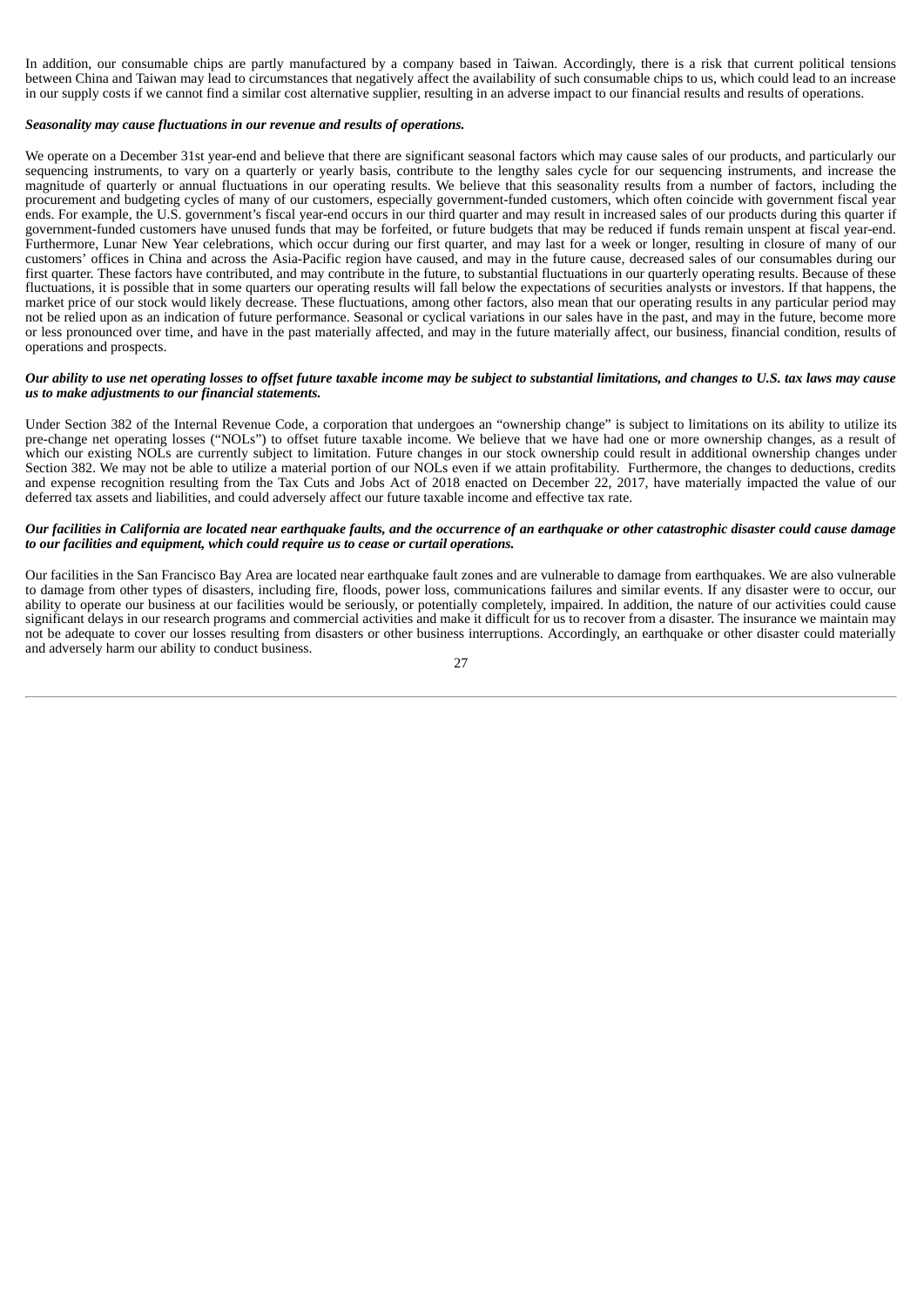## **Risks Related to Our Intellectual Property**

## Failure to secure patent or other intellectual property protection for our products and improvements to our products may reduce our ability to maintain *any technological or competitive advantage over our current and potential competitors.*

Our ability to protect and enforce our intellectual property rights is uncertain and depends on complex legal and factual questions. Our ability to establish or maintain a technological or competitive advantage over our competitors may be diminished because of these uncertainties. For example:

- $\Box$  we or our licensors might not have been the first to make the inventions covered by each of our pending patent applications or issued patents;
- $\Box$  we or our licensors might not have been the first to file patent applications for these inventions;
- $\Box$  it is possible that neither our pending patent applications nor the pending patent applications of our licensors will result in issued patents;
- the scope of the patent protection we or our licensors obtain may not be sufficiently broad to prevent others from practicing our technologies, developing competing products, designing around our patented technologies or independently developing similar or alternative technologies;
- $\Box$  our and our licensors' patent applications or patents have been, are and may in the future be, subject to interference, opposition or similar administrative proceedings, which could result in those patent applications failing to issue as patents, those patents being held invalid or the scope of those patents being substantially reduced;
- our enforcement of patents and proprietary rights in other countries may be problematic or unpredictable;
- we may not be able to prevent third parties from practicing our inventions in all countries outside the United States, or from selling or importing products made using our inventions in and into the United States or other jurisdictions;
- $\Box$  we or our partners may not adequately protect our trade secrets;
- $\Box$  we may not develop additional proprietary technologies that are patentable; or
- $\Box$  the patents of others may limit our freedom to operate and prevent us from commercializing our technology in accordance with our plans.

The occurrence of any of these events could impair our ability to operate without infringing upon the proprietary rights of others or prevent us from establishing or maintaining a competitive advantage over our competitors.

#### *Variability in intellectual property laws may adversely affect our intellectual property position.*

Intellectual property laws, and patent laws and regulations in particular, have been subject to significant variability either through administrative or legislative changes to such laws or regulations or changes or differences in judicial interpretation, and it is expected that such variability will continue to occur. Additionally, intellectual property laws and regulations differ by country. Variations in the patent laws and regulations or in interpretations of patent laws and regulations in the United States and other countries may diminish the value of our intellectual property and may change the impact of third-party intellectual property on us. Accordingly, we cannot predict the scope of the patents that may be granted to us with certainty, the extent to which we will be able to enforce our patents against third parties or the extent to which third parties may be able to enforce their patents against us.

#### Some of the intellectual property that is important to our business is owned by other companies or institutions and licensed to us, and changes to the *rights we have licensed may adversely impact our business.*

We license from third parties some of the intellectual property that is important to our business. If the third parties who license intellectual property to us fail to maintain the intellectual property that we have licensed, or lose rights to that intellectual property, the rights we have licensed may be reduced or eliminated, which would eliminate barriers against our competition. Termination of these licenses or reduction or elimination of our licensed rights may result in our having to negotiate new or reinstated licenses with less favorable terms, or could subject us to claims of intellectual property

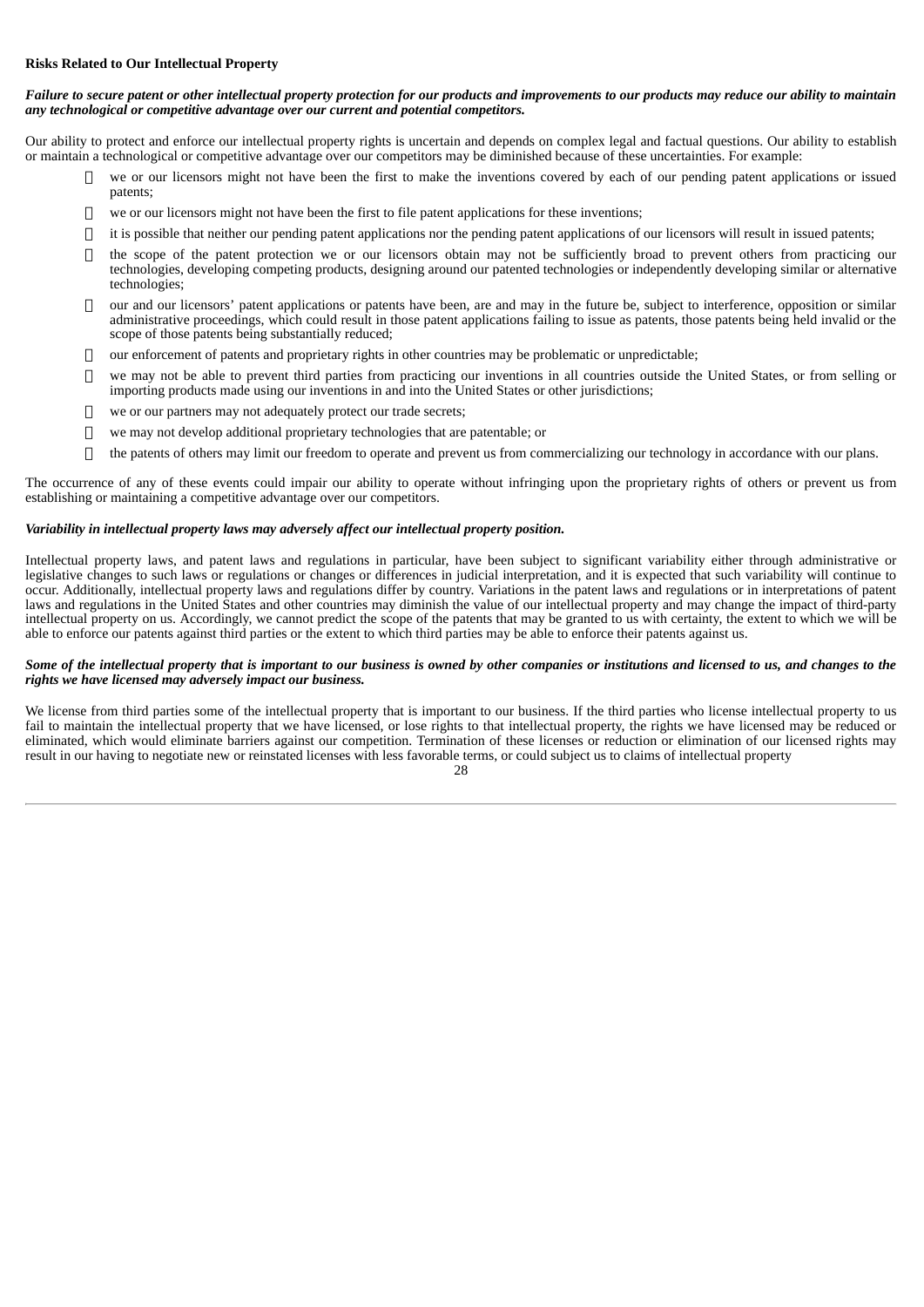infringement or contract breach in litigation or other administrative proceedings that could result in damage awards against us and injunctions that could prohibit us from selling our products. In addition, some of our licenses from third parties limit the field in which we can use the licensed technology. Therefore, in order for us to use such licensed technology in potential future applications that are outside the licensed field of use, we may be required to negotiate new licenses with our licensors or expand our rights under our existing licenses. We cannot be certain that we will be able to obtain such licenses or expanded rights on reasonable terms or at all. In the event a dispute with our licensors were to occur, our licensors may seek to renegotiate the terms of our licenses, increase the royalty rates that we pay to obtain and maintain those licenses, limit the field or scope of the licenses, or terminate the license agreements. In addition, we have limited rights to participate in the prosecution and enforcement of the patents and patent applications that we have licensed. If we fail to meet our obligations under these licenses, or if we have a dispute regarding the terms of the licenses, these third parties could terminate the licenses, which could subject us to claims of intellectual property infringement. As a result, we cannot be certain that these patents and applications will be prosecuted and enforced in a manner consistent with the best interests of our business. Further, because of the rapid pace of technological change in our industry, we may need to rely on key technologies developed or licensed by third parties, and we may not be able to obtain licenses and technologies from these third parties at all or on reasonable terms. The occurrence of these events may have a material adverse effect on our business, financial condition or results of operations.

#### The measures that we use to protect the security of and enforce our intellectual property and other proprietary rights may not be adequate, which could result in the loss of legal protection for, and thereby diminish the value of, such intellectual property and other rights.

In addition to patents, we also rely upon trademarks, trade secrets, copyrights and unfair competition laws, as well as license agreements and other contractual provisions, to protect our intellectual property and other proprietary rights. Despite these measures, any of our intellectual property rights could be challenged, invalidated, circumvented or misappropriated. In addition, we attempt to protect our intellectual property and proprietary information by requiring our employees and consultants to enter into confidentiality and assignment of inventions agreements, and by entering into confidentiality agreements with our third-party development, manufacturing, sales and distribution partners, who may also acquire, develop and/or commercialize alternative or competing products or provide services to our competitors. For example, Roche had certain access to our trade secrets and other proprietary information pursuant to our agreement with them, subject to the confidentiality provisions thereof (certain of which provisions survive the termination of the agreement); however, Roche is developing potentially competing sequencing products. There can be no assurance that our measures have provided or will provide adequate protection for our intellectual property and proprietary information. These agreements may be breached, and we may not have adequate remedies for any such breach. In addition, our trade secrets and other proprietary information may be disclosed to others, or others may gain access to or disclose our trade secrets and other proprietary information. Enforcing a claim that a third party illegally obtained and is using our trade secrets is expensive and time consuming, and the outcome is unpredictable. Additionally, others may independently develop proprietary information and techniques that are substantially equivalent to ours. The occurrence of these events may have a material adverse effect on our business, financial condition or results of operations.

## Our intellectual property may be subject to challenges in the United States or foreign jurisdictions that could adversely affect our intellectual property *position.*

Our pending, issued and granted U.S. and foreign patents and patent applications have been, are and may in the future be, subject to challenges by ONT Ltd., ONT Inc. and Metrichor, Ltd. ("Metrichor" and, together with ONT Ltd. and ONT Inc., "ONT") in addition to other parties asserting prior invention by others or invalidity on various grounds, through proceedings, such as interferences, reexaminations or opposition proceedings. Addressing these challenges to our intellectual property has been, and any future challenges can be, costly and distract management's attention and resources. For example, we previously incurred significant legal expenses to litigate and settle a complaint seeking review of a patent interference decision of the U.S. Patent and Trademark Office. Additionally, ONT previously requested that the U.S. Patent and Trademark Office institute *inter partes* reviews of certain patents that we have asserted against ONT Inc. and ONT Ltd. in litigation proceedings for patent infringement. While none of the *inter partes* reviews requested by ONT were instituted by the U.S. Patent and Trademark Office, challenges of this nature in the future could result in determinations that our patents or pending patent applications are unpatentable to us, or are invalidated or unenforceable in whole or in part and could require us to expend significant time, funds, and other resources in litigating such challenges. Accordingly, adverse rulings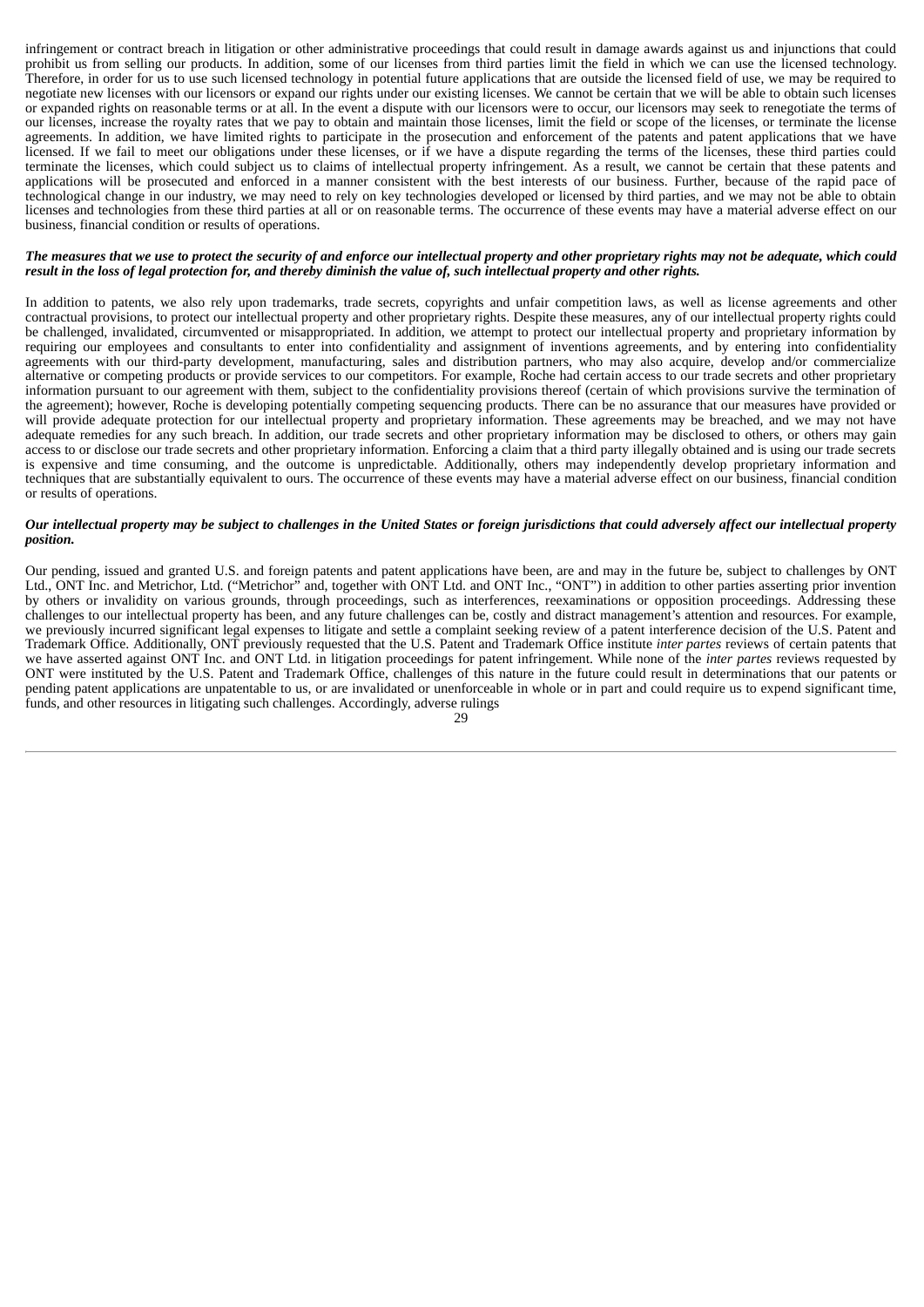in such proceedings could negatively impact the scope of our intellectual property protection for our products and technology, and could materially and adversely affect our business.

## *Some of our technology is subject to "march-in" rights by the U.S. government.*

Some of our patented technology was developed with U.S. federal government funding. When new technologies are developed with U.S. government funding, the government obtains certain rights in any resulting patents, including a nonexclusive license authorizing the government to use the invention for non-commercial purposes. These rights may permit the government to disclose our confidential information to third parties and to exercise "march-in" rights to use or allow third parties to use our patented technology. The government can exercise its march-in rights if it determines that such action is necessary to (i) achieve practical application of the U.S. government-funded technology, (ii) alleviate health or safety needs, (iii) meet requirements of federal regulations, or (iv) give preference to U.S. industry. In addition, U.S. government-funded inventions must be reported to the government and such government funding must be disclosed in any resulting patent applications. Furthermore, our rights in such inventions are subject to government license rights and foreign manufacturing restrictions. The U.S. government has generally denied requests to exercise its march-in rights, even to provide access to potentially life-saving medications; however, if the U.S. government were to exercise its march-in rights to our patent technologies funded by the U.S. government, particularly for the benefit of one of more of our competitors, that may have a material adverse effect on our business.

#### *We are involved in legal proceedings to enforce our intellectual property rights.*

Our intellectual property rights involve complex factual, scientific and legal questions. We operate in an industry characterized by significant intellectual property litigation. Even though we may believe that we have a valid patent on a particular technology, other companies have from time to time taken, and may in the future take, actions that we believe violate our patent rights. For example, we are involved in legal proceedings for patent infringement and related matters in the United States with PGI, and we were previously involved in other legal proceedings with ONT and Harvard University in several United States and European jurisdictions. We have in the past received adverse rulings against us with respect to our complaint with the United States International Trade Commission for one of these proceedings. Legal actions to enforce our patent rights have been, and will continue to be, expensive, and may divert significant management time and resources. Adverse parties from previous legal actions have brought, and they and others may in the future bring, claims against us and/or our intellectual property. Litigation is a significant ongoing expense, recognized in sales, general and administrative expense, with an uncertain outcome, and has been, and may in the future be, a material expense for us. Our enforcement actions may not be successful, have given rise to legal claims against us and could result in some of our intellectual property rights being determined to be invalid or not enforceable. Furthermore, an adverse determination or judgement could lead to an award of damages against us, or the issuance of an injunction against us or our products that could prevent us from selling any products found to be infringing the intellectual property rights of another party.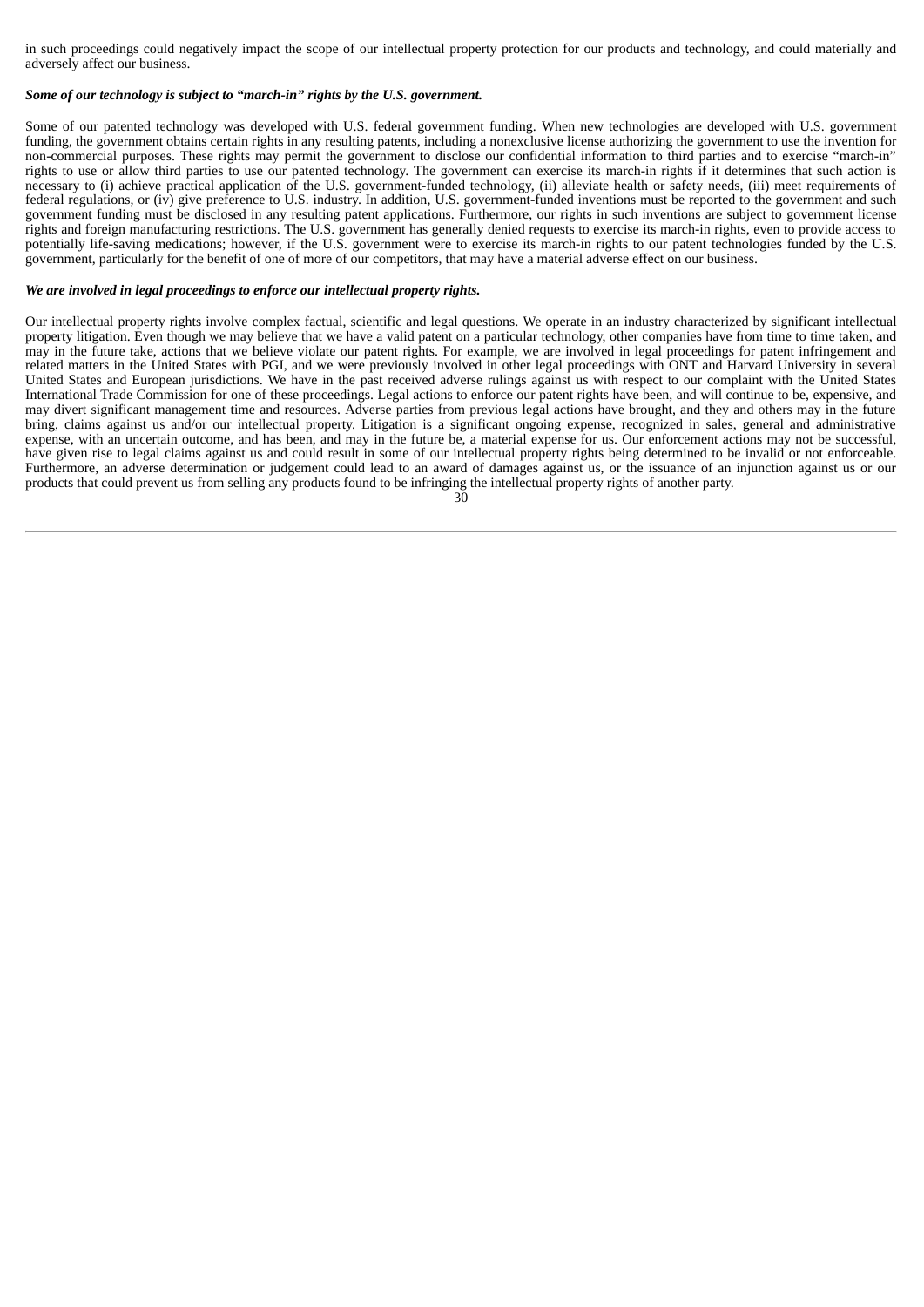## We have been, are currently, and could in the future be, subject to legal proceedings with third parties who may claim that our products infringe or *misappropriate their intellectual property rights.*

Our products are based on complex, rapidly developing technologies. We may not be aware of issued or previously filed patent applications that belong to third parties that mature into issued patents that cover some aspect of our products or their use. In addition, because patent litigation is complex and the outcome inherently uncertain, our belief that our products do not infringe third-party patents of which we are aware or that such third-party patents are invalid and unenforceable may be determined to be incorrect. As a result, third parties have claimed, and may in the future claim, that we infringe their patent rights and have filed, and may in the future file lawsuits or engage in other proceedings against us to enforce their patent rights. For example, ONT Ltd. and Harvard University have, in the past, filed claims against us in the High Court of England and Wales and the District Court of Mannheim, Germany for patent infringement, and Personal Genomics of Taiwan, Inc. ("PGI") has filed claims against us in the U.S. District Court for the District of Delaware and in the Wuhan People's Court in China. We are aware of other issued patents and patent applications owned by third parties that could be construed to read on our products, and related maintenance and support services. Although we do not believe that our products or services infringe any valid issued patents, the third-party owners of these patents and applications may in the future claim that we infringe their patent rights and file lawsuits against us. In addition, as we enter new markets, our competitors and other third parties may claim that our products infringe their intellectual property rights as part of a business strategy to impede our successful entry into those markets. Furthermore, parties making claims against us may be able to obtain injunctive or other relief, which effectively could block our ability to further develop or commercialize products or services, and could result in the award of substantial damages against us. Patent litigation between competitors in our industry is common. Additionally, we have certain obligations to many of our customers and suppliers to indemnify and defend them against claims by third parties that our products or their use infringe any intellectual property of these third parties. In defending ourselves against any of these claims, we have in the past incurred, and could in the future incur, to defend ourselves or our customers, substantial costs, and the attention of our management and technical personnel could be diverted. For example, we previously incurred significant legal expenses to litigate and settle a complaint alleging patent infringement. Even if we have an agreement that indemnifies us against such costs, the indemnifying party may be unable to uphold its contractual obligations. To avoid or settle legal claims, it may be necessary or desirable in the future to obtain licenses relating to one or more products or relating to current or future technologies, which could negatively affect our gross margins. We may not be able to obtain these licenses on commercially reasonable terms, or at all. We may be unable to modify our products so that they do not infringe the intellectual property rights of third parties. In some situations, the results of litigation or settlement of claims may require us to cease allegedly infringing activities which could prevent us from selling some or all of our products. The occurrence of these events may have a material adverse effect on our business, financial condition or results of operations.

In addition, in the course of our business, we may from time to time have access or be alleged to have access to confidential or proprietary information of others, which, though not patented, may be protected as trade secrets. Others could bring claims against us asserting that we improperly used their confidential or proprietary information, or that we misappropriated their technologies and incorporated those technologies into our products. A determination that we illegally used the confidential or proprietary information or misappropriated technologies of others in our products could result in us paying substantial damage awards or being prevented from further developing or selling some or all of our products, which could materially and adversely affect our business.

## We have not yet reqistered some of our trademarks in all of our potential markets, and failure to secure those registrations could adversely affect our *business.*

Some of our trademark applications may not be allowed for registration, and our registered trademarks may not be maintained or enforced. In addition, in the U.S. Patent and Trademark Office and in comparable agencies in many foreign jurisdictions, third parties are given an opportunity to oppose pending trademark applications and to seek to cancel registered trademarks. Opposition or cancellation proceedings may be filed against our trademarks, and our trademarks may not survive such proceedings.

## Our use of "open source" software could adversely affect our ability to sell our products and subject us to possible litigation.

A portion of the products or technologies developed and/or distributed by us incorporate "open source" software, and we may incorporate open source software into other products or technologies in the future. Some open source software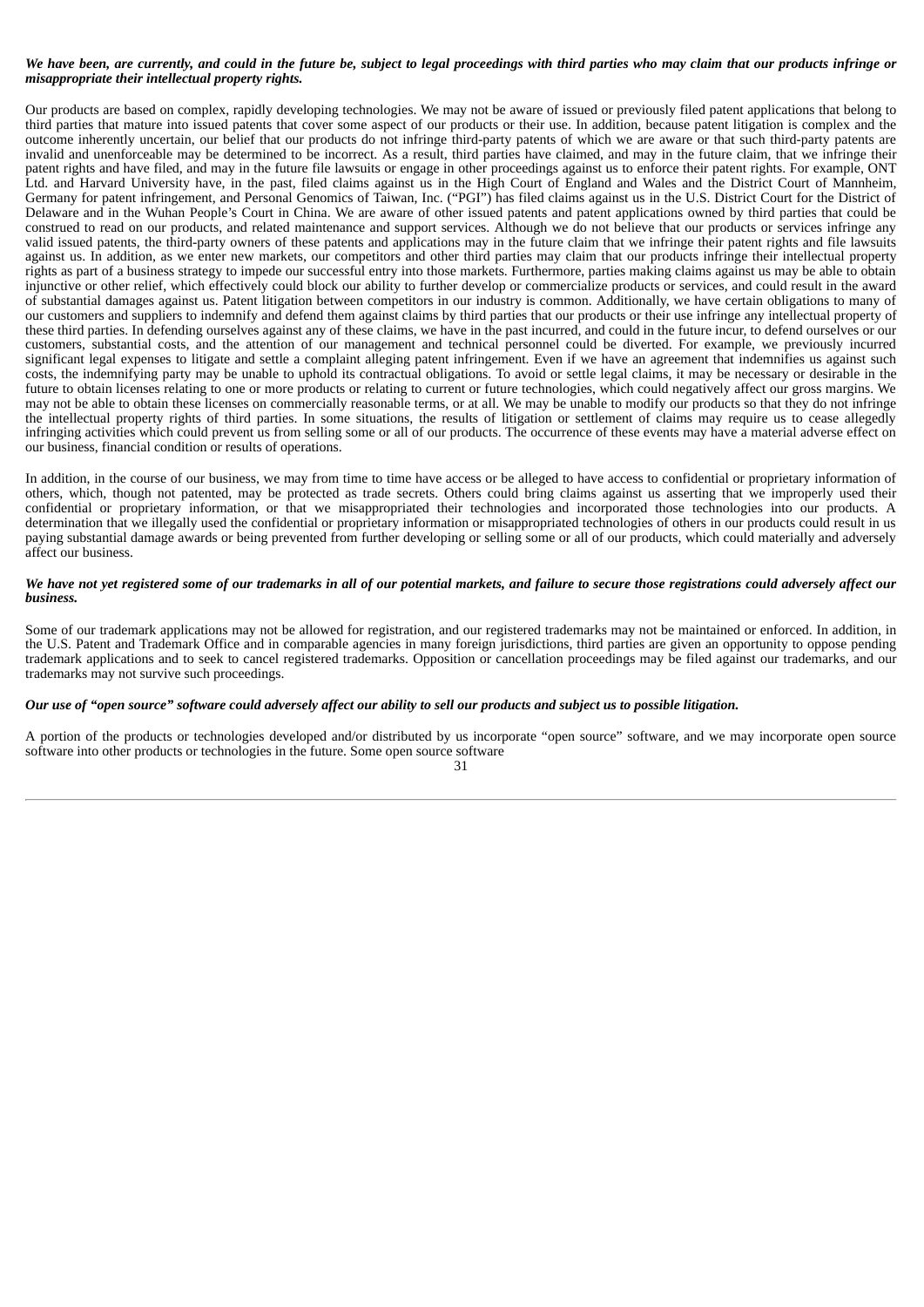licenses require that we disclose the source code for any modifications to such open source software that we make and distribute to one or more third parties, and that we license the source code for such modifications to third parties, including our competitors, at no cost. We monitor the use of open source software in our products to avoid uses in a manner that would require us to disclose or grant licenses under our source code that we wish to maintain as proprietary; however, there can be no assurance that such efforts have been or will be successful. In some circumstances, distribution of our software that includes or is linked with open source software could require that we disclose and license some or all of our proprietary source code in that software, which could include permitting the use of such software and source code at no cost to the user. Open source license terms are often ambiguous and there is little legal precedent governing the interpretation of these licenses. Successful claims made by the licensors of open source software that we have violated the terms of these licenses could result in unanticipated obligations, including being subject to significant damages, being enjoined from distributing products that incorporate open source software and being required to make available our proprietary source code pursuant to an open source license, which could substantially help our competitors develop products that are similar to or better than ours or otherwise materially and adversely affect our business.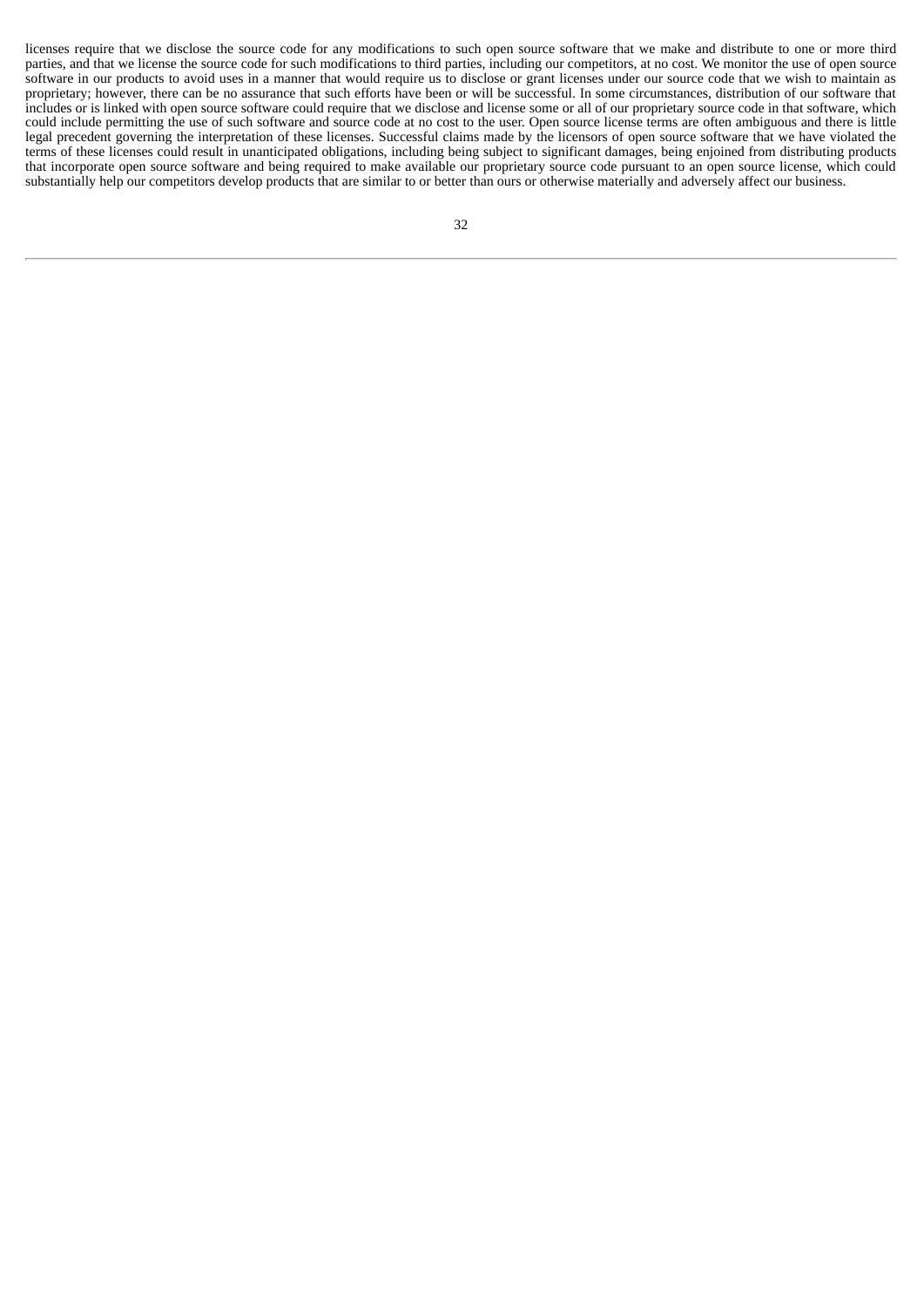#### **Risks Related to Regulation**

## We are, and may become, subject to governmental regulations that may impose burdens on our operations, and the markets for our products may be *narrowed.*

We are subject, both directly and indirectly, to the adverse impact of government regulation of our operations and markets. For example, export of our instruments may be subject to strict regulatory control in a number of jurisdictions. We have expanded and are continuing to expand the international jurisdictions into which we supply products, which increase the risks surrounding governmental regulations relating to our business. The failure to satisfy export control criteria or to obtain necessary clearances could delay or prevent shipment of products, which could materially and adversely affect our revenue and profitability. Moreover, the life sciences industry, which is expected to continue to be one of the primary markets for our technology, has historically been heavily regulated. There are, for example, laws in several jurisdictions restricting research in genetic engineering, which may narrow our markets. Given the evolving nature of this industry, legislative bodies or regulatory authorities may adopt additional regulations that may adversely affect our market opportunities. Additionally, if ethical and other concerns surrounding the use of genetic information, diagnostics or therapies become widespread, there may be less demand for our products.

Our business is also directly affected by a wide variety of government regulations applicable to business enterprises generally and to companies operating in the life science industry in particular. Failure to comply with government regulations or obtain or maintain necessary permits and licenses could result in a variety of fines or other censures or an interruption in our business operations which may have a negative impact on our ability to generate revenue and the cost of operating our business. In addition, changes to laws and government regulations could cause a material adverse effect on our business as we will need to adapt our business to comply with such changes. For example, a governmental prohibition on the use of human *in vitro* diagnostics or other regulations that negatively impact the research and development activities of our customers would adversely impact our commercialization of products on which we have expended significant research and development resources, which would in turn have a material adverse impact on our business and prospects.

## Our products could become subject to government regulation as medical devices by the U.S. Food and Drug Administration or other domestic and international regulatory agencies even if we do not elect to seek regulatory clearance or approval to market our products for diagnostic purposes, which could increase our costs and impede or delay our commercialization efforts, thereby materially and adversely affecting our business and results of *operations.*

Our products are currently labeled and promoted as research use only ("RUO") products, and are not currently designed, or intended to be used, for clinical diagnostic tests or as medical devices. However, in the future, certain of our products or related applications, such as those that may be developed for clinical uses, could be subject regulation by the U.S. Food and Drug Administration ("FDA"), or the FDA's regulatory jurisdiction could be expanded to include our products. Also, even if our products are labeled, promoted, and intended as RUO, the FDA or comparable agencies of other countries could disagree with our conclusion that our products are intended for research use only or deem our sales, marketing and promotional efforts as being inconsistent with the FDA's guidance on RUO products. For example, our customers may independently elect to use our RUO labeled products in their own laboratory developed tests ("LDTs") for clinical diagnostic use, which could subject our products to government regulation, and the regulatory clearance or approval and maintenance process for such products may be uncertain, expensive, and time-consuming. Regulatory requirements related to marketing, selling, and distribution of RUO products could change or be uncertain, even if clinical uses of our RUO products by our customers were done without our consent. If the FDA or other regulatory authorities assert that any of our RUO products are subject to regulatory clearance or approval, our business, financial condition, or results of operations could be adversely affected. In the event that we fail to obtain and maintain necessary regulatory clearances or approvals for products that we develop for clinical uses, or if clearances or approvals for future products and indications are delayed or not issued, our commercial operations may be materially harmed. Furthermore, even if we are granted regulatory clearances or approvals, they may include significant limitations on the indicated uses for the product, which may limit the market for the product. We do not have experience in obtaining FDA approvals and no assurance can be given that we will be able to obtain or to maintain such approvals. Furthermore, any approvals that we may obtain can be revoked if safety or efficacy problems develop.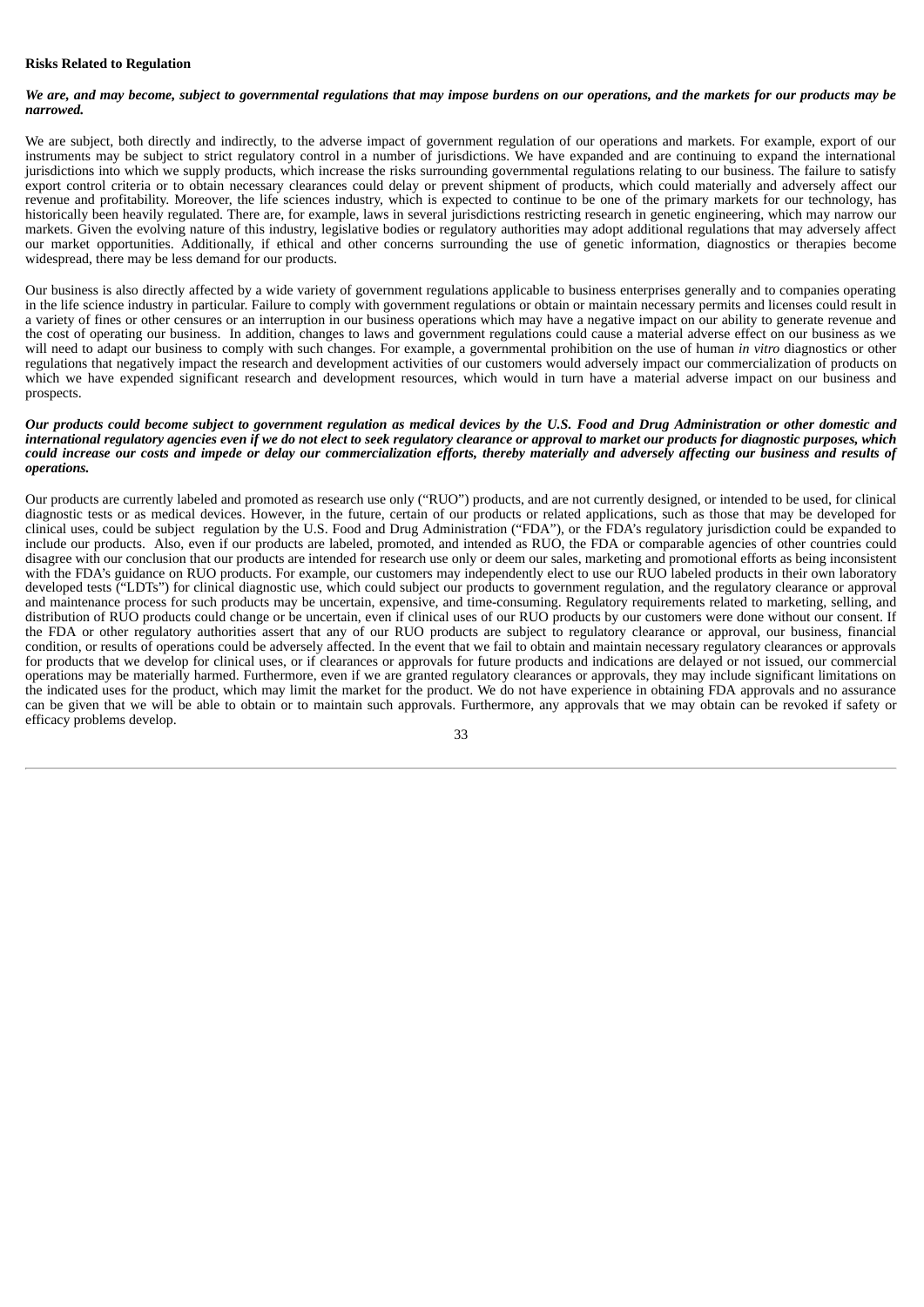The FDA has historically exercised enforcement discretion in not enforcing the medical device regulations against laboratories developing and offering LDTs. However, on October 3, 2014, the FDA issued two draft guidance documents that set forth the FDA's proposed risk-based framework for regulating LDTs, which are designed, manufactured, and used within a single laboratory. The draft guidance documents provide the anticipated details through which the FDA would propose to establish an LDT oversight framework, including premarket review for higher-risk LDTs, such as those that have the same intended use as FDA-approved or cleared companion diagnostic tests currently on the market. In January 2017, the FDA announced that it would not issue final guidance on the oversight of LDTs and manufacturers of products used for LDTs, but would seek further public discussion on an appropriate oversight approach, and give Congress an opportunity to develop a legislative solution. More recently, the FDA has issued warning letters to certain genomics labs for illegally marketing genetic tests that claim to predict patients' responses to specific medications, noting that the FDA has not created a legal "carve-out" for LDTs and retains discretion to take action when appropriate, such as when certain genomic tests raise significant public health concerns.

As manufacturers develop more complex diagnostic tests and diagnostic software, the FDA may increase its regulation of LDTs. Any future legislative or administrative rule making or oversight of LDTs, if and when finalized, may impact the sales of our products and how customers use our products, and may require us to change our business model in order to maintain compliance with these laws. We cannot predict how these various efforts will be resolved, how Congress or the FDA will regulate LDTs in the future, or how that regulatory system will impact our business. Changes to the current regulatory framework, including the imposition of additional or new regulations, including regulation of our products, could arise at any time during the development or marketing of our products, which may negatively affect our ability to obtain or maintain FDA or comparable regulatory approval of our products, if required. Further, sales of devices for diagnostic purposes may subject us to additional healthcare regulation and enforcement by the applicable government agencies. Such laws include, without limitation, state and federal anti-kickback or anti-referral laws, healthcare fraud and abuse laws, false claims laws, privacy and security laws, Physician Payments Sunshine Act and related transparency and manufacturer reporting laws, and other laws and regulations applicable to medical device manufacturers.

Additionally, on November 25, 2013, the FDA issued Final Guidance "Distribution of In Vitro Diagnostic Products Labeled for Research Use Only." The guidance emphasizes that the FDA will review the totality of the circumstances when it comes to evaluating whether equipment and testing components are properly labeled as RUO. The final guidance states that merely including a labeling statement that the product is for research purposes only will not necessarily render the device exempt from the FDA's clearance, approval, and other regulatory requirements if the circumstances surrounding the distribution, marketing and promotional practices indicate that the manufacturer knows its products are, or intends for its products to be, used for clinical diagnostic purposes. These circumstances may include written or verbal sales and marketing claims or links to articles regarding a product's performance in clinical applications and a manufacturer's provision of technical support for clinical applications.

As part of the Trump Administration's efforts to combat COVID-19 and consistent with Executive Orders 13771 and 13924, the Department of Health and Human Services ("HHS") announced rescission of guidance and other informal issuances of the FDA regarding premarket review of LDT absent noticeand-comment rulemaking, stating that, absent notice-and-comment rulemaking, those seeking approval or clearance of, or an emergency use authorization ("EUA"), for an LDT may nonetheless voluntarily submit a premarket approval application ("PMA"), premarket notification or an Emergency Use Authorization request, respectively, but are not required to do so. However, laboratories opting to use LDTs without FDA premarket review or authorization would not be eligible for liability protection under the Public Readiness and Emergency Preparedness Act. In November 2021, HHS under the Biden Administration issued a statement that withdrew the 2020 policy announcement issued under the Trump Administration, stating that HHS does not have a policy on LDTs that is separate from FDA's longstanding approach. The FDA also issued a revised version of its COVID-19 test policy that states the FDA expects newly offered COVID-19 tests, including LDTs, to have an EUA, or traditional marketing authorization such as a granted De Novo or cleared 510(k), prior to clinical use.

Further, in June 2021, Congress introduced an updated legislation called the Verifying Accurate, Leading-edge IVCT Development Act (VALID Act), which, if enacted, will establish a new risk-based regulatory framework for in vitro clinical tests (IVCTs), which include IVDs, LDTs, collection devices, and instruments used with such tests, and a technology certification program, among other proposals. The adoption of new restrictions on IVDs, LDTs, or RUOs, whether by the FDA or Congress, could adversely affect our ability to commercialize our products and the demand for our specialized reagents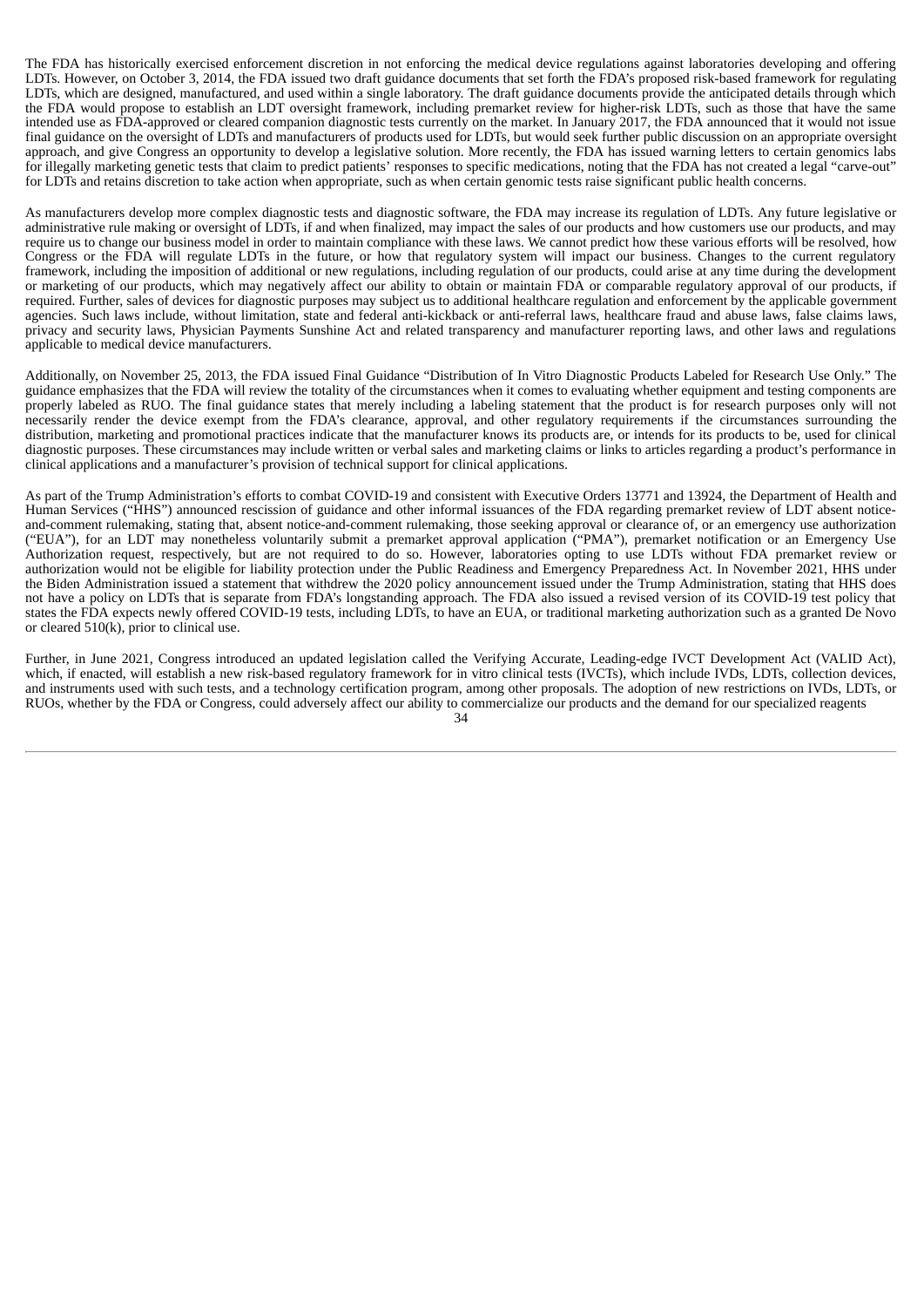and instruments. Further, we could be required to obtain premarket clearance or approval from the FDA before we can sell our products to certain customers.

If the FDA determines our products or related applications should be subject to additional regulation as in vitro diagnostic devices based upon customers' use of our products for clinical diagnostic or therapeutic decision-making purposes, our ability to market and sell our products could be impeded and our business, prospects, results of operations and financial condition may be adversely affected. In addition, the FDA could consider our products to be misbranded or adulterated under the Federal Food, Drug, and Cosmetic Act and subject to recall and/or other enforcement action.

#### To the extent we elect to label and promote any of our products as medical devices, we would be required to obtain prior approval or clearance by the FDA or comparable foreign regulatory authority, which could take significant time and expense and could fail to result in a marketing authorization for the intended uses we believe are commercially attractive. Obtaining marketing authorization in one jurisdiction does not mean that we will be *successful in obtaining marketing authorization in other jurisdictions where we conduct business.*

If we elect to label and market our products for use as, or in the performance of, clinical diagnostics in the United States, thereby subjecting them to FDA regulation as medical devices, we would be required to obtain premarket 510(k) clearance or premarket approval from the FDA, unless an exception applies. It is possible, in the event we elect to submit 510(k) applications for certain of our products, that the FDA would take the position that a more burdensome premarket application, such as a PMA or a *de novo* application is required for some of our products. If such applications were required, greater time and investment would be required to obtain FDA approval. Even if the FDA agreed that a 510(k) was appropriate, FDA clearance can be expensive and time consuming. It generally takes a significant amount of time to prepare a 510(k), including conducting appropriate testing on our products, and several months to years for the FDA to review a submission. Notwithstanding the effort and expense, FDA clearance or approval could be denied for some or all of our products for which we choose to market as a medical device or a clinical diagnostic device. Even if we were to seek and obtain regulatory approval or clearance, it may not be for the intended uses we request or that we believe are important or commercially attractive. There can be no assurance that future products for which we may seek premarket clearance or approval will be approved or cleared by FDA or a comparable foreign regulatory authority on a timely basis, if at all, nor can there be assurance that labeling claims will be consistent with our anticipated claims or adequate to support continued adoption of such products. Compliance with FDA or comparable foreign regulatory authority regulations will require substantial costs, and subject us to heightened scrutiny by regulators and substantial penalties for failure to comply with such requirements or the inability to market our products. The lengthy and unpredictable premarket clearance or approval process, as well as the unpredictability of the results of any required clinical studies, may result in our failing to obtain regulatory clearance or approval to market such products, which would significantly harm our business, results of operations, reputation, and prospects.

If we sought and received regulatory clearance or approval for certain of our products, we would be subject to ongoing FDA obligations and continued regulatory oversight and review, including the general controls listed above and the FDA's QSRs for our development and manufacturing operations. In addition, we would be required to obtain a new 510(k) clearance before we could introduce subsequent material modifications or improvements to such products. We could also be subject to additional FDA post-marketing obligations for such products, any or all of which would increase our costs and divert resources away from other projects. If we sought and received regulatory clearance or approval and are not able to maintain regulatory compliance with applicable laws, we could be prohibited from marketing our products for use as, or in the performance of, clinical diagnostics and/or could be subject to enforcement actions, including warning letters and adverse publicity, fines, injunctions, and civil penalties; recall or seizure of products; operating restrictions; and criminal prosecution.

Further, if we decide to seek regulatory clearance or approval for certain of our products in countries outside of the United States or if a foreign regulatory authority determines that our products are regulated as medical devices, we would be subject to extensive medical device laws and regulations outside of the United States. Sales of such products outside the United States will likely be subject to foreign regulatory requirements, which can vary greatly from country to country. As a result, the time required to obtain clearances or approvals outside the United States may differ from that required to obtain FDA clearance or approval and we may not be able to obtain foreign regulatory approvals on a timely basis or at all. In Europe, we would need to comply with the new Medical Device Regulation 2017/745 and In Vitro Diagnostic Regulation 2017/746, which became effective May 26, 2017, with application dates of May 26, 2021 (postponed from 2020) and May 26, 2022, respectively. This will increase the difficulty of regulatory approvals in Europe in the future. In addition, the FDA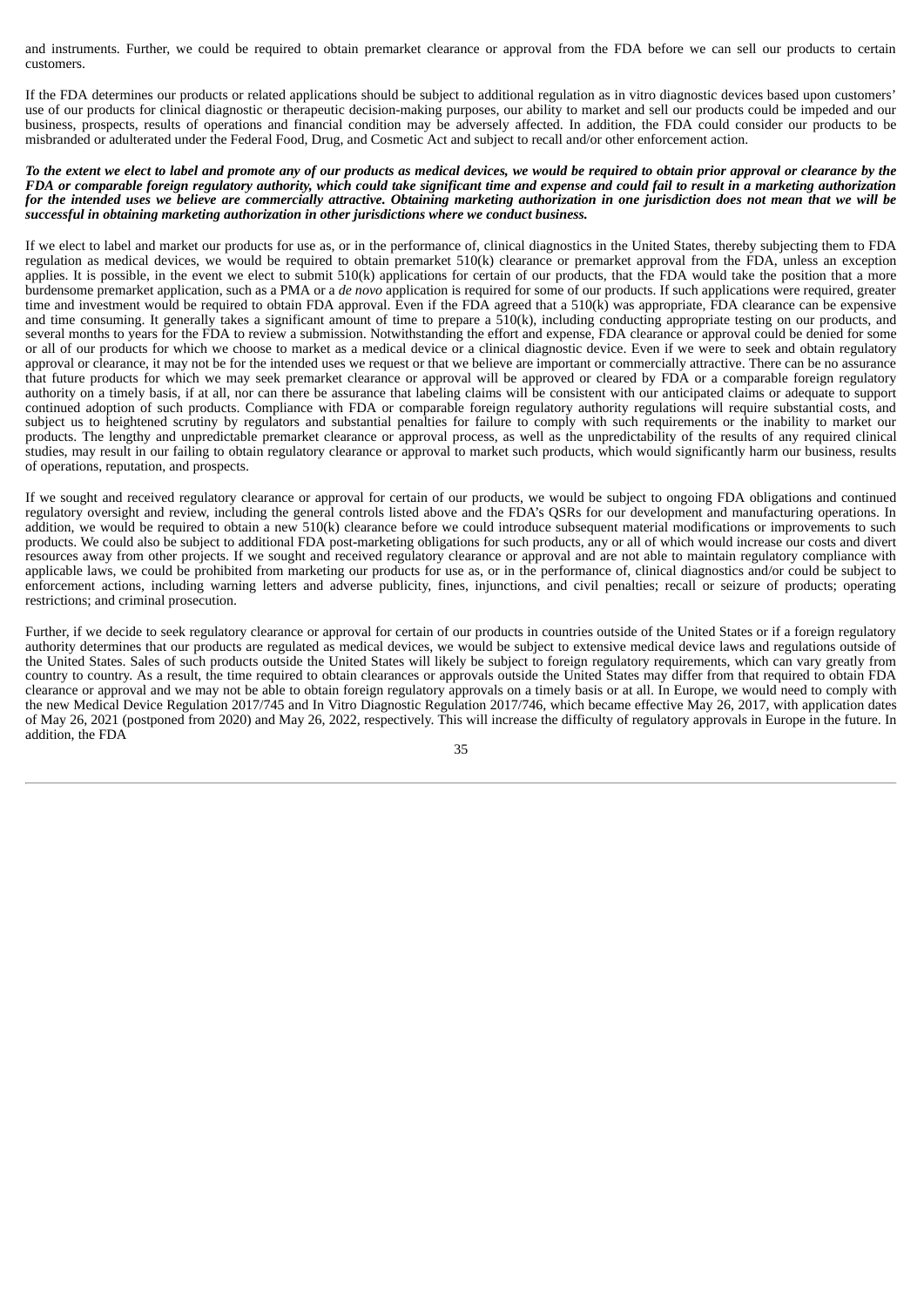regulates exports of medical devices. The number and scope of these requirements are increasing. Unlike many of the other companies offering nucleic acid sequencing equipment or consumables, this is an area where we do not have expertise. We, or our other third-party sales and distribution partners, may not be able to obtain regulatory approvals in such countries or may incur significant costs in obtaining or maintaining our foreign regulatory approvals. In addition, the export by us of certain of our products, which have not yet been cleared for domestic commercial distribution, may be subject to FDA or other export restrictions. Failure to comply with these regulatory requirements or obtain and maintain required approvals, clearances and certifications could impair our ability to commercialize our products for diagnostic use outside of the United States. Any action brought against us for violations of these laws or regulations, even if successfully defended, could cause us to incur significant legal expenses and divert our management's attention from the operation of our business.

### Enhanced trade tariffs, import restrictions, export restrictions, Chinese regulations or other trade barriers may materially harm our business.

We are continuing to expand our international operations as part of our growth strategy and have experienced an increasing concentration of sales in certain regions outside the United States, especially the Asia-Pacific region. There is currently significant uncertainty about the future relationship between the United States and various other countries, most significantly China, with respect to trade policies, treaties, government regulations and tariffs. Starting in September 2018, the U.S. Trade Representative (the "USTR") enacted various tariffs of 7.5%, 10%, 15% and 25% on the import of Chinese products, including non-U.S. components and materials that may be used in our products. Additionally, China also has imposed tariffs on imports into China from the United States. These tariffs could raise our costs. Furthermore, tariffs, trade restrictions, or trade barriers that have been, and may in the future be, placed on products such as ours by foreign governments, especially China, have raised, and could further raise, amounts paid for some or all of our products, which may result in the loss of customers and our business, and our financial condition and results of operations may be harmed. Further tariffs may be imposed that could cover imports of components and materials used in our products, or our business may be adversely impacted by retaliatory trade measures taken by China or other countries, including restricted access to components or materials used in our products or increased amounts that must be paid for our products, which could materially harm our business, financial condition and results of operations. Further, the continued threats of tariffs, trade restrictions and trade barriers could have a generally disruptive impact on the global economy and, therefore, negatively impact our sales. Given the relatively fluid regulatory environment in China and the United States and uncertainty how the U.S. or foreign governments will act with respect to tariffs, international trade agreements and policies, there could be additional tax or other regulatory changes in the future. Any such changes could directly and adversely impact our financial results and results of operations.

Additionally, in November 2018, the U.S. Commerce Department's Bureau of Industry and Security ("BIS") released an advance notice of proposed rulemaking to control the export of emerging technologies. This notice included "[b]iotechnology, including nanobiology; synthetic biology; genomic and genetic engineering; or neurotech" as possible areas of increased export controls. BIS has implemented export controls on some items described in this notice, and we understand that BIS plans to continue to issue controls on additional emerging technologies. Therefore, it is possible that our ability to export our products may be restricted in the future, most notably China.

#### Our international business could expose us to business, regulatory, political, operational, financial, and economic risks associated with doing business *outside of the United States.*

Engaging in international business inherently involves a number of difficulties and risks, including:

- required compliance with existing and changing foreign regulatory requirements and laws that are or may be applicable to our business in the future, such as the European Union's General Data Protection Regulation ("GDPR") and other data privacy requirements, labor and employment regulations, anti-competition regulations, the U.K. Bribery Act of 2010 and other anti-corruption laws, regulations relating to the use of certain hazardous substances or chemicals in commercial products, and require the collection, reuse, and recycling of waste from products we manufacture;
- required compliance with U.S. laws such as the Foreign Corrupt Practices Act, and other U.S. federal laws and regulations established by the Office of Foreign Asset Control;
- $\Box$  export requirements and import or trade restrictions;

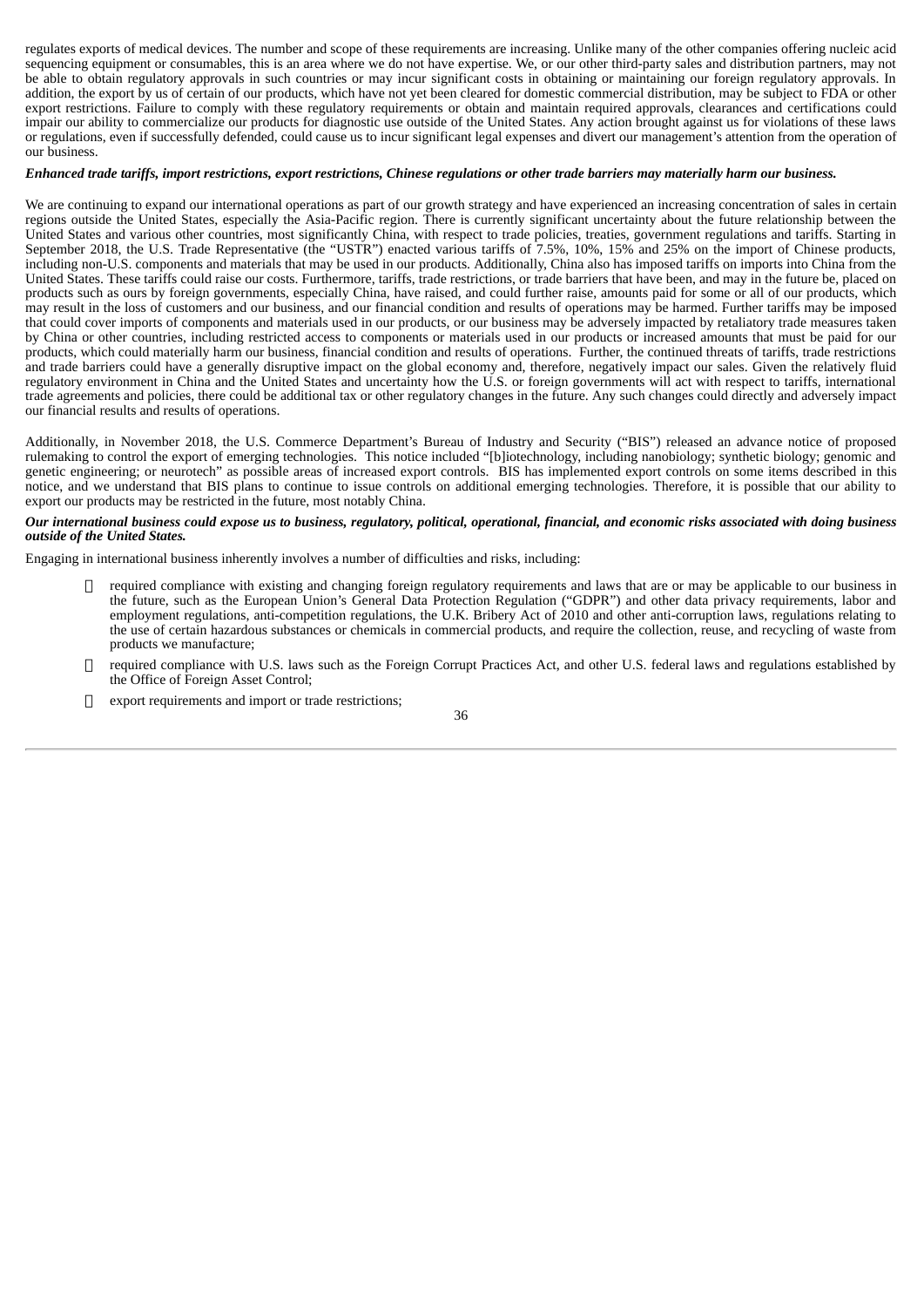- $\Box$  laws and business practices favoring local companies;
- foreign currency exchange, longer payment cycles and difficulties in enforcing agreements and collecting receivables through certain foreign legal systems;
- changes in social, economic, and political conditions or in laws, regulations and policies governing foreign trade, manufacturing, research and development, and investment both domestically as well as in the other countries and jurisdictions in which we operate and into which we may sell our products including as a result of the separation of the United Kingdom from the European Union ("Brexit");
- $\Box$  potentially adverse tax consequences, tariffs, customs charges, bureaucratic requirements, and other trade barriers;
- difficulties and costs of staffing and managing foreign operations; and
- difficulties protecting, maintaining, enforcing or procuring intellectual property rights and defending against intellectual property claims under the law and judicial systems of other countries.

If one or more of these risks occurs, it could require us to dedicate significant resources to remedy such occurrence, and if we are unsuccessful in finding a solution, our financial results will suffer.

#### Our operations involve the use of hazardous materials, and we must comply with environmental, health and safety laws, which can be expensive and *may adversely affect our business, operating results and financial condition.*

Our research and development and manufacturing activities involve the use of hazardous materials, including chemicals and biological materials, and some of our products include hazardous materials. Accordingly, we are subject to federal, state, local and foreign laws, regulations and permits relating to environmental, health and safety matters, including, among others, those governing the use, storage, handling, exposure to and disposal of hazardous materials and wastes, the health and safety of our employees, and the shipment, labeling, collection, recycling, treatment and disposal of products containing hazardous materials. Liability under environmental laws and regulations can be joint and several and without regard to fault or negligence. For example, under certain circumstances and under certain environmental laws, we could be held liable for costs relating to contamination at our or our predecessors' past or present facilities and at third-party waste disposal sites. We could also be held liable for damages arising out of human exposure to hazardous materials. There can be no assurance that violations of environmental, health and safety laws will not occur as a result of human error, accident, equipment failure or other causes. The failure to comply with past, present or future laws could result in the imposition of substantial fines and penalties, remediation costs, property damage and personal injury claims, investigations, the suspension of production or product sales, loss of permits or a cessation of operations. Any of these events could harm our business, operating results and financial condition. We also expect that our operations will be affected by new environmental, health and safety laws and regulations on an ongoing basis, or more stringent enforcement of existing laws and regulations. New laws or changes to existing laws may result in additional costs and may increase penalties associated with violations or require us to change the content of our products or how we manufacture them, which could have a material adverse effect on our business, operating results and financial condition.

#### Ethical, legal, privacy, data protection and social concerns or governmental restrictions surrounding the use of genetic information could reduce *demand for our technology.*

Our products may be used to provide genetic information about humans, agricultural crops and other living organisms. The information obtained from our products could be used in a variety of applications which may have underlying ethical, legal, privacy, data protection and social concerns, including the genetic engineering or modification of agricultural products or testing for genetic predisposition for certain medical conditions. Governmental authorities could, for safety, social or other purposes, call for limits on or regulation of the use of genetic testing, and may consider or adopt such regulations or other restrictions. Such concerns or governmental restrictions could limit the use of our products or be costly and burdensome to comply with, and actual or perceived violations of any such restrictions may lead to the imposition of substantial fines and penalties, remediation costs, claims and litigation, regulatory investigations and proceedings, and other liability, and of which could have a material adverse effect on our business, financial condition and results of operations.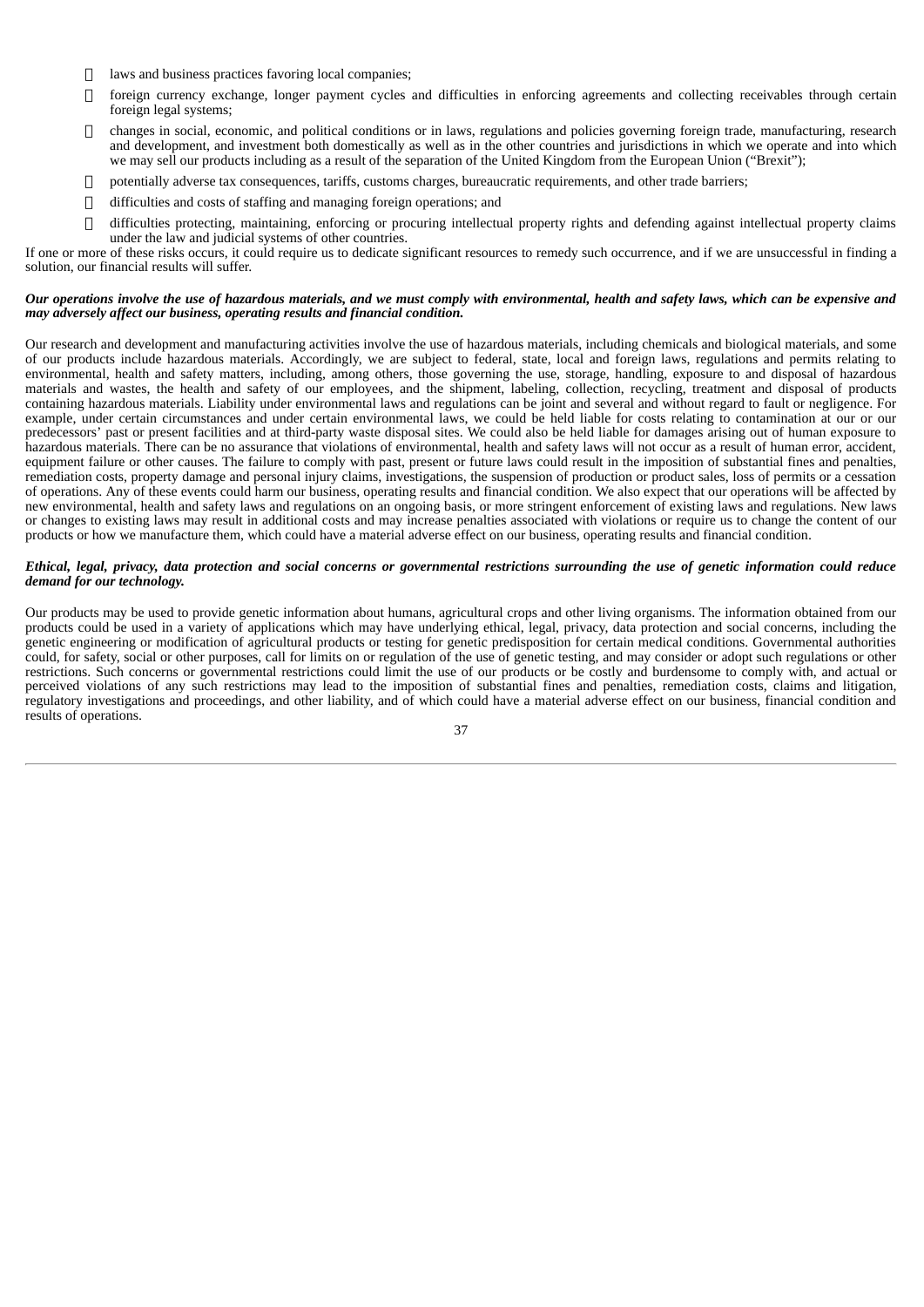#### Regulations related to conflict minerals has caused us to incur, and will continue to cause us to incur, additional expenses and could limit the supply *and increase the costs of certain materials used in the manufacture of our products.*

We are subject to requirements under the Dodd-Frank Wall Street Reform and Consumer Protection Act of 2010 that require us to conduct diligence and report on whether or not our products contain conflict minerals. The implementation of these requirements could adversely affect the sourcing, availability and pricing of the materials used in the manufacture of components used in our products. Furthermore, the complex nature of our products requires components and materials that may be available only from a limited number of sources and, in some cases, from only a single source. We have incurred, and will continue to incur, additional costs to comply with the disclosure requirements, including costs related to conducting diligence procedures to determine the sources of conflict minerals that may be used or necessary to the production of our products and, if applicable, potential changes to components, processes or sources of supply as a consequence of such verification activities. We may face reputational harm if we determine that certain of our products contain minerals that are not determined to be conflict free or if we are unable to alter our processes or sources of supply to avoid using such materials. In such circumstances, the reputational harm could materially and adversely affect our business, financial condition or results of operations.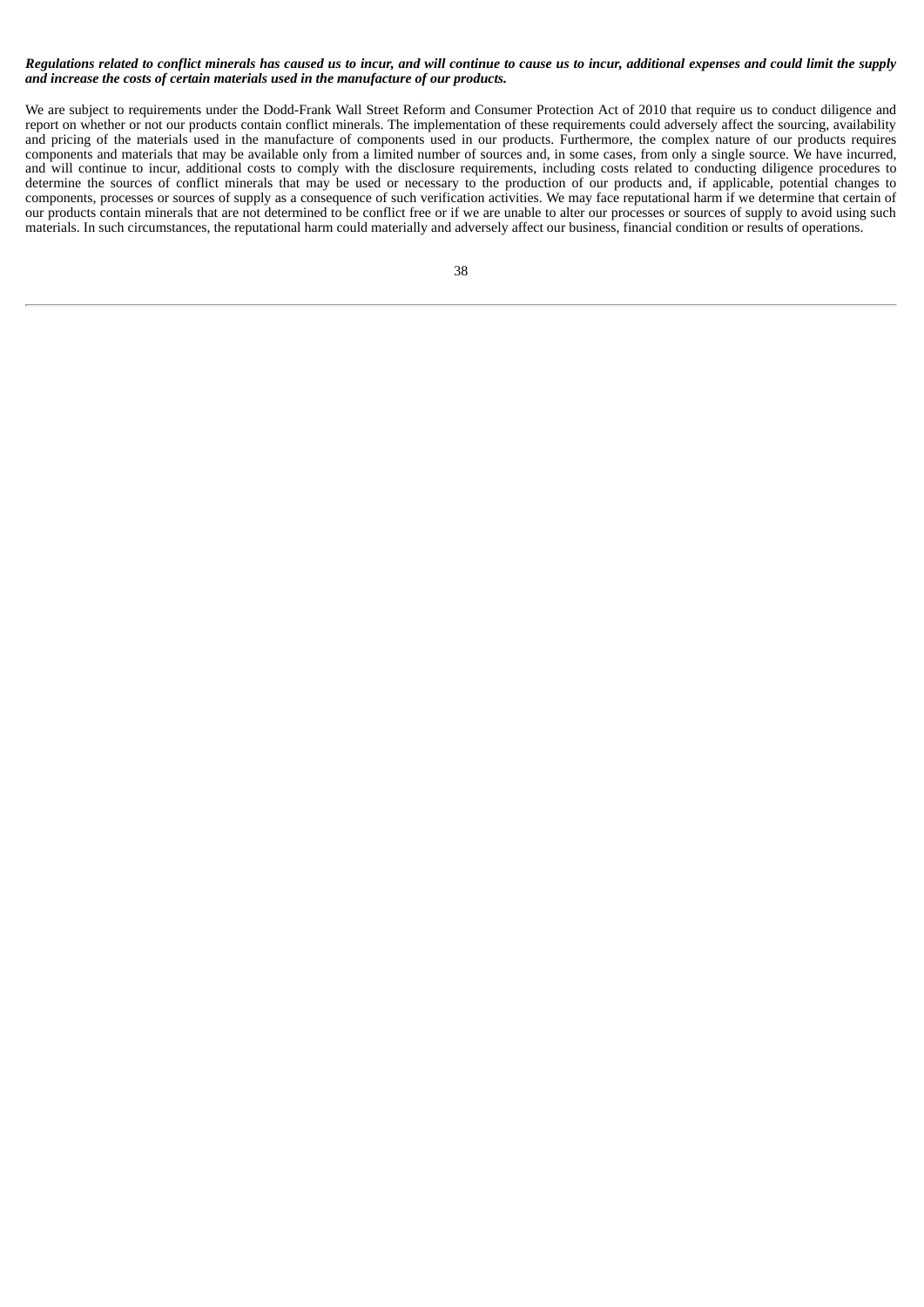#### **Risks Related to Owning Our Common Stock**

## The price of our common stock has been, is, and may continue to be, highly volatile, and you may be unable to sell your shares at or above the price *you paid to acquire them.*

The market price of our common stock is highly volatile, and we expect it to continue to be volatile for the foreseeable future in response to many risk factors listed in this section, and others beyond our control, including:

- actual or anticipated fluctuations in our financial condition and operating results;
- $\Box$  announcements of new products, technological innovations or strategic partnerships by us or our competitors;
- $\Box$  announcements by us, our customers, partners or suppliers relating directly or indirectly to our products, services or technologies;
- $\Box$  overall conditions in our industry and market;
- addition or loss of significant customers;
- changes in laws or regulations applicable to our products;
- actual or anticipated changes in our growth rate relative to our competitors;
- announcements by us or our competitors of significant acquisitions, strategic partnerships, joint ventures, capital commitments or achievement of significant milestones;
- □ additions or departures of key personnel;
- $\Box$  competition from existing products or new products that may emerge;
- issuance of new or updated research or reports by securities analysts;
- $\Box$  fluctuations in the valuation of companies perceived by investors to be comparable to us;
- $\Box$  disputes or other developments related to proprietary rights, including patents, litigation matters or our ability to obtain intellectual property protection for our technologies;
- $\Box$  announcement or expectation of additional financing efforts;
- sales of our common stock by us or our stockholders;
- stock price and volume fluctuations attributable to inconsistent trading volume levels of our shares;
- □ reports, guidance and ratings issued by securities or industry analysts;
- operating results below the expectations of securities analysts or investors; and
- general economic and market conditions, which could be impacted by various events including COVID-19 or interest rate fluctuations.

If any of the forgoing occurs, it would cause our stock price or trading volume to decline. Stock markets in general and the market for companies in our industry in particular have experienced price and volume fluctuations, which have been exacerbated by the COVID-19 pandemic, that have affected and continue to affect the market prices of equity securities of many companies. These fluctuations often have been unrelated or disproportionate to the operating performance of those companies. These broad market and industry fluctuations, as well as general economic, political and market conditions such as recessions, interest rate changes or international currency fluctuations, may negatively impact the market price of our common stock. You may not realize any return on your investment in us and may lose some or all of your investment. In the past, companies that have experienced volatility in the market price of their stock have been subject to securities class action litigation. We have been a party to this type of litigation in the past and may be the target of this type of litigation again in the future. Securities litigation against us could result in substantial costs and divert our management's attention from other business concerns, which could seriously harm our business.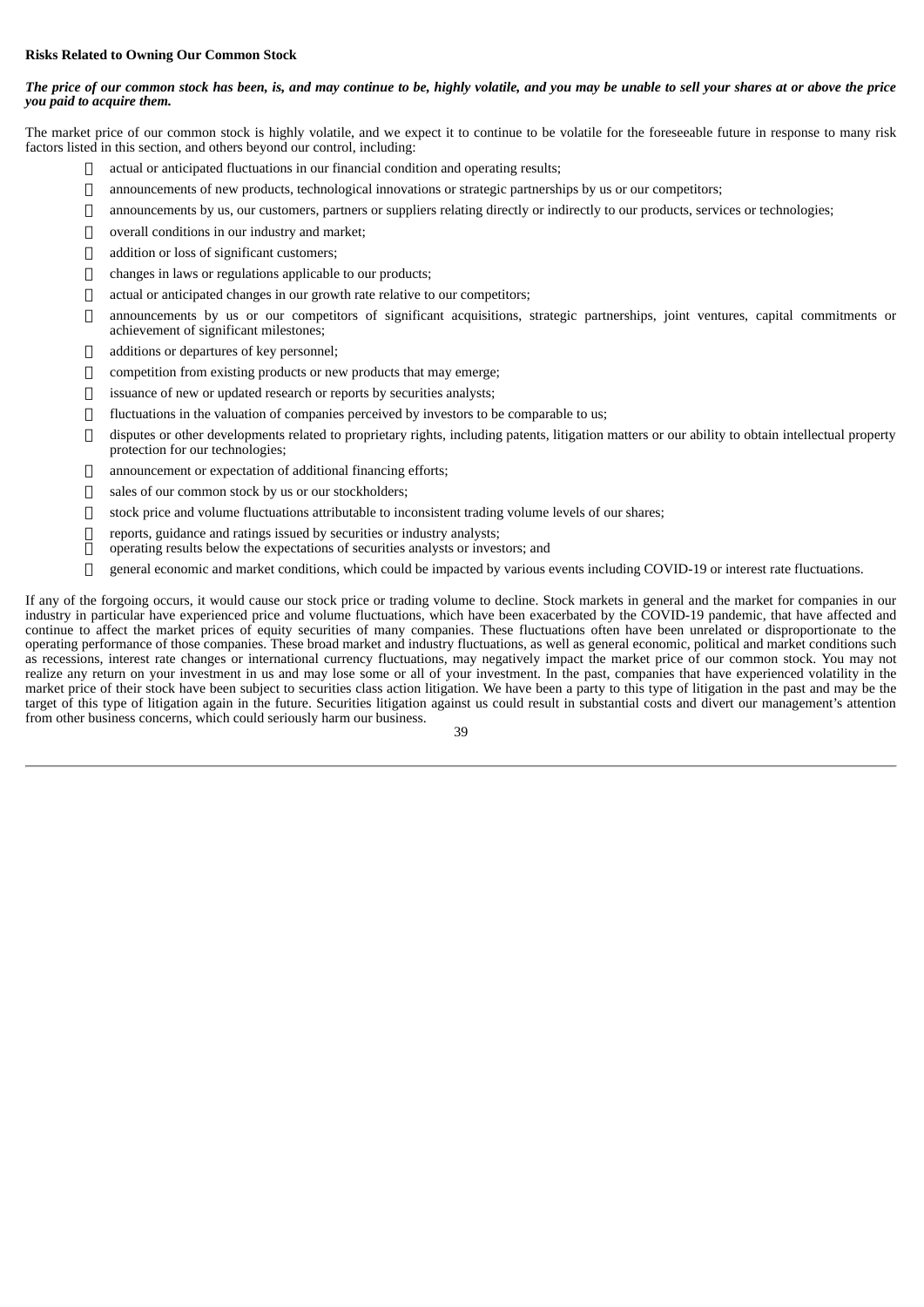#### Sales of substantial amounts of our common stock in the public markets, or the perception that such sales might occur, could reduce the market price that our common stock might otherwise attain and may dilute your voting power and your ownership interest in us.

Sales of a substantial number of shares of our common stock in the public market, or the perception that such sales could occur, could adversely affect the market price of our common stock and may make it more difficult for existing stockholders to sell their common stock at a time and price that they deem appropriate and may dilute their voting power and ownership interest in us.

In addition, if our existing stockholders sell, or indicate an intent to sell, a large number of shares of our common stock in the public market, it could cause our stock price to fall. We may also issue shares of common stock or securities convertible into our common stock in connection with a financing, acquisition, our equity incentive plans, or otherwise. Any such issuances would result in dilution to our existing stockholders and the market price of our common stock may be adversely affected.

On September 20, 2021, in connection with the closing of the Omniome Merger, we completed a Private Placement for the sale of an aggregate of 11,214,953 shares of our common stock, at a price of \$26.75 per share, for aggregate gross proceeds of approximately \$300 million. In connection with the Private Placement, we entered into a Registration Rights Agreement with the Private Placement investors, providing them, among other things, certain registration rights, including our obligation to register the Private Placement shares for resale within 30 days following the closing of the Private Placement.

## Concentration of ownership by our principal stockholders may result in control by such stockholders of the composition of our board of directors.

Our existing principal stockholders, executive officers, directors and their affiliates beneficially own a significant number of our outstanding shares of common stock. In addition, such parties may acquire additional control by purchasing stock that we issue in connection with our future fundraising efforts. Also, SB Northstar LP, a subsidiary of SoftBank Group Corp., purchased \$900 million in aggregate principal amount of our 1.50% Convertible Senior Notes due 2028, convertible at the option of the holders at any time into shares of our common stock based on an initial conversion rate of 22.9885 shares of common stock per \$1,000 principal amount of the Notes (which is equal to an initial conversion price of \$43.50 per share). In addition, on September 20, 2021 in connection with the closing of the Omniome Merger, we completed a Private Placement for the sale of an aggregate of 11,214,953 shares of our common stock, at a price of \$26.75 per share, for aggregate gross proceeds of approximately \$300 million with certain qualified institutional buyers and institutional accredited investors, including approximately \$60 million to SB Northstar LP. As a result, these current and future stockholders may now and in the future be able to exercise a significant level of control over all matters requiring stockholder approval, including the election of directors. This control could have the effect of delaying or preventing a change of control of our company or changes in management and will make the approval of certain transactions difficult or impossible without the support of these stockholders.

### Anti-takeover provisions in our charter documents and under Delaware law could make an acquisition of us, which may be beneficial to our stockholders, more difficult and may prevent attempts by our stockholders to replace or remove our current management and limit the market price of *our common stock.*

Provisions in our certificate of incorporation and bylaws, as amended and restated, may have the effect of delaying or preventing a change of control or changes in our management. Our amended and restated certificate of incorporation and bylaws include provisions that:

- authorize our board of directors to issue, without further action by the stockholders, up to 50,000,000 shares of undesignated preferred stock and up to approximately 1,000,000,000 shares of authorized but unissued shares of common stock;
- require that any action to be taken by our stockholders be effected at a duly called annual or special meeting and not by written consent;
- $\Box$  specify that special meetings of our stockholders can be called only by our board of directors, the Chairman of the Board, the Chief Executive Officer or the President;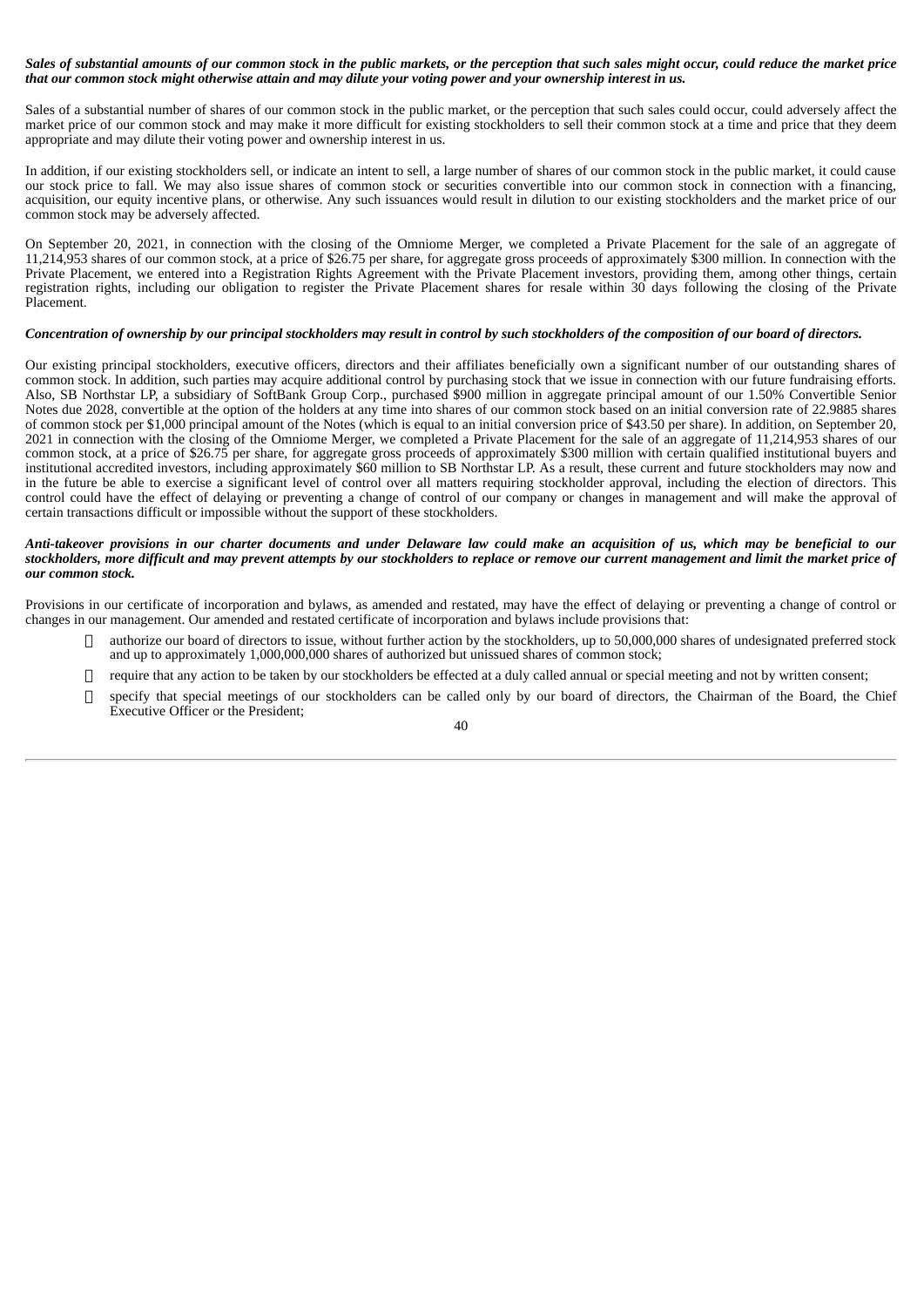- $\Box$  establish an advance notice procedure for stockholder approvals to be brought before an annual meeting of our stockholders, including proposed nominations of persons for election to our board of directors;
- $\Box$  establish that our board of directors is divided into three classes, Class I, Class II and Class III, with each class serving staggered terms;
- $\Box$  provide that our directors may be removed only for cause; and
- $\Box$  provide that vacancies on our board of directors may be filled only by a majority of directors then in office, even though less than a quorum.

These provisions may frustrate or prevent any attempts by our stockholders to replace or remove our current management by making it more difficult for stockholders to replace members of our board of directors, which is responsible for appointing the members of our management. Furthermore, our amended and restated bylaws provide that unless we consent in writing to the selection of an alternative forum, the Court of Chancery of the State of Delaware will be the sole and exclusive forum for: (i) any derivative action or proceeding brought on our behalf; (ii) any action asserting a breach of fiduciary duty owed by any of our current or former directors, officers or other employees to us or our stockholders; (iii) any action asserting a claim arising pursuant to any provision of the Delaware General Corporation Law; (iv) any action to interpret, apply, enforce or determine the validity of our amended and restated certificate of incorporation or our amended and restated bylaws; or (v) any action asserting a claim against us that is governed by the internal affairs doctrine, subject to the court having personal jurisdiction over the indispensable parties named as defendants therein. This provision is not intended to apply to actions arising under the Securities Act or the Exchange Act, or any claim for which the federal courts have exclusive jurisdiction. Any person or entity purchasing or otherwise acquiring any interest in shares of our capital stock shall be deemed to have notice of and consented to this provision. This exclusive-forum provision may discourage lawsuits against us or our directors, officers, and employees. In addition, because we are incorporated in Delaware, we are governed by the provisions of Section 203 of the Delaware General Corporation Law, which limits the ability of stockholders owning in excess of 15% of our outstanding voting stock to merge or combine with us.

### Our large number of authorized but unissued shares of common stock may potentially dilute existing stockholders' stockholdings.

We have a significant number of authorized but unissued shares of common stock. Our board of directors may issue shares of common stock from this authorized but unissued pool from time to time without stockholder approval, resulting in the dilution of our existing stockholders.

### *We do not intend to pay dividends for the foreseeable future.*

We have never declared or paid any dividends on our common stock and do not intend to pay any dividends in the foreseeable future. We anticipate that we will retain all of our future earnings for use in the operation of our business and for general corporate purposes. Any determination to pay dividends in the future will be at the discretion of our board of directors. Accordingly, investors must rely on sales of their common stock after price appreciation, which may never occur, as the only way to realize any future gains on their investments.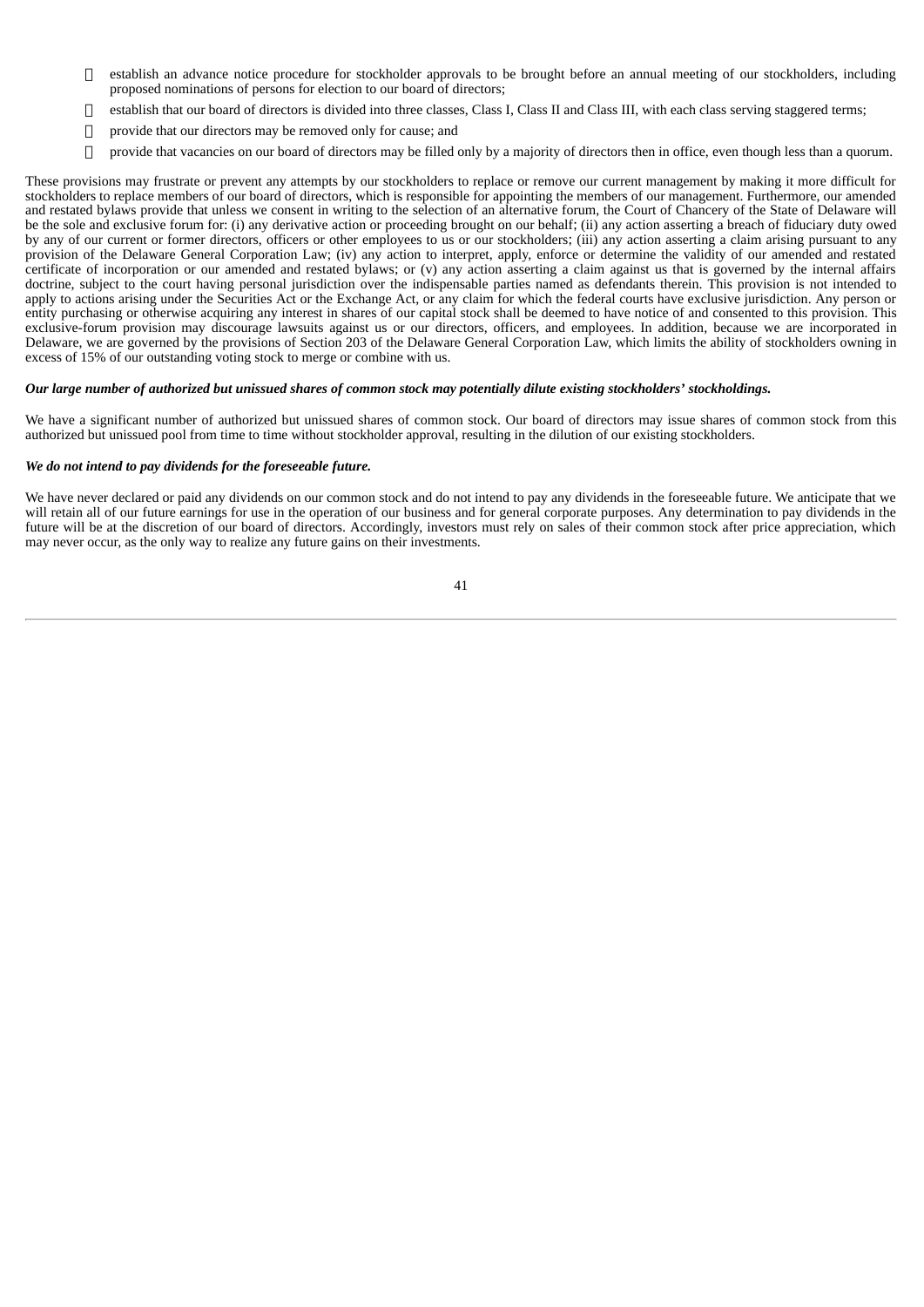#### **Risks Related to Our Notes**

#### We may not have the ability to raise the funds necessary to settle conversions of the Notes in cash or to repurchase the Notes upon a fundamental change, and our future debt may contain limitations on our ability to pay cash upon conversion or repurchase of the Notes.

In February 2021, we issued \$900.0 million in aggregate principal amount of 1.50% Convertible Senior Notes due 2028, which we refer to as the Notes, The Notes will mature on February 15, 2028, subject to earlier conversion, redemption or repurchase, including upon a fundamental change. Holders of the Notes will have the right to require us to repurchase all or a portion of their Notes upon the occurrence of a fundamental change before the maturity date at a repurchase price equal to 100% of the principal amount of the Notes to be repurchased, plus unpaid interest to, but excluding, the maturity date. In addition, upon conversion of the Notes, unless we elect to deliver solely shares of our common stock to settle such conversion (other than paying cash in lieu of delivering any fractional share), we will be required to settle a portion or all of our conversion obligation in cash in respect of the Notes being converted. Moreover, we will be required to repay the Notes in cash at their maturity unless earlier converted, redeemed or repurchased. However, we may not have enough available cash or be able to obtain financing at the time we are required to make repurchases of Notes surrendered therefor or pay cash with respect to Notes being converted or at their maturity.

In addition, our ability to repurchase Notes or to pay cash upon conversions of Notes or at their maturity may be limited by law, regulatory authority or agreements governing our future indebtedness. Our failure to repurchase Notes at a time when the repurchase is required by the indenture or to pay cash upon conversions of Notes or at their maturity as required by the indenture would constitute a default under the indenture. A default under the indenture or the fundamental change itself could also lead to a default under agreements governing our future indebtedness. Moreover, the occurrence of a fundamental change under the indenture could constitute an event of default under any such agreement. If the payment of the related indebtedness were to be accelerated after any applicable notice or grace periods, we may not have sufficient funds to repay the indebtedness or to pay cash amounts due upon conversion, upon required repurchase or at maturity of the Notes.

#### *If the Notes are converted, it may adversely affect our financial condition and operating results.*

Holders of the Notes are entitled to convert their Notes at any time at their option. If one or more holders elect to convert their Notes, unless we elect to satisfy our conversion obligation by delivering solely shares of our common stock (other than paying cash in lieu of delivering any fractional share), we would be required to settle a portion or all of our conversion obligation in cash, which could adversely affect our liquidity.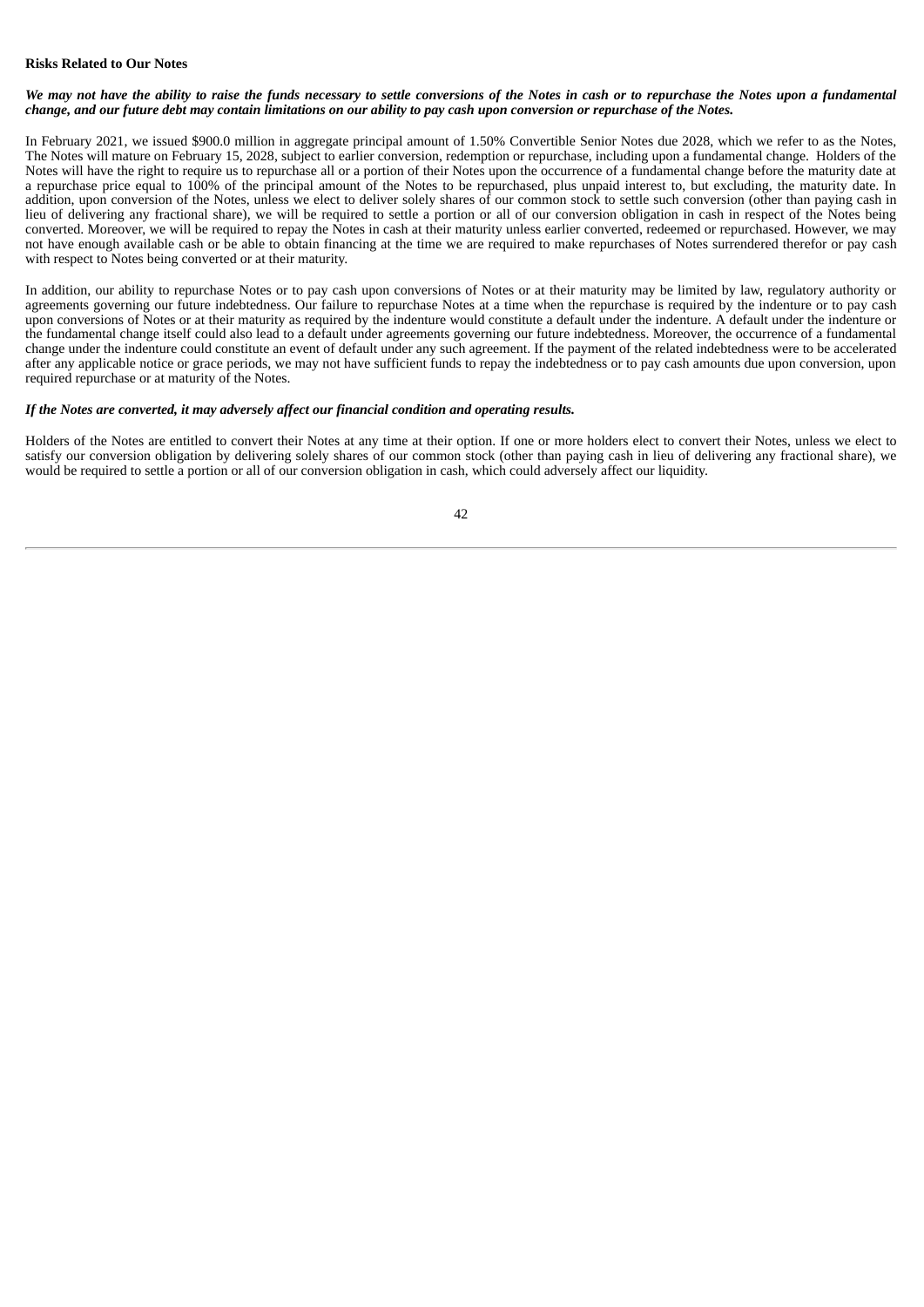#### **General Risk Factors**

## Unfavorable global economic or political conditions could adversely affect our business, financial condition or results of operations.

General conditions in the global economy and in the global financial markets could adversely affect our results of operations, including the potential effects from the COVID-19 pandemic as discussed above, and the overall demand for nucleic acid sequencing products may be particularly vulnerable to unfavorable economic conditions. A global financial crisis, inflation or a global or regional political disruption could cause extreme volatility in the capital and credit markets. A severe or prolonged economic downturn or political disruption could result in a variety of risks to our business, including weakened demand for our products and our ability to raise additional capital when needed on acceptable terms, if at all. A weak or declining economy or political disruption could also strain our manufacturers or suppliers, possibly resulting in supply disruption, or cause our customers to delay making payments for our product and services. Any of the foregoing could harm our business and we cannot anticipate all of the ways in which the political or economic climate and financial market conditions could adversely impact our business.

### Delivery of our products could be delayed or disrupted by factors beyond our control, and we could lose customers as a result.

We rely on third-party carriers for the timely delivery of our products. As a result, we are subject to carrier disruptions and increased costs that are beyond our control. Any failure to deliver products to our customers in a safe and timely manner may damage our reputation and brand and could cause us to lose customers. If our relationship with any of these third-party carriers is terminated or impaired or if any of these carriers are unable to deliver our products, the delivery and acceptance of our products by our customers may be delayed, which could harm our business and financial results. The failure to deliver our products in a safe and timely manner may harm our relationship with our customers, increase our costs and otherwise disrupt our operations.

#### *Doing business internationally creates operational and financial risks for our business.*

We currently conduct operations in various countries and jurisdictions, and continue to expand to new international jurisdictions as part of our growth strategy and have experienced an increasing concentration of sales in certain regions outside the U.S. We sell directly and through distribution partners throughout Europe, the Asia-Pacific region, Mexico, Brazil, and South Africa and have a significant portion of our sales and customer support personnel in Europe and the Asia-Pacific region. As a result, we or our distribution partners may be subject to additional regulations and increased diversion of management time and efforts. Conducting and launching operations on an international scale requires close coordination of activities across multiple jurisdictions and time zones and consumes significant management resources. If we fail to coordinate and manage these activities effectively, our business, financial condition or results of operations could be materially and adversely affected and failure to comply with laws and regulations applicable to business operations in foreign jurisdictions may also subject us to significant liabilities and other penalties. International operations entail a variety of other risks, including, without limitation:

- $\Box$  limits to travel as a result of the COVID-19 pandemic;
- $\Box$  challenges in staffing and managing foreign operations;
- $\Box$  potentially longer sales cycles and more time required to engage and educate customers on the benefits of our platform outside of the United States;
- $\Box$  the potential need for localized software and documentation;
- reduced protection for intellectual property rights in some countries and practical difficulties of enforcing intellectual property and contract rights abroad;
- defending against intellectual property claims in other countries;
- restriction on cross-border investment, including enhanced oversight by the Committee on Foreign Investment in the United States ("CFIUS") and substantial restrictions on investment from China;
- $\Box$  U.S. and foreign government trade restrictions, including those which may impose restrictions on the importation, exportation, reexportation, sale, shipment or other transfer of programming, technology, components, and/or services to foreign persons;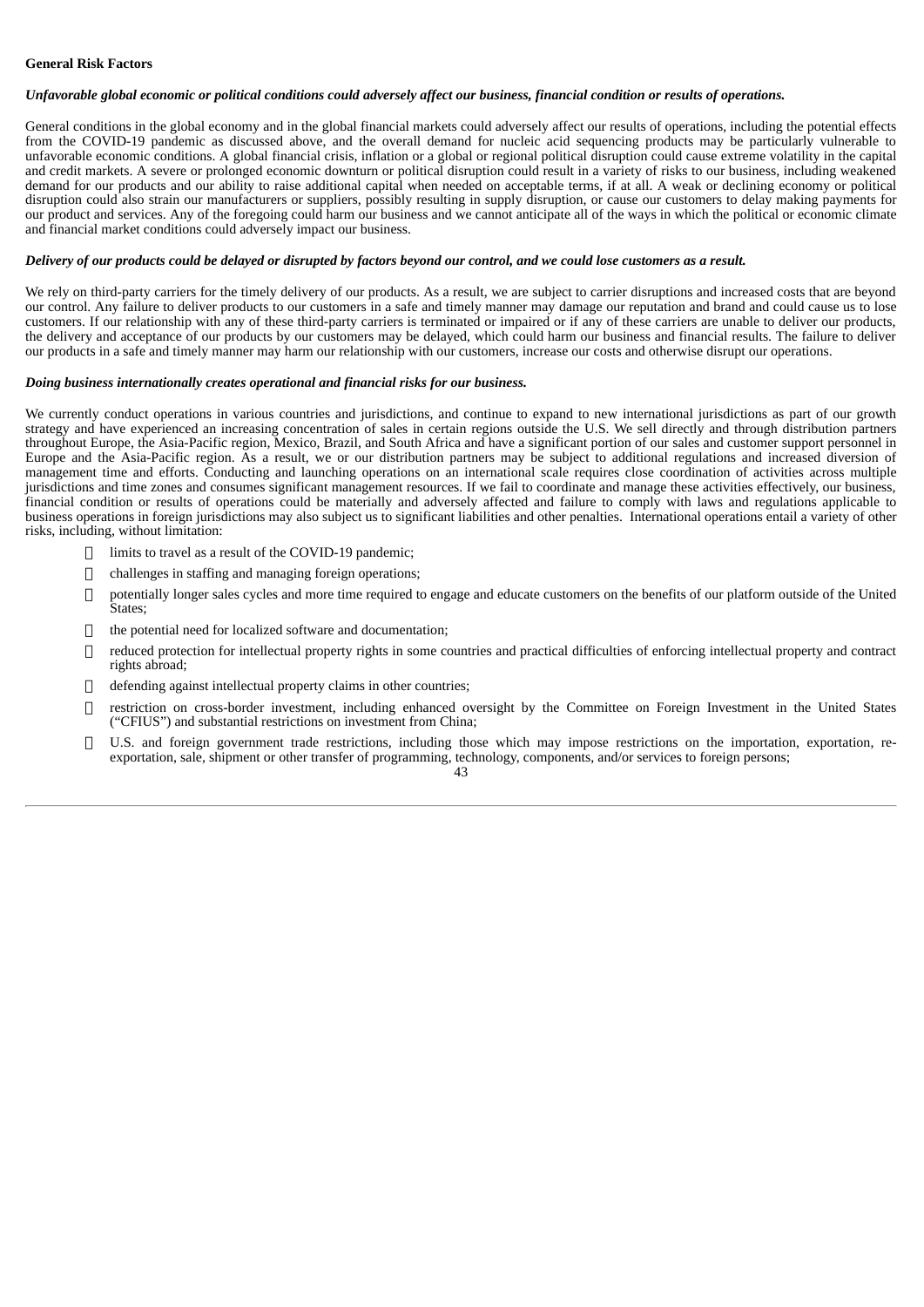- $\Box$  changes in diplomatic and trade relationships, including new tariffs, trade protection measures, import or export licensing requirements, trade embargoes, sanctions and other trade barriers;
- $\Box$  tariffs imposed by the U.S. on goods from other countries and tariffs imposed by other countries on U.S. goods, including the tariffs by the U.S. government on various imports from China, Canada, Mexico and the EU and by the governments of these jurisdictions on certain U.S. goods, and any other possible tariffs that may be imposed on products such as ours, the scope and duration of which, if implemented, remains uncertain;
- deterioration of political relations between the U.S. and China, Canada, Russia, the United Kingdom ("U.K.") and the European Union ("EU"), which could have a material adverse effect on our sales and operations in these countries;
- changes in social, political and economic conditions or in laws, regulations and policies governing foreign trade, manufacturing, development and investment both domestically as well as in the other countries and jurisdictions into which we sell our products, including as a result of the withdrawal of the U.K. from the EU;
- $\Box$  difficulties in obtaining export licenses or in overcoming other trade barriers and restrictions resulting in delivery delays;
- $\Box$  fluctuations in currency exchange rates and the related effect on our results of operations;
- increased financial accounting and reporting burdens and complexities;
- disruptions to global trade due to disease outbreaks or conflicts;
- $\Box$  potential increases on tariffs or restrictions on trade generally; and
- $\Box$  significant taxes or other burdens of complying with a variety of foreign laws and regulations, including laws and regulations relating to privacy and data protection such as the EU General Data Protection Regulation which took effect in the EU in 2018.

In conducting our international operations, we are subject to U.S. laws relating to our international activities, such as the Foreign Corrupt Practices Act of 1977, as well as foreign laws relating to our activities in other countries, such as the United Kingdom Bribery Act of 2010. Additionally, the inclusion of one of our foreign customers on any U.S. Government sanctioned persons list, including but not limited to the U.S. Department of Commerce's List of Denied Persons and the U.S. Department of Treasury's List of Specially Designated Nationals and Blocked Persons List, could be material to our earnings. Failure to comply with these laws may subject us to claims or financial and/or other penalties in the United States and/or foreign countries that could materially and adversely impact our operations or financial condition. These risks have become increasingly prevalent as we have expanded our sales into countries that are generally recognized as having a higher risk of corruption.

We face risks related to the current global economic environment, which could delay or prevent our customers from purchasing our products, which could in turn harm our business, financial condition and results of operations. The state of the global economy continues to be uncertain. The current global economic conditions and uncertain credit markets and concerns regarding the availability of credit pose a risk that could impact customer demand for our products, as well as our ability to manage normal commercial relationships with our customers, suppliers and creditors, including financial institutions. If the current global economic environment deteriorates, our business could be negatively affected.

Moreover, changes in the value of the relevant currencies may affect the cost of certain items required in our operations. Changes in currency exchange rates may also affect the relative prices at which we are able sell products in the same market. Our revenue from international customers may be negatively impacted as increases in the U.S. dollar relative to our international customers' local currencies could make our products more expensive, impacting our ability to compete or as a result of financial or other instability in such locations which could result in decreased sales of our products. Our costs of materials from international suppliers may also increase as the value of the U.S. dollar decreases relative to their local currency. Foreign policies and actions regarding currency valuation could result in actions by the United States and other countries to offset the effects of such fluctuations. Such actions may materially and adversely impact our financial condition and results of operations. 44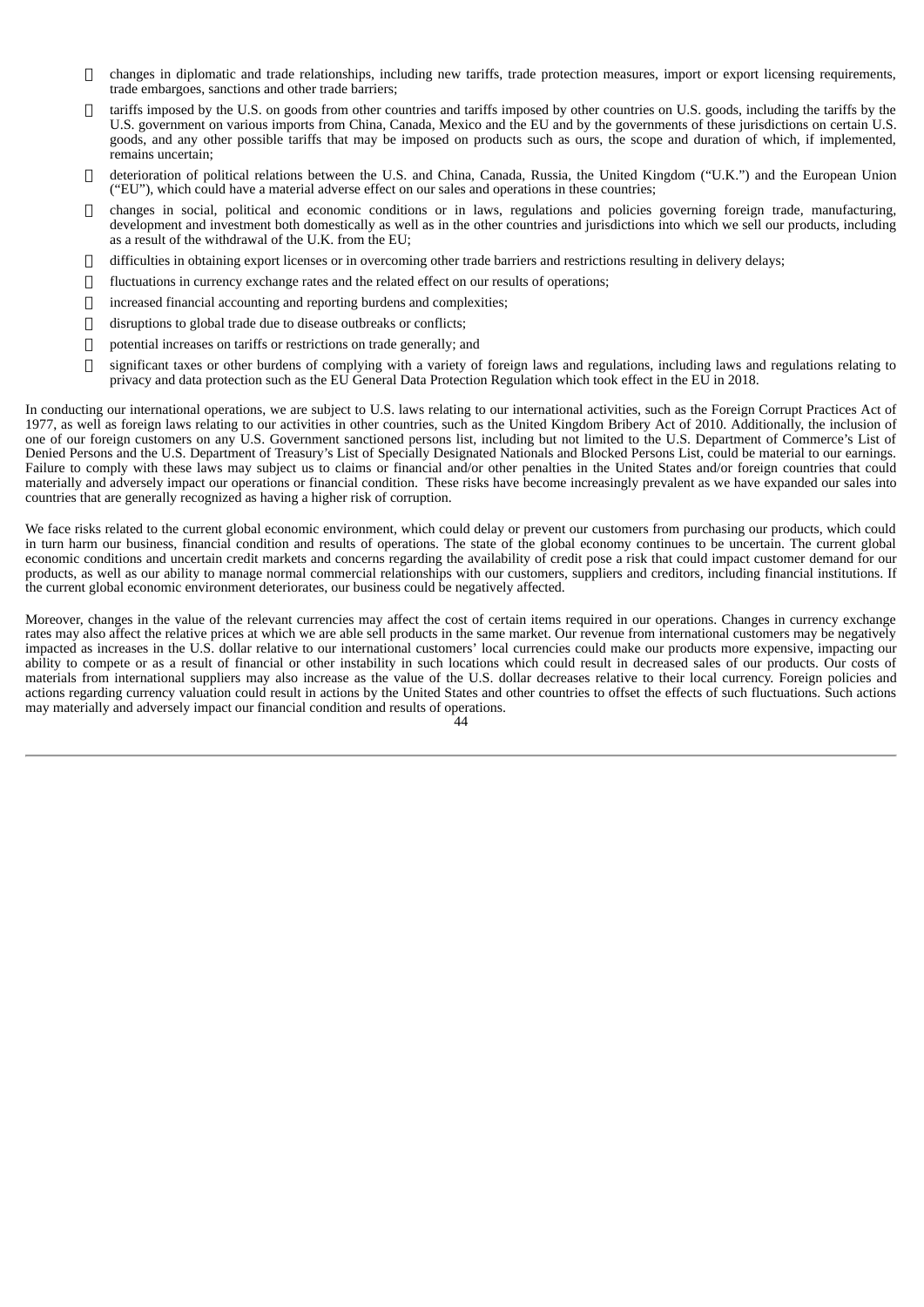Violations of complex foreign and U.S. laws and regulations could result in fines and penalties, criminal sanctions against us, our officers, or our employees, prohibitions on the conduct of our business and on our ability to offer our products and services in one or more countries, and could also materially affect our brand, our international growth efforts, our ability to attract and retain employees, our business, and our operating results. Even if we implement policies or procedures designed to ensure compliance with these laws and regulations, there can be no assurance that our distribution partners, our employees, contractors, or agents will not violate our policies and subject us to potential claims or penalties.

#### If we fail to maintain proper and effective internal controls, our ability to produce accurate financial statements on a timely basis could be impaired, *which would adversely affect our business and our stock price.*

Ensuring that we have adequate internal financial and accounting controls and procedures in place to produce accurate financial statements on a timely basis is a costly and time-consuming effort that needs to be evaluated frequently. We may in the future discover areas of our internal financial and accounting controls and procedures that need improvement. Operating as a public company requires sufficient resources within the accounting and finance functions in order to produce timely financial information, ensure the level of segregation of duties, and maintain adequate internal control over financial reporting customary for a U.S. public company.

Our management is responsible for establishing and maintaining adequate internal control over financial reporting to provide reasonable assurance regarding the reliability of our financial reporting and the preparation of financial statements for external purposes in accordance with U.S. GAAP. Our management does not expect that our internal control over financial reporting will prevent or detect all errors and all fraud. A control system, no matter how well designed and operated, can provide only reasonable, not absolute, assurance that the control system's objectives will be met. Because of the inherent limitations in all control systems, no evaluation of controls can provide absolute assurance that misstatements due to error or fraud will not occur or that all control issues and instances of fraud, if any, within our company will have been detected.

Pursuant to Section 404 of the Sarbanes-Oxley Act, we perform periodic evaluations of our internal control over financial reporting. While we have in the past performed this evaluation and concluded that our internal control over financial reporting was operating effectively, there can be no assurance that in the future material weaknesses or significant deficiencies will not exist or otherwise be discovered. In addition, if we are unable to produce accurate financial statements on a timely basis, investors could lose confidence in the reliability of our financial statements, which could cause the market price of our common stock to decline and make it more difficult for us to finance our operations and growth.

## *Our business could be negatively impacted by changes in the United States political environment.*

There is significant ongoing uncertainty with respect to potential legislation, regulation and government policy at the federal level, as well as the state and local levels. Any such changes could significantly impact our business as well as the markets in which we compete. Specific legislative and regulatory proposals discussed during election campaigns and more recently that might materially impact us include, but are not limited to, changes to spending priorities and potential reductions in research funding. Uncertainty about U.S. government funding has posed, and may continue to pose, a risk as customers may choose to postpone or reduce spending in response to actual or anticipated restraints on funding. To the extent changes in the political environment have a negative impact on us or on our markets, our business, results of operation and financial condition could be materially and adversely impacted in the future

#### Disruption of critical information technology systems or material breaches in the security of our systems could harm our business, customer relations *and financial condition.*

Information technology ("IT") helps us to operate efficiently, interface with customers, maintain financial accuracy and efficiently and accurately produce our financial statements. IT systems are used extensively in virtually all aspects of our business, including sales forecast, order fulfillment and billing, customer service, logistics, and management of data from running samples on our products. Our success depends, in part, on the continued and uninterrupted performance of our IT systems. IT systems may be vulnerable to damage from a variety of sources, including telecommunications or network failures, power loss, natural disasters, human acts, computer viruses, ransomware, computer denial-of-service attacks, unauthorized access to customer or employee data or company trade secrets, and other attempts to harm our systems. Certain of our systems are not redundant, and our disaster recovery planning is not sufficient for every eventuality. Despite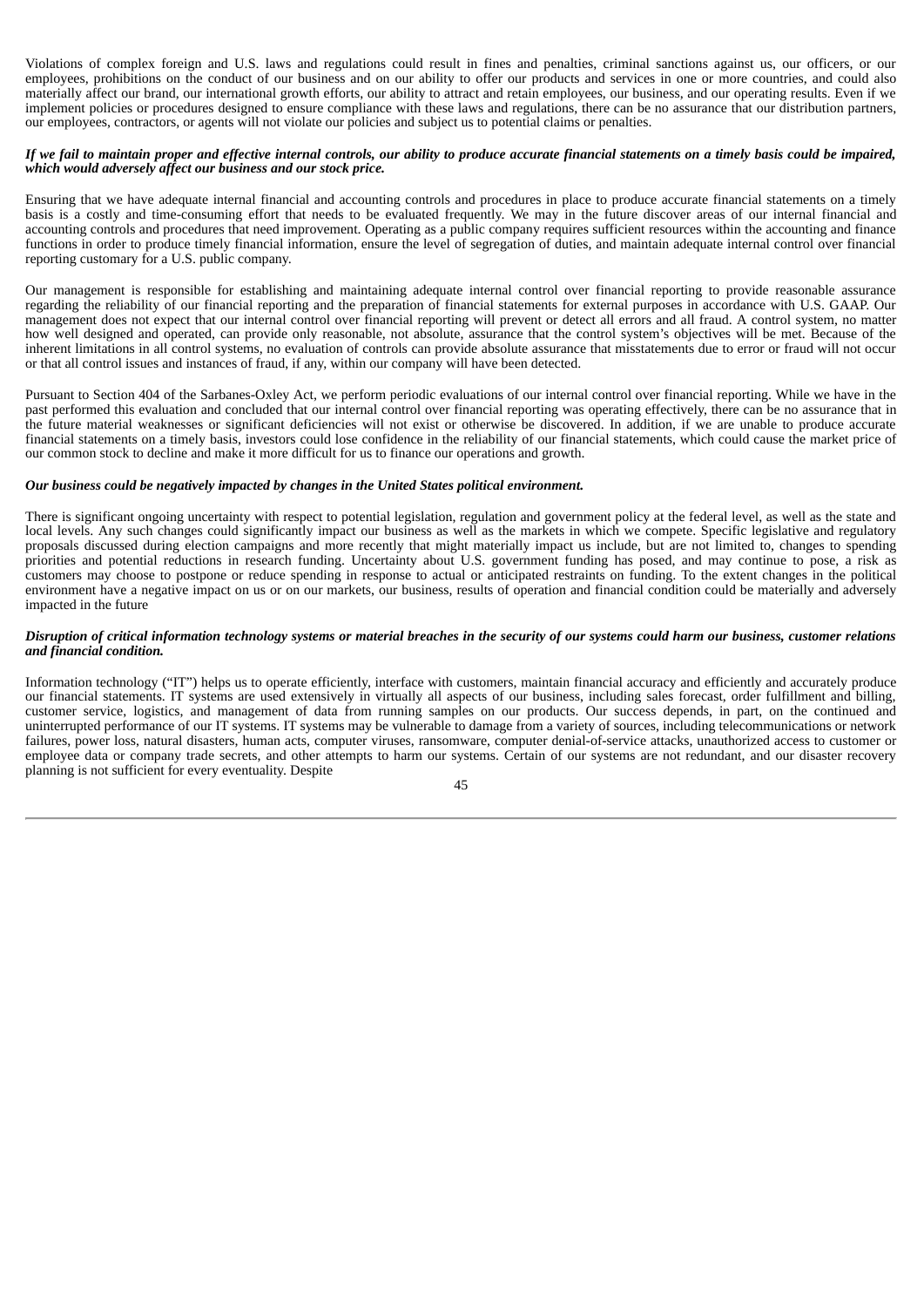any precautions we may take, such problems could result in, among other consequences, disruption of our operations, which could harm our reputation and financial results.

If we do not allocate and effectively manage the resources necessary to build and sustain the proper IT infrastructure, we could be subject to transaction errors, processing inefficiencies, loss of customers, business disruptions or loss of or damage to intellectual property through security breach. If our data management systems do not effectively collect, store, process and report relevant data for the operation of our business, whether due to equipment malfunction or constraints, software deficiencies or human error, our ability to effectively plan, forecast and execute our business plan and comply with applicable laws and regulations will be impaired, perhaps materially. Any such impairment could materially and adversely affect our reputation, financial condition, results of operations, cash flows and the timeliness with which we report our internal and external operating results.

#### Security breaches and other disruptions could compromise our information and expose us to liability, which would cause our business and reputation *to suffer.*

In the ordinary course of our business, we collect and store sensitive data, including intellectual property, our proprietary business information and that of our customers, suppliers and business partners, and personally identifiable information of our customers and employees, in our data centers and on our networks. The secure processing, maintenance and transmission of this information is critical to our operations. Despite our security measures, our IT infrastructure may be vulnerable to attacks by hackers, computer viruses, malicious codes, ransomware, unauthorized access attempts, and cyber- or phishing-attacks, or breached or otherwise disrupted due to employee error, malfeasance, faulty password management or other disruptions. Third parties may attempt to fraudulently induce employees or other persons into disclosing usernames, passwords or other sensitive information, which may in turn be used to access our IT systems, commit identity theft or carry out other unauthorized or illegal activities. Any such breach could compromise our networks and the information stored there could be accessed, publicly disclosed, lost or stolen. We engage third-party vendors and service providers to store and otherwise process some of our data, including sensitive and personal information. Our vendors and service providers may also be the targets of the risks described above, including cyberattacks, malicious software, ransomware, phishing schemes, and fraud. Our ability to monitor our vendors and service providers' data security is limited, and, in any event, third parties may be able to circumvent those security measures, resulting in the unauthorized access to, misuse, disclosure, loss or destruction of our data, including sensitive and personal information, and disruption of our or third-party service providers' systems. We and our third-party service providers may face difficulties in identifying, or promptly responding to, potential security breaches and other instances of unauthorized access to, or disclosure or other loss of, information. Any hacking or other attack on our or our third-party service providers' or vendors' systems, and any unauthorized access to, or disclosure or other loss of, information suffered by us or our third-party service providers or vendors, or the perception that any of these have occurred, could result in legal claims or proceedings, loss of intellectual property, liability under laws that protect the privacy of personal information, negative publicity, disruption of our operations and damage to our reputation, which could divert our management's attention from the operation of our business and materially and adversely affect our business, revenues and competitive position. Moreover, we may need to increase our efforts to train our personnel to detect and defend against cyber- or phishing-attacks, which are becoming more sophisticated and frequent, and we may need to implement additional protective measures to reduce the risk of potential security breaches, which could cause us to incur significant additional expenses.

In addition, our insurance may be insufficient to cover our losses resulting from cyber-attacks, breaches, or other interruptions, and any incidents may result in loss of, or increased costs of, such insurance. The successful assertion of one or more large claims against us that exceed available insurance coverage, the occurrence of changes in our insurance policies, including premium increases or the imposition of large deductible or co-insurance requirements, or denials of coverage, could have a material adverse effect on our business, including our financial condition, results of operations and reputation.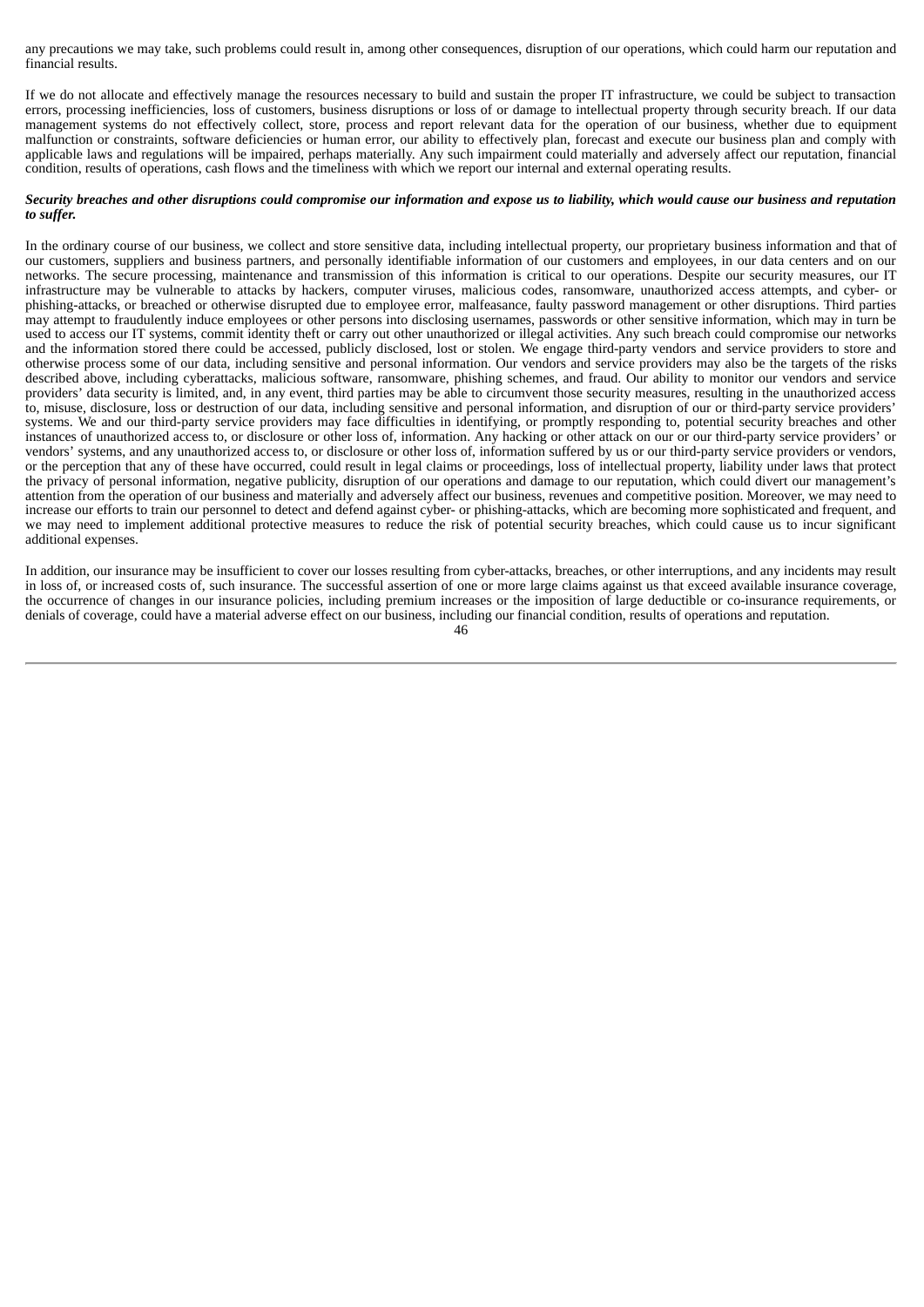#### We are currently subject to, and may in the future become subject to additional, U.S. federal and state laws and regulations imposing obligations on how we collect, store and process personal information. Our actual or perceived failure to comply with such obligations could harm our business. Ensuring compliance with such laws could also impair our efforts to maintain and expand our future customer base, and thereby decrease our *revenue.*

In the ordinary course of our business, we currently, and in the future will, collect, store, transfer, use or process sensitive data, including personally identifiable information of employees, and intellectual property and proprietary business information owned or controlled by ourselves and other parties. The secure processing, storage, maintenance, and transmission of this critical information are vital to our operations and business strategy. We are, and may increasingly become, subject to various laws and regulations, as well as contractual obligations, relating to data privacy and security in the jurisdictions in which we operate. The regulatory environment related to data privacy and security is increasingly rigorous, with new and constantly changing requirements applicable to our business, and enforcement practices are likely to remain uncertain for the foreseeable future. These laws and regulations may be interpreted and applied differently over time and from jurisdiction to jurisdiction, and it is possible that they will be interpreted and applied in ways that may have a material adverse effect on our business, financial condition, results of operations and prospects.

In the United States, various federal and state regulators, including governmental agencies like the Consumer Financial Protection Bureau and the Federal Trade Commission, have adopted, or are considering adopting, laws and regulations concerning personal information and data security. Certain state laws may be more stringent or broader in scope, or offer greater individual rights, with respect to personal information than federal, international or other state laws, and such laws may differ from each other, all of which may complicate compliance efforts. For example, the California Consumer Privacy Act ("CCPA"), which increases privacy rights for California residents and imposes obligations on companies that process their personal information, came into effect on January 1, 2020. Among other things, the CCPA requires covered companies to provide new disclosures to California consumers and provide such consumers new data protection and privacy rights, including the ability to opt-out of certain sales of personal information. The CCPA provides for civil penalties for violations, as well as a private right of action for certain data breaches that result in the loss of personal information. This private right of action may increase the likelihood of, and risks associated with, data breach litigation. In November 2020, California also passed the California Privacy Rights Act, or ("CPRA"), which significantly expands the CCPA, including by introducing additional obligations such as data minimization and storage limitations and granting additional rights to consumers, among others. In addition, laws in all 50 U.S. states require businesses to provide notice to consumers whose personal information has been disclosed as a result of a data breach. State laws are changing rapidly and there is discussion in the U.S. Congress of a new comprehensive federal data privacy law to which we would become subject if it is enacted. These and future laws and regulations may increase our compliance costs and potential liability.

Furthermore, regulations promulgated pursuant to the Health Insurance Portability and Accountability Act of 1996 ("HIPAA"), establish privacy and security standards that limit the use and disclosure of individually identifiable health information (known as "protected health information") and require the implementation of administrative, physical and technological safeguards to protect the privacy of protected health information and ensure the confidentiality, integrity and availability of electronic protected health information. Determining whether protected health information has been handled in compliance with applicable privacy standards and our contractual obligations can require complex factual and statistical analyses and may be subject to changing interpretation. Although we take measures to protect sensitive data from unauthorized access, use or disclosure, our information technology and infrastructure may be vulnerable to attacks by hackers or viruses or breached due to employee error, malfeasance or other malicious or inadvertent disruptions. Any such breach or interruption could compromise our networks and the information stored there could be accessed by unauthorized parties, manipulated, publicly disclosed, lost or stolen. Any such access, breach or other loss of information could result in legal claims or proceedings, and liability under federal or state laws that protect the privacy of personal information, such as the HIPAA, the Health Information Technology for Economic and Clinical Health Act ("HITECH"), and regulatory penalties. Notice of breaches must be made to affected individuals, the Secretary of the Department of Health and Human Services, and for extensive breaches, notice may need to be made to the media or State Attorneys General. Such a notice could harm our reputation and our ability to compete.

We are in the process of evaluating compliance needs, but do not currently have in place formal policies and procedures related to the storage, collection and processing of information, and have not conducted any internal or external data privacy audits, to ensure our compliance with all applicable data protection laws and regulations. Additionally, we do not currently have policies and procedures in place for assessing our third-party vendors' compliance with applicable data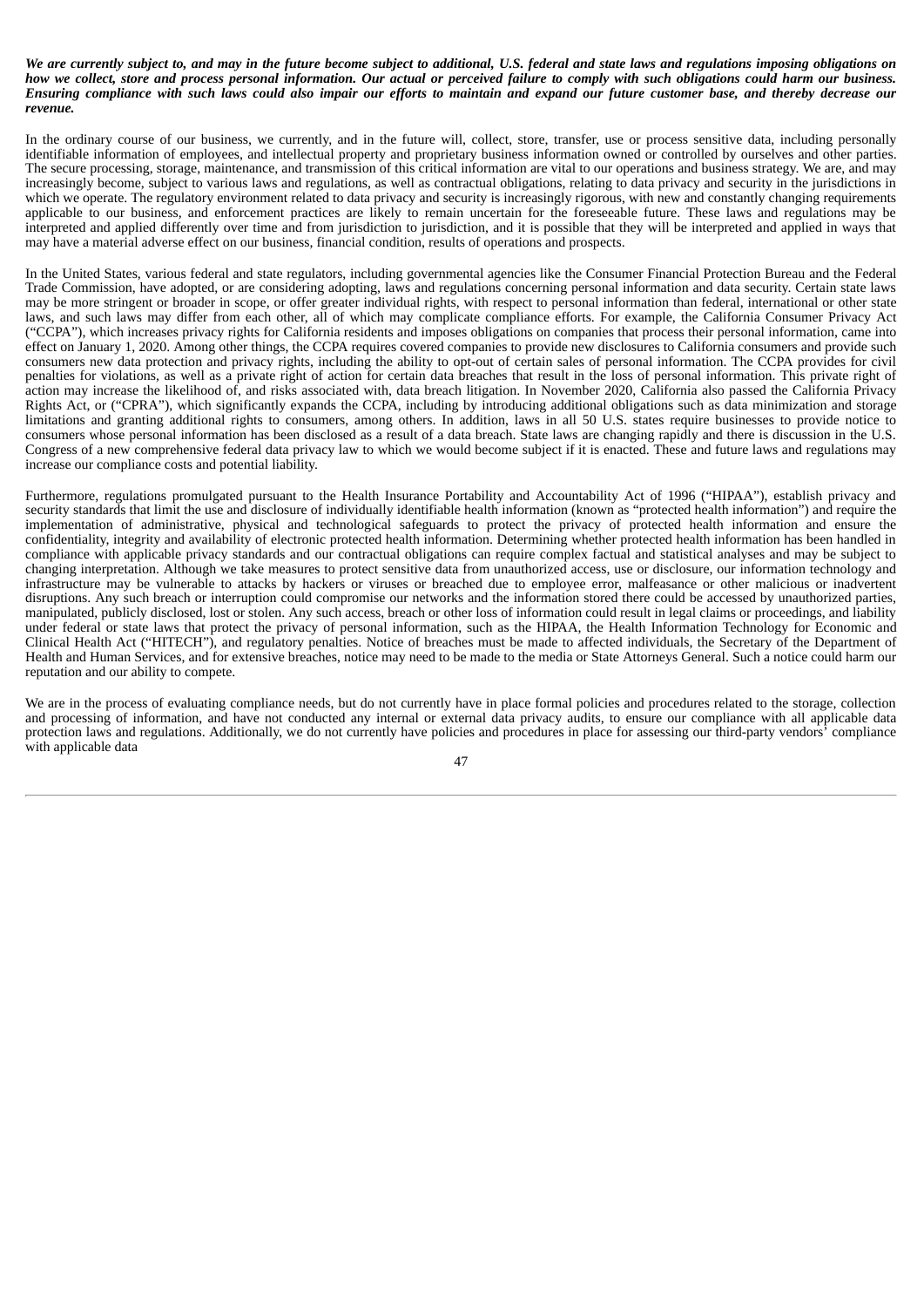protection laws and regulations. All of these evolving compliance and operational requirements impose significant costs, such as costs related to organizational changes, implementing additional protection technologies, training employees and engaging consultants, which are likely to increase over time. In addition, such requirements may require us to modify our data processing practices and policies, distract management or divert resources from other initiatives and projects, all of which could have a material adverse effect on our business, financial condition, results of operations and prospects. Any failure or perceived failure by us or our third-party vendors, collaborators, contractors and consultants to comply with any applicable federal, state or similar foreign laws and regulations relating to data privacy and security, or could result in damage to our reputation, as well as proceedings or litigation by governmental agencies or other third parties, including class action privacy litigation in certain jurisdictions, which would subject us to significant fines, sanctions, awards, penalties or judgments, all of which could have a material adverse effect on our business, financial condition, results of operations and prospects.

#### Increased scrutiny of our environmental, social or governance responsibilities may result in additional costs and risks, and may adversely impact our *reputation, employee retention, and willingness of customers and suppliers to do business with us.*

Investor advocacy groups, institutional investors, investment funds, proxy advisory services, stockholders, and customers are increasingly focused on environmental, social and governance ("ESG") practices of companies. Additionally, public interest and legislative pressure related to public companies' ESG practices continues to grow. If our ESG practices fail to meet regulatory requirements or investor or other industry stakeholders' evolving expectations and standards for responsible corporate citizenship in areas including environmental stewardship, support for local communities, Board of Director and employee diversity, human capital management, employee health and safety practices, product quality, supply chain management, corporate governance and transparency and employing ESG strategies in our operations, our brand, reputation and employee retention may be negatively impacted and customers and suppliers may be unwilling to do business with us. In addition, as we work to align our ESG practices with industry standards, we will likely continue to expand our disclosures in these areas and doing so may result in additional costs and require additional resources to monitor, report, and comply with our various ESG practices. If we fail to adopt ESG standards or practices as quickly as stakeholders desire, report on our ESG efforts or practices accurately, or satisfy the expectations of stakeholders, our reputation, business, financial performance and growth may be adversely impacted.

## **ITEM 1B. UNRESOLVED STAFF COMMENTS**

None.

## **ITEM 2. PROPERTIES**

Our corporate headquarters, research and development facilities, manufacturing and distribution centers are located in Menlo Park, California. We lease approximately 180,000 square feet under a lease expiring on October 31, 2027. We operate additional research, development and support functions in San Diego, where we lease approximately 73,500 square feet under a lease expiring on September 30, 2027, which was acquired in connection with the acquisition of Omniome. Including these leases, we lease approximately 278,000 square feet globally.

We believe that our existing facilities, together with suitable additional or alternative space available on commercially reasonable terms, will be sufficient to meet our needs.

## **ITEM 3. LEGAL PROCEEDINGS**

Please see *Note 8. Commitments and [Contingencies](#page-92-0)*, subsection titled *Legal [Proceedings](#page-93-0)*, in Part II, Item 8 of this Annual Report on Form 10-K.

#### **ITEM 4. MINE SAFETY DISCLOSURES**

Not applicable.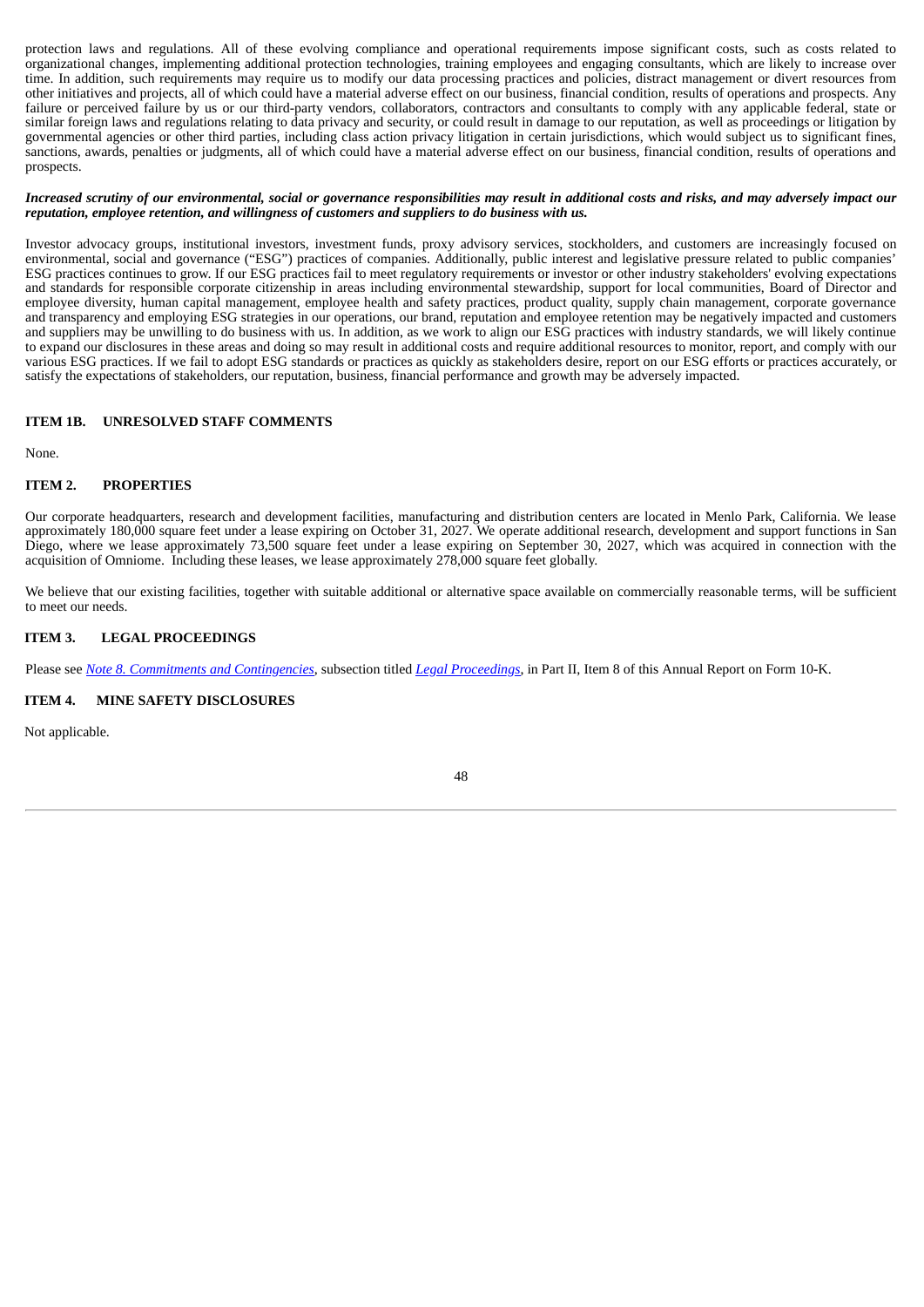## **PART II**

## **ITEM 5. MARKET FOR REGISTRANT'S COMMON EQUITY, RELATED STOCKHOLDER MATTERS AND ISSUER PURCHASES OF EQUITY SECURITIES**

Our common stock is traded on The Nasdaq Global Select Market under the symbol "PACB."

### *Holders of Record*

As of January 31, 2022, there were approximately 59 stockholders of record of our common stock, although we believe that there are a significantly larger number of beneficial owners of our common stock.

#### *Dividend Policy*

We have never declared or paid any cash dividend on our common stock and have no present plans to do so. We intend to retain earnings for use in the operation and expansion of our business.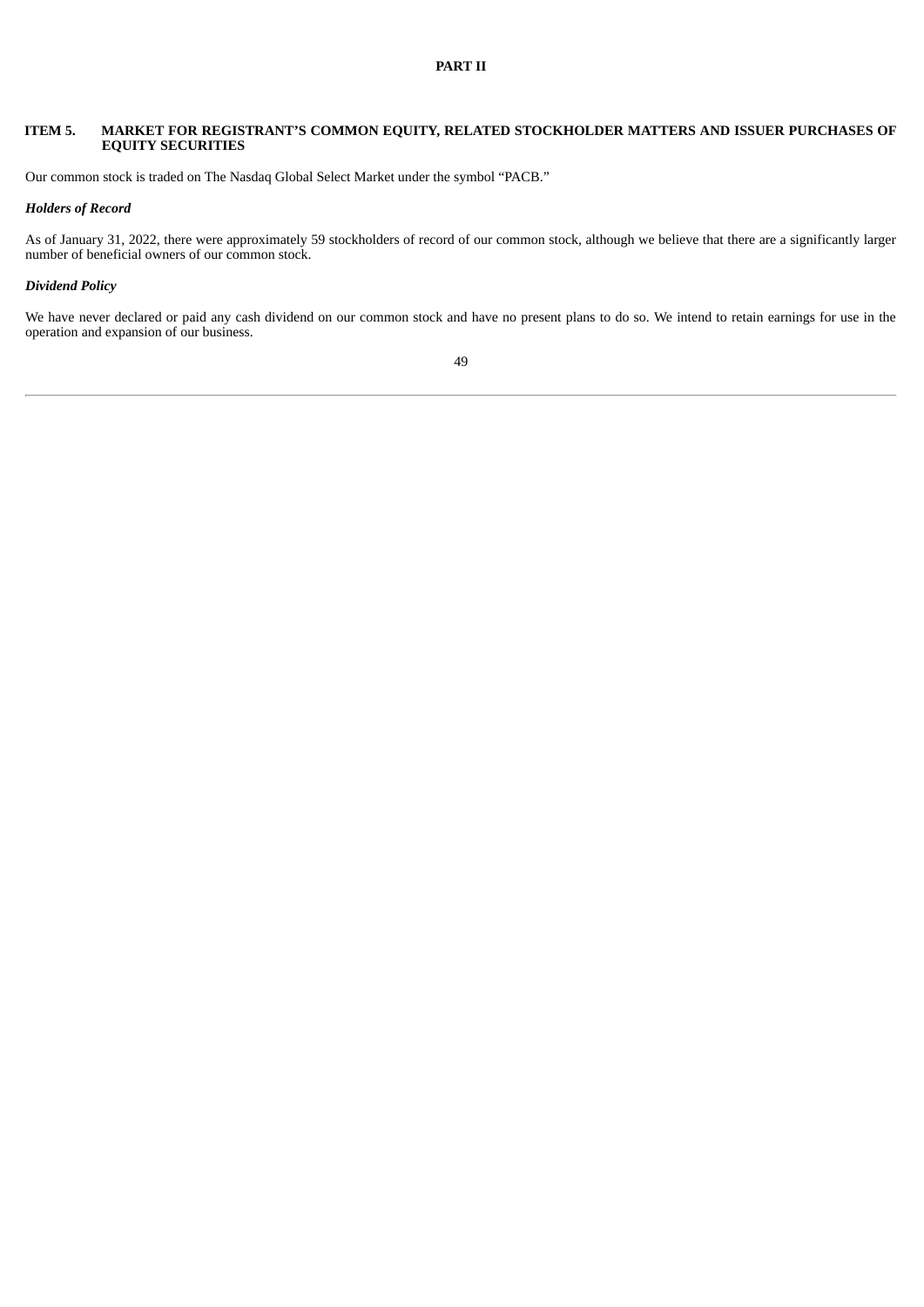## *Performance Graph*

The performance graph included in this Annual Report on Form 10-K shall not be deemed "filed" for purposes of Section 18 of the Securities Exchange Act of 1934, as amended (the "Exchange Act"), or incorporated by reference into any filing of Pacific Biosciences under the Securities Act of 1933, as amended, or the Exchange Act, except as shall be expressly set forth by specific reference in such filing.

The following graph shows a comparison from December 31, 2016 through December 31, 2021 of the cumulative total return for our common stock, the Nasdaq Composite Index and the Nasdaq Biotechnology Index. Such returns are based on historical results and are not intended to suggest future performance. Data for The Nasdaq Composite Index and the Nasdaq Biotechnology Index assume reinvestment of dividends.

> **COMPARISON OF 5 YEAR CUMULATIVE TOTAL RETURN\*** Among Pacific Biosciences, Inc., the NASDAQ Composite Index<br>and the NASDAQ Biotechnology Index



\*\$100 invested on 12/31/16 in stock or index, including reinvestment of dividends.<br>Fiscal year ending December 31.

## *Recent Sales of Unregistered Securities*

Not applicable.

## **ITEM 6. [Reserved]**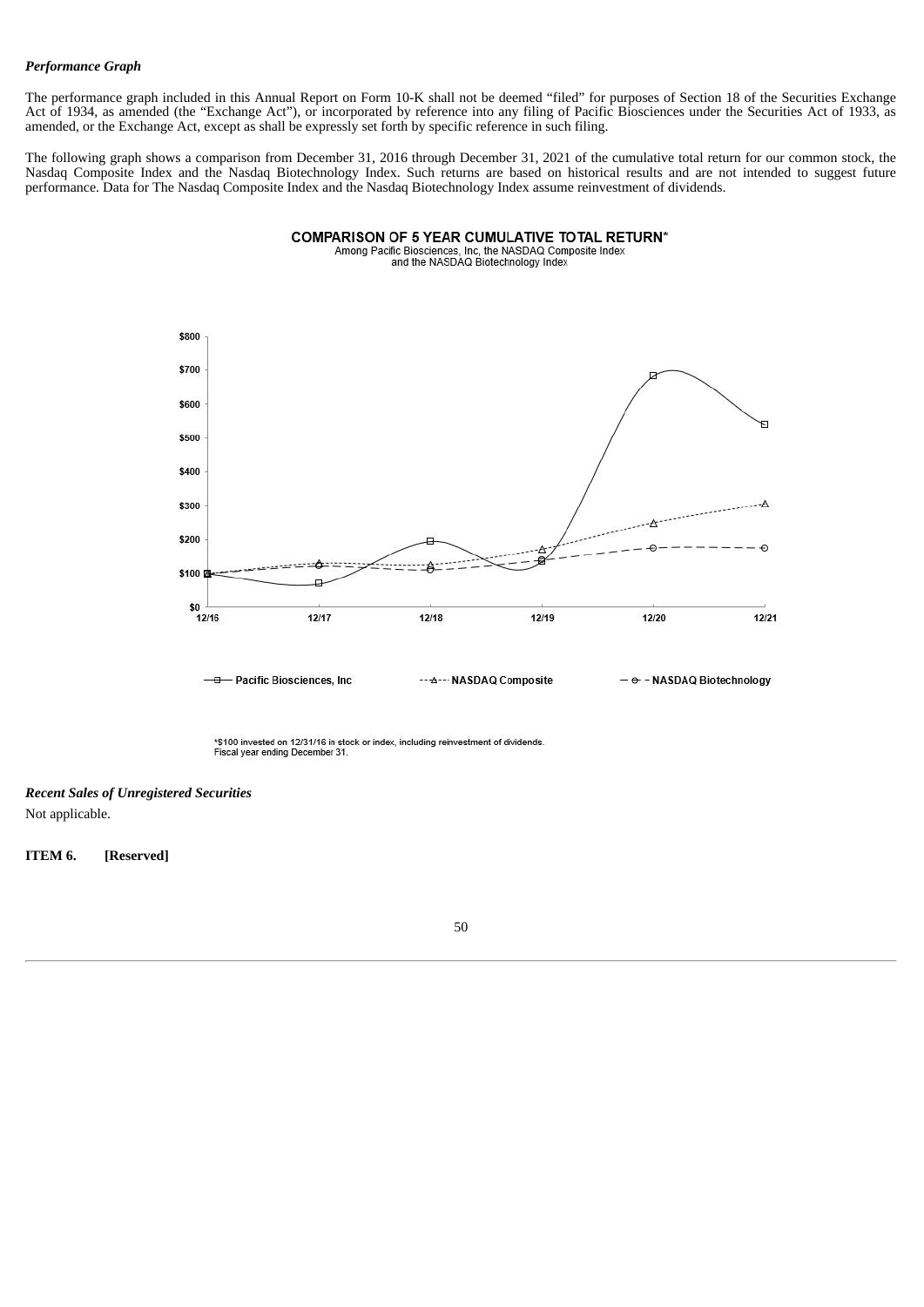#### <span id="page-52-0"></span>**ITEM 7. MANAGEMENT'S DISCUSSION AND ANALYSIS OF FINANCIAL CONDITION AND RESULTS OF OPERATIONS**

You should read the following discussion and analysis of our financial condition and results of operations together with our consolidated financial statements and the related notes included in this Annual Report on Form 10-K. Some of the information contained in this discussion and analysis or set forth elsewhere in this Annual Report on Form 10-K, including information with respect to our plans and strategy for our business and related financing, includes forward-looking statements that involve risks and uncertainties. You should read the "Risk Factors" section of this Annual Report on Form 10-K for a discussion of important factors that could cause actual results to differ materially from the results described in or implied by the forward-looking *statements contained in the following discussion and analysis.*

Our Management's Discussion and Analysis (MD&A) is organized in the following sections:

- *Overview and Outlook*
- *Results of Operations*
- *Liquidity and Capital Resources*
- *Critical Accounting Policies and Estimates*
- *Quantitative and Qualitative Disclosure of Market Risk*
- *Recent Accounting Pronouncements*
- *Contractual Obligations*
- *Off Balance Sheet Arrangements*

#### **Overview and Outlook**

#### *About PacBio*

We are a premier life science technology company that is designing, developing and manufacturing advanced sequencing solutions to help scientists and clinical researchers resolve genetically complex problems.

Our products and technology under development stem from two highly differentiated core technologies focused on accuracy, quality and completeness which include our existing HiFi long read sequencing and our emerging SBB short read sequencing technologies. Our products address solutions across a broad set of research applications including human germline sequencing, plant and animal sciences, infectious disease and microbiology, oncology, and other emerging applications.

Our focus is on providing our customers with advanced sequencing technologies with higher throughput and improved workflows that we believe will enable dramatic advancements in routine healthcare.

Our customers include academic and governmental research institutions, commercial testing and service laboratories, genome centers, public health labs, hospitals and clinical research institutes, contract research organizations (CROs), pharmaceutical companies and agricultural companies.

As of December 31, 2021, our commercial team is comprised of over 178 employees, including 48 commissionable employees, many with advanced degrees in biology and significant experience in the genomics industry.

In 2021, we grew revenues by 65% as compared to December 31, 2020, driven by increased sales of our sequencing platforms and newly developed products as well as through strategic business acquisitions. We have added to our leadership team, expanded our critical commercial and research and development capabilities, and achieved development milestones toward commercialization of new and enhanced technologies. These achievements in 2021 focused on building a foundation for growth, that we will leverage to continue to focus on strategic, future-oriented execution as an organization, with our products and for our customers.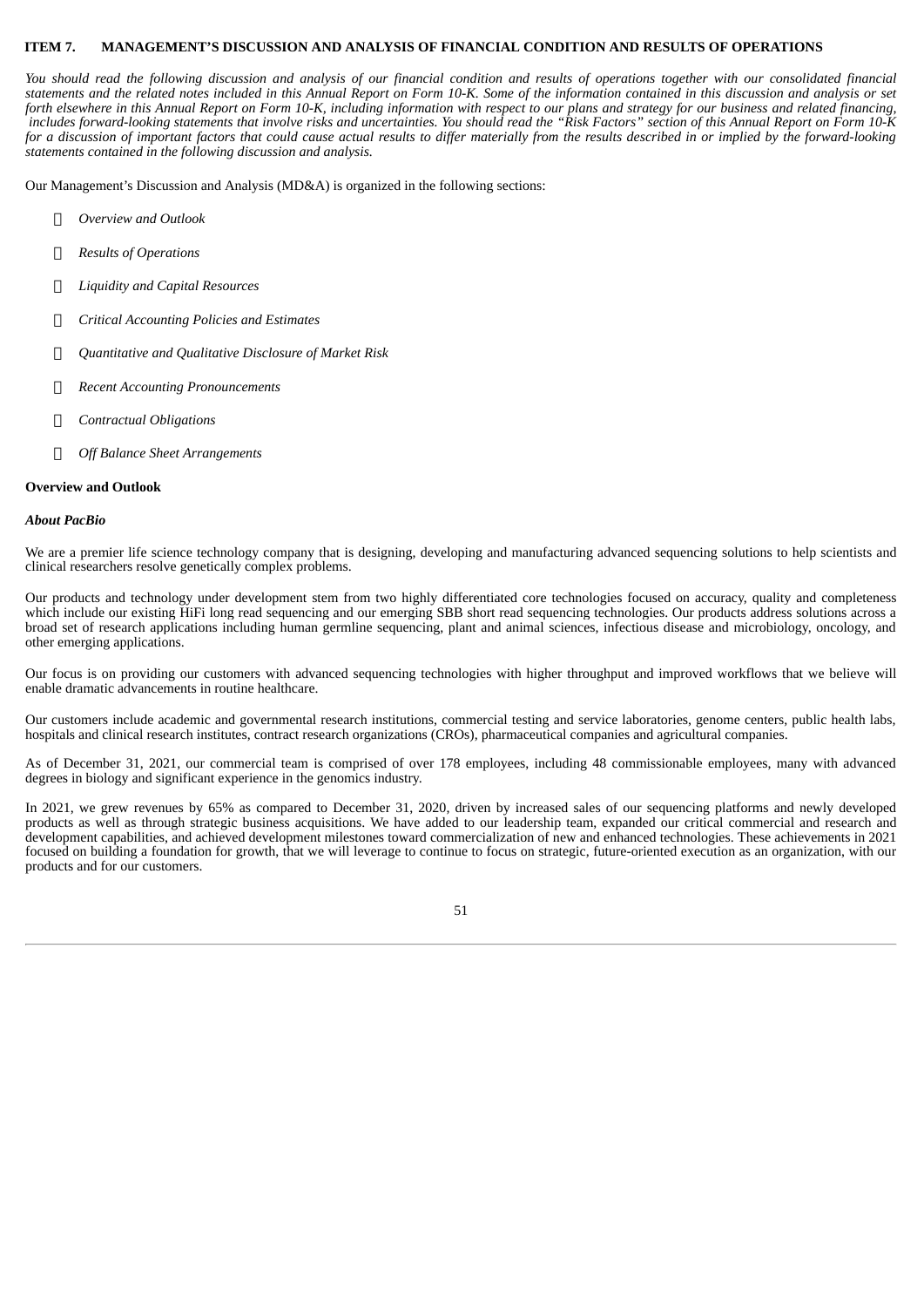#### **2022 Strategic Objectives**

2021 was a productive year for us as we set out to transform the company, scale the business and drive adoption for our advanced sequencing technologies.

Our 2022 strategic objectives include:

- $\Box$  Execution leveraging commercial investment to drive continued HiFi and Sequel II/IIe adoption;
- Progress our product pipeline continue developing our future higher throughput HiFi sequencing platform and differentiated short-read technology; and
- Delight our customers deepening our customer relationships and expanding customer collaborations across existing and rapidly expanding new applications for our technology.

We will continue to leverage our commercial organization and make significant improvements in efficiency and usability of our Sequel II/IIe to seek to reach a broader customer base. We believe the commercial investments we have made in 2021 and will continue to make in 2022 will further help drive growth in our business. We employed 48 quota-carrying field sales personnel as of December 31, 2021, and we expect to continue to grow the number of quota-carrying field sales personnel throughout 2022. In 2021, we sought to increase the awareness of our products and the number of potential customers. In 2022, we expect to continue to expand our sales, general and administrative departments to invest in our growth.

To increase the adoption of HiFi sequencing, we have various development programs in progress to expand our product portfolio as well as increase the throughput and improve the usability of our existing sequencing technologies. Our focus for 2022 will be to progress these programs to accelerate new platform launches in the near to mid-term as well as increase application for our technologies. In an effort to address the oncology markets with a highly differentiated alternative, we are also progressing our short read platform development with a goal of launching our SBB short read sequencing platform in the first half of 2023. As a result, we expect our research and development expense to increase significantly in 2022 as compared to 2021.

We continue to believe that with the capabilities of our HiFi chemistry and SMRT technology, we can be a market leader in whole-genome clinical sequencing. Leading institutions have adopted our products to study rare and inherited disease. We believe the market opportunity for clinical sequencing is significant and could drive substantial revenue growth for the company. We plan to pursue an expanding pipeline of other potential customer collaborations where the technologies being developed or applications being considered extend beyond whole-genome clinical sequencing. Collaborative arrangements will likely increase through 2022, ultimately adding to the awareness of our products and service offerings and driving new applications for use of our technology.

#### *Financial Overview*

The COVID-19 pandemic and efforts to control its spread have significantly curtailed the movement of people, goods, and services worldwide, including in the regions in which we sell our products and services and conduct our business operations. Due to the uncertain scope and duration of the pandemic, we cannot reasonably estimate the future impact to our operations and financial results.

In response to local stay-at-home orders and in alignment with CDC recommendations, we have limited our manufacturing and commercial operations. We have and will continue to provide consumables, instruments, and support to scientists at government, academic, and commercial labs that remain open. To aid in containing the spread of COVID-19, we have implemented remote-work options and are limiting employee travel. We are monitoring this rapidly evolving situation.

Even after the COVID-19 pandemic has subsided, we may continue to experience an adverse impact to our business as a result of its global economic impact, including any recession that has occurred or may occur in the future. Specifically, difficult macroeconomic conditions, decreases in discretionary capital spending, increased and prolonged unemployment or a decline in consumer confidence as a result of the COVID-19 pandemic could have a continuing adverse effect on the demand for some of our products. Such economic disruption could have a material adverse effect on our business, results of operations and liquidity. The degree of impact of COVID-19 on our business will depend on several factors, such as the

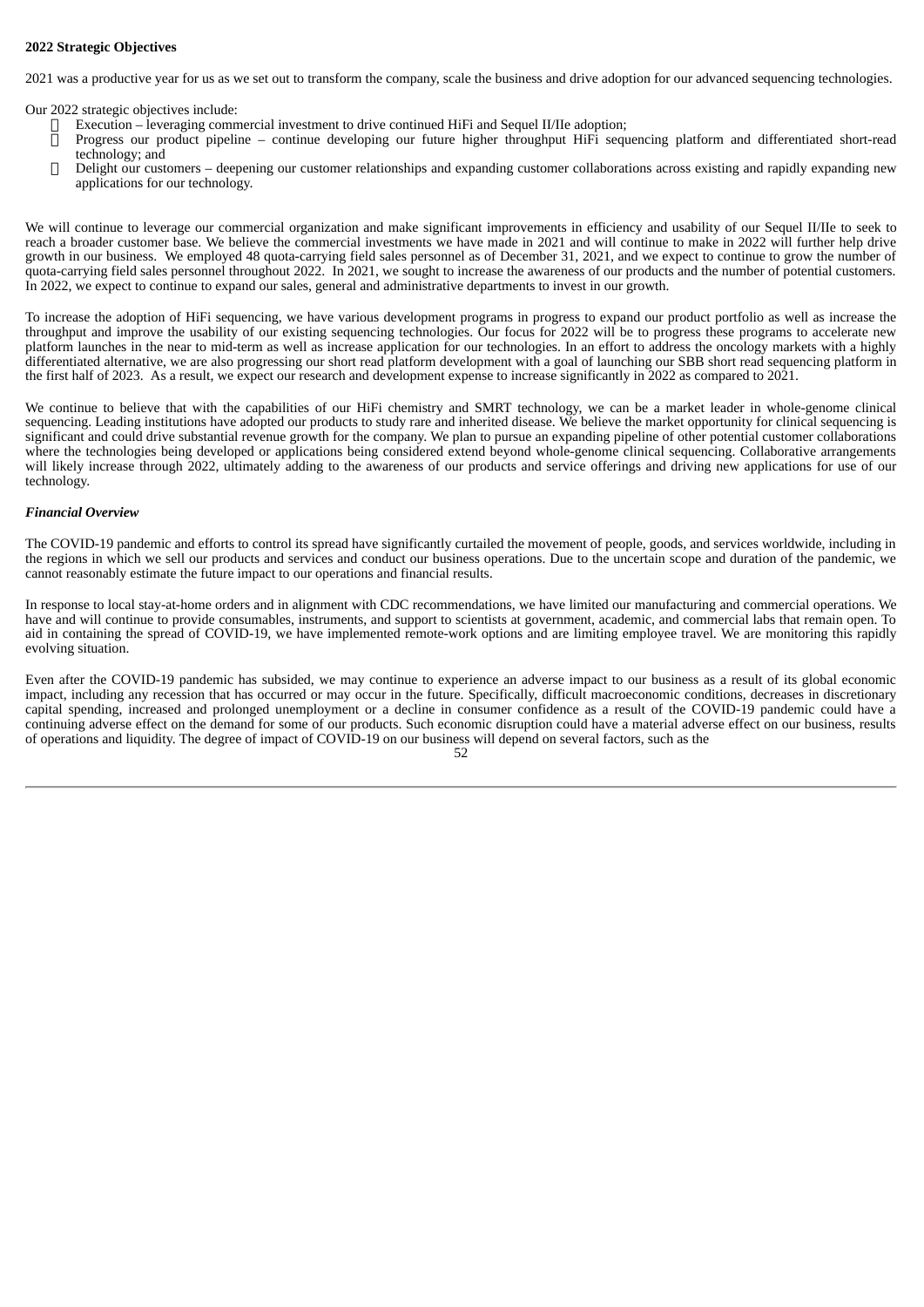duration and the extent of the pandemic, as well as actions taken by governments, businesses and consumers in response to the pandemic, all of which continue to evolve and remain uncertain at this time.

See the *Risk [Factors](#page-13-0)* section for further discussion of the possible impact of the COVID-19 pandemic on our business.

Key highlights of our 2021 consolidated financial results include the following:

- Revenue increased \$51.6 million, or 65%, to \$130.5 million for the year ended December 31, 2021, as compared to \$78.9 million for the year ended December 31, 2020, driven primarily by an increase in instrument and consumable revenue. We expect revenue to grow in 2022 compared to 2021 and 2020. However, our future revenues largely depend on the rate of sales of our sequencing instruments, which are a leading indicator of future sales of consumables. We expect instrument placements to continue to grow as we expand our sales globally through our expanded sales force, through application of technology in new markets and through offering new features and solutions. In turn, we expect that this will continue to increase our sales of consumables and related services.
- Gross profit as a percentage of revenue (gross margin) was 45.1% in 2021 compared to 41.3% for the year ended December 31, 2020. The improved gross margin percentage was primarily due to higher sales volumes and increased utilization of our products during the year ended December 31, 2021, compared to 2020. Our gross margin in future periods will depend on several factors, including: strategic product pricing; product mix; sales of higher-margin consumables; supply chain constraints increasing the cost of raw materials; manufacturing capacity and production volumes impacting the cost of inventory; freight costs; warranty costs; and excess or obsolete inventories.
- Loss from operations increased \$105.8 million or 101%, to \$210.2 million for the year ended December 31, 2021, as compared to \$104.4 million for the year ended December 31, 2020, driven primarily by an increase of \$132.1 million of operating expenses, including \$31.1 million of merger-related expenses incurred in connection with the acquisitions of Omniome, Inc. and Circulomics, Inc. in 2021. We expect the loss from operations to continue to grow due to continued increases in operating expenses, as we further invest in product commercialization, product development efforts and incur a full year of operating expenses associated with the acquisition of Omniome. See *Note 2. Business [Acquisitions](#page-80-0)* for further details.
- Cash, cash equivalents and short-term investments were \$1.04 billion at December 31, 2021, which represents an increase of 228% compared to the balance at December 31, 2020.

A detailed discussion of our comparison between 2021 and 2020 is presented below. A discussion of the changes in our results of operations between the years ended December 31, 2020 and December 31, 2019, has been omitted from this Annual Report on Form 10-K but may be found in *Item* 7. [Management's](#page-52-0) Discussion and Analysis of Financial Condition and Results of Operations of our Annual Report on Form 10-K for the year ended December 31, 2020, filed with the Securities and Exchange Commission on February 26, 2021, which is incorporated herein by reference, and which is available free of charge on the SEC's website at www.sec.gov and our corporate website (www.pacb.com).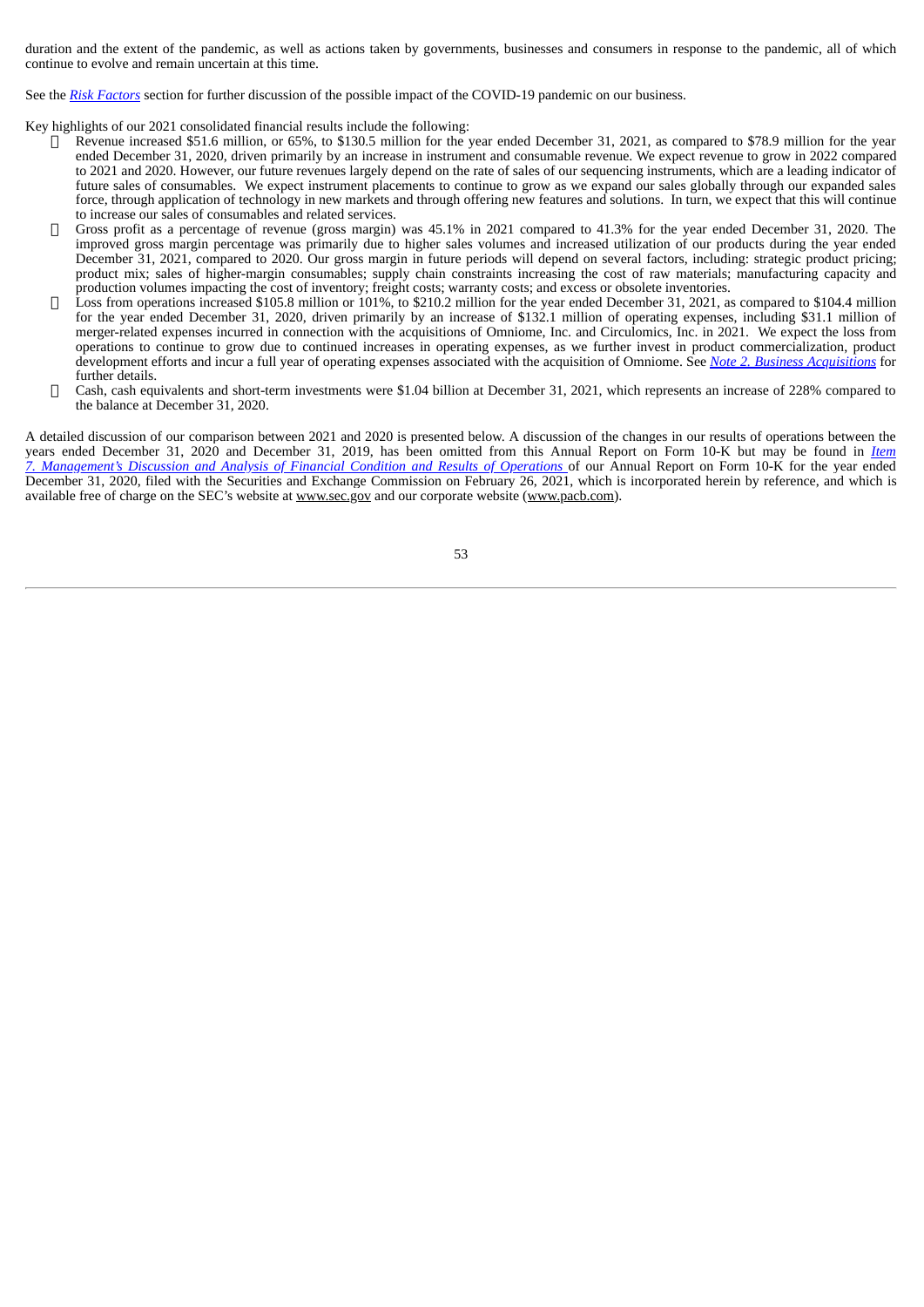## <span id="page-55-0"></span>**Results of Operations**

*Comparison of the Years Ended December 31, 2021 and 2020*

|                                                      | <b>Year Ended December 31,</b>     |            |             |                |            |          |
|------------------------------------------------------|------------------------------------|------------|-------------|----------------|------------|----------|
|                                                      |                                    | 2021       | 2020        |                | \$ Change  | % Change |
| Revenue:                                             | (in thousands, except percentages) |            |             |                |            |          |
| Product revenue                                      | \$                                 | 113,505 \$ | 65,424      | \$.            | 48,081     | 73%      |
| Service and other revenue                            |                                    | 17,008     | 13,469      |                | 3,539      | 26%      |
| Total revenue                                        |                                    | 130,513    | 78,893      |                | 51,620     | 65%      |
| Cost of Revenue:                                     |                                    |            |             |                |            |          |
| Cost of product revenue                              |                                    | 56,358     | 35,424      |                | 20,934     | 59%      |
| Cost of service and other revenue                    |                                    | 14,989     | 10,903      |                | 4,086      | 37%      |
| Amortization of intangible assets                    |                                    | 306        |             |                | 306        |          |
| Total cost of revenue                                |                                    | 71,653     | 46,327      |                | 25,326     | 55%      |
| Gross profit                                         |                                    | 58,860     | 32,566      |                | 26,294     | 81%      |
| <b>Operating Expense:</b>                            |                                    |            |             |                |            |          |
| Research and development                             |                                    | 112,899    | 64,152      |                | 48,747     | 76%      |
| Sales, general and administrative                    |                                    | 124,124    | 72,799      |                | 51,325     | 71%      |
| Merger-related expenses                              |                                    | 31,129     |             |                | 31,129     |          |
| Change in fair value of contingent consideration     |                                    | 1,143      |             |                | 1,143      |          |
| Total operating expense                              |                                    | 269,295    | 136,951     |                | 132,344    | 97%      |
| <b>Operating loss</b>                                |                                    | (210, 435) | (104, 385)  |                | (106, 050) | (102%)   |
| Gain from reverse termination fee from Illumina      |                                    |            | 98,000      |                | (98,000)   |          |
| (Loss)/Gain from continuation advances from Illumina |                                    | (52,000)   | 34,000      |                | (86,000)   | (253%)   |
| Interest expense                                     |                                    | (12, 530)  | (267)       |                | (12, 263)  | (4593%)  |
| Other income, net                                    |                                    | 93         | 2,055       |                | (1,962)    | (95%)    |
| Net (loss) income                                    |                                    | (274, 872) | 29,403<br>S | $\mathfrak{s}$ | (304, 275) | (1035%)  |

#### *Revenue*

Revenue increased \$51.6 million, or 65%, to \$130.5 million for the year ended December 31, 2021, as compared to \$78.9 million for the year ended December 31, 2020, driven primarily by an increase in instrument and consumable revenue.

Instrument revenue increased \$27.0 million, or 79%, to \$61.3 million for the year ended December 31, 2021, as compared to the year ended December 31, 2020, primarily due to an increase in instruments sold. During the year ended December 31, 2021, our installed base was 374 Sequel II and Sequel IIe systems compared to the 203 systems in the year ended December 31, 2020. We expect the number of Sequel II/IIe placements to continue to grow during 2022, reflecting our increased commercial presence and customer demand.

Consumables revenue increased \$21.0 million, or 68%, to \$52.2 million for the year ended December 31, 2021, as compared to the year ended December 31, 2020. The increase in consumable sales was primarily attributable to higher Sequel II/IIe consumables sales from growth of the installed base.

Service and other revenue increased \$3.5 million, or 26%, to \$17.0 million for the year ended December 31, 2021, primarily due to product services contracts sold on the growing installed base.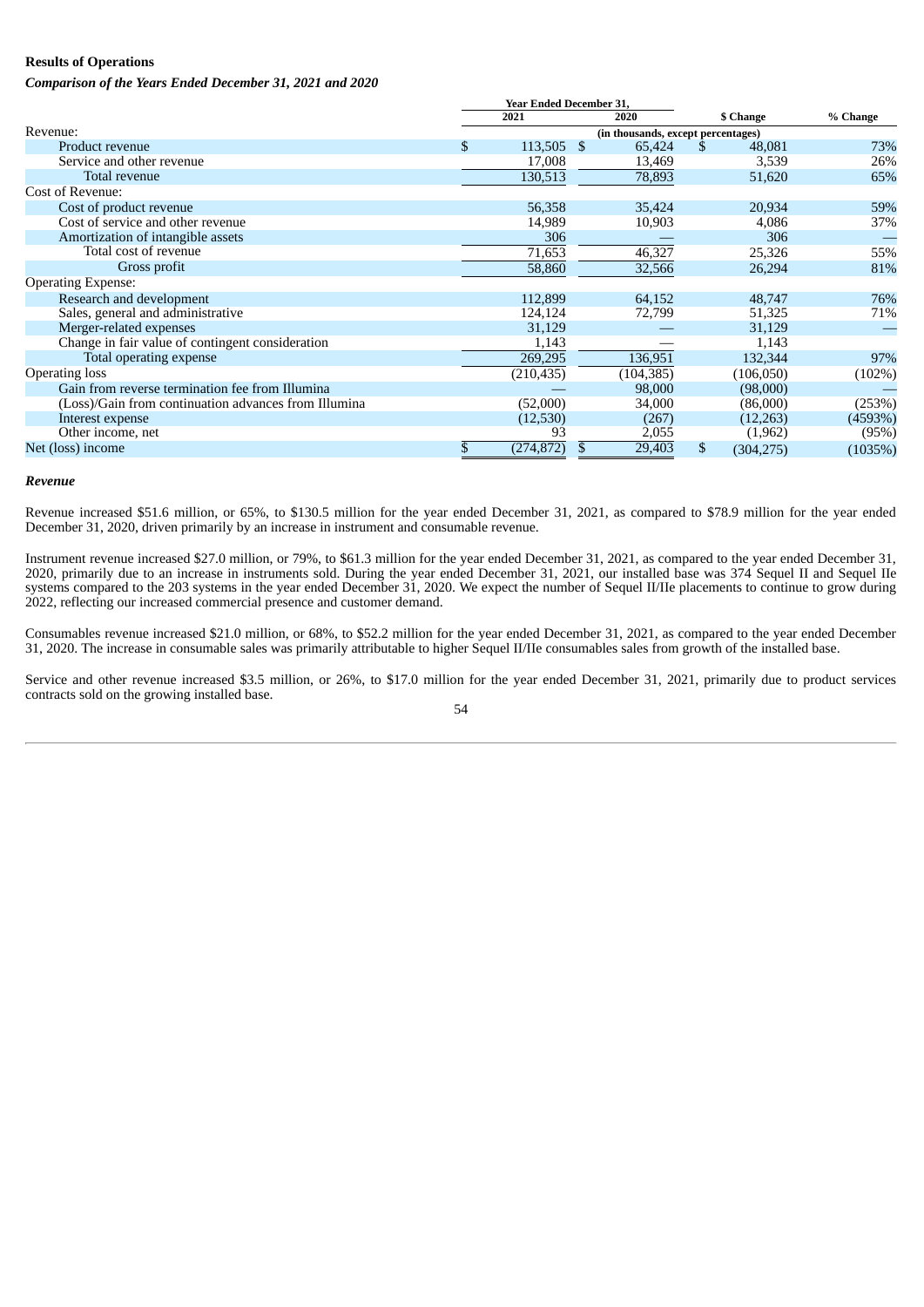### *Cost of revenue, gross profit and gross margin*

Cost of product revenue increased by \$20.9 million, or 59%, to \$56.4 million for the year ended December 31, 2021, compared to \$35.4 million for the year ended December 31, 2020. The increase in cost of product revenue was primarily due to higher sales.

Cost of service and other revenue increased by \$4.1 million, or 37%, to \$15.0 million for the year ended December 31, 2021, compared to \$10.9 million for the year ended December 31, 2020, primarily due to higher service volumes from our growing installed base and increased stock-based compensation expense.

Gross profit increased \$26.3 million, or 81%, to \$58.9 million for the year ended December 31, 2021, compared to the year ended December 31, 2020. Gross margin was 45.1%, for the year ended December 31, 2021, compared to gross margin of 41.3% for the year ended December 31, 2020. The improved gross margin percentage was primarily due to higher sales volumes and increased factory utilization during the year ended December 31, 2021, compared to 2020, which was more adversely impacted by the impact of the COVID-19 pandemic.

The global shortage of semiconductors, which has been reported since early 2021, has caused challenges for us in our supply chain and resulted in some cost increases that have and may continue to adversely impact margins. During these periods of shortages or delays, the price of components may increase, or the components may not be available at all. We may not be able to secure enough components at reasonable prices or of acceptable quality to build new products in a timely manner in the quantities or configurations needed. Accordingly, our revenue and gross margins could suffer until other sources can be developed.

#### *Research and Development Expense*

Research and development expense increased by \$48.7 million, or 76%, to \$112.9 million for the year ended December 31, 2021, compared to the year ended December 31, 2020. This change was primarily driven by an increase of \$29.0 million in personnel expenses, due to an increase in headcount, including the acquired workforce from the Omniome acquisition, and an increase of \$14.3 million of product development costs. Research and development expense included stock-based compensation expense of \$20.3 million and \$7.1 million during the twelve months ended December 31, 2021 and 2020, respectively.

We will continue to focus a significant portion of our resources on developing new products and solutions, including improving the efficiency and usability of existing products, developing new solutions, software, workflows and applications leveraging our core technologies. We have and expect to continue to collaborate with strategic partners to develop sequencing solutions and expand the application of our technology. We intend to continue to significantly invest in research and development efforts into the foreseeable future. We expect research and development expenses to increase significantly in 2022, due to continued product development, research collaboration efforts, the acquisition of Omniome and our intent to continue to hire additional personnel in research and development. We also expect to continue to incur costs associated with products being developed in connection with the Invitae collaboration.

#### *Sales, General and Administrative Expense*

Sales, general and administrative expense increased by \$51.3 million, or 71%, to \$124.1 million for the year ended December 31, 2021, compared to the year ended December 31, 2020. This change was primarily driven by an increase of \$53.6 million in salaries and related expense due to increased headcount, which included quota-carrying sales representatives and executive hires, which was partially offset by a decrease of \$6.6 million in consulting and professional services fees. Sales, general and administrative expense included stock-based compensation expense of \$35.4 million and \$8.2 million during the twelve months ended December 31, 2021 and 2020, respectively.

Sales, general and administrative expense is planned to increase significantly in 2022 as we expect to increase quota-carrying sales representatives, increase headcount as part of our business expansion and incur incremental costs in connection with the acquisition of Omniome.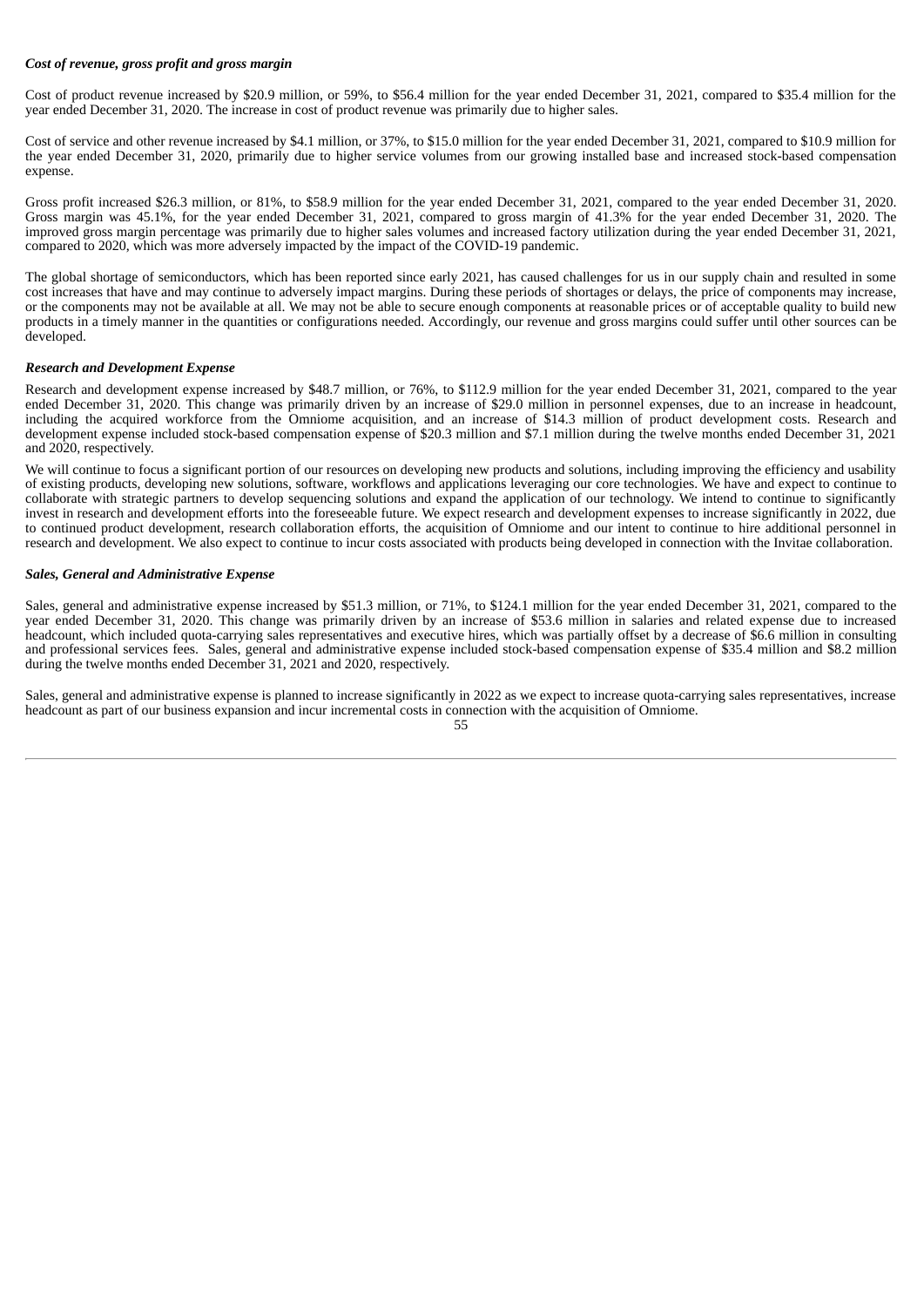#### *Merger-related expenses*

Merger-related expenses of \$31.1 million during the year ended December 31, 2021, consist of \$12.2 million of transaction costs arising from the acquisitions of Omniome and Circulomics and \$18.9 million of stock-based compensation expense resulting from the acceleration of certain equity awards in connection with the Omniome merger. We recognized \$18.9 million of stock-based compensation expense for the acceleration that was not attributable to pre-combination services, consisting of \$6.3 million that was settled in shares of our common stock, \$7.4 million that was settled in cash and \$5.2 million related to contingent consideration.

#### *Change in fair value of contingent consideration*

Change in fair value of contingent consideration of \$1.1 million during the year ended December 31, 2021, represents the remeasurement impact of the contingent consideration of \$200 million (composed of \$100 million in cash and \$100 million in shares of our common stock) that is due upon the achievement of a milestone, defined as the first commercial shipment to a customer of a nucleotide sequencing platform, utilizing SBB technology.

### *Gain from Reverse Termination Fee from Illumina*

As part of the Termination Agreement, Illumina paid us a Reverse Termination Fee of \$98.0 million in the first quarter of 2020. Pursuant to the Termination Agreement, in the event that, on or prior to September 30, 2020, we entered into a definitive agreement providing for, or consummated, a Change of Control Transaction, then we may have been required to repay the Reverse Termination Fee (without interest) to Illumina in connection with the consummation of such Change of Control Transaction. We deferred the gain from the Reverse Termination Fee from Illumina until the date when the associated contingency was resolved. On October 1, 2020, the contingency clauses lapsed and we recorded the \$98.0 million as a part of other income.

#### *(Loss) Gain from Continuation Advances from Illumina*

As part of the Termination Agreement, Illumina paid us Continuation Advances of \$18.0 million during the fourth quarter of 2019 and \$34.0 million during the first quarter of 2020. We recorded the \$34.0 million as part of other income in the year ended December 31, 2020.

Up to the full \$52.0 million of Continuation Advances paid to us were repayable without interest to Illumina if, within two years of March 31, 2020, we entered into, or consummated a Change of Control Transaction or raised at least \$100 million in a single equity or debt financing (that may have multiple closings), with the amount repayable dependent on the amount raised by us.

Resulting from the issuance and sale of \$900 million of 1.50% Convertible Senior Notes due February 15, 2028, \$52.0 million of Continuation Advances were paid without interest to Illumina in February 2021 and recorded as other expense in the year ended December 31, 2021.

## *Interest Expense*

Interest expense for the year ended December 31, 2021, was \$12.5 million compared to \$0.3 million for the year ended December 31, 2020, primarily due to the interest incurred on the \$900 million of 1.50% Convertible Senior Notes due February 15, 2028 that we issued on February 16, 2021.

#### *Other Income, Net*

The decrease in Other income, net was primarily driven by a \$0.8 million foreign exchange loss for the year ended December 31, 2021, compared to a \$1.0 million foreign exchange gain recognized for the year ended December 31, 2020. 56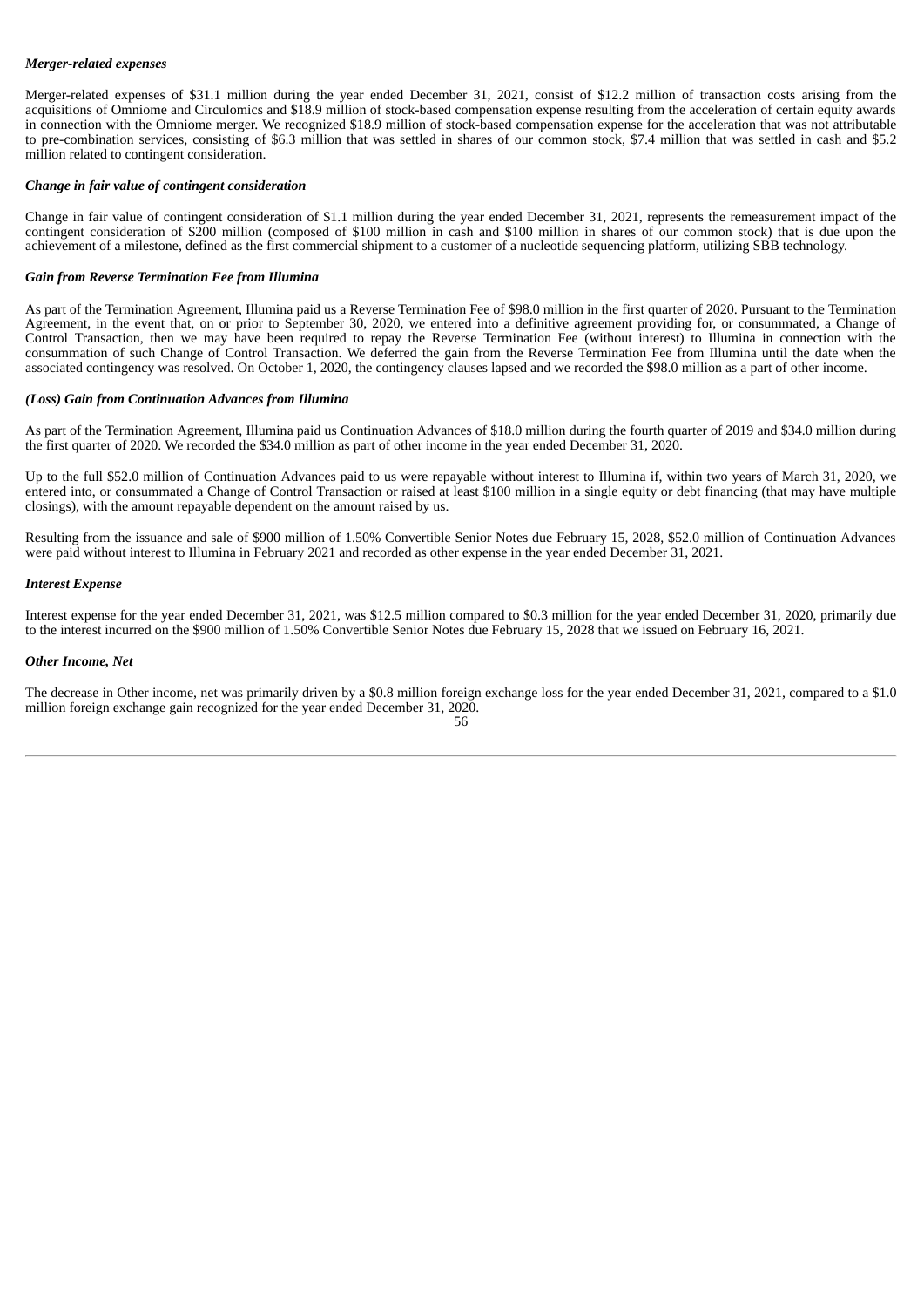#### *Benefit from Income Taxes*

A deferred income tax benefit of \$93.6 million for the year ended December 31, 2021, is related to the release of the valuation allowance for deferred tax assets due to the recognition of deferred tax liabilities in connection with the Omniome and Circulomics acquisitions. We maintain a full valuation allowance on the net deferred tax assets of our U.S. entities as we have concluded that it is more likely than not that we will not realize our deferred tax assets. Accordingly, this benefit from income taxes is reflected on our *Consolidated Statements of Operations and Comprehensive (Loss) Income* for the year ended December 31, 2021.

### **Liquidity and Capital Resources**

Our primary sources of liquidity, other than our holdings of cash, cash equivalents, and investments, has primarily been through the issuance of debt or equity securities, together with cash flow from operating activities. We have historically incurred, and expect to continue to incur, operating losses and generate negative cash flows from operations on an annual basis due to the investments we intend to make as described in *Results of [Operations](#page-55-0)* above, and as a result, we may require additional capital resources to execute our strategic initiatives to grow our business.

#### *Cash, cash equivalents and investments*

As of December 31, 2021, we had \$1.04 billion in cash, cash equivalents and investments, compared to \$318.8 million at December 31, 2020. The increase was attributable to the net proceeds from our issuance of \$900 million of 1.50% Convertible Senior Notes on February 16, 2021, and \$300 million of common stock in a private placement on September 20, 2021. This increase was partially offset by the payment of \$319.8 million, net of cash acquired, in the acquisitions of Omniome and Circulomics in the third quarter of 2021, repayment of \$52 million of Continuation Advances to Illumina in the first quarter of 2021 and \$111.2 million cash used in operating activities for the twelve months ended December 31, 2021.

#### *Convertible Senior Notes*

At December 31, 2021, we had \$900 million of principal Convertible Senior Notes outstanding which mature on February 15, 2028, subject to earlier conversion, redemption or repurchase.

On February 9, 2021, we issued convertible notes due 2028 (Notes) with an aggregate principal of \$900 million. The net proceeds from the issuance, after deducting offering expenses, were \$895.6 million. The Notes are governed by an indenture (the "Indenture") between the Company and U.S. Bank National Association, as trustee. The Notes bear interest at a rate of 1.50% per annum. Interest on the Notes is payable semi-annually in arrears on February 15 and August 15 commencing on August 15, 2021. The Notes will mature on February 15, 2028, subject to earlier conversion, redemption or repurchase. The proceeds from the issuance of the convertible notes will be used to fund operations, strategic investments and capital requirements.

The Notes are convertible at the option of the holder at any time until the second scheduled trading day prior to the maturity date, including in connection with a redemption by the Company. The Notes are convertible into shares of our common stock based on an initial conversion rate of 22.9885 shares of common stock per \$1,000 principal amount of the Notes (which is equal to an initial conversion price of \$43.50 per share), in each case subject to customary anti-dilution and other adjustments as a result of certain extraordinary transactions. Upon conversion of the Notes, we may elect to settle such conversion obligation in shares, cash or a combination of shares and cash.

With certain exceptions, upon a change of control of the Company or the failure of our common stock to be listed on certain stock exchanges, the holders of the Notes may require that we repurchase all or part of the principal amount of the Notes at a purchase price of par plus unpaid interest up to, but excluding, the maturity date.

<sup>57</sup>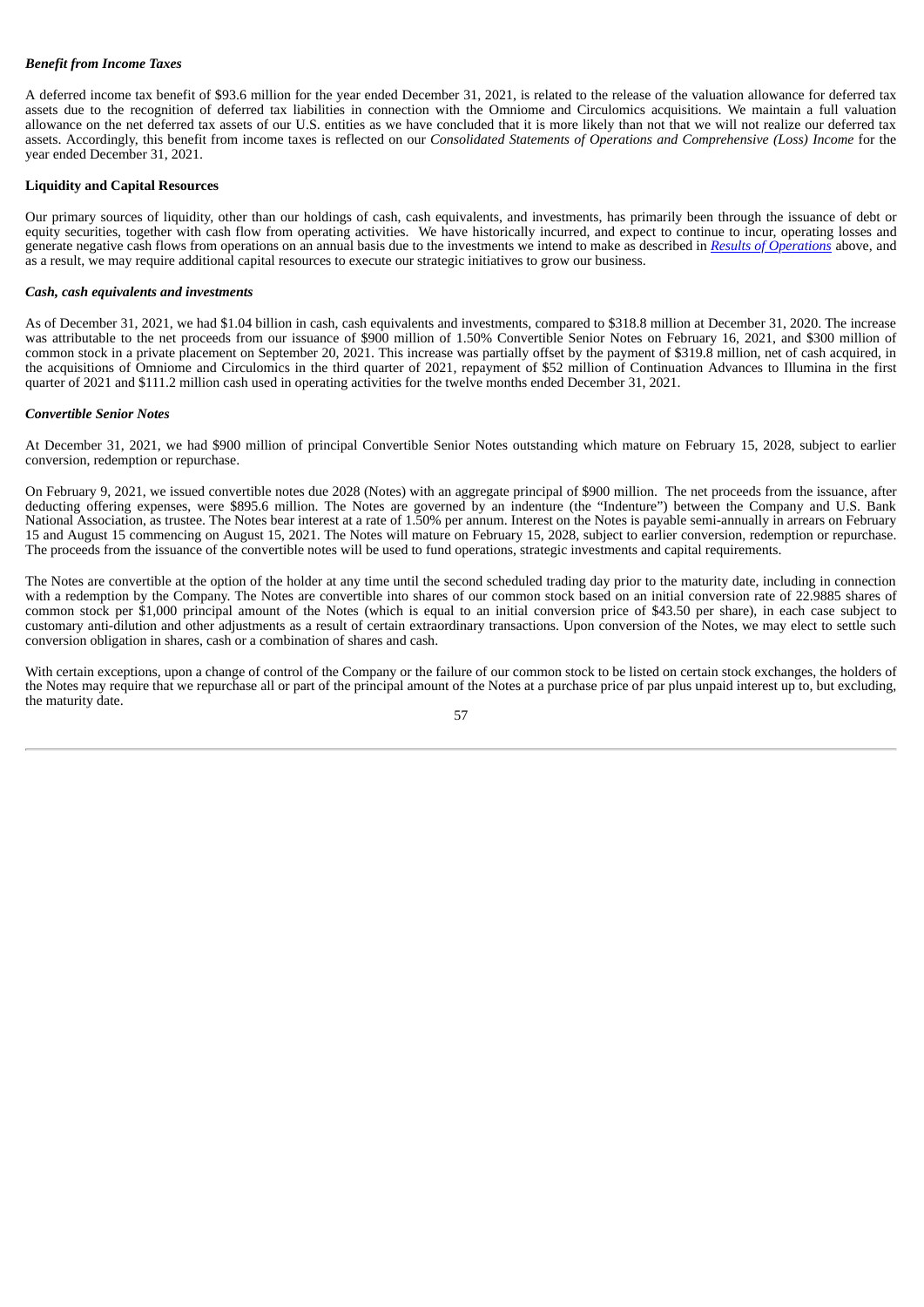The Indenture includes customary "events of default," which may result in the acceleration of the maturity of the Notes under the Indenture. The Indenture also includes customary covenants for convertible notes of this type.

See *Note 7. [Convertible](#page-91-0) Senior Notes* for further details.

#### *Acquisitions*

On September 20, 2021, we acquired Omniome, a San Diego-based company developing a highly differentiated, proprietary short-read DNA sequencing platform capable of delivering high accuracy results, for total consideration of \$714.8 million, consisting of \$315.7 million in cash, \$249.4 million in shares of PacBio common stock, and contingent consideration with a fair value of \$168.6 million. Out of the total payment, approximately \$18.9 million, comprised of \$7.4 million of cash, 226,811 shares of PacBio common stock with a fair value of \$6.3 million and \$5.2 million of contingent consideration, was accounted for as a one-time post acquisition stock-based compensation expense. See *Note 2. Business [Acquisitions](#page-80-0)* for further details.

With regards to the contingent consideration with a fair value of \$168.6 million, we are required to pay Omniome stockholders an additional payment of \$200 million, composed of \$100 million in cash and \$100 million in shares of our common stock, upon the achievement of a milestone, defined as the first commercial shipment to a customer of a nucleotide sequencing platform, comprising both an instrument and related consumables, that utilizes SBB technology.

#### *Private Placement of Common Stock*

On July 19, 2021, we entered into a purchase agreement with certain qualified institutional buyers and institutional accredited investors, pursuant to which we agreed to sell an aggregate of 11,214,953 shares of common stock, at a price of \$26.75 per share, for aggregate gross proceeds of approximately \$300 million. The transaction closed on September 20, 2021. We registered the private placement shares for resale following the closing of the merger.

#### *Invitae Collaboration Arrangement*

On January 12, 2021, we entered into a multi-year Development and Commercialization Agreement with Invitae Corporation ("Invitae"). Pursuant to the Development Agreement, Invitae is providing certain funding to us to develop products relating to production-scale high-throughput sequencing ("Program Products"). If Program Products become commercially available, Invitae may purchase the Program Products. In addition to selling the Program Products to Invitae, we will have the right to broadly commercialize Program Products for sale to other customers.

Under the Development Agreement, we are conducting a program to develop and will subsequently manufacture the Program Products. Invitae is funding certain development costs we incur in connection with the Program Products ("Program Development Costs") and will receive preferred pricing on the Program Products as further described in *Note 3. Invitae [Collaboration](#page-82-0) Arrangement*.

In certain termination circumstances, (i) we will be obligated to refund all or a portion of the development costs advanced by Invitae and/or (ii) we will owe Invitae a share of the revenue that may be generated from the sale of the Program Products to third parties if and when they are commercialized, until such time as Invitae has recouped the amounts paid to us, and in certain circumstances, a mutually agreed return.

We have incurred and expect to incur significant development costs over the duration of the Development Agreement. There can be no assurances that the development program will be successful or that the Program Products will become ready for commercial sale.

All amounts received from Invitae are initially deferred and accumulated in deferred revenue, non-current. As of December 31, 2021, we have recognized payments received from Invitae of \$23.5 million in deferred revenue, non-current, on the Consolidated Balance Sheet.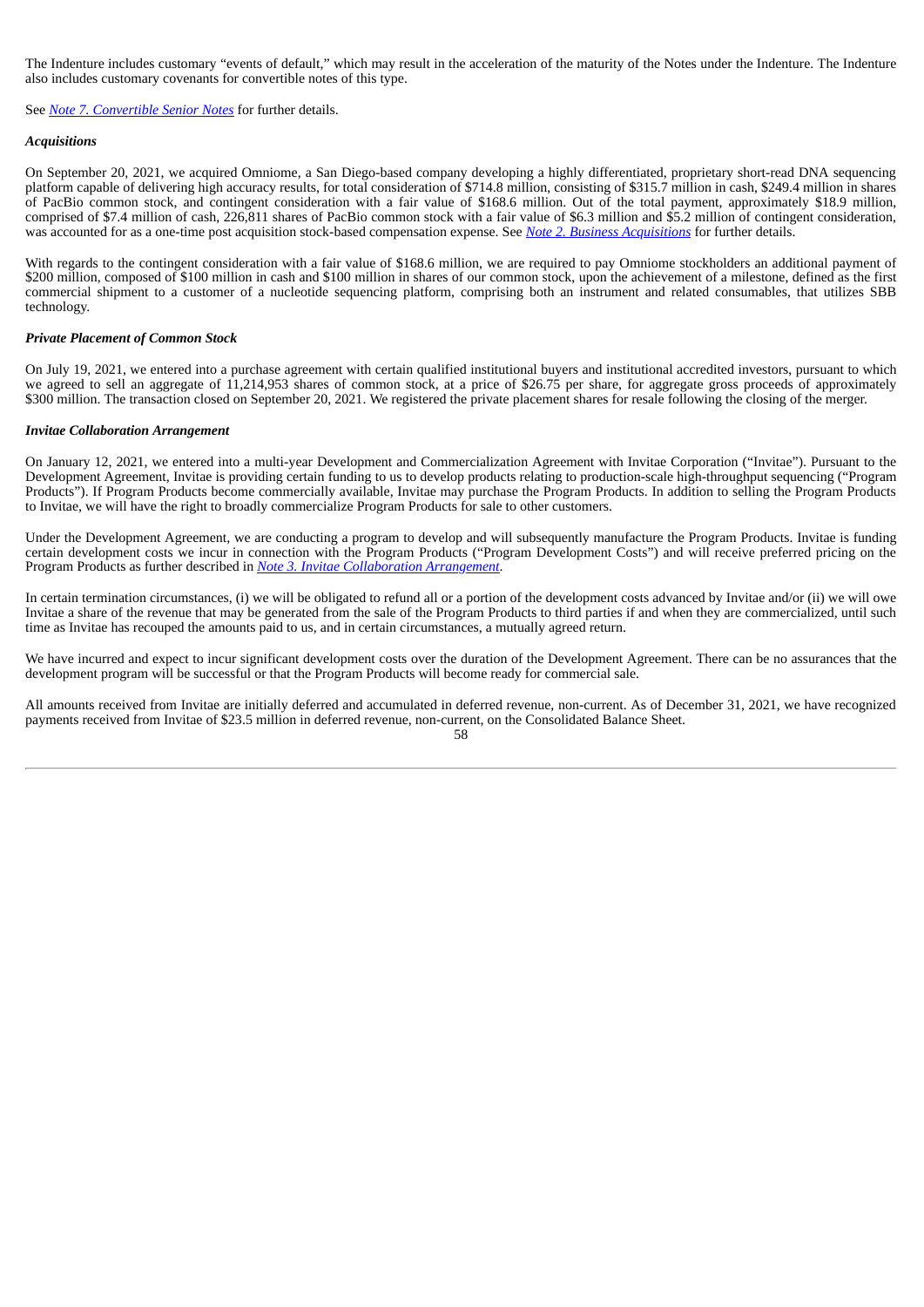#### *Additional Capital Requirements*

We anticipate that our existing cash, cash equivalents and investments will be sufficient to fund our projected operating and capital requirements for at least the next 12 months from the date of filing of this Annual Report on Form 10-K for the year ended December 31, 2021. Operating needs include planned costs to operate our business, including costs to fund working capital and capital expenditures. Recent and expected working and other capital requirements, in addition to the above matters, include:

- Our purchase orders and contractual obligations of approximately \$68.7 million as of December 31, 2021, which consist of open purchase orders and contractual obligations in the ordinary course of business, including commitments with contract manufacturers and suppliers for which we have not received the goods or services. A majority of these purchase obligations are due within a year. Although open purchase orders are considered enforceable and legally binding, the terms generally allow us the option to cancel, reschedule and adjust our requirements based on our business needs prior to the delivery of goods or performance of services.
- Our research and development expenditures were \$112.9 million in 2021 and \$64.2 million in 2020, and we expect to increase our investment in research and development in 2022, including enhancements of our existing products, continued development of a commercial product leveraging our acquired SBB technology, continued development of products in connection with our Invitae collaboration and new technology and products.
- Cash outflows for capital expenditures were \$5.9 million in 2021 and \$1.0 million in 2020. We expect capital expenditures to increase in fiscal 2022 to support the increase in manufacturing and expansion of our business.
- Amounts related to future lease payments for operating lease obligations at December 31, 2021, totaled \$57.7 million, with \$11.3 million expected to be paid within the next 12 months.
- Amounts due under the term loan acquired in connection with Omniome at December 31, 2021, totaled \$3.9 million, with \$1.6 million expected to be paid within the next 12 months. Please see *Note 6. Balance Sheet [Components](#page-88-0)* for additional information.
- Payments made to 3rd party collaborators to help advance our technologies and the capabilities of our products. We may also choose to drive investments to help create an ecosystem of customers, partners and collaborators whose expertise and offerings complement and enhance the capabilities and utility of our technology and increase genomic data available on our platforms.
- Payments related to licensing and other arrangements are cancelable license agreements with third parties for certain patent rights and technology. Under the terms of these agreements, we may be obligated to pay royalties based on revenue from the sales of licensed products, or minimum royalties, whichever is greater, and license maintenance fees. The future license maintenance fees and minimum royalty payments under the license agreements are not deemed to be material. At this time, obligations for future royalties under our license agreements are not estimable or probable.

Our capital needs may be impacted by the pace of adoption of our products, which affects the sales of our products and services; our ability to obtain new collaboration and customer arrangements; the progress of our research and development programs; initiation or expansion of research programs and collaborations; the purchase of patent licenses; manufacturing costs; service costs; the impact of product quality; litigation costs, including the costs involved in preparing, filing, prosecuting, defending and enforcing intellectual property rights; costs of developing new and enhanced products; acquisitions of complementary businesses, technologies or assets; macroeconomic impacts of COVID-19; and other factors.

If economic, financial, business or other factors adversely affect our ability to fund our projected operating cash requirements, we may be required to obtain funding through traditional or alternative sources of financing. We cannot be certain that funds will be available on favorable terms, or at all. If we are required and unable to raise additional capital when desired, our business, operating results and financial condition may be adversely affected.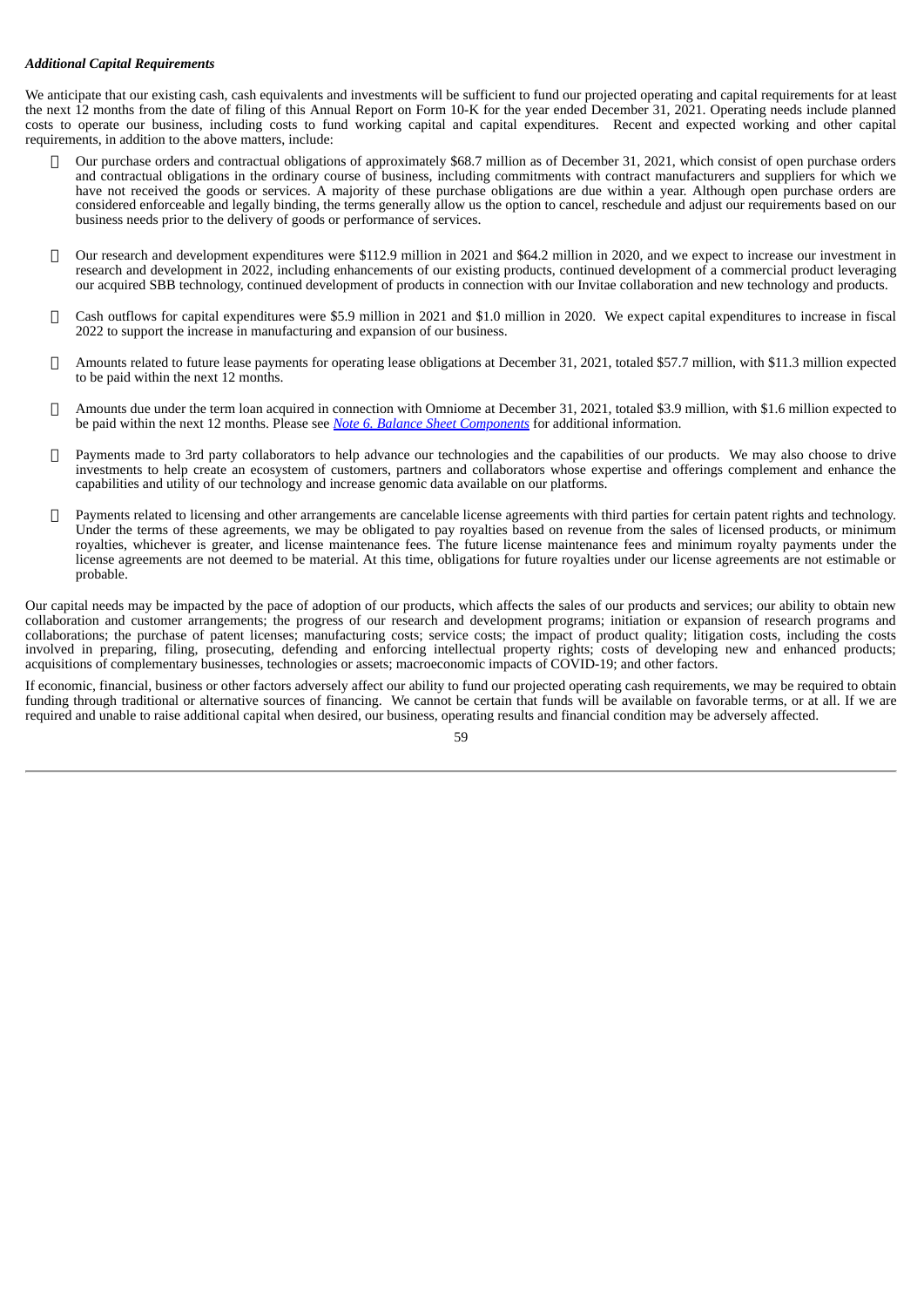|  | <b>Cash Flow Summary</b> |
|--|--------------------------|
|  |                          |

|                                                            | <b>Year Ended December 31.</b> |            |  |            |
|------------------------------------------------------------|--------------------------------|------------|--|------------|
| (in thousands)                                             |                                | 2021       |  | 2020       |
| Cash (used in) provided by operating activities            |                                | (111.180)  |  | 19.503     |
| Cash used in investing activities                          |                                | (678, 531) |  | (219, 322) |
| Cash provided by financing activities                      |                                | 1.169.581  |  | 251,839    |
| Net increase in cash, cash equivalents and restricted cash |                                | 379,870    |  | 52,020     |

## *Operating Activities*

Our primary uses of cash in operating activities are for the development of future products and product enhancements, manufacturing, and support functions related to our sales, general and administrative activities.

We used \$111.2 million of cash in operating activities for the year ended December 31, 2021, compared to cash provided by operating activities of \$19.5 million for the year ended December 31, 2020.

Cash used in operating activities for the year ended December 31, 2021, of \$111.2 million was due primarily to a \$181.0 million net loss, which includes a \$93.6 million deferred income tax benefit, that was partially offset by a loss of \$52.0 million from Continuation Advances repaid to Illumina that is considered a financing activity, non-cash items such as stock-based compensation of \$73.4 million, depreciation of \$7.2 million, amortization of right-ofuse assets of \$4.0 million and a net cash inflow from changes in operating assets and liabilities of \$20.7 million. The change in net operating assets and liabilities was primarily attributable to increases of \$25.7 million in deferred revenue, an increase of \$15.1 million in accrued expenses and an increase of \$6.4 million in accounts payable partially offset by an increase of \$12.4 million in inventory, an increase of \$7.2 million in accounts receivable, an increase of \$1.0 million in prepaid expenses and other assets and a decrease of \$5.0 million in operating lease liabilities.

Cash provided by operating activities for the year ended December 31, 2020, was \$19.5 million, reflecting net income of \$29.4 million which included a gain from the Reverse Termination Fee received from Illumina of \$98.0 million and a gain from the Continuation Advances from Illumina of \$34.0 million. However, the Continuation Advances are considered a financing activity and therefore an associated \$34.0 million adjustment has been reflected to cash provided by operating activities. The net income of \$29.4 million included non-cash expense items such as stock-based compensation of \$17.5 million and depreciation of \$6.4 million. The change in net operating assets and liabilities was primarily attributed to an increase of \$4.1 million in accrued expenses and an increase of \$5.0 million in other liabilities, partially offset by a decrease of \$5.1 million in accounts payable.

## *Investing Activities*

Our investing activities consist primarily of business acquisitions, capital expenditures and investment purchases, sales and maturities. We used \$678.5 million of cash for investing activities for the year ended December 31, 2021, compared to \$219.3 million for the same period in 2020.

Cash used in investing activities for the year ended December 31, 2021, was due primarily to net purchases of investments of \$352.8 million, cash paid, net of cash acquired, of \$319.8 million for the acquisitions of Omniome and Circulomics and purchases of property and equipment of \$5.9 million.

Cash used in investing activities for the year ended December 31, 2020, was due primarily to net purchases of investments of \$218.3 million and purchases of property and equipment of \$1.0 million.

### *Financing Activities*

Cash provided by financing activities was \$1.17 billion and \$251.8 million for the year ended December 31, 2021 and 2020, respectively.

Cash provided by financing activities during the year ended December 31, 2021, resulted from net proceeds of \$895.5 million from our February 2021 issuance of \$900 million of 1.50% Convertible Senior Notes after deducting debt issuance costs, net proceeds of \$294.8 million from our September 2021 private placement of common stock after deducting issuance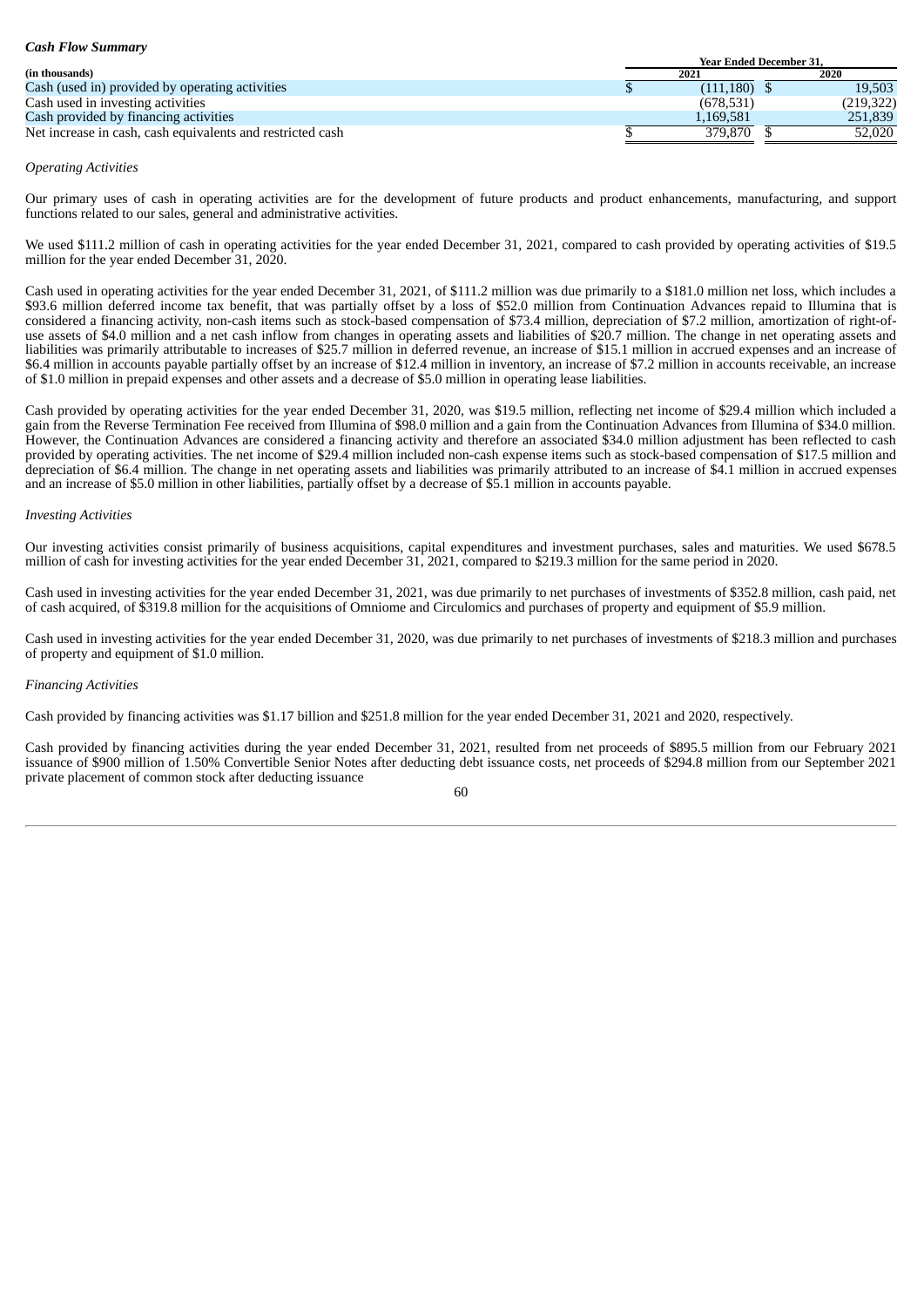costs and proceeds of \$31.8 million from the issuance of common stock through our equity compensation plans, partially offset by \$52.0 million of Continuation Advances repaid to Illumina.

Cash provided by financing activities during the year ended December 31, 2020, resulted from net proceeds of \$187.5 million from our August 2020 and November 2020 underwritten public equity offerings after deducting underwriter commissions and paid offering expenses, \$34.0 million of Continuation Advances from Illumina and proceeds of \$46.4 million from the issuance of common stock through our equity compensation plans, partially offset by \$16.0 million we repaid for the remaining outstanding principal to Deerfield upon the maturity of the Facility Agreement.

#### *Off-Balance Sheet Arrangements*

As of December 31, 2021, we did not have any off-balance sheet arrangements.

In the ordinary course of business, we enter into standard indemnification arrangements. Pursuant to these arrangements, we indemnify, hold harmless, and agree to reimburse the indemnified parties for losses suffered or incurred by the indemnified party in connection with any trade secret, copyright, patent or other intellectual property infringement claim by any third party with respect to its technology, or from claims relating to our performance or nonperformance under a contract, any defective products supplied by us, or any acts or omissions, or willful misconduct, committed by us or any of our employees, agents or representatives. The term of these indemnification agreements is generally perpetual after the execution of the agreement. The maximum potential amount of future payments we could be required to make under these agreements is not determinable because it involves claims that may be made against us in future periods but have not yet been made. To date, we have not incurred costs to defend lawsuits or settle claims related to these indemnification agreements.

We also enter and have entered into indemnification agreements with our directors and officers that may require us to indemnify them against liabilities that arise by reason of their status or service as directors or officers, except as prohibited by applicable law. In addition, we may have obligations to hold harmless and indemnify third parties involved with our fundraising efforts and their respective affiliates, directors, officers, employees, agents or other representatives against any and all losses, claims, damages and liabilities related to claims arising against such parties pursuant to the terms of agreements entered into between us and such third parties in connection with such fundraising efforts. To the extent that such indemnification obligations apply to the lawsuits described in *Note 8. Commitments and [Contingencies](#page-92-0)* of this Form 10-K, any associated expenses incurred are included within the related accrued litigation expense amounts. No additional liability associated with such indemnification agreements has been recorded as of December 31, 2021.

#### **Critical Accounting Policies and Estimates**

Management's Discussion and Analysis of Financial Condition and Results of Operations is based upon our Consolidated Financial Statements, which we have prepared in accordance with U.S. GAAP. The preparation of these financial statements requires management to make estimates and assumptions that affect the reported amounts of assets, liabilities, revenue, cost of revenue, and operating expenses, and related disclosure of contingent assets and liabilities. Management based its estimates on historical experience and on various other assumptions that it believes to be reasonable under the circumstances, the results of which form the basis for making judgements about the carrying values of assets and liabilities that are not readily apparent from other sources. Actual results may differ materially from these estimates under different assumptions or conditions.

An accounting policy is deemed to be critical if it requires an accounting estimate to be made based on assumptions about matters that are highly uncertain at the time the estimate is made, if different estimates reasonably could have been used, or if changes in the estimate that are reasonably likely to occur could materially impact the financial statements.

#### *Revenue Recognition*

Our revenue is generated primarily from the sale of products and services. Product revenue primarily consists of sales of our instruments and related consumables; Service and other revenue consist primarily of revenue earned from product maintenance agreements.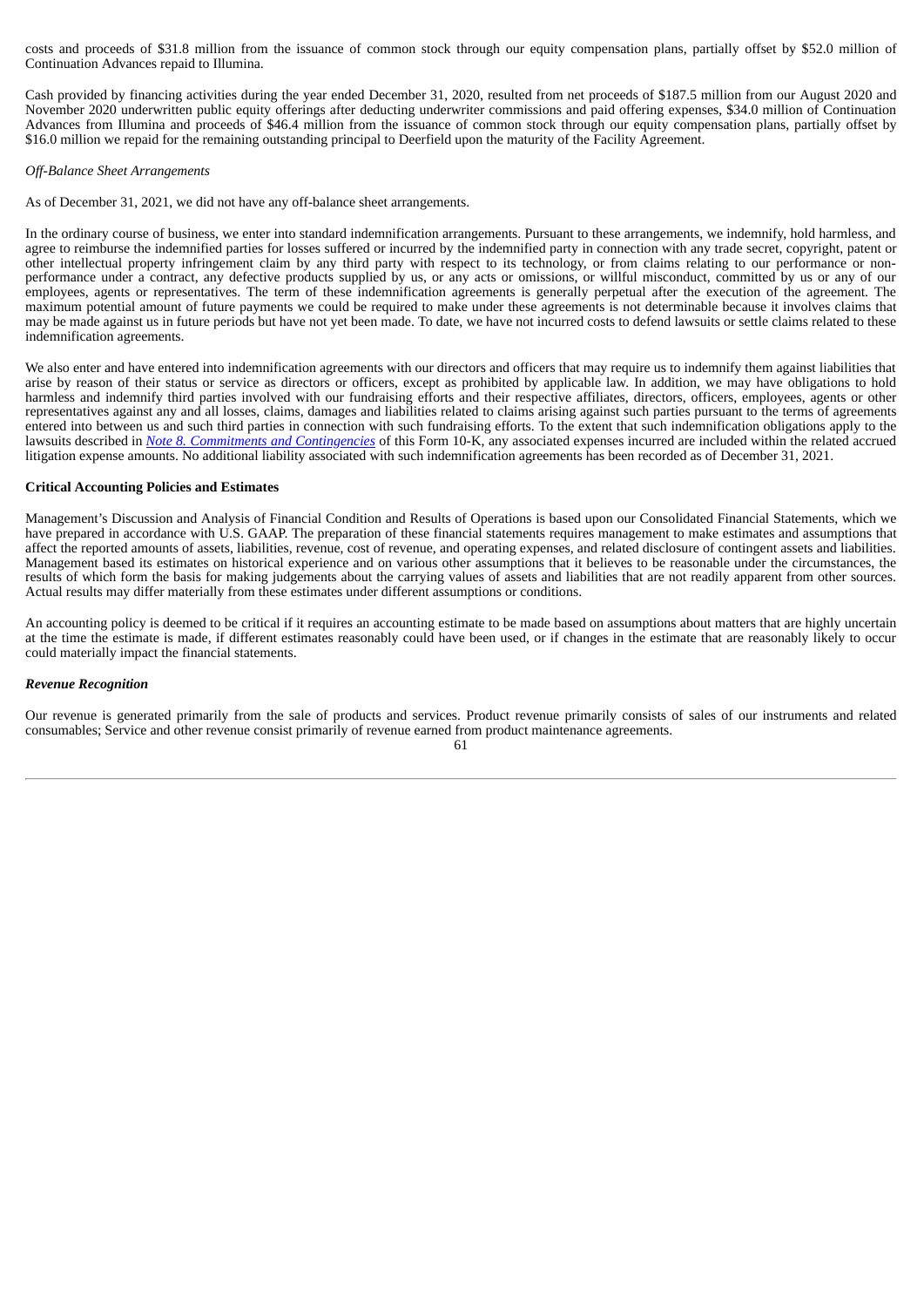We account for a contract with a customer when there is a legally enforceable contract between us and the customer, the rights of the parties are identified, the contract has commercial substance, and collectability of the contract consideration is probable. Revenues are recognized when control of the promised goods or services is transferred to our customers or services are performed, in an amount that reflects the consideration we expect to be entitled to in exchange for those goods or services.

Our instrument sales are generally sold in a bundled arrangement and commonly include the instrument, instrument accessories, installation, training, and consumables. Additionally, our instrument sale arrangements generally include a one year period of service. For such bundled arrangements, we account for individual products and services separately if they are distinct, that is, if a product or service is separately identifiable from other items in the bundled package and if a customer can benefit from it on its own or with other resources that are readily available to the customer. Our customers cannot benefit from our instrument systems without installation, and installation can only be performed by us or qualified distributors. As a result, the system and installation are considered to be a single performance obligation recognized after installation is completed except for sales to qualified distributors, in which case the system is distinct and recognized when control has transferred to the distributor which typically occurs upon shipment.

The consideration for bundled arrangements is allocated between separate performance obligations based on their individual standalone selling price. We determine the best estimate of standalone selling price using average selling prices over a 12-month period combined with an assessment of current market conditions. If the standalone selling price is not directly observable, we rely on estimates by considering multiple factors including, but not limited to, overall market conditions, including geographic or regional specific factors, internal costs, profit objectives, pricing practices and other observable inputs.

We recognize revenues as performance obligations are satisfied by transferring control of the product or service to the customer or over the term of a product maintenance agreement with a customer. Our revenue arrangements generally do not provide a right of return. Revenue is recorded net of discounts, distributor commissions, and sales taxes collected on behalf of governmental authorities.

#### *Inventories*

Inventories are stated at the lower of cost or net realizable value on a first-in, first-out ("FIFO") basis. The cost basis of our inventory is reduced for any products that are considered excessive or obsolete based upon assumptions about future demand, market conditions and the release of new products that may supersede old ones. If actual future demand or market conditions are less favorable than those projected by management, additional inventory writedowns may be required, which could have a material adverse effect on the results of our operations.

## *Goodwill and Intangible Assets*

We make assumptions and estimates in determining the fair value of assets acquired and liabilities assumed in a business combination. The determination of fair value of intangible assets, which represents a significant portion of the purchase price in most acquisitions, requires the use of significant judgment relating to the fair value, whether the asset should be amortized, and if so, the period and method by which the intangible asset should be amortized. The Company estimates the fair value of the acquisition-related intangible assets primarily using the income approach, which discounts expected future cash flows to present value at the dates of the acquisition. Expected future cash flows utilize significant assumptions such as assumed revenue growth, discount rate and obsolescence factors

Finite-lived intangible assets, our developed technology and customer relationships, are capitalized and amortized over the lesser of the terms of the agreement or estimated useful life. We regularly review the carrying amount of our finite-lived intangible assets to determine whether indicators of impairment may exist which warrant adjustments to carrying values or estimated useful lives. We make judgements about the recoverability of finite-lived assets when events or changes in circumstances indicate that an impairment may exist. An impairment loss would be recognized when the sum of the expected future undiscounted net cash flows is less than the carrying amount of the asset. Should impairment exist, the impairment loss would be measured based on the excess of the carrying amount of the asset over the asset's fair value.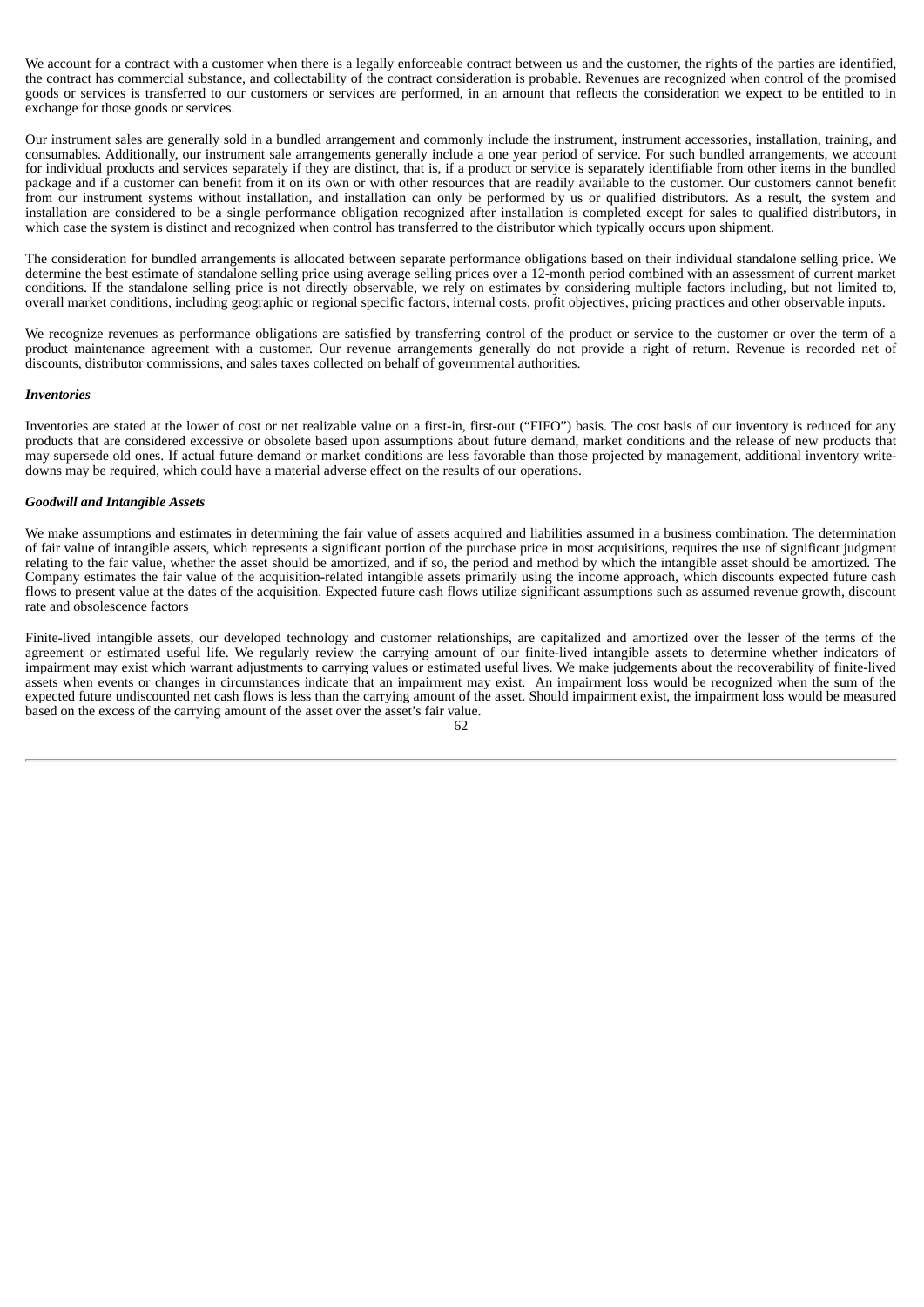Goodwill is evaluated for impairment annually in the second quarter of each year, and when events occur, or circumstances change that would more likely than not reduce the fair value of the asset below its carrying value. Qualitative factors that might require an interim evaluation include unexpected adverse business conditions, economic factors, unanticipated technological changes or competitive activities, loss of key personnel and acts by governments or courts. When impairment seems more likely than not during our qualitative assessment, we perform the quantitative assessment where we compare the fair value of the reporting unit with the carrying values, including goodwill. If the carrying amounts of the reporting units exceed the fair values, we will record an impairment loss based on the difference.

Indefinite-lived intangible assets, our In-Process Research and Development (IPR&D), is not subject to amortization and is assessed for impairment on, at least, an annual basis in the second quarter of each year. We review indefinite-lived intangible assets for impairment using a qualitative assessment. When impairment seems more likely than not during our qualitative assessment, we will proceed with a quantitative assessment where we estimate the fair value. Recoverability of indefinite-lived intangible assets is measured by comparing the carrying amount of the asset to its fair value. We make judgements about the recoverability of indefinite-lived assets when events or changes in circumstances indicate that an impairment may exist. Upon the commercialization of an IPR&D asset, it is reclassified to developed technology, which is a finite-lived intangible asset, and amortized over its estimated useful life.

Estimates of discounted future cash flows require assumptions related to revenue and operating income growth rates, discount rates and other factors. We consider peer revenues and earnings trading multiples from companies that have operational and financial characteristics that are similar to the asset under measurement and estimated weighted average costs of capital. Different assumptions from those made in our analysis could materially affect projected cash flows and the evaluation of assets for impairment.

We acquired \$11.4 million of finite-lived intangible assets, \$400.0 million of IPR&D and \$410.0 million of goodwill in connection with the acquisitions of Omniome and Circulomics in the third quarter of 2021. We will perform the first annual quantitative goodwill and IPR&D impairment test in the second quarter of 2022. Through the review of qualitative factors in the fourth quarter of 2021, we noted no indications of impairment.

#### *Contingent Consideration*

In connection with the acquisition of Omniome in the third quarter of 2021, we entered into an arrangement where we are obligated to pay \$200 million in cash and equity dependent upon the achievement of a milestone event upon the first commercial shipment of products developed from our acquired sequencing technology. See *Note 2. Business [Acquisitions](#page-80-0)* for further information.

The contingent consideration liability was measured at fair value as of the acquisition date and is remeasured periodically at each reporting date, with changes in fair value recorded as change in fair value of contingent consideration in the statement of operations. The initial measurement and postacquisition remeasurement require estimates and assumptions using a scenario-based method that considers a range of potential outcomes and assigned probabilities of occurrence for each outcome. Outcomes are discounted to present value, which is then weighted by the probability of each scenario to determine the total fair value of the contingent consideration payment as of each reporting period. Refer to *Note 5. Financial [Instruments](#page-84-0)* for further discussion on valuation assumptions.

## **Recent Accounting Pronouncements**

Please see *Note 1. [Organization](#page-74-0) and Significant Accounting Policies*, subsection titled "Recent Accounting Pronouncements", in Part II, Item 8 of this Annual Report on Form 10-K for information regarding applicable recent accounting pronouncements.

## **ITEM 7A. QUANTITATIVE AND QUALITATIVE DISCLOSURES ABOUT MARKET RISK**

#### **Interest Rate and Market Risk**

Our investment portfolio is exposed to market risk from changes in interest rates. The goals of our investment policy are preservation of capital, fulfillment of liquidity needs and fiduciary control of cash and cash equivalents and investments.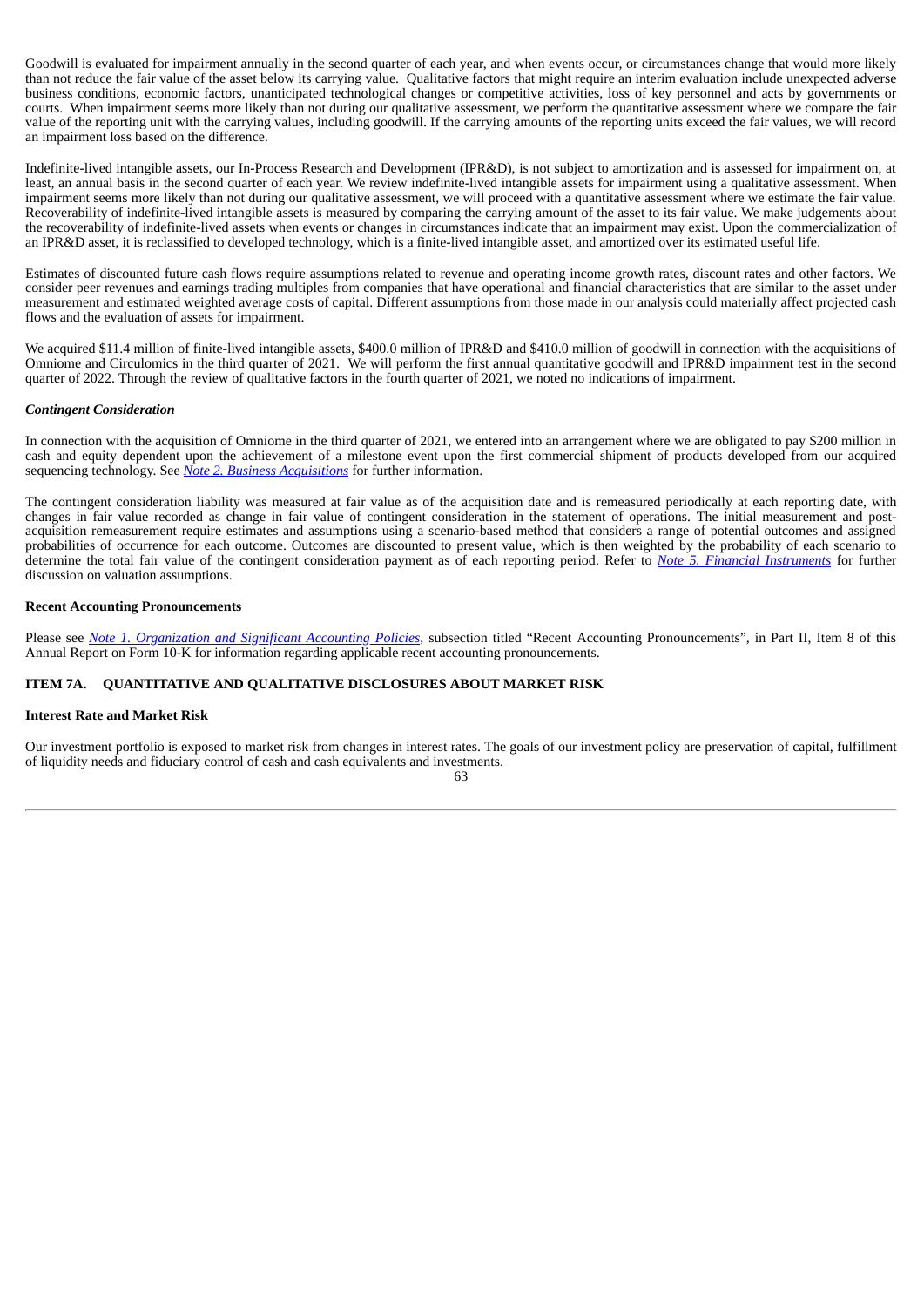We also seek to maximize income from our investments without assuming significant risk. To achieve our goals, we maintain a portfolio of cash equivalents and investments in a variety of securities of high credit quality. The securities in our investment portfolio are not leveraged, are classified as available for sale and are, due to their short-term nature, subject to minimal interest rate risk. We currently do not hedge interest rate exposure. Due to the short-term maturities of our investments, we do not believe that a hypothetical 10% adverse move in interest rates would have any material negative impact on the value of our investment portfolio.

We carry our convertible senior notes at the principal amount, less unamortized debt issuance costs, on our Consolidated Balance Sheets. Because the notes have a fixed annual interest rate of 1.50%, we do not have any economic interest rate exposure or financial statement risk associated with changes in interest rates. The fair value of the notes, however, may fluctuate when interest rates and the market price of our stock changes. See *Note 7. Convertible Senior Notes* in Part II, Item 8 of this Annual Form 10-K for additional [information.](#page-91-0)

#### **Foreign Exchange Risk**

Our revenue, expense, and capital purchasing activities are primarily transacted in U.S. dollars; however, a portion of our operations is conducted in foreign currencies. As a result, we have foreign exchange exposures relating to non-U.S. dollar denominated cash flows and monetary assets and liabilities that are denominated in currencies other than U.S. dollars. The value of the amounts is exposed to changes in currency exchange rates from the time the transactions are originated, until the time the cash settlement is converted into U.S. dollars. Our foreign currency exposure is primarily concentrated in the Euro. A 10% strengthening of the U.S. dollar exchange rate against all currencies with which we have exposure, after taking into account offsetting positions at December 31, 2021 would have resulted in a \$2.7 million decrease in the carrying amounts of those net assets. Actual gains and losses in the future may differ materially from these hypothetical gains and losses based on changes in the timing and amount of foreign currency exchange rate movements and our actual exposure. Our international operations are subject to risks typical of international operations, including, but not limited to, differing economic conditions, changes in political climate, differing tax structures, other regulations and restrictions and foreign exchange rate volatility.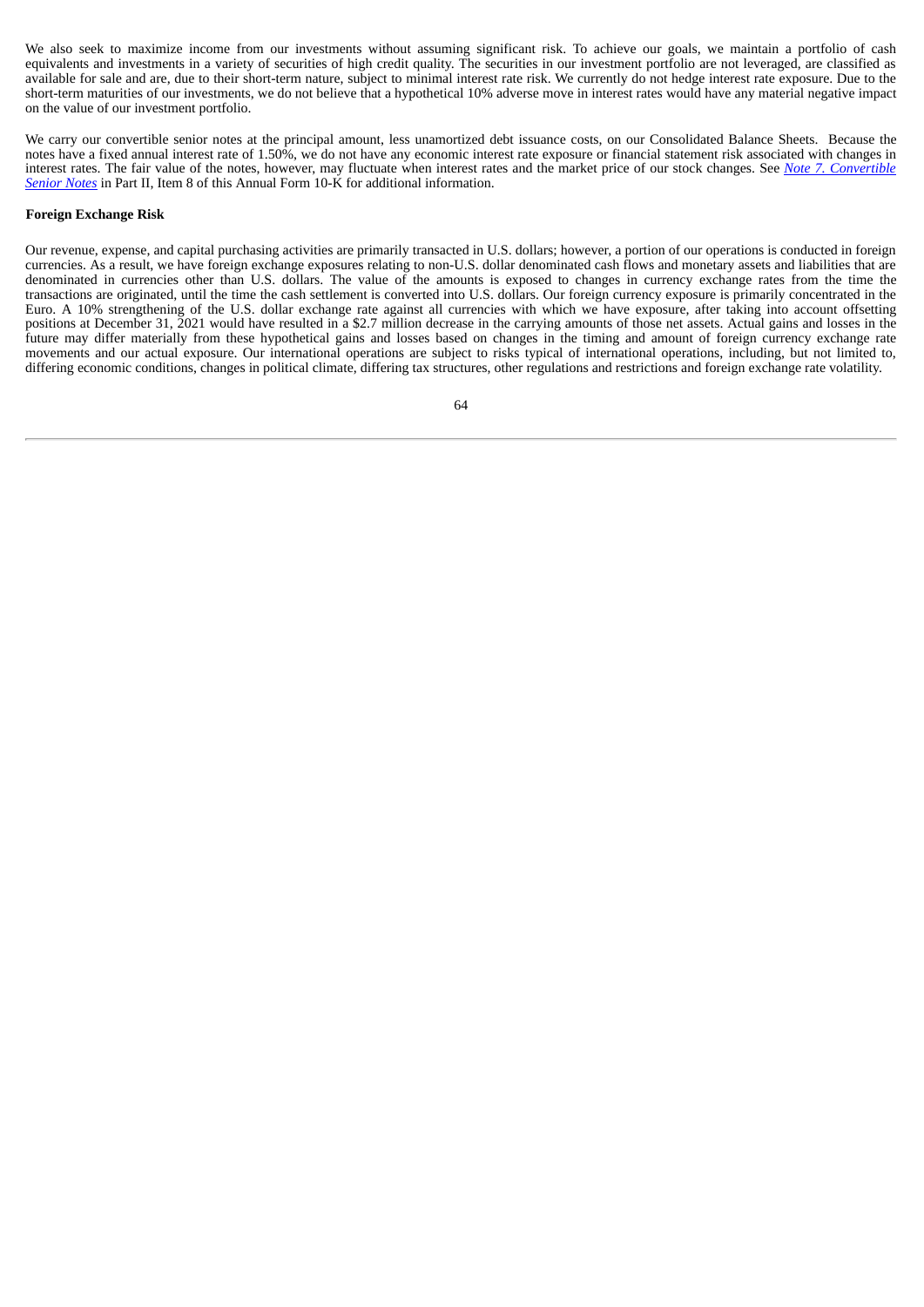# **FINANCIAL STATEMENTS AND SUPPLEMENTAL DATA**

#### **PACIFIC BIOSCIENCES OF CALIFORNIA, INC. Index to Consolidated Financial Statements**

|                                                                               | Page(s) |
|-------------------------------------------------------------------------------|---------|
| <b>Report of Independent Registered Public Accounting Firm (PCAOB ID: 42)</b> | 66      |
| <b>Consolidated Financial Statements</b>                                      |         |
| <b>Consolidated Balance Sheets</b>                                            | 69      |
| <b>Consolidated Statements of Operations and Comprehensive (Loss) Income</b>  | 70      |
| <b>Consolidated Statements of Stockholders' Equity</b>                        | 71      |
| <b>Consolidated Statements of Cash Flows</b>                                  | 72      |
| <b>Notes to Consolidated Financial Statements</b>                             | 73      |
| 65                                                                            |         |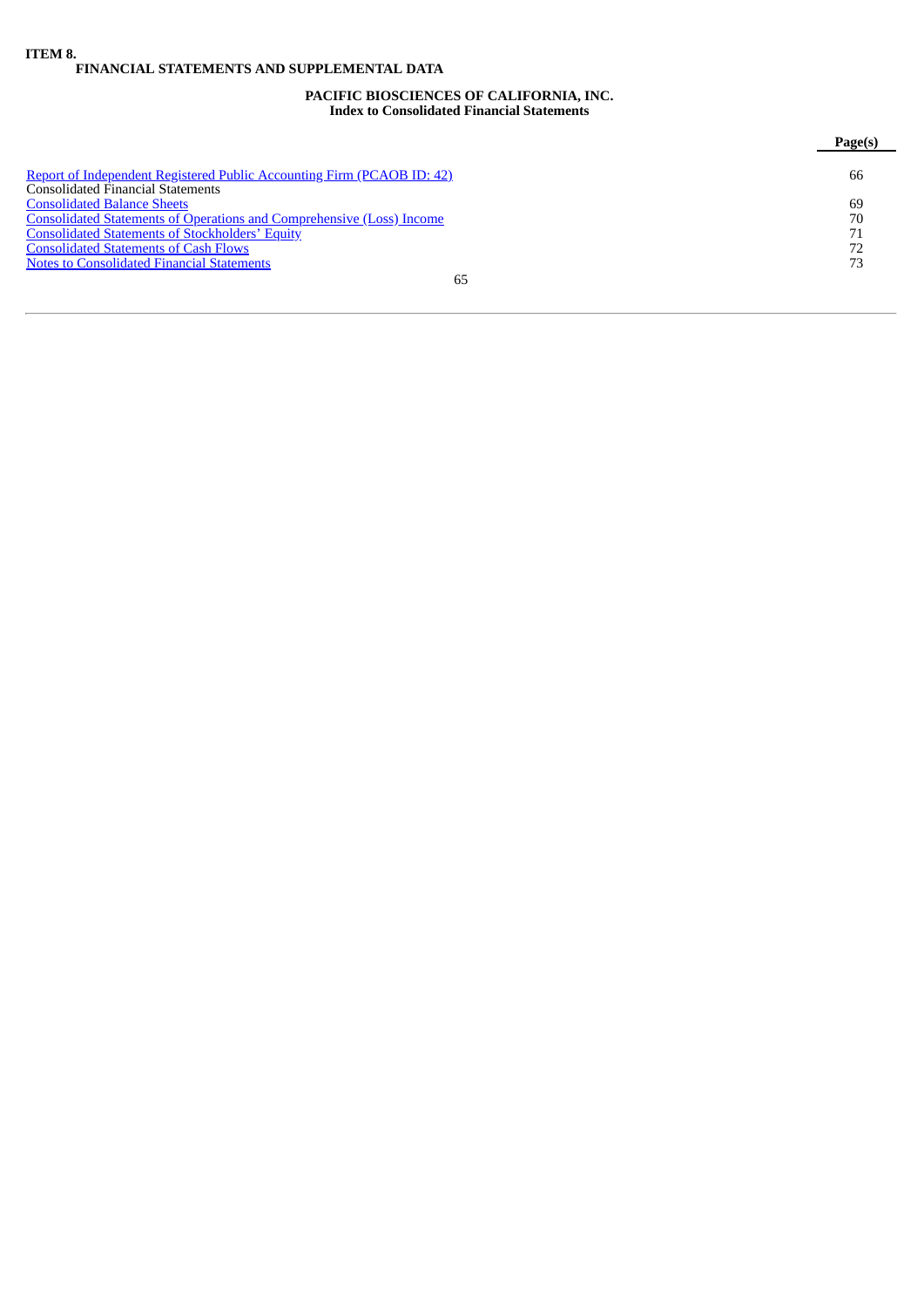## <span id="page-67-0"></span>**REPORT OF INDEPENDENT REGISTERED PUBLIC ACCOUNTING FIRM**

To the Stockholders and the Board of Directors of Pacific Biosciences of California, Inc.

## **Opinion on the Financial Statements**

We have audited the accompanying consolidated balance sheets of Pacific Biosciences of California, Inc. (the Company) as of December 31, 2021 and 2020, the related consolidated statements of operations and comprehensive (loss) income**,** stockholders' equity and cash flows for each of the three years in the period ended December 31, 2021, and the related notes (collectively referred to as the "consolidated financial statements"). In our opinion, the consolidated financial statements present fairly, in all material respects, the financial position of the Company at December 31, 2021 and 2020, and the results of its operations and its cash flows for each of the three years in the period ended December 31, 2021, in conformity with U.S. generally accepted accounting principles.

We also have audited, in accordance with the standards of the Public Company Accounting Oversight Board (United States) (PCAOB), the Company's internal control over financial reporting as of December 31, 2021, based on criteria established in Internal Control–Integrated Framework issued by the Committee of Sponsoring Organizations of the Treadway Commission (2013 framework) and our report dated February 28, 2022 expressed an unqualified opinion thereon.

## **Basis for Opinion**

These financial statements are the responsibility of the Company's management. Our responsibility is to express an opinion on the Company's financial statements based on our audits. We are a public accounting firm registered with the PCAOB and are required to be independent with respect to the Company in accordance with the U.S. federal securities laws and the applicable rules and regulations of the Securities and Exchange Commission and the PCAOB.

We conducted our audits in accordance with the standards of the PCAOB. Those standards require that we plan and perform the audit to obtain reasonable assurance about whether the financial statements are free of material misstatement, whether due to error or fraud. Our audits included performing procedures to assess the risks of material misstatement of the financial statements, whether due to error or fraud, and performing procedures that respond to those risks. Such procedures included examining, on a test basis, evidence regarding the amounts and disclosures in the financial statements. Our audits also included evaluating the accounting principles used and significant estimates made by management, as well as evaluating the overall presentation of the financial statements. We believe that our audits provide a reasonable basis for our opinion.

## **Critical Audit Matters**

The critical audit matters communicated below are matters arising from the current period audit of the financial statements that were communicated or required to be communicated to the audit committee and that: (1) relate to accounts or disclosures that are material to the financial statements and (2) involved our especially challenging, subjective or complex judgments. The communication of critical audit matters does not alter in any way our opinion on the consolidated financial statements, taken as a whole, and we are not, by communicating the critical audit matters below, providing separate opinions on the critical audit matters or on the accounts or disclosures to which they relate.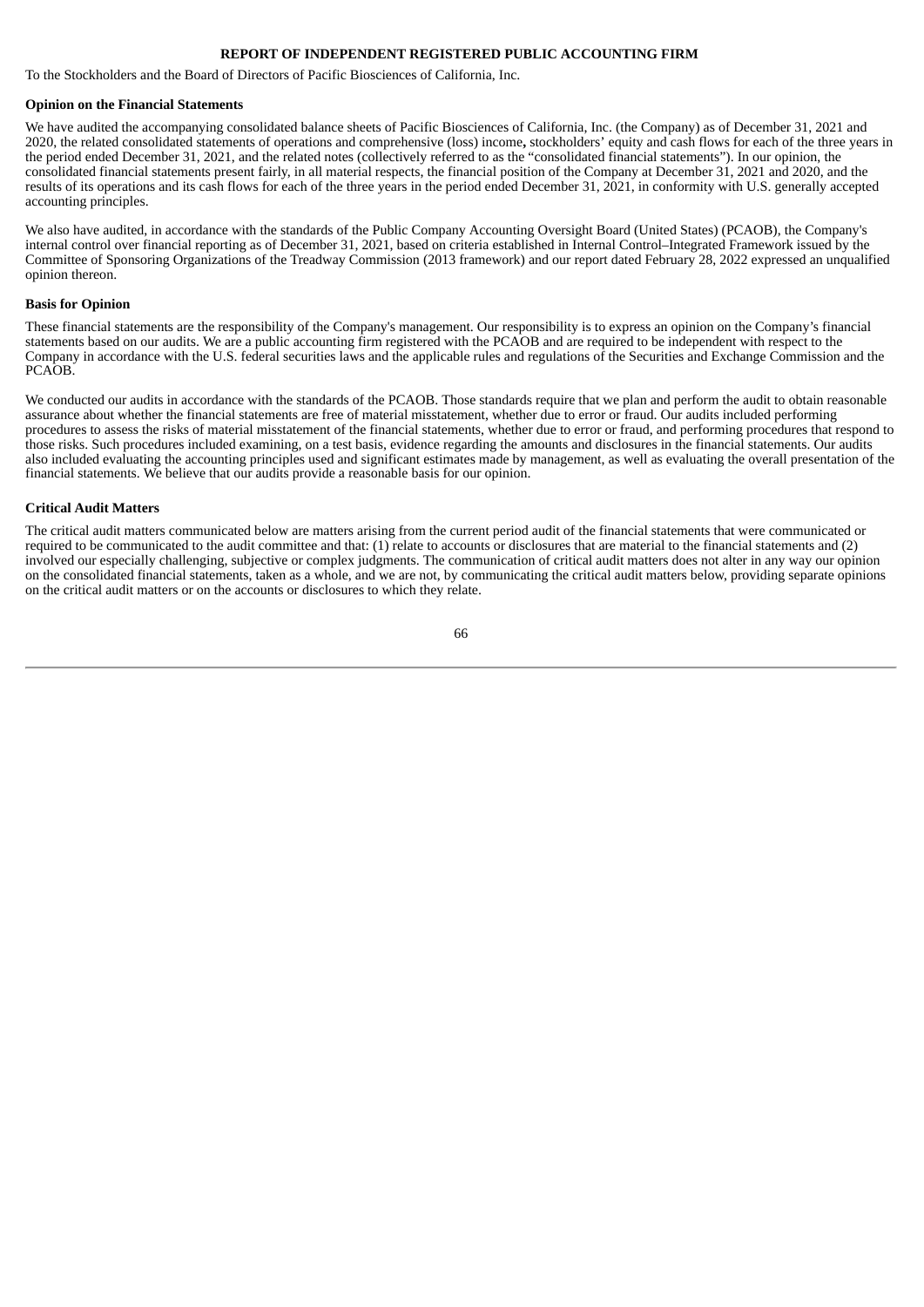## **Business combinations - Valuation of intangible assets**

| <b>Description of the Matter</b>                          | As described in Note 2 to the consolidated financial statements, the Company<br>completed its acquisitions of Omniome, Inc. and Circulomics, Inc. during 2021. The<br>transactions were accounted for as business combinations. As a result of the<br>acquisitions, the Company recorded goodwill of \$410.0 million and intangible assets of<br>\$411.4 million.                                                                                                                                                                                                                                                                                                                                                                               |
|-----------------------------------------------------------|-------------------------------------------------------------------------------------------------------------------------------------------------------------------------------------------------------------------------------------------------------------------------------------------------------------------------------------------------------------------------------------------------------------------------------------------------------------------------------------------------------------------------------------------------------------------------------------------------------------------------------------------------------------------------------------------------------------------------------------------------|
|                                                           | Auditing the Company's accounting for the acquisitions was challenging because the<br>determination of the fair value of the identified intangible assets, which principally<br>consisted of in-process research and development (IPR&D), required management to<br>make subjective estimates and assumptions. The Company used an income approach to<br>measure the intangible assets. The valuation of the intangible assets is subject to higher<br>estimation uncertainty due to management's judgments in determining significant<br>assumptions that included assumed revenue growth and obsolescence factors. Changes<br>in these significant assumptions could have a significant effect on the fair value of the<br>intangible assets. |
| <b>How We Addressed the</b><br><b>Matter in Our Audit</b> | We obtained an understanding, evaluated the design and tested the operating<br>effectiveness of controls addressing the identified audit risks. For example, we tested<br>controls over management's review of the significant assumptions used to develop the<br>fair value estimates of the intangible assets. We also tested management's controls to<br>validate that data used in the fair value estimates were complete and accurate.                                                                                                                                                                                                                                                                                                     |
|                                                           | To test the estimated fair value of the intangible assets, we performed audit procedures<br>that included, among others, evaluating the Company's valuation models with the<br>assistance of valuation specialists, performing sensitivity analyses to determine which<br>assumptions had the greatest impact on the overall determination of value, and testing<br>the completeness and accuracy of the underlying data used to develop the assumptions.<br>We also evaluated the assumptions by comparing them to market and economic trends,<br>historical results of the Company's business and other guideline companies within the<br>same industry.                                                                                      |
|                                                           | 67                                                                                                                                                                                                                                                                                                                                                                                                                                                                                                                                                                                                                                                                                                                                              |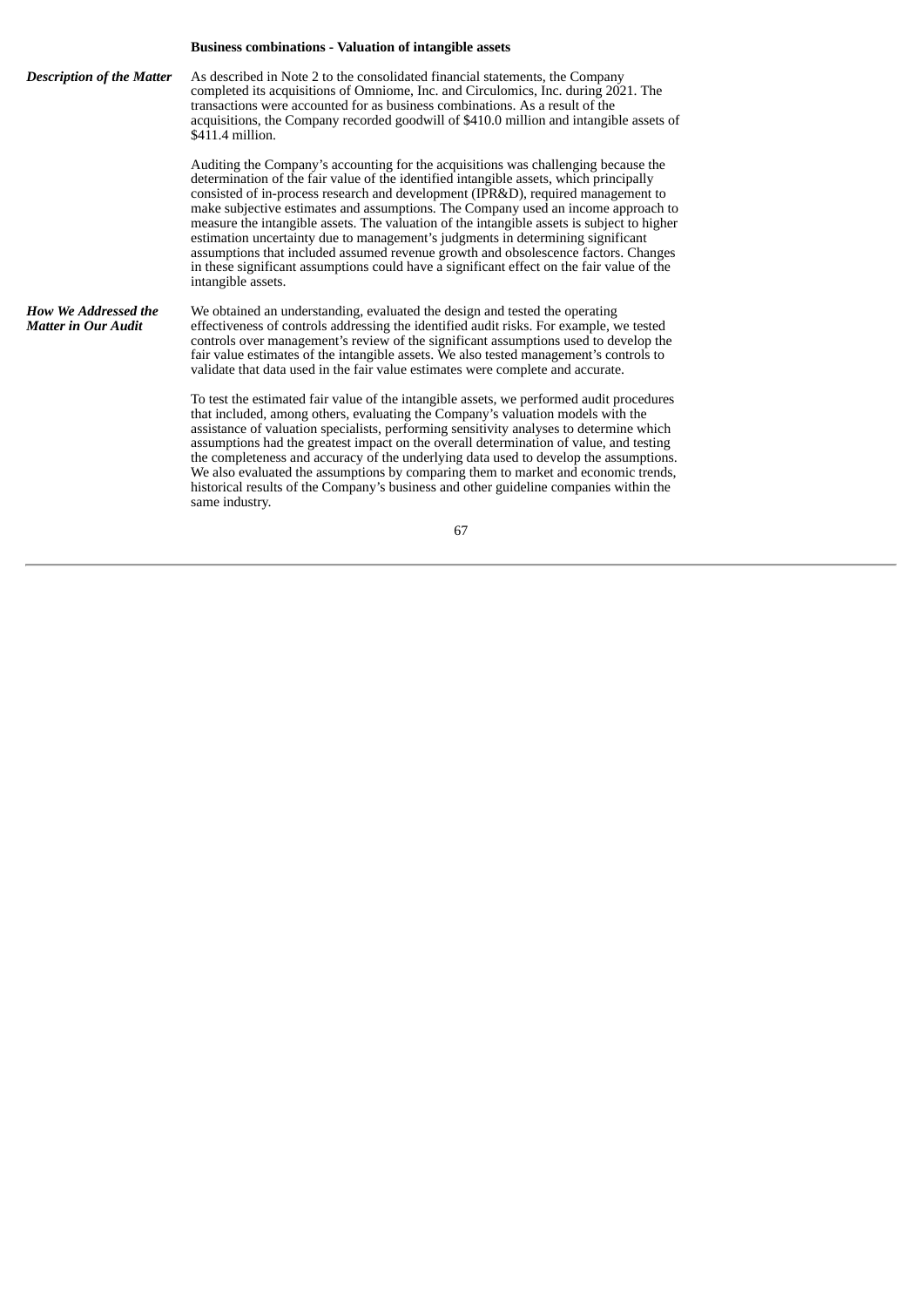#### **Revenue recognition - Estimation of standalone selling price**

*Description of the Matter* As described in Note 1 to the consolidated financial statements, the Company's instrument is generally sold in a bundled arrangement and commonly includes the instrument, instrument accessories, installation, one-year period of service, training, and consumables. The consideration for bundled arrangements is allocated between separate performance obligations based on their individual standalone selling price. The Company estimates the standalone selling price of each performance obligation using average selling prices over a 12-month period combined with an assessment of current market conditions. If the standalone selling price is not directly observable, then the Company estimates the standalone selling price by considering multiple factors including, but not limited to, overall market conditions, including geographic or regional specific factors, internal costs, profit objectives, pricing practices and other observable inputs. Auditing the Company's estimated standalone selling price is complex and required a higher level of judgment due to the level of estimation and subjectivity in establishing the standard selling price for products that are not sold separately. *How We Addressed the Matter in Our Audit* We obtained an understanding, evaluated the design and tested the operating effectiveness of controls addressing the identified audit risks. For example, we tested controls over the process to determine the standalone selling price of each performance obligation. We also tested management's controls to validate that data used were complete and accurate. We tested management's calculation of the standalone selling price by evaluating the completeness and accuracy of the underlying data used in management's calculation by agreeing the data to historical transactions and contract pricing for backlog orders. We also performed sensitivity analyses of significant assumptions to evaluate the changes in revenue recognized for the period under audit that would result from changes in the Company's estimated standalone selling price for the performance obligations.

/s/ Ernst & Young LLP

We have served as the Company's auditor since 2011.

Redwood City, California February 28, 2022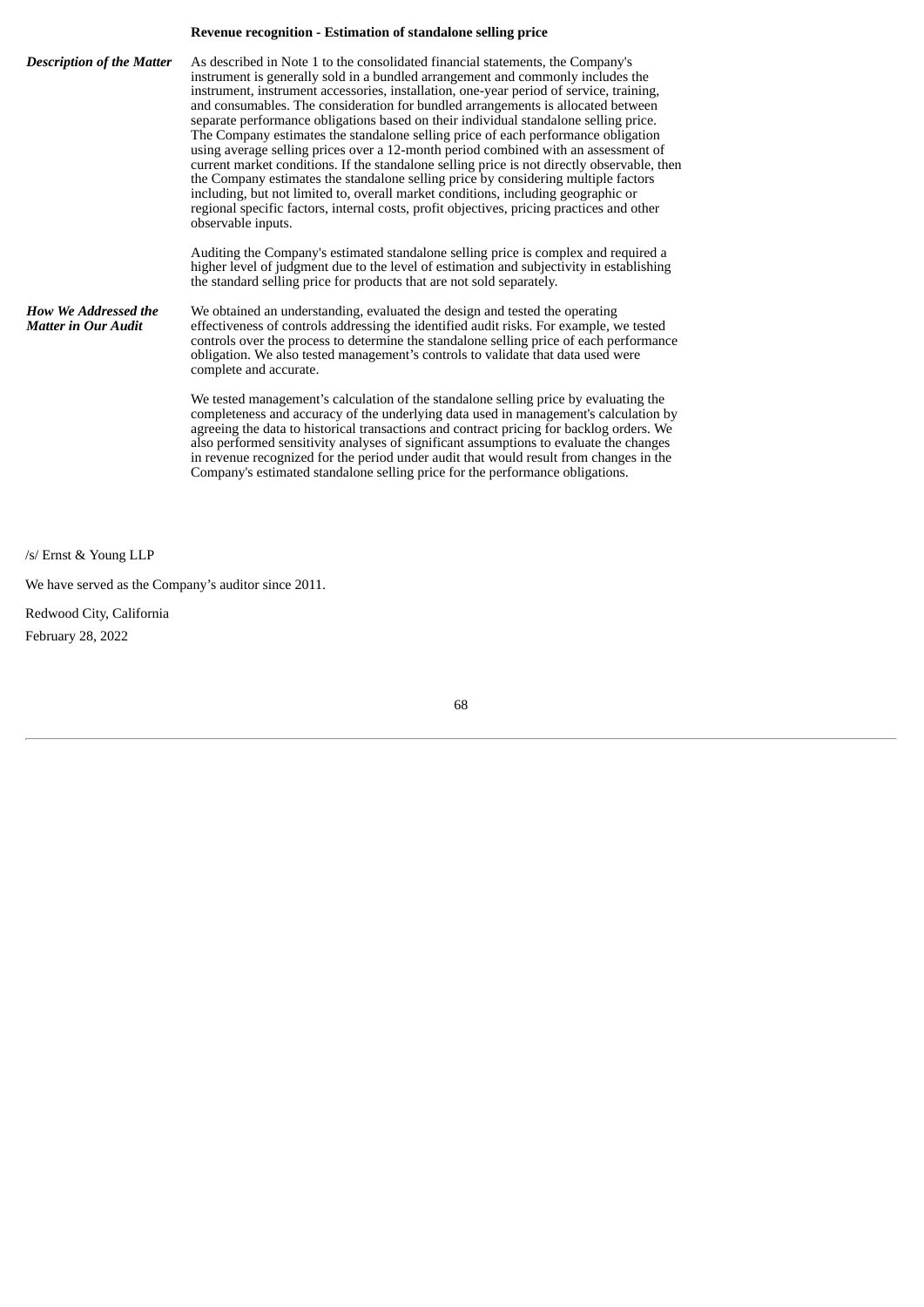# **PACIFIC BIOSCIENCES OF CALIFORNIA, INC.**

## <span id="page-70-0"></span>**Consolidated Balance Sheets**

| 2021<br>2020<br><b>Assets</b><br><b>Current assets</b><br>\$<br>\$<br>Cash and cash equivalents<br>460,725<br>81,611<br>583.675<br>237,203<br>Investments<br>16,837<br>Accounts receivable, net<br>24,241<br>14,230<br>24,599<br>Inventory<br>7,394<br>4,870<br>Prepaid expenses and other current assets<br>Short-term restricted cash<br>500<br>836<br>355,587<br>Total current assets<br>1,101,134<br>32,504<br>24,899<br>Property and equipment, net<br>Operating lease right-of-use assets, net<br>29,951<br>46,617<br>Long-term restricted cash<br>4,592<br>3,500<br>410.979<br>Intangible assets, net<br>409,974 | (in thousands, except per share amounts) |  |
|-------------------------------------------------------------------------------------------------------------------------------------------------------------------------------------------------------------------------------------------------------------------------------------------------------------------------------------------------------------------------------------------------------------------------------------------------------------------------------------------------------------------------------------------------------------------------------------------------------------------------|------------------------------------------|--|
|                                                                                                                                                                                                                                                                                                                                                                                                                                                                                                                                                                                                                         |                                          |  |
|                                                                                                                                                                                                                                                                                                                                                                                                                                                                                                                                                                                                                         |                                          |  |
|                                                                                                                                                                                                                                                                                                                                                                                                                                                                                                                                                                                                                         |                                          |  |
|                                                                                                                                                                                                                                                                                                                                                                                                                                                                                                                                                                                                                         |                                          |  |
|                                                                                                                                                                                                                                                                                                                                                                                                                                                                                                                                                                                                                         |                                          |  |
|                                                                                                                                                                                                                                                                                                                                                                                                                                                                                                                                                                                                                         |                                          |  |
|                                                                                                                                                                                                                                                                                                                                                                                                                                                                                                                                                                                                                         |                                          |  |
|                                                                                                                                                                                                                                                                                                                                                                                                                                                                                                                                                                                                                         |                                          |  |
|                                                                                                                                                                                                                                                                                                                                                                                                                                                                                                                                                                                                                         |                                          |  |
|                                                                                                                                                                                                                                                                                                                                                                                                                                                                                                                                                                                                                         |                                          |  |
|                                                                                                                                                                                                                                                                                                                                                                                                                                                                                                                                                                                                                         |                                          |  |
|                                                                                                                                                                                                                                                                                                                                                                                                                                                                                                                                                                                                                         |                                          |  |
|                                                                                                                                                                                                                                                                                                                                                                                                                                                                                                                                                                                                                         |                                          |  |
|                                                                                                                                                                                                                                                                                                                                                                                                                                                                                                                                                                                                                         |                                          |  |
|                                                                                                                                                                                                                                                                                                                                                                                                                                                                                                                                                                                                                         | Goodwill                                 |  |
| Other long-term assets<br>1,170<br>43                                                                                                                                                                                                                                                                                                                                                                                                                                                                                                                                                                                   |                                          |  |
| 2,006,970<br>$\overline{\$}$<br>413,980<br>\$<br><b>Total assets</b>                                                                                                                                                                                                                                                                                                                                                                                                                                                                                                                                                    |                                          |  |
| <b>Liabilities and Stockholders' Equity</b>                                                                                                                                                                                                                                                                                                                                                                                                                                                                                                                                                                             |                                          |  |
| <b>Current liabilities</b>                                                                                                                                                                                                                                                                                                                                                                                                                                                                                                                                                                                              |                                          |  |
| \$<br>11,002<br>\$<br>3,579<br>Accounts payable                                                                                                                                                                                                                                                                                                                                                                                                                                                                                                                                                                         |                                          |  |
| 36,261<br>17,350<br>Accrued expenses                                                                                                                                                                                                                                                                                                                                                                                                                                                                                                                                                                                    |                                          |  |
| Deferred revenue, current<br>10,977<br>8,722                                                                                                                                                                                                                                                                                                                                                                                                                                                                                                                                                                            |                                          |  |
| 7,710<br>4.332<br>Operating lease liabilities, current                                                                                                                                                                                                                                                                                                                                                                                                                                                                                                                                                                  |                                          |  |
| Other liabilities, current<br>5,759<br>4,519                                                                                                                                                                                                                                                                                                                                                                                                                                                                                                                                                                            |                                          |  |
| Total current liabilities<br>71,709<br>38,502                                                                                                                                                                                                                                                                                                                                                                                                                                                                                                                                                                           |                                          |  |
| 25,049<br>1,568<br>Deferred revenue, non-current                                                                                                                                                                                                                                                                                                                                                                                                                                                                                                                                                                        |                                          |  |
| 169,717<br>Contingent consideration liability, non-current                                                                                                                                                                                                                                                                                                                                                                                                                                                                                                                                                              |                                          |  |
| Operating lease liabilities, non-current<br>49.970<br>37,667                                                                                                                                                                                                                                                                                                                                                                                                                                                                                                                                                            |                                          |  |
| Convertible senior notes, net, non-current<br>896,067                                                                                                                                                                                                                                                                                                                                                                                                                                                                                                                                                                   |                                          |  |
| Other liabilities, non-current<br>3,471<br>752                                                                                                                                                                                                                                                                                                                                                                                                                                                                                                                                                                          |                                          |  |
| <b>Total liabilities</b><br>1,215,983<br>78.489                                                                                                                                                                                                                                                                                                                                                                                                                                                                                                                                                                         |                                          |  |
|                                                                                                                                                                                                                                                                                                                                                                                                                                                                                                                                                                                                                         |                                          |  |
| Commitments and contingencies                                                                                                                                                                                                                                                                                                                                                                                                                                                                                                                                                                                           |                                          |  |
|                                                                                                                                                                                                                                                                                                                                                                                                                                                                                                                                                                                                                         |                                          |  |
| Stockholders' equity                                                                                                                                                                                                                                                                                                                                                                                                                                                                                                                                                                                                    |                                          |  |
| Preferred stock, \$0.001 par value:                                                                                                                                                                                                                                                                                                                                                                                                                                                                                                                                                                                     |                                          |  |
| Authorized 50,000 shares; No shares issued or outstanding                                                                                                                                                                                                                                                                                                                                                                                                                                                                                                                                                               |                                          |  |
| Common stock, \$0.001 par value:                                                                                                                                                                                                                                                                                                                                                                                                                                                                                                                                                                                        |                                          |  |
| Authorized 1,000,000 shares; issued and outstanding 220,978 and 192,294 shares at<br>221<br>192                                                                                                                                                                                                                                                                                                                                                                                                                                                                                                                         |                                          |  |
| December 31, 2021 and December 31, 2020, respectively                                                                                                                                                                                                                                                                                                                                                                                                                                                                                                                                                                   |                                          |  |
| Additional paid-in capital<br>2,009,945<br>1,372,083                                                                                                                                                                                                                                                                                                                                                                                                                                                                                                                                                                    |                                          |  |
| Accumulated other comprehensive (loss) income<br>85<br>(1,087)                                                                                                                                                                                                                                                                                                                                                                                                                                                                                                                                                          |                                          |  |
| Accumulated deficit<br>(1,218,092)<br>(1,036,869)                                                                                                                                                                                                                                                                                                                                                                                                                                                                                                                                                                       |                                          |  |
| Total stockholders' equity<br>790,987<br>335,491                                                                                                                                                                                                                                                                                                                                                                                                                                                                                                                                                                        |                                          |  |
| $\overline{\$}$<br>$\overline{\$}$<br>2,006,970<br>413,980<br>Total liabilities and stockholders' equity                                                                                                                                                                                                                                                                                                                                                                                                                                                                                                                |                                          |  |

See accompanying **[notes](#page-74-1)** to the consolidated financial statements.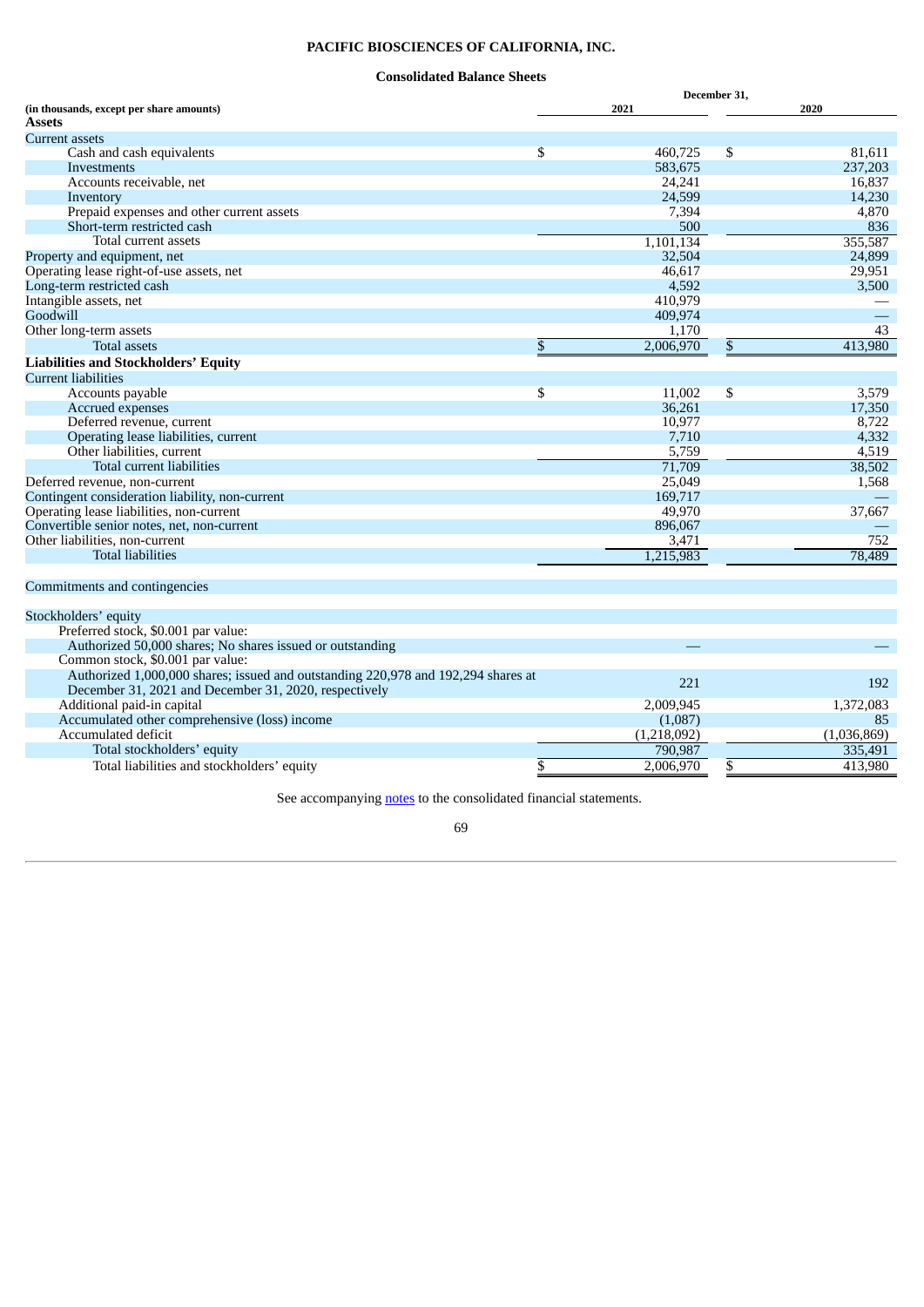# <span id="page-71-0"></span>**PACIFIC BIOSCIENCES OF CALIFORNIA, INC.**

## **Consolidated Statements of Operations and Comprehensive (Loss) Income**

|                                                                                              |                         | <b>Years Ended December 31,</b> |                  |
|----------------------------------------------------------------------------------------------|-------------------------|---------------------------------|------------------|
| (in thousands, except per share<br>amounts)<br>Revenue:                                      | 2021                    | 2020                            | 2019             |
| Product revenue                                                                              | 113,505<br>\$.          | \$<br>65,424                    | \$<br>77,742     |
| Service and other revenue                                                                    | 17,008                  | 13,469                          | 13,149           |
| Total revenue                                                                                | 130,513                 | 78,893                          | 90,891           |
| <b>Cost of Revenue:</b>                                                                      |                         |                                 |                  |
| Cost of product revenue                                                                      | 56,358                  | 35,424                          | 44,771           |
| Cost of service and other                                                                    |                         |                                 |                  |
| revenue                                                                                      | 14,989                  | 10,903                          | 11,544           |
| Amortization of                                                                              | 306                     |                                 |                  |
| intangible assets                                                                            |                         |                                 |                  |
| Total cost of revenue                                                                        | 71,653                  | 46,327                          | 56,315           |
| Gross profit                                                                                 | 58,860                  | 32,566                          | 34,576           |
| <b>Operating Expense:</b>                                                                    |                         |                                 |                  |
| Research and                                                                                 | 112,899                 | 64,152                          | 59,630           |
| development                                                                                  |                         |                                 |                  |
| Sales, general and                                                                           | 124,124                 | 72,799                          | 75,491           |
| administrative                                                                               |                         |                                 |                  |
| Merger-related expenses                                                                      | 31,129                  |                                 |                  |
| Change in fair value of                                                                      | 1,143                   |                                 |                  |
| contingent consideration                                                                     |                         |                                 |                  |
| Total operating                                                                              | 269,295                 | 136,951                         | 135,121          |
| expense                                                                                      |                         |                                 |                  |
| Operating loss                                                                               | (210, 435)              | (104, 385)                      | (100, 545)       |
| Gain from Reverse<br><b>Termination Fee from</b><br>Illumina                                 |                         | 98,000                          |                  |
| (Loss)/Gain from<br><b>Continuation Advances</b>                                             | (52,000)                | 34,000                          | 18,000           |
| from Illumina                                                                                |                         |                                 |                  |
| Interest expense                                                                             | (12,530)                | (267)                           | (2,611)<br>1,022 |
| Other income, net<br>(Loss) income before benefit                                            | 93                      | 2,055                           |                  |
| from income taxes                                                                            | (274, 872)              | 29,403                          | (84, 134)        |
| Benefit from income taxes<br>Net (loss) income                                               | (93, 649)<br>(181, 223) | 29,403                          | (84, 134)        |
| Other comprehensive (loss)                                                                   |                         |                                 |                  |
| income:                                                                                      |                         |                                 |                  |
| Unrealized (loss) gain on                                                                    |                         |                                 |                  |
| investments                                                                                  | (1, 172)                | 80                              | 41               |
| Comprehensive (loss) income                                                                  | \$<br>(182, 395)        | 29,483<br>\$                    | (84,093)<br>\$   |
| Net (loss) income per share:                                                                 |                         |                                 |                  |
| <b>Basic</b>                                                                                 | (0.89)<br>S             | \$<br>0.18                      | \$<br>(0.55)     |
| <b>Diluted</b>                                                                               |                         |                                 |                  |
|                                                                                              | (0.89)                  | 0.17                            | (0.55)           |
| Weighted average shares<br>outstanding used in<br>calculating net (loss) income<br>per share |                         |                                 |                  |
| <b>Basic</b>                                                                                 | 204,136                 | 165,187                         | 152,527          |
| <b>Diluted</b>                                                                               | 204,136                 | 174,970                         | 152,527          |

See accompanying [notes](#page-74-1) to the consolidated financial statements.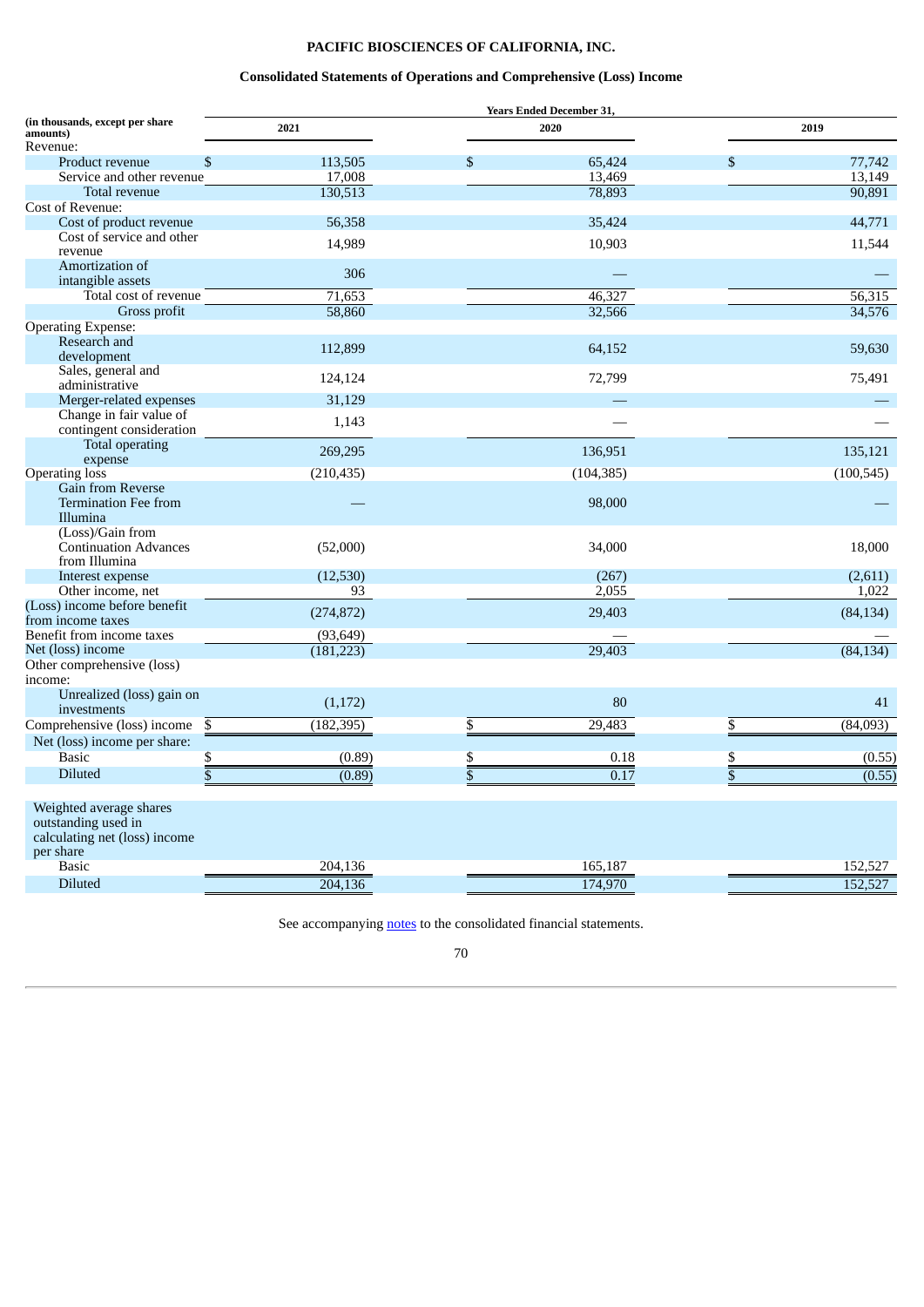# **PACIFIC BIOSCIENCES OF CALIFORNIA, INC.**

# **Consolidated Statements of Stockholders' Equity**

|                                                                |               |           |                 | Accumulated   |                               |     |               |
|----------------------------------------------------------------|---------------|-----------|-----------------|---------------|-------------------------------|-----|---------------|
|                                                                |               |           | Additional      | Other         |                               |     | <b>Total</b>  |
|                                                                | Common Stock  |           | Paid-in         | Comprehensive | Accumulated<br><b>Deficit</b> |     | Stockholders' |
| (in thousands)                                                 | <b>Shares</b> | Amount    | Capital         | (Loss) Income |                               |     | <b>Equity</b> |
| <b>Balance at December 31, 2018</b>                            | 150,244       | 150       | 1,096,053       | (36)          | (982, 106)                    |     | 114,061       |
| Net loss                                                       |               |           |                 |               | (84, 134)                     |     | (84, 134)     |
| Other comprehensive gain                                       |               |           |                 | 41            |                               |     | 41            |
| Issuance of common stock in conjunction with equity plans      | 2,875         | 3         | 8,545           |               |                               |     | 8,548         |
| Stock-based compensation expense                               |               |           | 16,401          |               |                               |     | 16,401        |
| <b>Balance at December 31, 2019</b>                            | 153,119       | \$<br>153 | \$<br>1,120,999 | \$<br>5       | \$<br>(1,066,240)             | \$  | 54,917        |
| Net income                                                     |               |           |                 |               | 29,403                        |     | 29,403        |
| Other comprehensive gain                                       |               |           |                 | 80            |                               |     | 80            |
| ASC326 adoption effect                                         |               |           |                 |               | (32)                          |     | (32)          |
| Issuance of common stock in conjunction with equity plans      | 9,819         | 10        | 46,350          |               |                               |     | 46,360        |
| Issuance of common stock from Underwritten Public Equity       |               |           |                 |               |                               |     |               |
| Offerings, net of issuance costs                               | 29,356        | 29        | 187,201         |               |                               |     | 187,230       |
| Stock-based compensation expense                               |               |           | 17,533          |               |                               |     | 17,533        |
| <b>Balance at December 31, 2020</b>                            | 192,294       | \$<br>192 | \$<br>1,372,083 | 85            | (1,036,869)                   | \$. | 335,491       |
| Net loss                                                       |               |           |                 |               | (181, 223)                    |     | (181, 223)    |
| Other comprehensive loss                                       |               |           |                 | (1,172)       |                               |     | (1, 172)      |
| Issuance of common stock in conjunction with equity plans      | 8,557         | 9         | 31,797          |               |                               |     | 31,806        |
| Issuance of common stock in Private Placement, net of issuance |               |           |                 |               |                               |     |               |
| <b>COStS</b>                                                   | 11,215        | 11        | 294,834         |               |                               |     | 294,845       |
| Issuance of common stock in acquisition of Omniome             | 8,912         | 9         | 237,876         |               |                               |     | 237,885       |
| Stock-based compensation expense                               |               |           | 73,355          |               |                               |     | 73,355        |
| <b>Balance at December 31, 2021</b>                            | 220,978       | 221       | 2,009,945       | (1,087)       | (1,218,092)                   |     | 790,987       |

See accompanying [notes](#page-74-0) to the consolidated financial statements.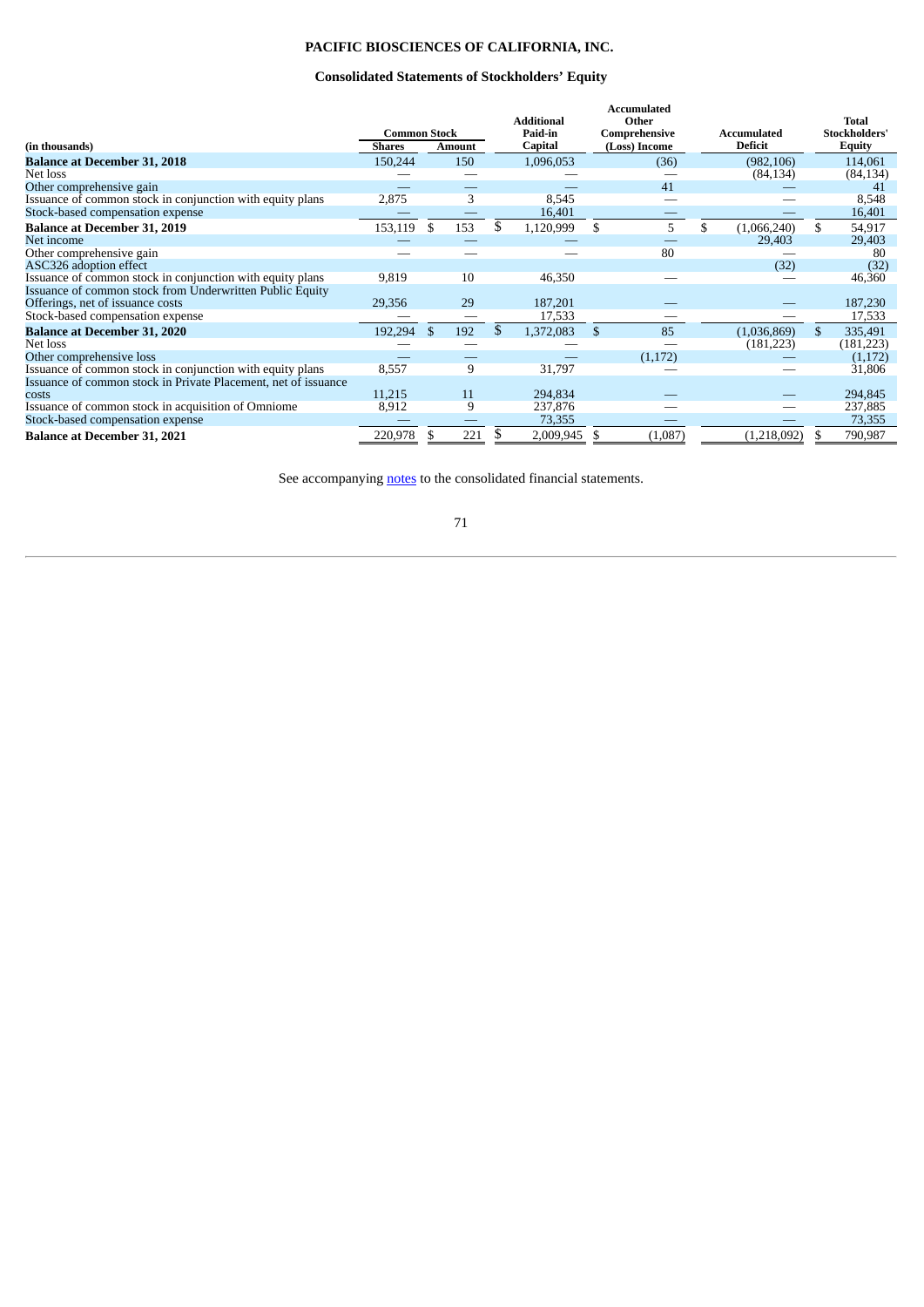## **PACIFIC BIOSCIENCES OF CALIFORNIA, INC. Consolidated Statements of Cash Flows**

| (in thousands)                                                                                     |              | 2021       |               |            | 2019          |           |
|----------------------------------------------------------------------------------------------------|--------------|------------|---------------|------------|---------------|-----------|
| <b>Cash flows from operating activities</b>                                                        |              |            |               |            |               |           |
| Net (loss) income                                                                                  | $\mathbb{S}$ | (181, 223) | \$            | 29,403     | \$            | (84, 134) |
| Adjustments to reconcile net loss to net cash used in operating activities                         |              |            |               |            |               |           |
| Loss (gain) from Continuation Advances                                                             |              | 52,000     |               | (34,000)   |               | (18,000)  |
| Depreciation                                                                                       |              | 7,199      |               | 6,428      |               | 7,265     |
| Amortization of intangibles                                                                        |              | 381        |               |            |               |           |
| Amortization of right-of-use assets                                                                |              | 4,005      |               | 2,876      |               | 2,683     |
| Amortization of debt discount and financing costs                                                  |              | 539        |               | 129        |               | 1.212     |
| Stock-based compensation                                                                           |              | 73,355     |               | 17,533     |               | 16,401    |
| Loss from derivative                                                                               |              |            |               |            |               | (16)      |
| Amortization (accretion) from investment premium (discount)                                        |              | 4,011      |               | (107)      |               | (913)     |
| Change in the estimated fair value of contingent consideration                                     |              | 1,143      |               |            |               |           |
| Loss on disposition of equipment                                                                   |              | 54         |               |            |               | 194       |
| Deferred income taxes                                                                              |              | (93, 649)  |               |            |               |           |
| Changes in assets and liabilities                                                                  |              |            |               |            |               |           |
| Accounts receivable                                                                                |              | (7, 166)   |               | (1.603)    |               | (6,671)   |
| Inventory                                                                                          |              | (12, 431)  |               | (1,096)    |               | 3,915     |
| Prepaid expenses and other assets                                                                  |              | (1,024)    |               | (1,063)    |               | (523)     |
| Accounts payable                                                                                   |              | 6.363      |               | (5,072)    |               | 1,713     |
| Accrued expenses                                                                                   |              | 15,320     |               | 4,102      |               | 2,333     |
| Deferred revenue                                                                                   |              | 25,736     |               | 729        |               | 2,134     |
| Operating lease liabilities                                                                        |              | (4,990)    |               | (3,802)    |               | (3, 428)  |
| Other liabilities                                                                                  |              | (803)      |               | 5,046      |               | (2, 477)  |
| Net cash (used in) provided by operating activities                                                |              | (111, 180) |               | 19,503     |               | (78, 312) |
| <b>Cash flows from investing activities</b>                                                        |              |            |               |            |               |           |
| Purchase of property and equipment                                                                 |              | (5, 931)   |               | (1,039)    |               | (2,836)   |
| Cash paid for purchase of Circulomics, net of cash acquired                                        |              | (28, 560)  |               |            |               |           |
| Cash paid for purchase of Omniome, net of cash acquired                                            |              | (291, 233) |               |            |               |           |
| Purchase of investments                                                                            |              | (988, 046) |               | (373, 283) |               | (57, 727) |
| Sales of investments                                                                               |              | 212,734    |               | 1,400      |               | 1,500     |
| Maturities of investments                                                                          |              | 422,505    |               | 153,600    |               | 121,110   |
| Net cash (used in) provided by in investing activities                                             |              | (678, 531) |               | (219, 322) |               | 62,047    |
| <b>Cash flows from financing activities</b>                                                        |              |            |               |            |               |           |
|                                                                                                    |              |            |               |            |               |           |
| <b>Continuation Advances</b>                                                                       |              | (52,000)   |               | 34,000     |               | 18,000    |
| Proceeds from issuance of Convertible Senior Notes, net of issuance costs                          |              | 895,536    |               |            |               |           |
| Proceeds from issuance of common stock under equity offerings, net of issuance costs               |              | 294.845    |               | 187,479    |               |           |
| Proceeds from issuance of common stock from equity plans                                           |              | 31,806     |               | 46.360     |               | 8,548     |
| Notes payable principal payoff<br>Other                                                            |              | (361)      |               | (16,000)   |               |           |
|                                                                                                    |              | (245)      |               |            |               |           |
| Net cash provided by financing activities                                                          |              | 1,169,581  |               | 251,839    |               | 26,548    |
| Net increase in cash and cash equivalents and restricted cash                                      |              | 379,870    |               | 52,020     |               | 10,283    |
| Cash and cash equivalents and restricted cash at beginning of period                               |              | 85,947     |               | 33,927     |               | 23,644    |
| Cash and cash equivalents and restricted cash at end of period                                     |              | 465,817    | \$            | 85,947     | <sup>\$</sup> | 33,927    |
| Cash and cash equivalents at end of period                                                         |              | 460,725    |               | 81,611     |               | 29,627    |
| Restricted cash at end of period                                                                   |              | 5,092      |               | 4,336      |               | 4,300     |
| Cash and cash equivalents and restricted cash at end of period                                     |              | 465,817    |               | 85,947     |               | 33,927    |
|                                                                                                    |              |            |               |            |               |           |
| Supplemental disclosure of cash flow information                                                   |              |            |               |            |               |           |
|                                                                                                    | \$           | 6.928      | $\mathcal{S}$ | 491        | $\mathbf{s}$  | 1,400     |
| Interest paid                                                                                      |              |            |               |            |               |           |
| Supplemental disclosure of non-cash investing and financing activities                             |              |            |               |            |               |           |
| Inventory transferred to property and equipment<br>Property and equipment transferred to inventory |              | 2,586      |               | 1.097      |               | 2,062     |
|                                                                                                    |              | (383)      |               | (919)      |               | (1,536)   |
| Right-of-use asset and liability additions and modifications                                       |              | 2,576      |               |            |               |           |
| Issuance of common stock in acquisition of Omniome                                                 |              | 237,885    |               |            |               |           |

See accompanying [notes](#page-74-0) to the consolidated financial statements.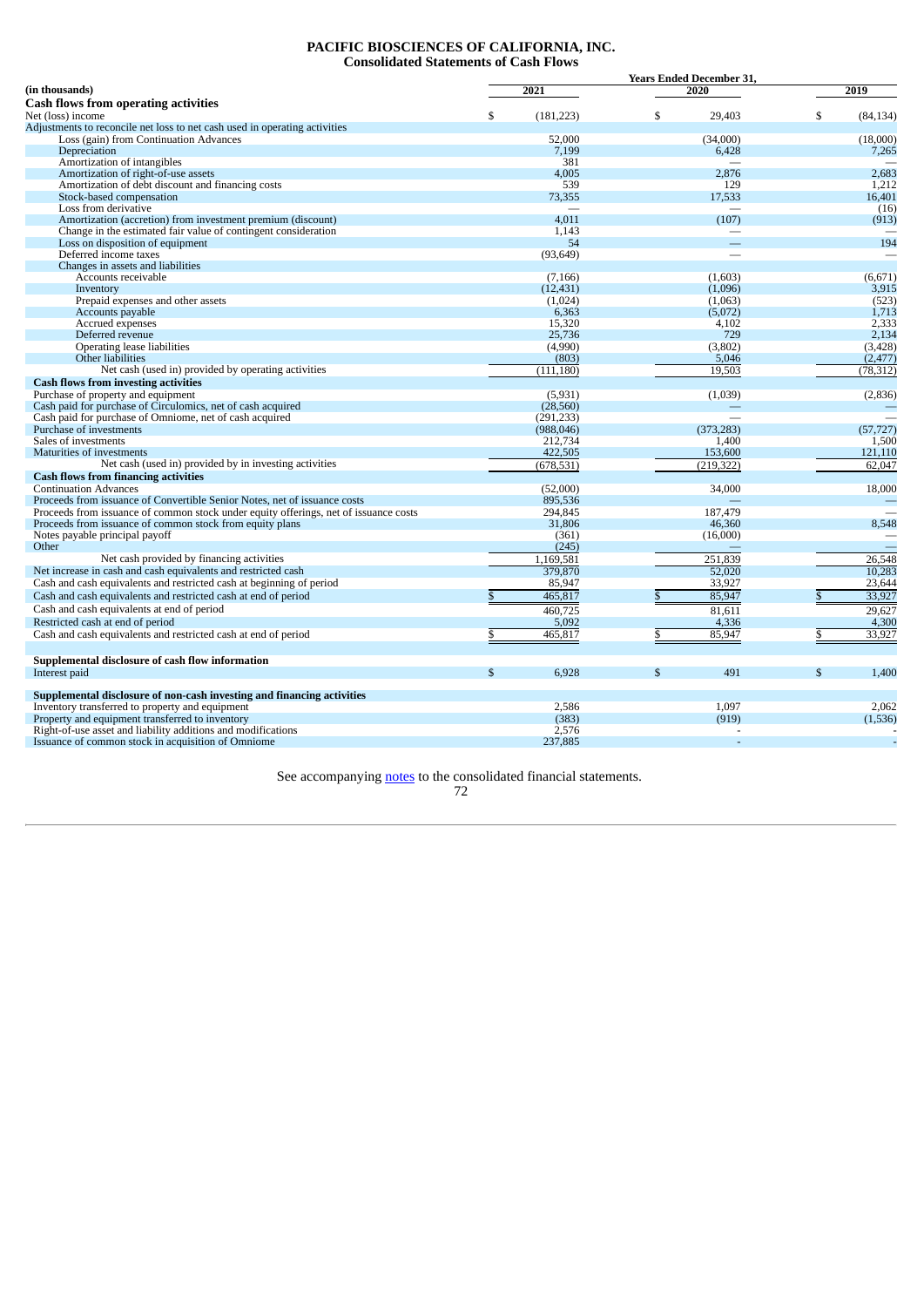### **PACIFIC BIOSCIENCES OF CALIFORNIA, INC.**

#### **Notes to Consolidated Financial Statements**

## <span id="page-74-1"></span><span id="page-74-0"></span>**NOTE 1. ORGANIZATION AND SIGNIFICANT ACCOUNTING POLICIES**

#### **Business Overview**

We are a premier life science technology company that is designing, developing and manufacturing advanced sequencing solutions to help scientists and clinical researchers resolve genetically complex problems. Our products and technology under development stem from two highly differentiated core technologies focused on accuracy, quality and completeness which include our existing HiFi long read sequencing technology and our emerging short read Sequencing by Binding (SBB®) technology. Our products address solutions across a broad set of applications including human germline sequencing, plant and animal sciences, infectious disease and microbiology, oncology, and other emerging applications. Our focus is on providing our customers with advanced sequencing technologies with higher throughput and improved workflows that we believe will enable dramatic advancements in routine healthcare. Our customers include academic and governmental research institutions, commercial testing and service laboratories, genome centers, public health labs, hospitals and clinical research institutes, contract research organizations (CROs), pharmaceutical companies and agricultural companies.

References in this report to "PacBio," "we," "us," the "Company," and "our" refer to Pacific Biosciences of California, Inc. and its consolidated subsidiaries.

## **Basis of Presentation**

Our consolidated financial statements have been prepared in conformity with accounting principles generally accepted in the United States, or U.S. GAAP, as set forth in the Financial Accounting Standards Board, or FASB, Accounting Standards Codification, or ASC. The consolidated financial statements include the accounts of Pacific Biosciences and our wholly owned subsidiaries. All intercompany transactions and balances have been eliminated.

#### **Use of Estimates**

The preparation of financial statements in conformity with GAAP requires us to make estimates and assumptions that affect the amounts reported in the financial statements and accompanying notes to the financial statements. On an ongoing basis, we evaluate our significant estimates including, but not limited to, the valuation of inventory, the determination of stand-alone selling prices for revenue recognition, the fair value of contingent consideration, the valuation of acquired intangible assets, the fair value of certain equity awards, the useful lives assigned to long-lived assets, the computation of provisions for income taxes, the borrowing rate used in calculating the operating lease right-of-use assets and operating lease liabilities, the probability associated with variable payments under partnership development agreements, and the valuations related to our convertible senior notes. While the extent of the impact of the COVID-19 pandemic on our business is highly uncertain, we considered the impact on our assumptions and estimates used to determine the results reported and asset valuations as of December 31, 2021. Actual results could differ materially from these estimates.

#### **Functional Currency**

The U.S. dollar is the functional currency of our international operations. We remeasure foreign subsidiaries monetary assets and liabilities to the U.S. dollar and record net gains or losses from remeasurement in other income, net, in the consolidated statement of operations and comprehensive (loss) income.

## **Cash, Cash Equivalents, and Investments**

We consider all highly liquid investments purchased with an original maturity of 90 days or less to be cash equivalents.

We classify our investments in debt securities as available-for sale and report the investments at fair value in current assets. We evaluate our available-forsale investments in unrealized loss positions and assess whether the unrealized loss is credit-

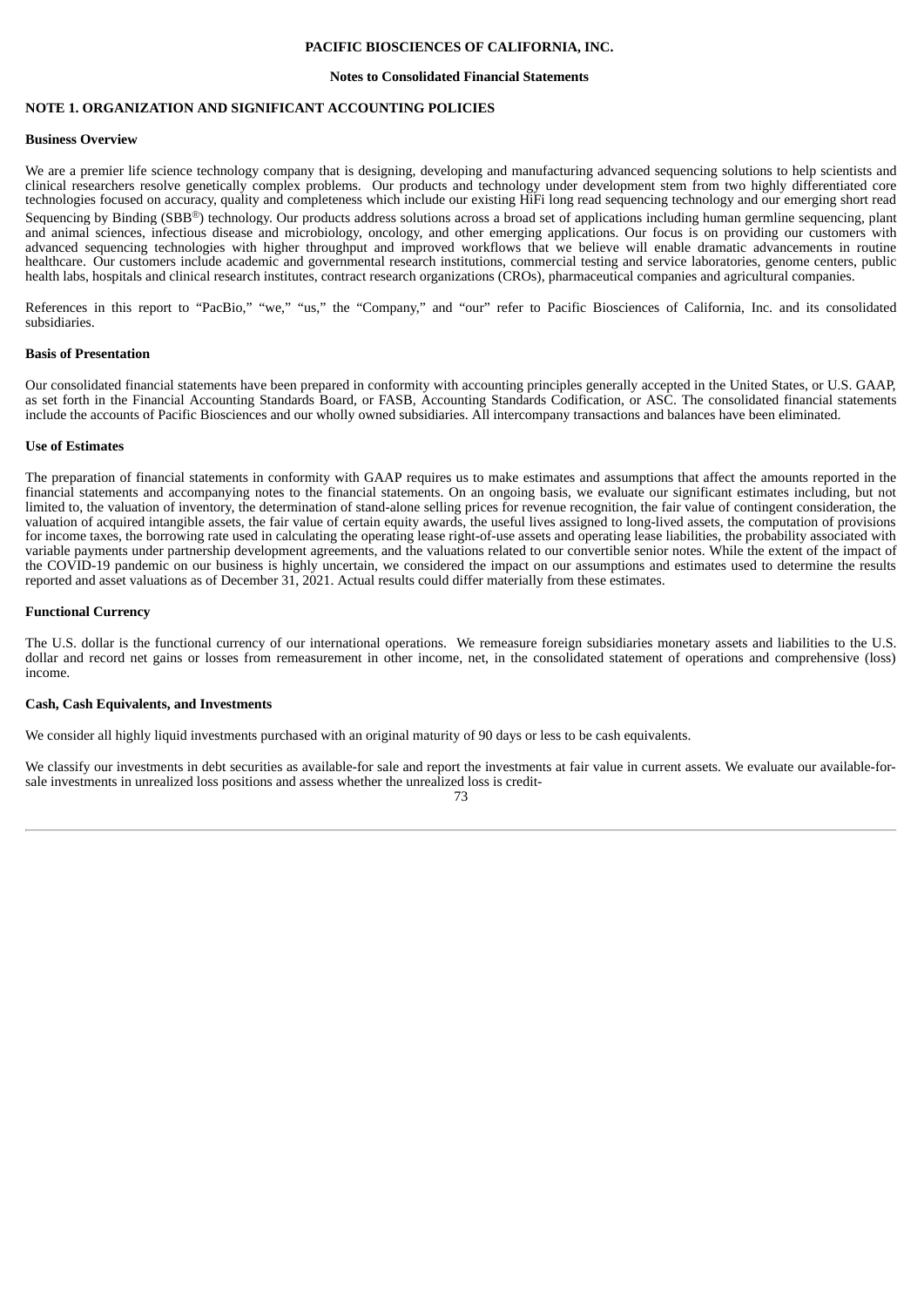related. Unrealized gains and losses that are not credit-related are recognized in accumulated other comprehensive (loss) income in stockholders' equity. Realized gains and losses, expected credit losses, as well as interest income, on available-for-sale securities are also reported in other income, net. The cost used in the determination of gains and losses of securities sold is based on the specific identification method. The cost of marketable securities is adjusted for the amortization of premiums and discounts to expected maturity. Premium and discount amortization is recorded in other income, net.

Our investment portfolio at any point in time contains investments in cash deposits, money market funds, commercial paper, corporate debt securities and US government and agency securities with high credit ratings. We have established guidelines regarding diversification and maturities of investments with the objectives of maintaining safety and liquidity, while maximizing yield.

#### **Concentration and Credit Risks**

Financial instruments that potentially subject us to credit risk consist principally of interest-bearing investments and trade receivables. We maintain cash, cash equivalents and investments with various major financial institutions. The counterparties to the agreements relating to our investment securities consist of various major corporations, financial institutions, municipalities and government agencies of high credit standing. At December 31, 2021, most of our cash was deposited with U.S. financial institutions. Our investment policy generally restricts the amount of credit exposure to any one issuer. There is no limit to the percentage of the portfolio that may be maintained in securities issued by the U.S. Treasury and U.S. Government Agencies, or other securities fully backed by US Treasury or Government agencies. We have not experienced significant credit losses from financial institutions.

Our trade receivables are derived from net revenue to customers and distributors located in the United States and other countries. We perform credit evaluations of our customers' financial condition and, generally, require no collateral from our customers. The allowance for doubtful accounts is based on our assessment of the collectability of customer accounts. We regularly review our trade receivable including consideration of factors such as historical experience, the age of the accounts receivable balances, customer creditworthiness, customer industry, and current and forecasted economic conditions that may affect a customer's ability to pay. We have not experienced any significant credit losses to date.

Although we have historically not experienced significant credit losses, our exposure to credit losses may increase if our customers are adversely affected by changes in economic pressures or uncertainty associated with local or global economic recessions, disruption associated with the current COVID-19 pandemic, or other customer-specific factors.

For the years ended December 31, 2021, 2020 and 2019, one customer, Gene Company Limited, accounted for approximately 13%, 14% and 17% our total revenue, respectively.

As of December 31, 2021 and 2020, 53% and 43% of our accounts receivable were from domestic customers, respectively. As of December 31, 2021, no customer represented 10% of greater of our net accounts receivable. As of December 31, 2020, two customers, Berry Genomics Co., Ltd and Gene Company Limited, represented approximately 15% and 12% of our net accounts receivable, respectively.

We currently purchase several key parts and components used in the manufacture of our products from a limited number of suppliers. Generally, we have been able to obtain an adequate supply of such parts and components but in certain instances have incurred additional costs to secure supply constrained materials. An extended interruption in the supply of parts and components currently obtained from our suppliers could adversely affect our business and consolidated financial statements.

#### **Inventory**

Inventories are stated at the lower of average cost or net realizable value. Cost is determined using the first-in, first-out ("FIFO") method. Adjustments to reduce the cost of inventory to its net realizable value, if required, are made for estimated excess or obsolete balances. Cost includes depreciation, labor, material, and overhead costs, including product and process technology costs while determining net realizable value of inventories involves numerous judgements, including projecting future average selling prices, sales volumes, and costs to complete products in work in process inventories.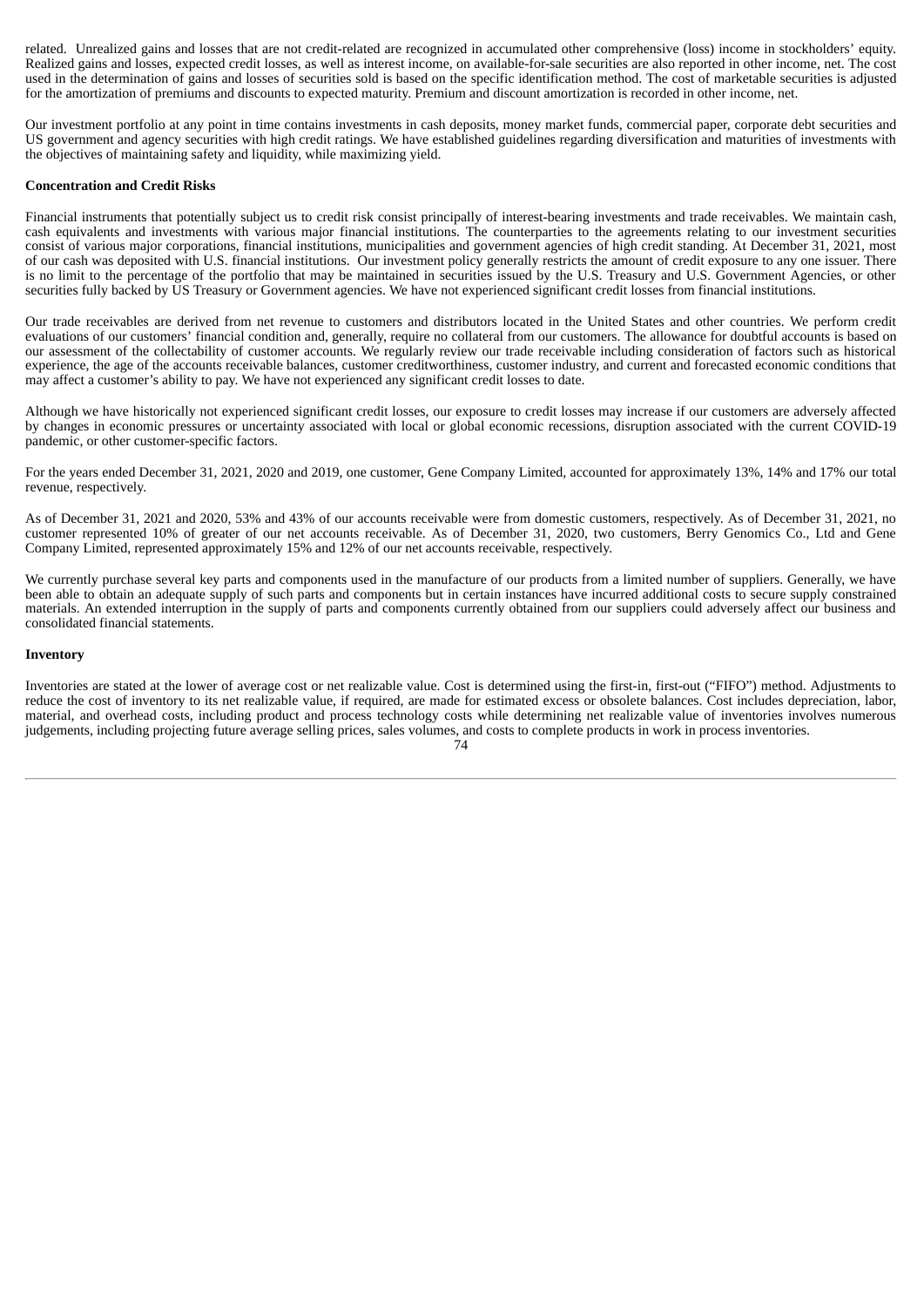We make inventory purchases and commitments to meet future shipment schedules based on forecasted demand for our products. The business environment in which we operate is subject to rapid changes in technology and customer demand. We perform a detailed assessment of inventory each period, which includes a review of, among other factors, demand requirements, product life cycle and development plans, component cost trends, product pricing, product expiration, and quality issues. Based on our analysis, we record adjustments to inventory for potentially excess, obsolete, or impaired goods, when appropriate, to report inventory at net realizable value. Inventory adjustments may be required if actual demand, component costs, supplier arrangements, or product life cycles differ from our estimates. Any such adjustments would result in a charge to our results of operations.

#### **Property and Equipment, Net**

Property and equipment are stated at cost, reviewed regularly for impairment charges, and depreciated over the estimated useful lives of the assets, using the straight-line method. Leasehold improvements are depreciated over the shorter of the lease term or the estimated useful life of the related asset. Major improvements are capitalized, while maintenance and repairs are expensed as incurred.

Estimated useful lives of the major classes of property and equipment are as follows:

|                               | <b>Estimated Useful Lives</b> |
|-------------------------------|-------------------------------|
| Leasehold improvements        | 3 to 10 years                 |
| Lab equipment                 | 3 to 5 years                  |
| Computer equipment            | 3 to 5 years                  |
| Computer software             | 3 years                       |
| <b>Furniture and fixtures</b> | 3 to 5 years                  |

## **Impairment of Tangible Long-Lived Assets**

We periodically review property and equipment for impairment whenever events or changes in circumstances indicate that the carrying amount of an asset is impaired or the estimated useful lives are no longer appropriate. Fair value is estimated based on discounted future cash flows. If indicators of impairment exist and the undiscounted projected cash flows associated with such assets are less than the carrying amount of the asset, an impairment loss is recorded to write the asset down to its estimated fair value. To date, we have not recorded any impairment charges.

### **Operating Leases**

We record operating lease right-of-use assets and liabilities on our Consolidated Balance Sheets for all leases with a term of more than 12 months. The operating lease right-of-use assets and liabilities are calculated as the present value of remaining minimum lease payments over the remaining lease term using our estimated secured incremental borrowing rates at the commencement date. Lease payments included in the measurement of the lease liability comprise the fixed rent per the term of the Lease. Operating lease expense is recognized on a straight-line basis over the lease term, with variable lease payments, such as common area maintenance fees, recognized in the period incurred.

### **Goodwill and Intangible Assets**

We perform annual impairment testing of goodwill and in-process research and development project ("IPR&D") in the second quarter of each year, or more frequently if indicators of potential impairment exist.

We capitalize IPR&D assets and will begin to amortize the asset over the life of the product upon commercialization or record an impairment charge if the project is abandoned. We also capitalize finite-lived intangibles assets and amortize them on a straight-line basis over the estimated useful lives.

Finite-lived intangibles assets include our acquired developed technology and customer relationships. We regularly review the carrying amount and useful lives of our finite-lived assets to determine whether indicators of impairment may exist which warrant adjustments to carrying values or estimated useful lives.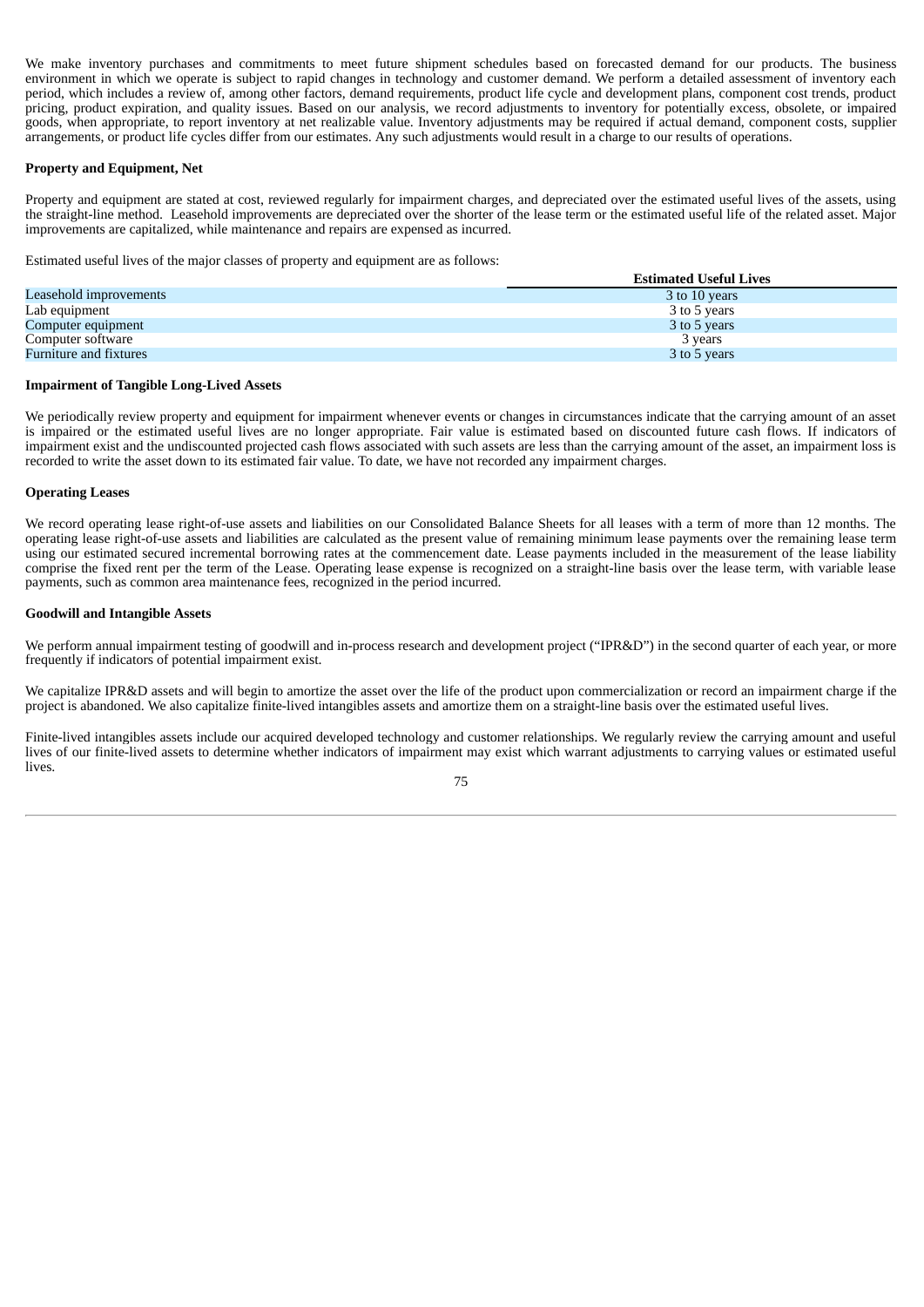## **Short-term Restricted Cash**

At December 31, 2021, the short-term restricted cash balance of \$0.5 million consisted of security deposits for employee credit cards.

## **Long-term Restricted Cash**

Under the lease agreement for our corporate offices, we were required to establish a letter of credit for the benefits of the landlord and to submit \$4.5 million as a deposit for the letter of credit in October 2015. Subsequently pursuant to the terms of the O'Brien Lease, beginning on May 1, 2019, the amount of the letter of credit was reduced by \$0.5 million each year thereafter on May 1. As such, \$3.0 million and \$3.5 million was recorded in long-term restricted cash related to the O'Brien Lease in the Consolidated Balance Sheets as of December 31, 2021 and December 31, 2020, respectively.

In connection with the acquisition of Omniome in September 2021, we acquired \$1.6 million of long-term restricted cash related to a letter of credit established for a facility lease.

## **Revenue Recognition**

Our revenue is generated primarily from the sale of products and services. Product revenue primarily consists of sales of our instruments and related consumables. Service and other revenue consists primarily of revenue earned from product maintenance agreements.

We account for a contract with a customer when there is a legally enforceable contract between us and the customer, the rights of the parties are identified, the contract has commercial substance, and collectability of the contract consideration is probable. Revenues are recognized when control of the promised goods or services is transferred to our customers or services are performed, in an amount that reflects the consideration we expect to be entitled to in exchange for those goods or services.

Our instrument sales are generally sold in a bundled arrangement and commonly include the instrument, instrument accessories, installation, training, and consumables. Additionally, our instrument sale arrangements generally include a one-year period of service. For such bundled arrangements, we account for individual products and services separately if they are distinct, that is, if a product or service is separately identifiable from other items in the bundled package and if a customer can benefit from it on its own or with other resources that are readily available to the customer. Our customers cannot benefit from our instrument systems without installation, and installation can only be performed by us or qualified distributors. As a result, the system and installation are considered to be a single performance obligation recognized after installation is completed except for sales to qualified distributors, in which case the system is distinct and recognized when control has transferred to the distributor which typically occurs upon shipment.

The consideration for bundled arrangements is allocated between separate performance obligations based on their individual standalone selling price. We determine the best estimate of standalone selling price using average selling prices over a 12-month period combined with an assessment of current market conditions. If the standalone selling price is not directly observable, then we will estimate the SSP by considering multiple factors including, but not limited to, overall market conditions, including geographic or regional specific factors, internal costs, profit objectives, pricing practices and other observable inputs.

We recognize revenues as performance obligations are satisfied by transferring control of the product or service to the customer or over the term of a product maintenance agreement with a customer. Our revenue arrangements generally do not provide a right of return. Revenue is recorded net of discounts, distributor commissions, and sales taxes collected on behalf of governmental authorities.

We record deferred revenues when cash payments are received or due in advance of our performance. Deferred revenue for instrument service contracts is recognized over the related performance period, generally one year to five years, on a straight-line basis as we are standing ready to provide services and a time-based measure of progress best reflects the satisfaction of the performance obligation. 76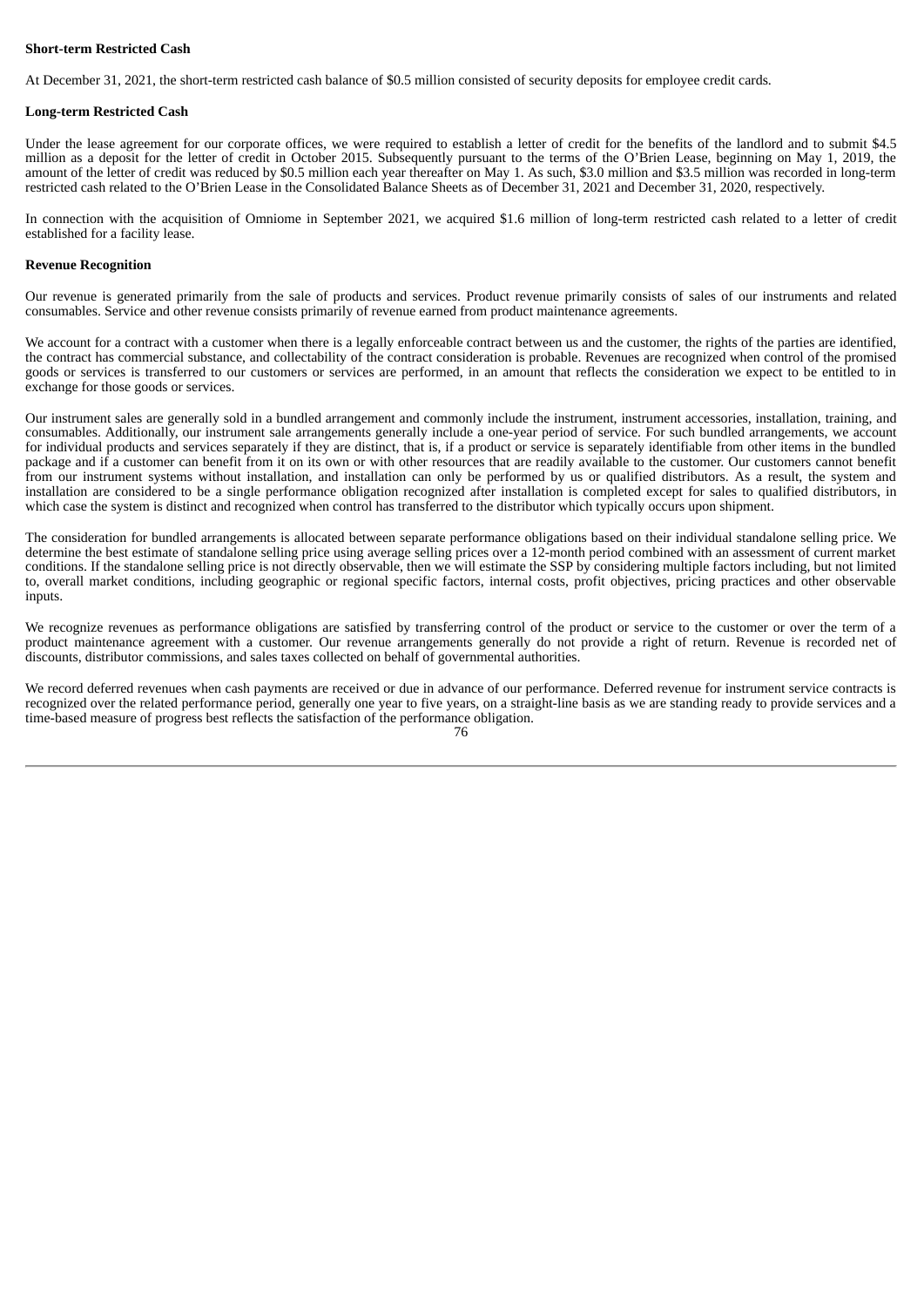## **Cost of Revenue**

Cost of revenue reflects the direct cost of product components, third-party manufacturing services and our internal manufacturing overhead and customer service infrastructure costs incurred to produce, deliver, maintain and support our instruments, consumables, and services. There are no incremental costs associated with our contractual revenue; all product development costs are reflected in research and development expense.

Manufacturing overhead is predominantly comprised of labor and facility costs. We determine and capitalize manufacturing overhead into inventory based on a standard cost model that approximates actual costs.

Service costs include the direct costs of components used in support, repair and maintenance of customer instruments as well as the cost of personnel, materials, shipping and support infrastructure necessary to support our installed customer base.

#### **Research and Development**

Research and development expense consists primarily of expenses for personnel engaged in the development of our core technology, the design and development of our future products and current product enhancements. These expenses also include prototype-related expenditures, development equipment and supplies, partner development costs, facilities costs and other related overhead. We expense research and development costs during the period in which the costs are incurred. However, we defer and capitalize non-refundable advance payments made for research and development activities until the related goods are received or the related services are rendered.

#### **Credit Losses**

We adopted Topic 326 on January 1, 2020. The adoption of Topic 326 did not have a material impact on our financial statements and our bad debt expense was immaterial as of the years ended December 31, 2020 and 2021.

*Trade accounts receivable* - The allowance for doubtful accounts is based on our assessment of the collectability of customer accounts. We regularly review the allowance by considering factors such as the age of the accounts receivable balances, customer creditworthiness, customer industry, and current and forecasted economic conditions that may affect a customer's ability to pay.

*Available-for-sale debt securities* - Our investment portfolio at any point in time contains investments in cash deposits, money market funds, commercial paper, corporate debt securities and US government and agency securities. We regularly review the securities in an unrealized loss position and evaluate the current expected credit loss by considering factors such as significance of loss, historical experience, market data, issuer-specific factors, and current economic conditions and concluded that an allowance for credit losses was immaterial as of December 31, 2021. The unrealized losses on our investments are mainly attributable to government securities, including U.S. government and U.S. agency bond securities, impacted by movements in market rates and not due to issuer credit ratings. We have the ability to hold and do not intend to sell the investments in unrealized loss positions before the recovery of their amortized cost bases.

Although we have historically not experienced significant credit losses, our exposure to credit losses may increase if our customers are adversely affected by changes in economic pressures or uncertainty associated with local or global economic recessions, disruptions associated with the evolution of the COVID-19 pandemic, or other customer-specific factors.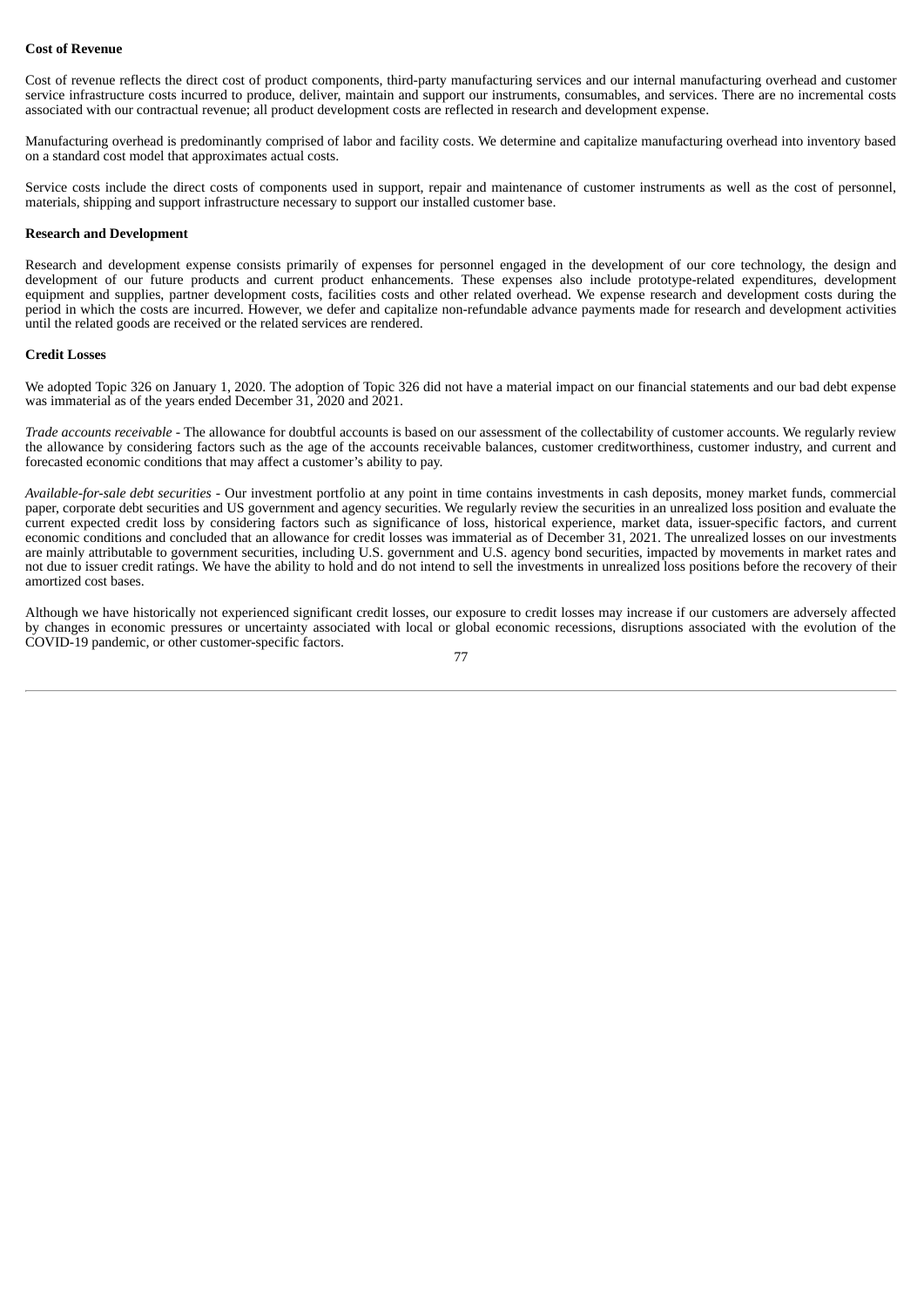#### *Income Taxes*

We account for income taxes under the asset and liability method, which requires, among other things, that deferred income taxes be provided for temporary differences between the tax bases of our assets and liabilities and the amounts reported in the financial statements. In addition, deferred tax assets are recorded for the future benefit of utilizing net operating losses and research and development credit carryforwards. The effect of a change in tax rates on the deferred tax assets and liabilities is recognized in the provision for income taxes in the period that includes the enactment date. A full valuation allowance is provided against our net deferred tax assets as it is more likely than not that the deferred tax assets will not be fully realized.

We regularly review our positions taken relative to income taxes. To the extent our tax positions are more likely than not going to result in additional taxes, we accrue the estimated amount of tax related to such uncertain positions.

#### *Stock-based Compensation*

We account for share-based payments using a fair-value based method for costs related to all share-based payments, including stock options, restricted stock units, and stock issued under our employee stock purchase plan ("ESPP"). We estimate the fair value of share-based payment awards that are stock options and issued under our ESPP on the date of grant using an option-pricing model. See *Note 10. Stockholders' Equity* for further information regarding stock-based compensation.

#### *Other Comprehensive (Loss) Income*

Other comprehensive (loss) income is comprised of unrealized gains (losses) on our investment securities.

#### *Shipping and Handling*

Costs related to shipping and handling are included in cost of revenues for all periods presented.

#### *Recent Accounting Pronouncements*

#### *Recently Adopted Accounting Standards*

In August 2020, the Financial Accounting Standards Board ("FASB") issued Accounting Standards Update ("ASU") No. 2020-06, *Debt—Debt with* Conversion and Other Options (Subtopic 470-20) and Derivatives and Hedging-Contracts in Entity's Own Equity (Subtopic 815-40): Accounting for *Convertible Instruments and Contracts in an Entity's Own Equity.* This guidance simplifies the accounting for convertible instruments primarily by eliminating the existing cash conversion and beneficial conversion models within Subtopic 470-20, which will result in fewer embedded conversion options being accounted for separately from the debt host. The guidance also amends and simplifies the calculation of earnings per share relating to convertible instruments. This guidance is effective for annual periods beginning after December 15, 2021, including interim periods within that reporting period, excluding smaller reporting companies. Early adoption is permitted, but no earlier than fiscal years beginning after December 15, 2020, including interim periods within that reporting period, using either a full or modified retrospective approach. We adopted ASU 2020-06 on January 1, 2021. Because we had no convertible instruments within the scope of ASU 2020-06 at the time of adoption, there was no impact of adoption on our consolidated financial statements. In February 2021, we issued \$900 million of 1.50% [Convertible](#page-91-0) Senior Notes due February 15, 2028, as described in *Note 7. Convertible Senior Notes,* which are accounted for under ASU 2020-06.

In December 2019, the FASB issued ASU No. 2019-12, *Income Taxes (Topic* 740*): Simplifying the Accounting for Income Taxes*. This ASU simplifies the accounting for income taxes by clarifying and amending existing guidance related to the recognition of franchise tax, the evaluation of a step up in the tax basis of goodwill, and the effects of enacted changes in tax laws or rates in the effective tax rate computation, among other clarifications. The standard is effective for our annual reporting periods beginning after December 15, 2020, including interim reporting periods within those fiscal years. We adopted ASU 2019-12 on January 1, 2021, and the adoption did not have a material impact on our consolidated financial statements. 78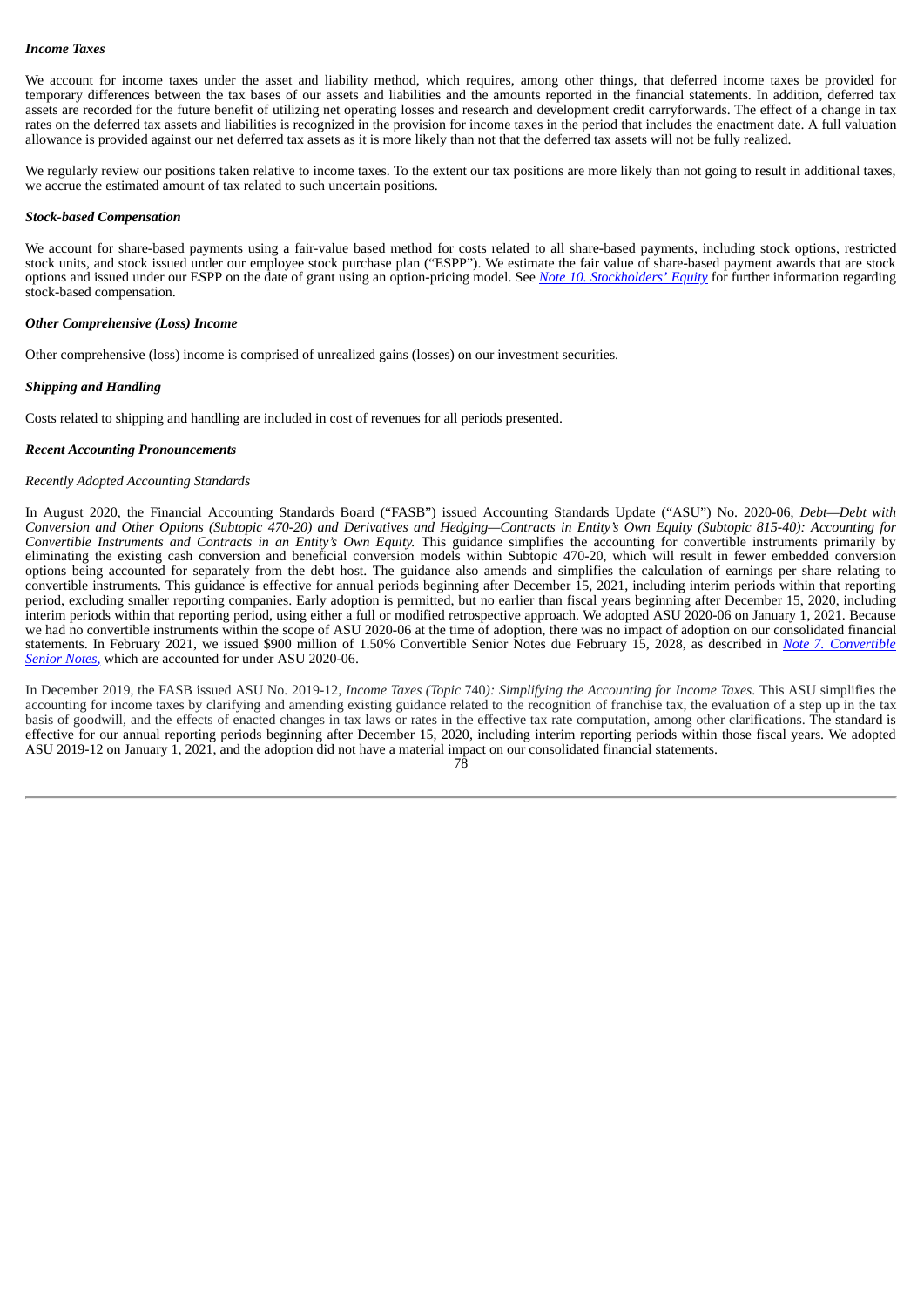#### *Accounting Pronouncements Pending Adoption*

In October 2021, the FASB issued ASU No. 2021-08, Business Combinations (Topic 805): Accounting for Contract Assets and Contract Liabilities from *Contracts with Customers.* This ASU provides specific guidance on how to recognize contract assets and contract liabilities related to revenue contracts with customers acquired in a business combination. This amendment improves comparability for both the recognition and measurement of acquired revenue contracts with customers at the date of and after a business combination. This authoritative guidance will be effective for us in the first quarter of 2023, with early adoption permitted. We are currently evaluating the effect of this new guidance on our consolidated financial statements.

## **NOTE 2. BUSINESS ACQUISITIONS**

#### *Omniome, Inc.*

On September 20, 2021, we completed our acquisition of Omniome, Inc. ("Omniome"), a San Diego-based company developing a highly differentiated, proprietary short-read DNA sequencing platform capable of delivering high accuracy.

In connection with the acquisition, all outstanding equity securities of Omniome were cancelled in exchange for approximately \$315.7 million in cash, 8,911,580 shares of our common stock with a fair value of \$249.4 million and contingent consideration with a fair value of \$168.6 million. The fair value of the 8,911,580 common shares issued was determined based on the closing market price of PacBio's common shares on the acquisition date.

In addition, approximately \$18.9 million, comprised of \$7.4 million of cash, 226,811 shares of our common stock with a fair value of \$6.3 million, and \$5.2 million related to contingent consideration, was accounted for as a one-time post acquisition stock-based compensation expense. This stock-based compensation expense was due to accelerated vesting of Omniome stock awards in connection with the acquisition.

Total consideration transferred for the acquisition is as follows (in thousands):

| Total cash paid                                                                | 315,703  |
|--------------------------------------------------------------------------------|----------|
| Fair value of share consideration                                              | 249,435  |
| Fair value of contingent consideration                                         | 168.574  |
| Less: Stock-based compensation expense excluded from consideration transferred | (18,923) |
| Total consideration transferred                                                | 714.789  |

The contingent consideration of \$200 million (composed of \$100 million in cash and \$100 million in shares of our common stock) is due upon the achievement of a milestone, defined as the first commercial shipment to a customer of a nucleotide sequencing platform, comprising both an instrument and related consumables, that utilizes SBB technology. The number of shares of stock to be issued will be determined using the volume-weighted average of the trading prices of our common stock for the twenty trading days ending with and including the trading day that is two days immediately prior to the achievement of the milestone. Of the \$100 million in shares of our common stock to be issued as part of the milestone, \$4.1 million is attributable to stock options issued by PacBio in replacement of Omniome's unvested options as part of the transaction.

The contingent consideration is accounted for as a liability at fair value, with changes during each reporting period recognized in our Consolidated Statements of Operations and Comprehensive (Loss) Income. The fair value of the contingent consideration liability, with the assistance from a third-party valuation firm, is based on a scenario-based method which considers a range of possible outcomes and their assigned probabilities of occurrence. The potential outcomes are discounted to present value at a discount rate equal to the sum of the term-matched risk-free-interest rate plus PacBio's credit spread.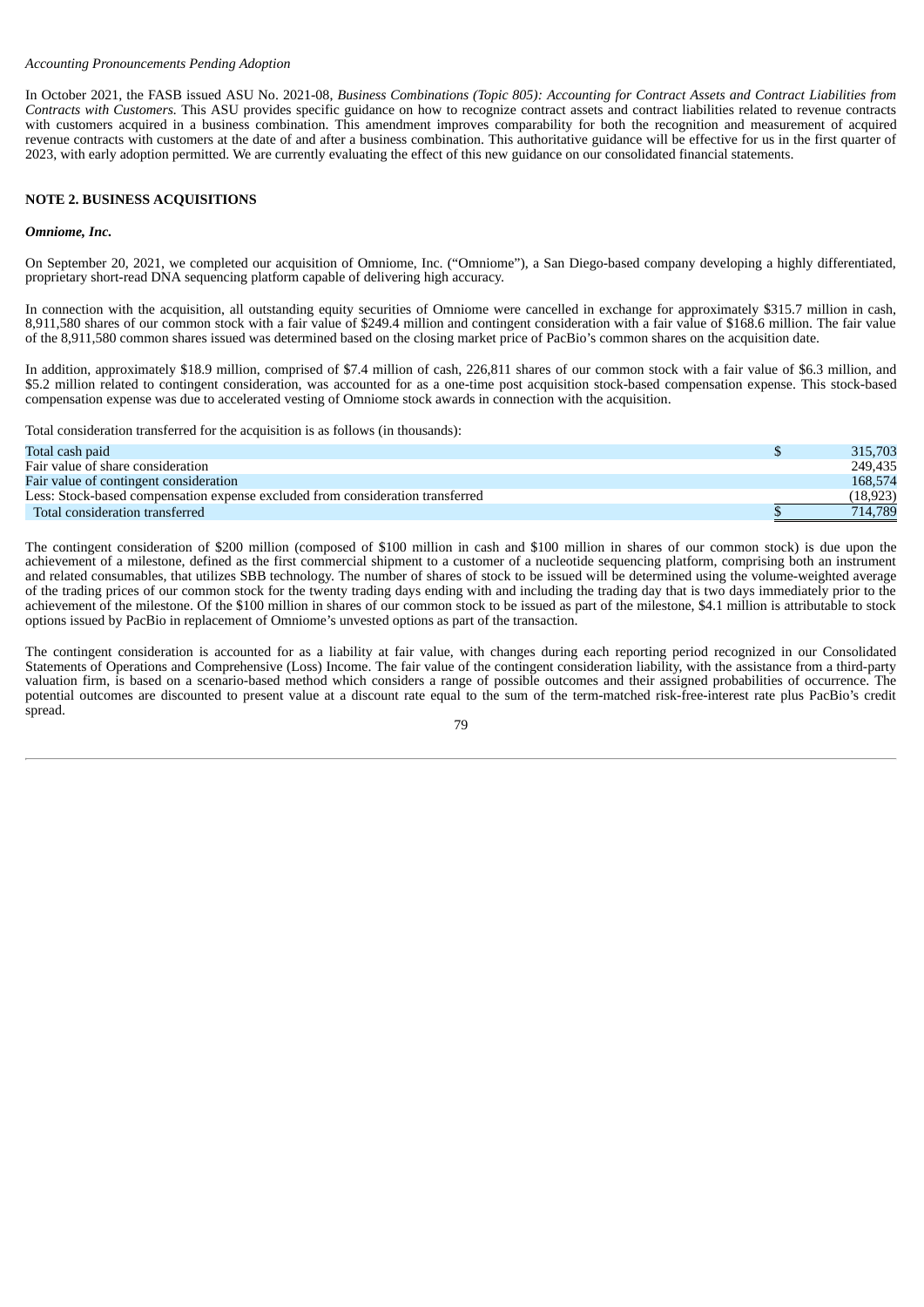The acquisition was accounted for as a business combination and, accordingly, the total fair value of the consideration transferred was allocated to the tangible and intangible assets acquired and liabilities assumed based on their fair values on the acquisition date. The major classes of assets and liabilities to which we have allocated the total fair value of the consideration transferred were as follows (in thousands):

| Cash and cash equivalents                     | 15,338    |
|-----------------------------------------------|-----------|
| Property and equipment, net                   | 6,123     |
| Operating lease right-of-use assets, net      | 18,095    |
| In-process research and development ("IPR&D") | 400,000   |
| Goodwill                                      | 390,665   |
| Other assets                                  | 3.203     |
| Deferred income tax liability                 | (91, 814) |
| Liabilities assumed                           | (26, 821) |
| Total consideration transferred               | 714.789   |
|                                               |           |

The purchase price allocation is preliminary. We continue to collect information regarding certain estimates and assumptions, including potential liabilities and contingencies. We will recognize adjustments to the preliminary amounts with a corresponding adjustment to goodwill in the reporting period in which the adjustments to the preliminary amounts are determined over a period not to exceed twelve months.

During the year ended December 31, 2021, we recorded a measurement period adjustment of \$1.6 million to decrease goodwill and a corresponding \$0.4 million to decrease the deferred tax liability on the Consolidated Balance Sheet, and a \$1.2 million decrease to our benefit from income taxes on the Consolidated Statements of Operations and Comprehensive (Loss) Income. The measurement period adjustment was due to new information that became available to us upon the completion of the IRC Section 382 Tax Study, where we identified additional net operating losses that are available to us from acquired assets. Refer to *Note 9. [Income](#page-95-0) Taxes* for more information.

The goodwill recognized was primarily attributable to the assembled workforce and synergies that are expected to occur from the integration of Omniome and is not deductible for income tax purposes.

We allocated \$400 million of the purchase price to acquired in-process research and development. The fair value of the IPR&D was determined, with the assistance of a third-party valuation firm, using an income approach based on a forecast of expected future cash flows. Expected future cash flows utilize significant assumptions such as assumed revenue growth, discount rate and obsolescence factors. The IPR&D will remain on our consolidated balance sheet as an indefinite-lived intangible asset until the completion or abandonment of the associated research and development activities. During the development period following the acquisition, IPR&D will not be amortized, but instead will be tested for impairment annually and more frequently if events or changes in circumstances indicate that it is more likely than not that the asset is impaired.

We incurred costs related to the Omniome acquisition of approximately \$12.0 million during the twelve months ended December 31, 2021, which are included in merger-related costs on the Consolidated Statement of Operations and Comprehensive (Loss) Income.

Separately, in connection with the Omniome acquisition, on September 20, 2021, we issued and sold 11,214,953 shares of common stock in a private placement transaction at a price of \$26.75 per share, for aggregate proceeds of approximately \$294.8 million, net of issuance costs of approximately \$5.2 million. We were also required to register the private placement shares for resale following the closing of the merger.

The following unaudited pro forma financial information presents combined results of operations for each of the periods presented as if Omniome had been acquired as of the beginning of the comparable fiscal year prior to the year of acquisition, giving effect on a pro forma basis to the purchase accounting adjustments such as \$12.0 million of PacBio acquisition-related costs, \$18.9 million of stock-based compensation expense related to acceleration of certain Omniome stock options not attributable to pre-combination service, and a \$91.0 million one-time income tax benefit from the reduction of our deferred tax asset valuation allowance resulting from the Omniome acquisition, as well as a pro forma adjustment to reflect \$16.7 million of Omniome's acquisitionrelated costs. The unaudited pro forma information presented below is for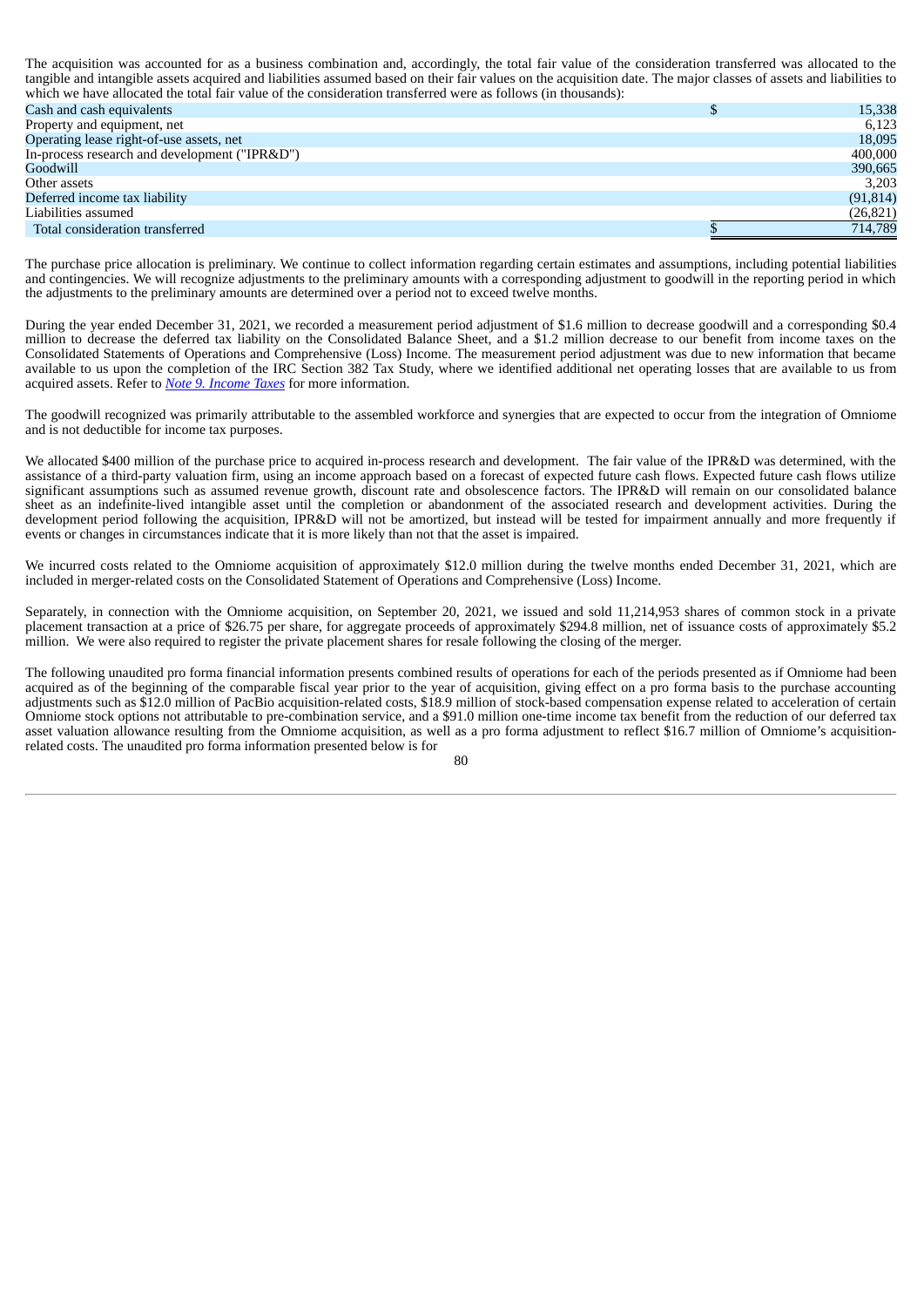informational purposes only and is not necessarily indicative of the consolidated results of the combined business had the acquisition actually occurred at the beginning of the fiscal year 2020 or the results of future operations of the combined business.

The following table summarizes the unaudited pro forma financial information:

|                                                           | <b>Years Ended December 31.</b> |           |  |        |  |  |  |  |  |  |
|-----------------------------------------------------------|---------------------------------|-----------|--|--------|--|--|--|--|--|--|
| (in thousands, except per share amounts)                  |                                 | 2021      |  | 2020   |  |  |  |  |  |  |
|                                                           |                                 |           |  |        |  |  |  |  |  |  |
| Pro forma total revenue                                   |                                 | 130.513   |  | 78,893 |  |  |  |  |  |  |
| Pro forma net (loss) income                               |                                 | (278.451) |  | 7.510  |  |  |  |  |  |  |
| Pro forma net (loss) income per share - basic and diluted |                                 |           |  | 0.09   |  |  |  |  |  |  |

Our consolidated financial statements include the results of operations for Omniome beginning September 20, 2021. Since the date of acquisition, revenues of \$0 and a net loss of \$15.6 million from the acquired Omniome business have been included in our Consolidated Statement of Operations and Comprehensive (Loss) Income for the twelve months ended December 31, 2021.

### *Circulomics, Inc.*

On July 20, 2021, we acquired Circulomics Inc. ("Circulomics"), a Maryland-based biotechnology company focused on delivering highly differentiated sample preparation products that enable genomic workflows.

We paid \$29.5 million in cash in exchange for all outstanding shares of common stock of Circulomics. We allocated the consideration transferred to the identifiable assets acquired and liabilities assumed based on their respective fair values at the date of the completion of the acquisition. The major classes of assets and liabilities to which we have allocated the total fair value of the consideration transferred were as follows (in thousands):

| 987     |
|---------|
| 214     |
| 11,360  |
| 19,309  |
| 467     |
| (2,672) |
| (118)   |
| 29,547  |
|         |

The excess of the value of consideration paid over the aggregate fair value of those net assets has been recorded as goodwill. We recognized goodwill of \$19.3 million, which is primarily attributable to the synergies expected from capabilities in extraction and sample preparation and is not deductible for income tax purposes.

We recorded \$11.4 million for the fair value of acquired intangible assets, of which \$11.0 million consists of developed technology. The fair value of the developed technology was determined, with the assistance from a third-party valuation firm, using an income approach based on a forecast of expected future cash flows. The purchase price allocation is preliminary as we continue to collect information with regard to certain estimates and assumptions. We will record adjustments to the fair value of the assets acquired, liabilities assumed and goodwill within the twelve-month measurement period, if necessary.

## **NOTE 3. INVITAE COLLABORATION ARRANGEMENT**

On January 12, 2021 we entered into a multi-year Development and Commercialization Agreement (the "Development Agreement") with Invitae Corporation ("Invitae"). Pursuant to the Development Agreement, Invitae is providing certain funding to us to develop products relating to productionscale high-throughput sequencing ("Program Products"). If Program Products become commercially available, Invitae may purchase the Program Products. In addition to selling the Program Products to Invitae, we will have the right to broadly commercialize Program Products for sale to other customers.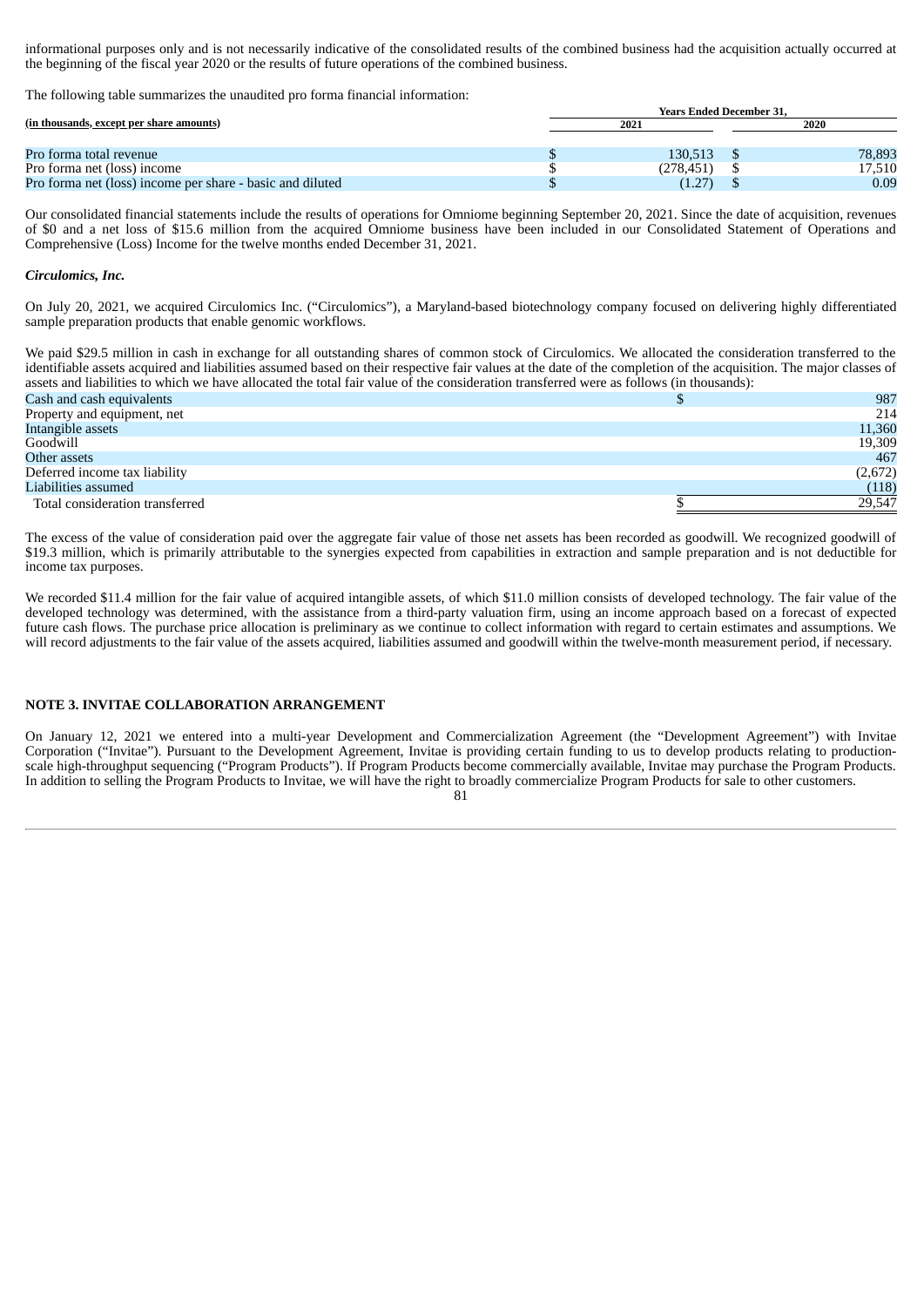Under the Development Agreement, Invitae is funding certain development costs we incur in connection with the Program Products ("Program Development Costs"). Under the Development Agreement, we will be responsible for conducting a program to develop Program Products, and subsequently for manufacturing the Program Product. We jointly make general decisions regarding the development program with Invitae but we are responsible for research and development activities. The development program is expected to last approximately sixty months but may be shorter or longer.

The primary benefit of the arrangement to Invitae is preferred pricing on the Program Products. Each Program Product will have a preferential pricing period, which will not exceed four years from the date of the first delivery of that Program Product ("Preferential Pricing Period"). During the Preferential Pricing Period for each Program Product, we are obligated to sell the Program Product at a substantial discount to Invitae until a multiple of the contribution received from Invitae is repaid. For a specified period after the end of the Preferential Pricing Period, we have arranged to sell the Program Product to Invitae at a higher price, as determined by a formula, than the price during the Preferential Pricing Period ("Extended Pricing Period"). The Extended Pricing Periods will terminate early if Invitae does not meet certain volume minimums.

We and Invitae may terminate the Development Agreement if the other party remains in material breach of the Development Agreement following a cure period to remedy the material breach and certain other circumstances by each party, including circumstances where Invitae may terminate for delays, intellectual property concerns, our change in control, or without cause.

In certain termination circumstances, (i) we will be obligated to refund all or a portion of the development costs advanced by Invitae and/or (ii) we will owe Invitae a share of the revenue that may be generated from the sale of the Program Products to third parties if and when they are commercialized, until such time as Invitae has recouped the amounts paid to us, and in certain circumstances, a mutually agreed return.

We have incurred and expect to incur significant development costs over the duration of the Development Agreement. There can be no assurances that the development program will be successful or that the Program Products will become ready for commercial sale.

The contract is accounted for in accordance with Accounting Standards Codification ("ASC") Topic 606, *Revenue from Contracts with Customers* as the primary benefit from the arrangement to Invitae is the ability to procure the Program Products during the Preferential Pricing Period at substantial discounts. Invitae is not expected to substantially benefit from the intellectual property developed under the arrangement, or benefit from other goods or services during the development period.

We will recognize proportionate amounts of the material right in revenue as the performance obligations are satisfied, which is when Invitae places purchase orders for Program Products and the associated goods or services are delivered. Discounts that are not expected to be used will be recognized consistent with the guidance in Topic 606 relating to breakage, in proportion to the expected purchases by Invitae. Any remaining unused discounts will be recognized when they expire.

All amounts received from Invitae are initially deferred and accumulated in deferred revenue, non-current. As of December 31, 2021, we have recognized payments received from Invitae of \$23.5 million in deferred revenue, non-current, on the Consolidated Balance Sheet.

Costs incurred to develop the Program Products are research and development costs and are expensed as incurred. There were no capitalized origination or fulfilment costs related to the arrangement with Invitae that are eligible to be capitalized.

## **NOTE 4. TERMINATION OF MERGER WITH ILLUMINA**

On November 1, 2018, we entered into an Agreement and Plan of Merger (as amended, the "Illumina Merger Agreement") with Illumina, Inc. ("Illumina") and FC Ops Corp., a wholly owned subsidiary of Illumina ("Illumina Merger Sub"). On January 2, 2020, we, Illumina and Illumina Merger Sub, entered into an agreement to terminate the Merger Agreement (the "Termination Agreement").

 $82$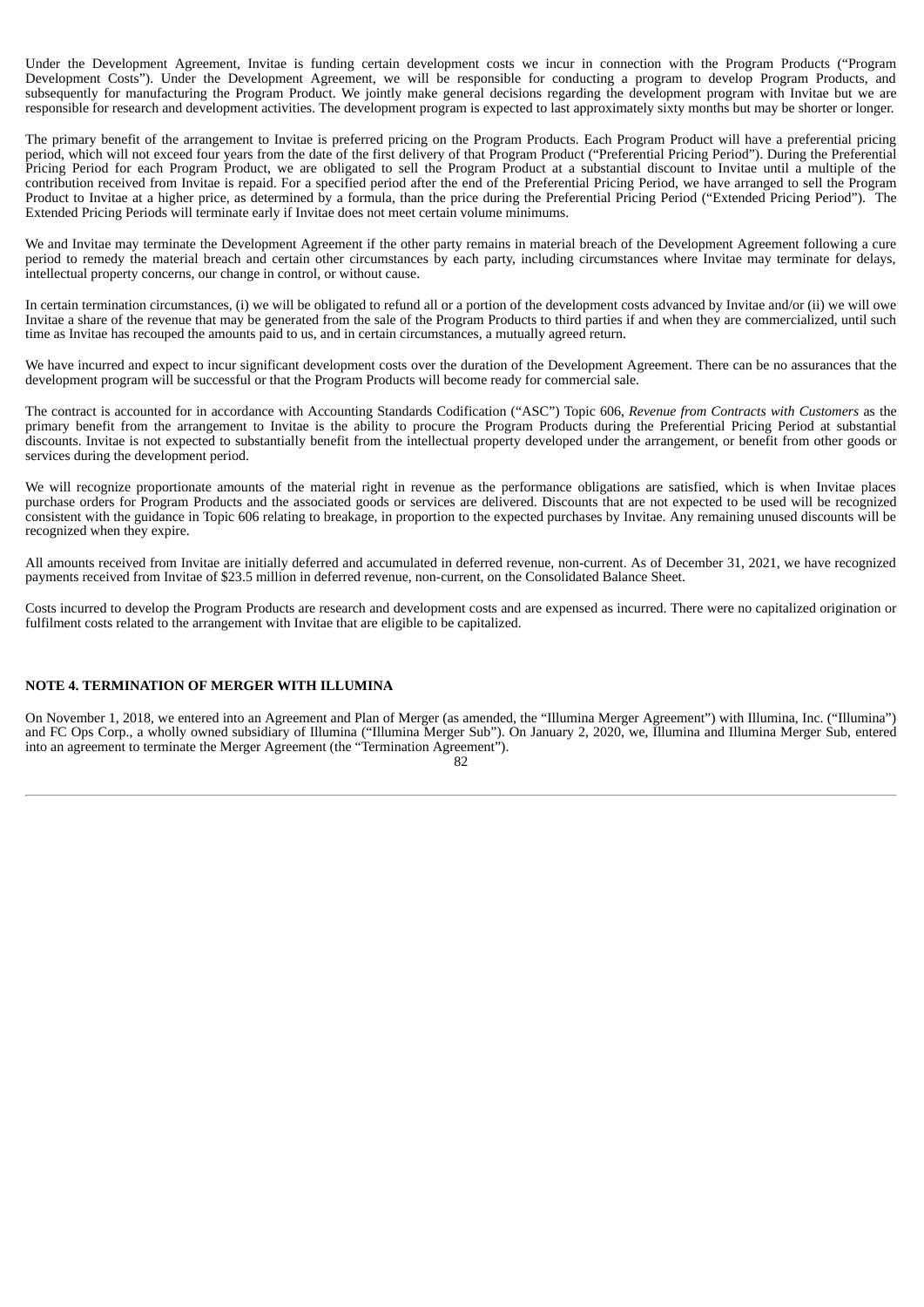#### *Continuation Advances from Illumina*

As part of the Termination Agreement, Illumina paid us cash payments ("Continuation Advances") of \$18.0 million during the fourth quarter of 2019 and \$34.0 million during the first quarter of 2020. We recorded the \$34.0 million and \$18.0 million as non-operating income in the Consolidated Statements of Operations and Comprehensive (Loss) Income for the years ended December 31, 2020 and 2019, respectively.

Up to the full \$52.0 million of Continuation Advances paid to us were repayable without interest to Illumina if, within two years of March 31, 2020, we entered into, or consummated a Change of Control Transaction or raised at least \$100 million in a single equity or debt financing (that may have multiple closings), with the amount repayable dependent on the amount raised by us.

Resulting from the issuance and sale of \$900 million of 1.50% Convertible Senior Notes due February 15, 2028, \$52.0 million of Continuation Advances were paid without interest to Illumina in February 2021 and recorded a non-operating expense in the Consolidated Statements of Operations and Comprehensive (Loss) Income for the year ended December 31, 2021. Please refer to *Note 1. [Organization](#page-74-1) and Significant Accounting Policies* for the accounting treatment of the Continuation Advances.

### *Reverse Termination Fee from Illumina*

As part of the Termination Agreement, Illumina paid us a \$98.0 million termination fee (the "Reverse Termination Fee"), from which we paid our financial advisor associated fees of \$6.0 million in April 2020. Pursuant to the Termination Agreement, in the event that, on or prior to September 30, 2020, we entered into a definitive agreement providing for, or consummated, a Change of Control Transaction, then we may have been required to repay the Reverse Termination Fee (without interest) to Illumina in connection with the consummation of such Change of Control Transaction. As indicated in ASC 450, *Contingencies*, a gain contingency usually is not recognized in the financial statements until the period in which all contingencies are resolved and the gain is realizable. As such, we deferred the gain from the Reverse Termination Fee from Illumina until the date when the associated contingency lapsed. On October 1, 2020, the contingency clauses lapsed and we recorded the \$98.0 million as a part of non-operating income in the fourth quarter of 2020.

## **NOTE 5. FINANCIAL INSTRUMENTS**

## *Fair Value of Financial Instruments*

Fair value is the exchange price that would be received to sell an asset or paid to transfer a liability in an orderly transaction between market participants at the measurement date.

The fair value hierarchy established under GAAP requires an entity to maximize the use of observable inputs and minimize the use of unobservable inputs when measuring fair value. The three levels of inputs that may be used to measure fair value are as follows:

- Level 1: quoted prices in active markets for identical assets or liabilities;
- $\Box$  Level 2: inputs other than Level 1 that are observable, either directly or indirectly, such as quoted prices in active markets for similar assets or liabilities, quoted prices for identical or similar assets or liabilities in markets that are not active, or other inputs that are observable or can be corroborated by observable market data for substantially the full term of the assets or liabilities; and
- Level 3: unobservable inputs that are supported by little or no market activity and that are significant to the fair value of the assets or liabilities.

We consider an active market as one in which transactions for the asset or liability occurs with sufficient frequency and volume to provide pricing information on an ongoing basis. Conversely, we view an inactive market as one in which there are few transactions for the asset or liability, the prices are not current, or price quotations vary substantially either over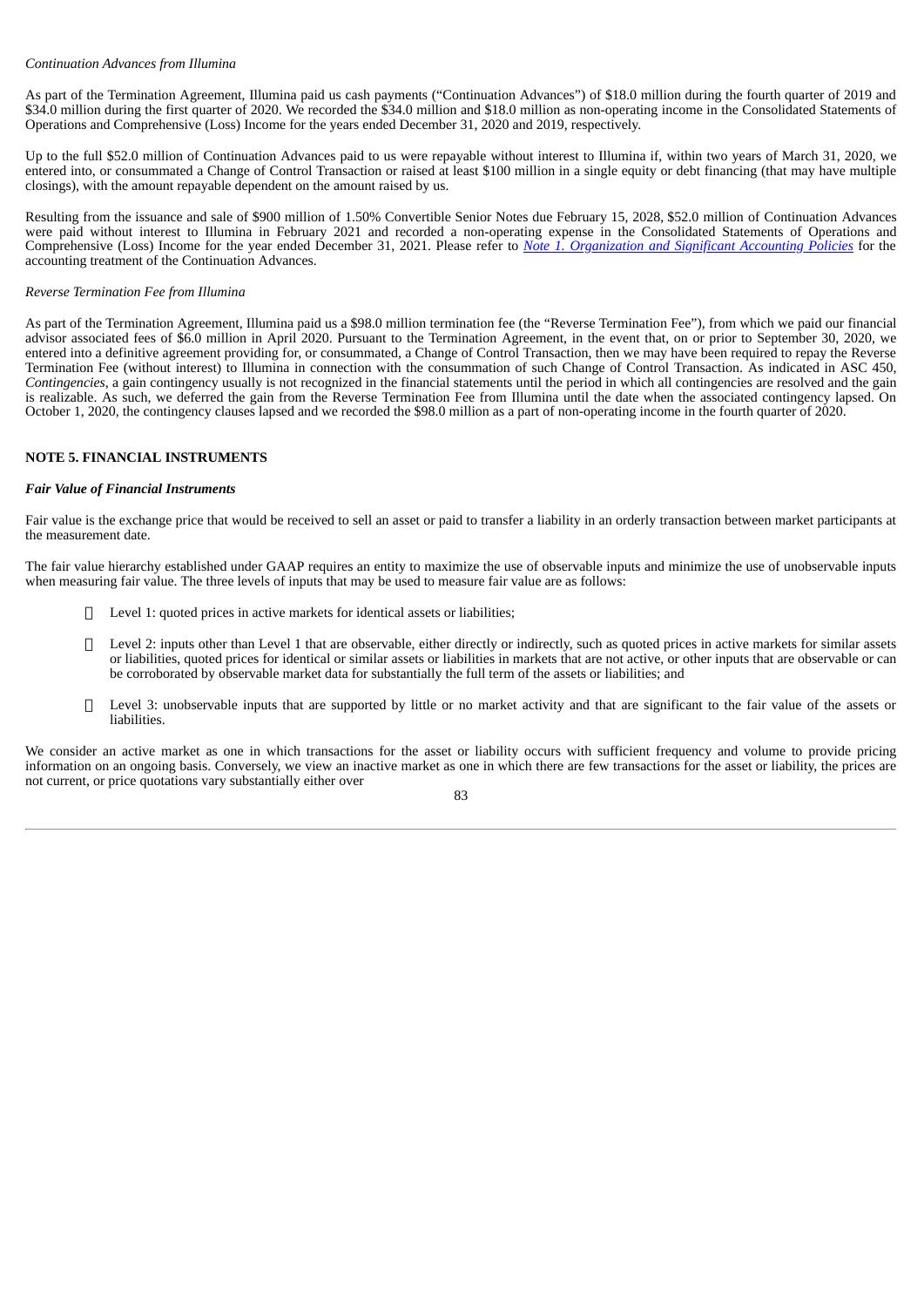time or among market makers. Where appropriate, our non-performance risk, or that of our counterparty, is considered in determining the fair values of liabilities and assets, respectively.

We classify our cash deposits and money market funds within Level 1 of the fair value hierarchy because they are valued using bank balances or quoted market prices. We classify our investments as Level 2 instruments based on market pricing and other observable inputs. We did not classify any of our investments within Level 3 of the fair value hierarchy.

Assets and liabilities measured at fair value are classified in their entirety based on the lowest level input that is significant to the fair value measurement. Our assessment of the significance of a particular input to the entire fair value measurement requires management to make judgments and consider factors specific to the asset or liability.

The carrying amount of our accounts receivable, prepaid expenses, other current assets, accounts payable, accrued expenses and other liabilities, current, approximate fair value due to their short maturities.

## *Assets and Liabilities Measured at Fair Value on a Recurring Basis*

The following table sets forth the fair value of our financial assets and liabilities that were measured on a recurring basis as of December 31, 2021 and December 31, 2020 respectively:

|                                          | <b>December 31, 2021</b> |            |  |                |    |                |               | <b>December 31, 2020</b> |               |           |                         |                |    |         |  |              |
|------------------------------------------|--------------------------|------------|--|----------------|----|----------------|---------------|--------------------------|---------------|-----------|-------------------------|----------------|----|---------|--|--------------|
| (in thousands)                           |                          | ⊥evel 1    |  | <b>Level 2</b> |    | <b>Level 3</b> |               | <b>Total</b>             |               | Level 1   |                         | <b>Level 2</b> |    | Level 3 |  | <b>Total</b> |
| Assets                                   |                          |            |  |                |    |                |               |                          |               |           |                         |                |    |         |  |              |
| Cash and cash equivalents:               |                          |            |  |                |    |                |               |                          |               |           |                         |                |    |         |  |              |
| Cash and money market funds              |                          | 327,315 \$ |  |                | -S |                | <sup>\$</sup> | 327,315                  | <sup>\$</sup> | 43,040 \$ |                         |                |    |         |  | 43,040       |
| Commercial paper                         |                          |            |  | 133,185        |    |                |               | 133,185                  |               |           |                         | 32,537         |    |         |  | 32,537       |
| U.S. government & agency securities      |                          |            |  | 225            |    |                |               | 225                      |               |           |                         | 170            |    |         |  | 170          |
| U.S. Treasury security                   |                          |            |  |                |    |                |               |                          |               |           |                         | 5,864          |    |         |  | 5,864        |
| Total cash and cash equivalents          |                          | 327,315    |  | 133,410        |    |                |               | 460,725                  |               | 43,040    |                         | 38,571         |    |         |  | 81,611       |
| Investments:                             |                          |            |  |                |    |                |               |                          |               |           |                         |                |    |         |  |              |
| Commercial paper                         |                          |            |  | 187,632        |    |                |               | 187,632                  |               |           |                         | 112,644        |    |         |  | 112,644      |
| Corporate debt securities                |                          |            |  | 8,968          |    |                |               | 8,968                    |               |           |                         | 17,456         |    |         |  | 17,456       |
| U.S. government & agency securities      |                          |            |  | 387,075        |    |                |               | 387,075                  |               |           |                         | 107,103        |    |         |  | 107,103      |
| Total investments                        |                          |            |  | 583,675        |    |                |               | 583,675                  |               |           |                         | 237,203        |    |         |  | 237,203      |
| Short-term restricted cash:              |                          |            |  |                |    |                |               |                          |               |           |                         |                |    |         |  |              |
| Cash                                     |                          | 500        |  |                |    |                |               | 500                      |               | 836       |                         |                |    |         |  | 836          |
| Long-term restricted cash:               |                          |            |  |                |    |                |               |                          |               |           |                         |                |    |         |  |              |
| Cash                                     |                          | 4,592      |  |                |    |                |               | 4,592                    |               | 3,500     |                         |                |    |         |  | 3,500        |
| Total assets measured at fair value      |                          | 332,407    |  | 717,085        | S. |                |               | \$1,049,492              |               | 47,376    |                         | 275,774        |    |         |  | 323,150      |
|                                          |                          |            |  |                |    |                |               |                          |               |           |                         |                |    |         |  |              |
| <b>Liabilities</b>                       |                          |            |  |                |    |                |               |                          |               |           |                         |                |    |         |  |              |
| Continuation advances                    | \$                       |            |  |                | \$ |                | \$            |                          |               |           | $\mathbf{\mathfrak{F}}$ |                | \$ |         |  |              |
| Contingent consideration                 |                          |            |  |                |    | 169,717        |               | 169,717                  |               |           |                         |                |    |         |  |              |
| Total liabilities measured at fair value |                          |            |  |                |    | 169,717        |               | 169,717                  |               |           |                         |                |    |         |  |              |

We classify contingent consideration, which was incurred in connection with the acquisition of Omniome, within Level 3 as factors used to develop the estimate of fair value include unobservable inputs that are not supported by market activity and are significant to the fair value.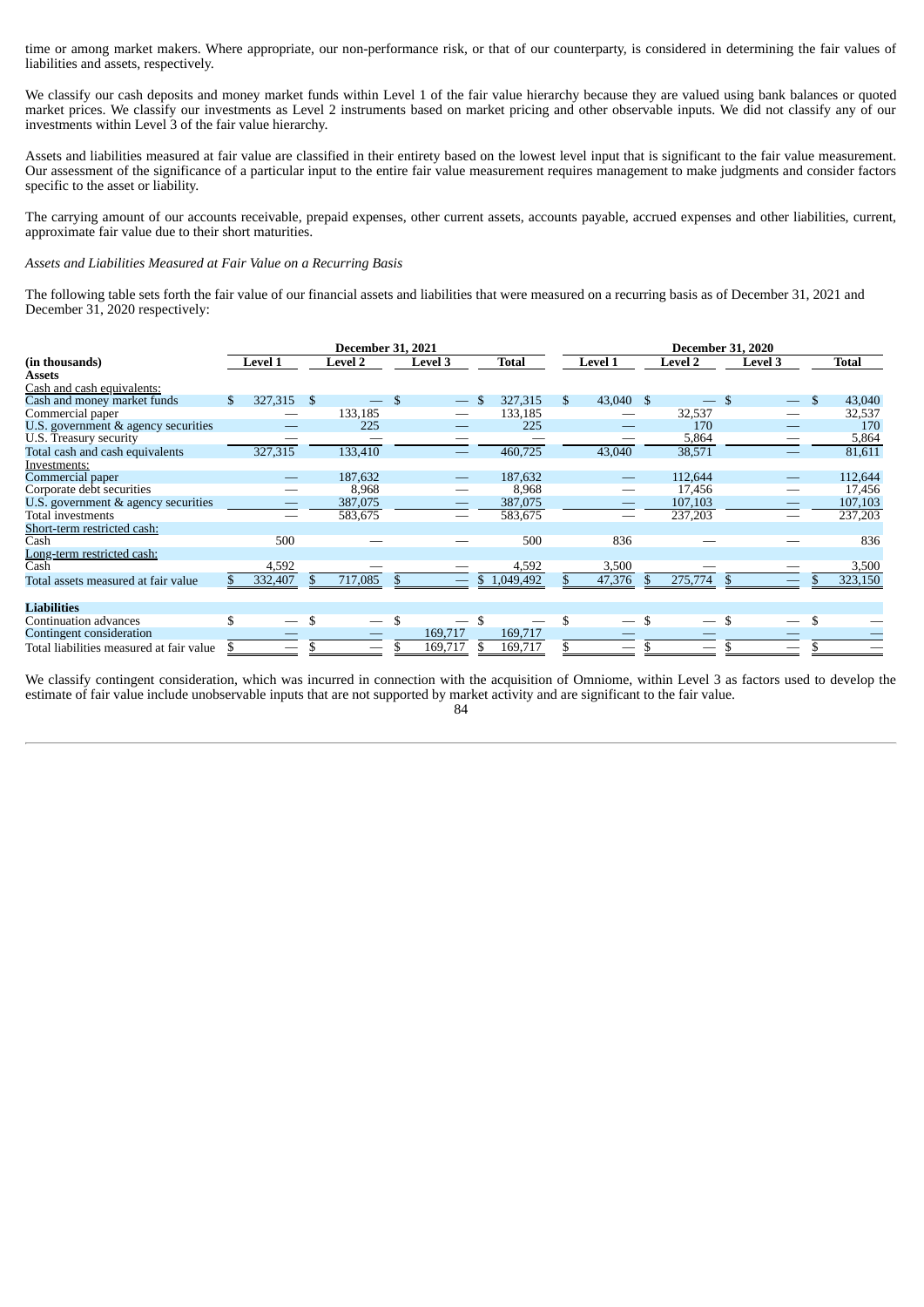On a quarterly basis, we estimate the fair value of the contingent consideration liability by discounting the probability-weighted outcomes to present value using an estimate of our borrowing rate and the risk-free rate. The potential outcomes of milestone achievement dates are within the period from December 31, 2022 to June 30, 2025. A decrease in the probability of an earlier scenario within this range would result in a decrease in the fair value of the liability. The discount rates used are the sum of the U.S. risk-free rate and the estimated subordinated credit spread for B- and B credit rating, which ranges from 4.8% to 5.5%. Changes in our estimated subordinated credit spread can result in changes in the fair value of the contingent consideration liability, where a lower credit spread may result in an increased liability valuation.

Changes in the estimated fair value of the contingent consideration liability for the year ended December 31, 2021 were as follows:

| (in thousands)                          | Level 3 |
|-----------------------------------------|---------|
| Beginning balance as of January 1, 2021 |         |
| <b>Acquisition of Omniome</b>           | 168.574 |
| Change in estimated fair value          | 1.143   |
| Ending balance as of December 31, 2021  | 169.717 |

Changes to the fair value are recorded as the Change in fair value of contingent consideration in the Consolidated Statement of Operations and Comprehensive (Loss) Income.

As of December 31, 2020, we classified the Continuation Advances, which were incurred in connection with the Illumina Merger Agreement and were subject to repayment under certain circumstances, as a financial liability and were reported at fair value. The estimated fair value of the liability related to the Continuation Advances was determined using Level 3 inputs, or significant unobservable inputs. Management assessed the fair value of this financial instrument to be zero at December 31, 2020.

We were first approached by SB Northstar LP during the quarter ended March 31, 2021 regarding a potential convertible debt transaction. As discussed further below in *Note 7. [Convertible](#page-91-0) Senior Notes*, in February 2021, we entered into an investment agreement with SB Northstar LP for the issuance and sale of \$900 million of 1.50% Convertible Senior Notes due February 15, 2028. As a result, \$52.0 million of Continuation Advances were repaid without interest to Illumina in February 2021 and recorded as a non-operating expense in the Consolidated Statements of Operations and Comprehensive (Loss) Income for the year ended December 31, 2021. There was no further liability exposure for Continuation Advances as of December 31, 2021.

For the year ended December 31, 2021, there were no transfers between Level 1, Level 2, or Level 3 assets or liabilities reported at fair value on a recurring basis and our valuation techniques did not change compared to the prior year. As discussed above, we recorded a contingent consideration liability in connection with our acquisition of Omniome during the year ended December 31, 2021.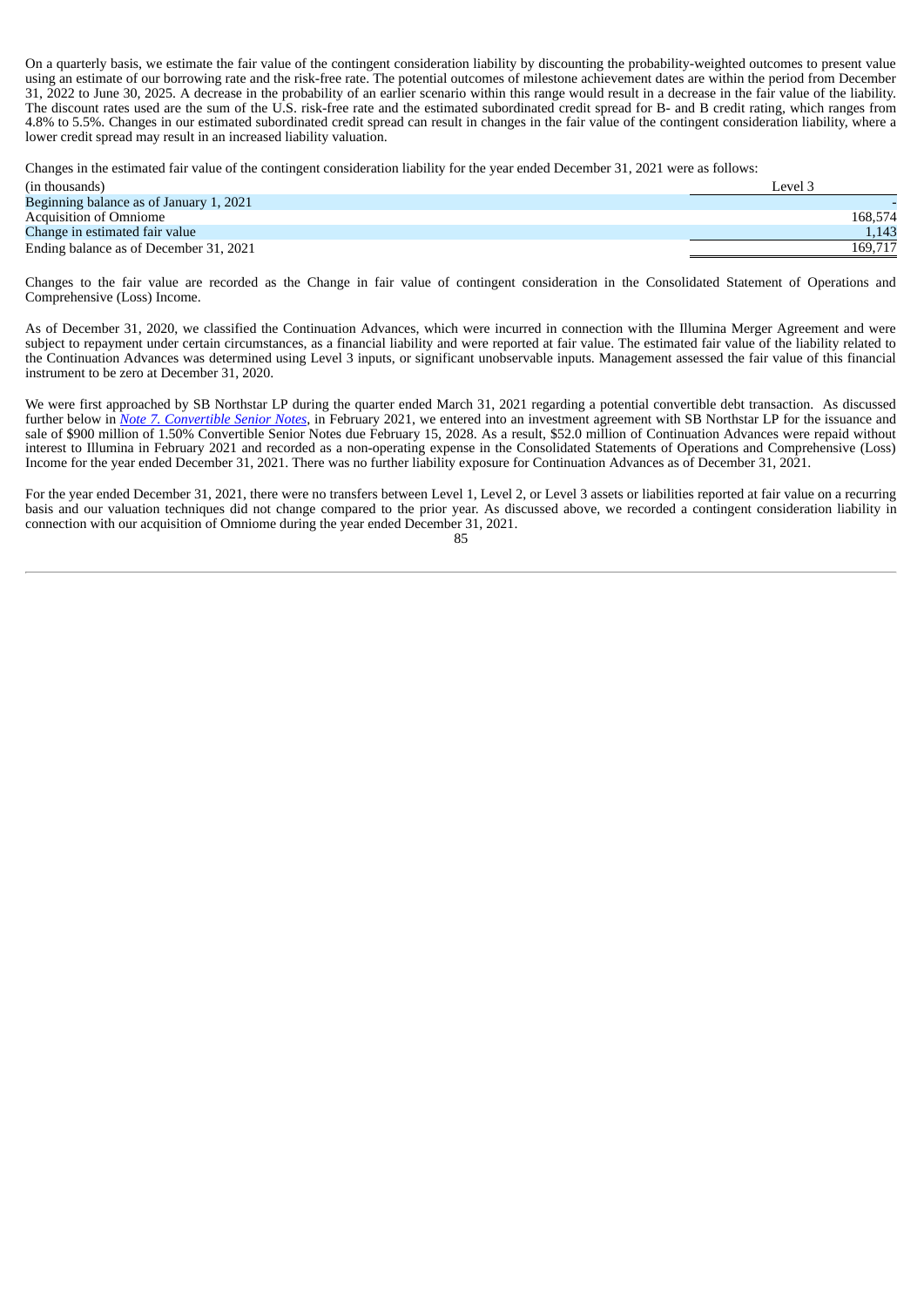# *Cash, Cash Equivalents and Investments*

The following table summarizes our cash, cash equivalents and investments as of December 31, 2021 and 2020:

|                                                     | As of December 31, 2021 |                   |    |                                     |  |                                      |  |               |  |  |  |
|-----------------------------------------------------|-------------------------|-------------------|----|-------------------------------------|--|--------------------------------------|--|---------------|--|--|--|
| (in thousands)<br><b>Cash and cash equivalents:</b> |                         | Amortized<br>Cost |    | <b>Gross</b><br>unrealized<br>gains |  | <b>Gross</b><br>unrealized<br>losses |  | Fair<br>Value |  |  |  |
| Cash and money market funds                         |                         | 327,316           | -S |                                     |  |                                      |  | 327,316       |  |  |  |
| Commercial paper                                    |                         | 133,190           |    |                                     |  | (5)                                  |  | 133,185       |  |  |  |
| U.S. government & agency securities                 |                         | 225               |    |                                     |  |                                      |  | 224           |  |  |  |
| Total cash and cash equivalents                     |                         | 460,731           |    |                                     |  | (5)                                  |  | 460,725       |  |  |  |
| <b>Investments:</b>                                 |                         |                   |    |                                     |  |                                      |  |               |  |  |  |
| Commercial paper                                    |                         | 187,705           |    |                                     |  | (73)                                 |  | 187,632       |  |  |  |
| Corporate debt securities                           |                         | 8,964             |    |                                     |  | (5)                                  |  | 8,968         |  |  |  |
| U.S. government & agency securities                 |                         | 388,088           |    |                                     |  | (1,014)                              |  | 387,075       |  |  |  |
| Total investments                                   |                         | 584,757           |    | 10                                  |  | (1,092)                              |  | 583,675       |  |  |  |
| Total cash, cash equivalents and investments        |                         | 1,045,488         |    | 10                                  |  | (1,097)                              |  | 1,044,400     |  |  |  |
| <b>Short-term restricted cash:</b>                  |                         |                   |    |                                     |  |                                      |  |               |  |  |  |
| Cash                                                |                         | 500               |    |                                     |  |                                      |  | 500           |  |  |  |
| Long-term restricted cash:                          |                         |                   |    |                                     |  |                                      |  |               |  |  |  |
| Cash                                                |                         | 4,592             |    |                                     |  |                                      |  | 4,592         |  |  |  |

|                                              | As of December 31, 2020 |     |                              |  |                                      |  |                      |  |  |  |  |
|----------------------------------------------|-------------------------|-----|------------------------------|--|--------------------------------------|--|----------------------|--|--|--|--|
| (in thousands)                               | Amortized<br>Cost       |     | Gross<br>unrealized<br>gains |  | <b>Gross</b><br>unrealized<br>losses |  | Fair<br><b>Value</b> |  |  |  |  |
| <b>Cash and cash equivalents:</b>            |                         |     |                              |  |                                      |  |                      |  |  |  |  |
| Cash and money market funds                  | 43,040                  | -\$ |                              |  |                                      |  | 43,040               |  |  |  |  |
| Commercial paper                             | 32,538                  |     |                              |  | (1)                                  |  | 32,537               |  |  |  |  |
| U.S. government & agency securities          | 170                     |     |                              |  |                                      |  | 170                  |  |  |  |  |
| U.S. Treasury security                       | 5,864                   |     |                              |  |                                      |  | 5,864                |  |  |  |  |
| Total cash and cash equivalents              | 81,612                  |     |                              |  | (1)                                  |  | 81,611               |  |  |  |  |
| <b>Investments:</b>                          |                         |     |                              |  |                                      |  |                      |  |  |  |  |
| Commercial paper                             | 112,648                 |     | 4                            |  | (8)                                  |  | 112,644              |  |  |  |  |
| Corporate debt securities                    | 17,360                  |     | 96                           |  |                                      |  | 17,456               |  |  |  |  |
| U.S. government & agency securities          | 107,109                 |     |                              |  | (12)                                 |  | 107,103              |  |  |  |  |
| Total investments                            | 237,117                 |     | 106                          |  | (20)                                 |  | 237,203              |  |  |  |  |
| Total cash, cash equivalents and investments | 318,729                 |     | 106                          |  | (21)                                 |  | 318,814              |  |  |  |  |
| Short-term restricted cash:                  |                         |     |                              |  |                                      |  |                      |  |  |  |  |
| Cash                                         | 836                     |     |                              |  |                                      |  | 836                  |  |  |  |  |
| Long-term restricted cash:                   |                         |     |                              |  |                                      |  |                      |  |  |  |  |
| Cash                                         | 3,500                   |     |                              |  |                                      |  | 3,500                |  |  |  |  |

The following table summarizes the contractual maturities of our cash equivalents and available-for-sale investments, excluding money market funds, as of December 31, 2021:

| (in thousands)                     | <b>Fair Value</b> |
|------------------------------------|-------------------|
| Due in one year or less            | 595,063           |
| Due after one year through 5 years | 122.022           |
| Total investments                  | 717.085           |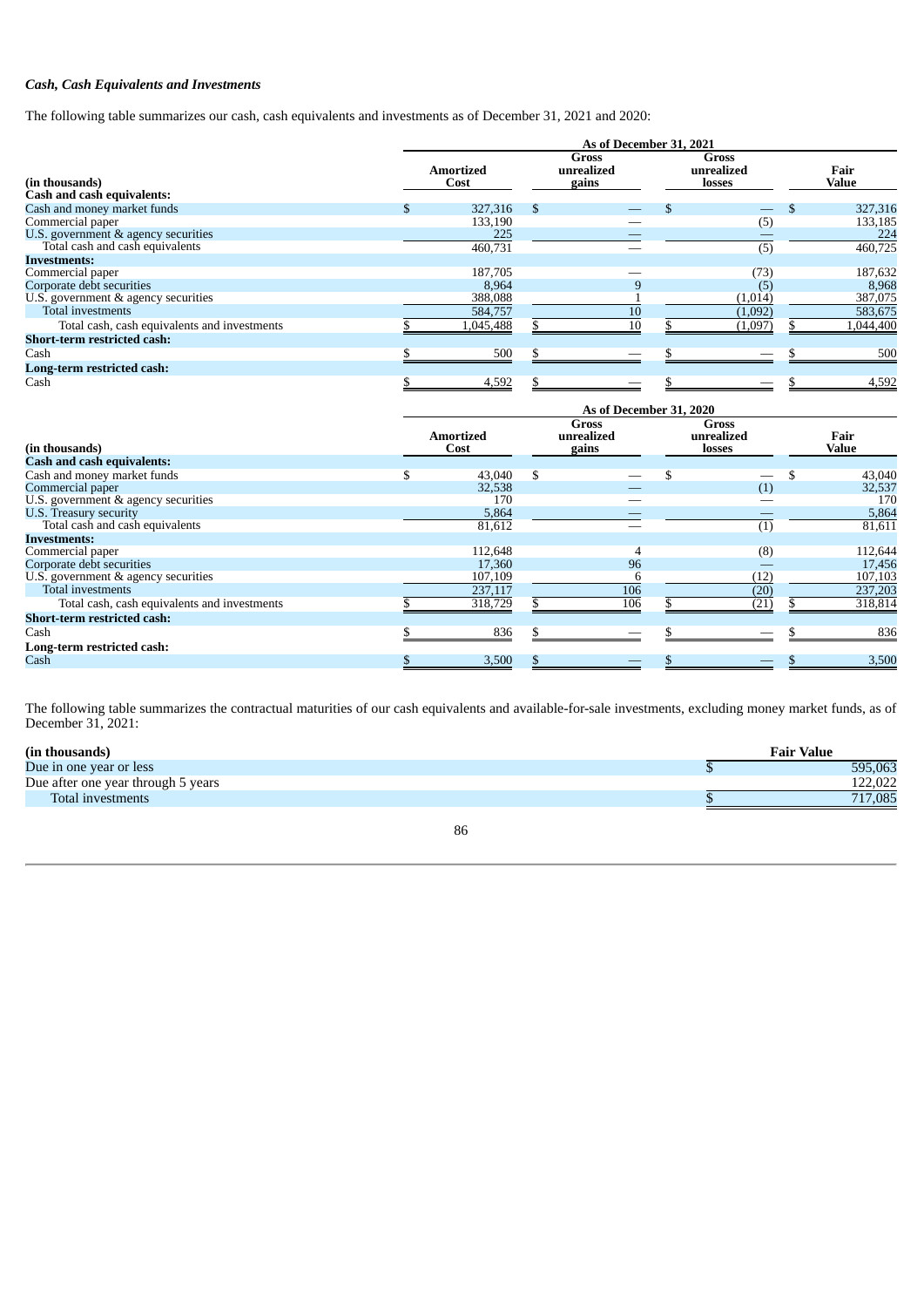Actual maturities may differ from contractual maturities because issuers may have the right to call or prepay obligations without call or prepayment penalties.

## **NOTE 6. BALANCE SHEET COMPONENTS**

#### *Short-term restricted cash*

As of December 31, 2021, the short-term restricted cash balance of \$0.5 million was comprised of security deposits for the credit cards of employees. As of December 31, 2020, the short-term restricted cash balance of \$0.8 million was comprised of \$0.5 million for a customer deposit and \$0.3 million for a security deposit for the credit cards of employees.

In connection with the acquisition of Omniome in September 2021, we acquired \$0.2 million of short-term restricted cash consisting of a security deposit for credit cards of Omniome employees.

#### *Inventory*

As of December 31, 2021 and 2020, our inventory consisted of the following components:

|                     | December 31, |        |  |  |
|---------------------|--------------|--------|--|--|
| (in thousands)      | 2021         | 2020   |  |  |
| Purchased materials | 7,993        | 3,531  |  |  |
| Work in process     | 8,611        | 6,651  |  |  |
| Finished goods      | 7,995        | 4,048  |  |  |
| Inventory           | 24,599       | 14,230 |  |  |

### *Property and Equipment, Net*

As of December 31, 2021 and 2020, our property and equipment, net, consisted of the following components:

|                                    | December 31, |  |           |  |
|------------------------------------|--------------|--|-----------|--|
| (in thousands)                     | 2021         |  | 2020      |  |
| Laboratory equipment and machinery | 31,534       |  | 24,948    |  |
| Leasehold improvements             | 31,114       |  | 29,931    |  |
| Computer equipment                 | 15,059       |  | 12,400    |  |
| Software                           | 5,578        |  | 4,940     |  |
| Furniture and fixtures             | 3,202        |  | 2,434     |  |
| Construction in progress           | 2,303        |  | 137       |  |
|                                    | 88,790       |  | 74,790    |  |
| Less: Accumulated depreciation     | (56, 286)    |  | (49, 891) |  |
| Property and equipment, net        | 32,504       |  | 24,899    |  |

Depreciation expense during the years ended December 31, 2021, 2020 and 2019 was \$7.2 million, \$6.4 million and \$7.3 million, respectively.

#### *Long-term restricted cash*

For our facility located at 1305 O'Brien Drive, Menlo Park, California (the "O'Brien Lease"), we were required to establish a letter of credit for the benefit of the landlord and to submit \$4.5 million as a deposit for the letter of credit in October 2015. Subsequently, pursuant to the terms of the O'Brien Lease, beginning on May 1, 2019, the amount of the letter of credit was reduced by \$0.5 million each year thereafter on May 1. As such, \$3.0 million and \$3.5 million was recorded in long-term restricted cash related to the O'Brien Lease in the Consolidated Balance Sheets as of December 31, 2021 and December 31, 2020, respectively.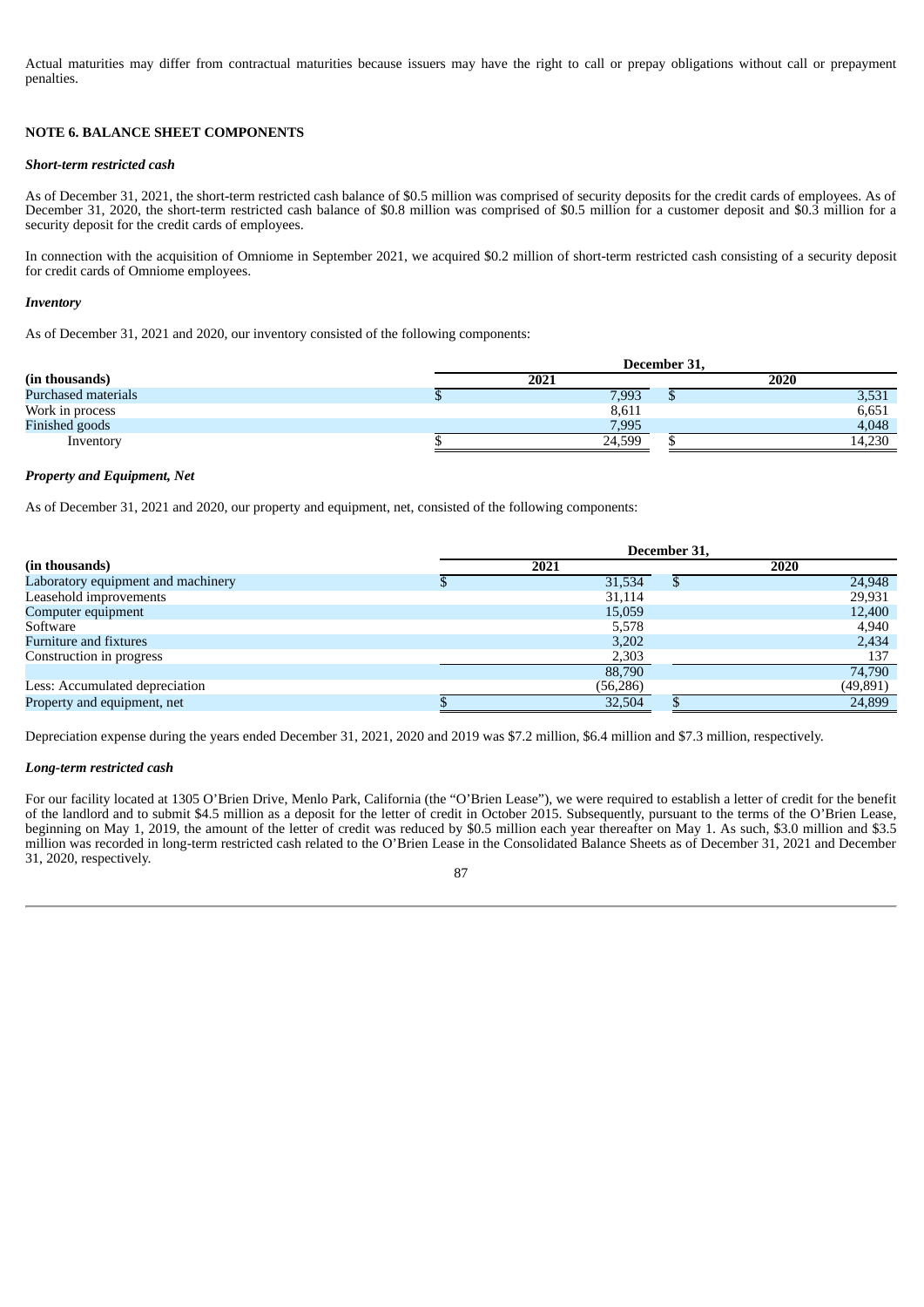In connection with the acquisition of Omniome in September 2021, we acquired \$1.6 million of long-term restricted cash related to a letter of credit established for a facility lease.

## *Goodwill and intangible assets*

## *Goodwill*

Goodwill arises from business combinations and represents the excess of the purchase price over the fair value of the net assets and other identifiable intangible assets acquired. The fair values of net tangible assets and intangible assets acquired are based upon preliminary valuations and our estimates and assumptions are subject to change within the measurement period (potentially up to one year from the acquisition date).

The following table presents the changes in the carrying amount of goodwill for the periods indicated (in thousands): *Wa*

| Balance as of December 31, 2020   |  |  |  |         |
|-----------------------------------|--|--|--|---------|
| <b>Acquisition of Omniome</b>     |  |  |  | 390.665 |
| <b>Acquisition of Circulomics</b> |  |  |  | 19.309  |
| Balance as of December 31, 2021   |  |  |  | 409,974 |
|                                   |  |  |  |         |

## *Acquired Intangible Assets*

Intangible assets include acquired in-process research and development (IPR&D) of \$400 million as a result of the Omniome acquisition in September 2021.

In addition to IPR&D, we had the following acquired definite-lived intangible assets as of December 31, 2021 (in thousands, except years):

|                        | Estimated<br><b>Useful Life</b><br>(in years) | Gross<br>Carrving<br>Amount | Accumulated<br><b>Amortization</b> |   | <b>Net</b><br>Carrving<br>Amount |
|------------------------|-----------------------------------------------|-----------------------------|------------------------------------|---|----------------------------------|
| Developed technology   | Τŋ                                            | 11,000                      | (306)                              | Ψ | 10,694                           |
| Customer relationships |                                               | 360                         | (75                                |   | 285                              |
| <b>Total</b>           |                                               | 11,360                      | (381)                              |   | 10,979                           |

Amortization expense of intangibles was \$0.4 million for the year ended December 31, 2021. We had no amortization expense of intangibles for the years ended December 31, 2020 and 2019.

The estimated future amortization expense of acquisition-related intangible assets with definite lives is estimated as follows (in thousands):

| 2022                |    | 913    |
|---------------------|----|--------|
| 2023                |    | 838    |
| 2024                |    | 733    |
| 2025<br>2026        |    | 733    |
|                     |    | 733    |
| 2027 and thereafter |    | 7,029  |
| Total               |    | 10,979 |
|                     | 88 |        |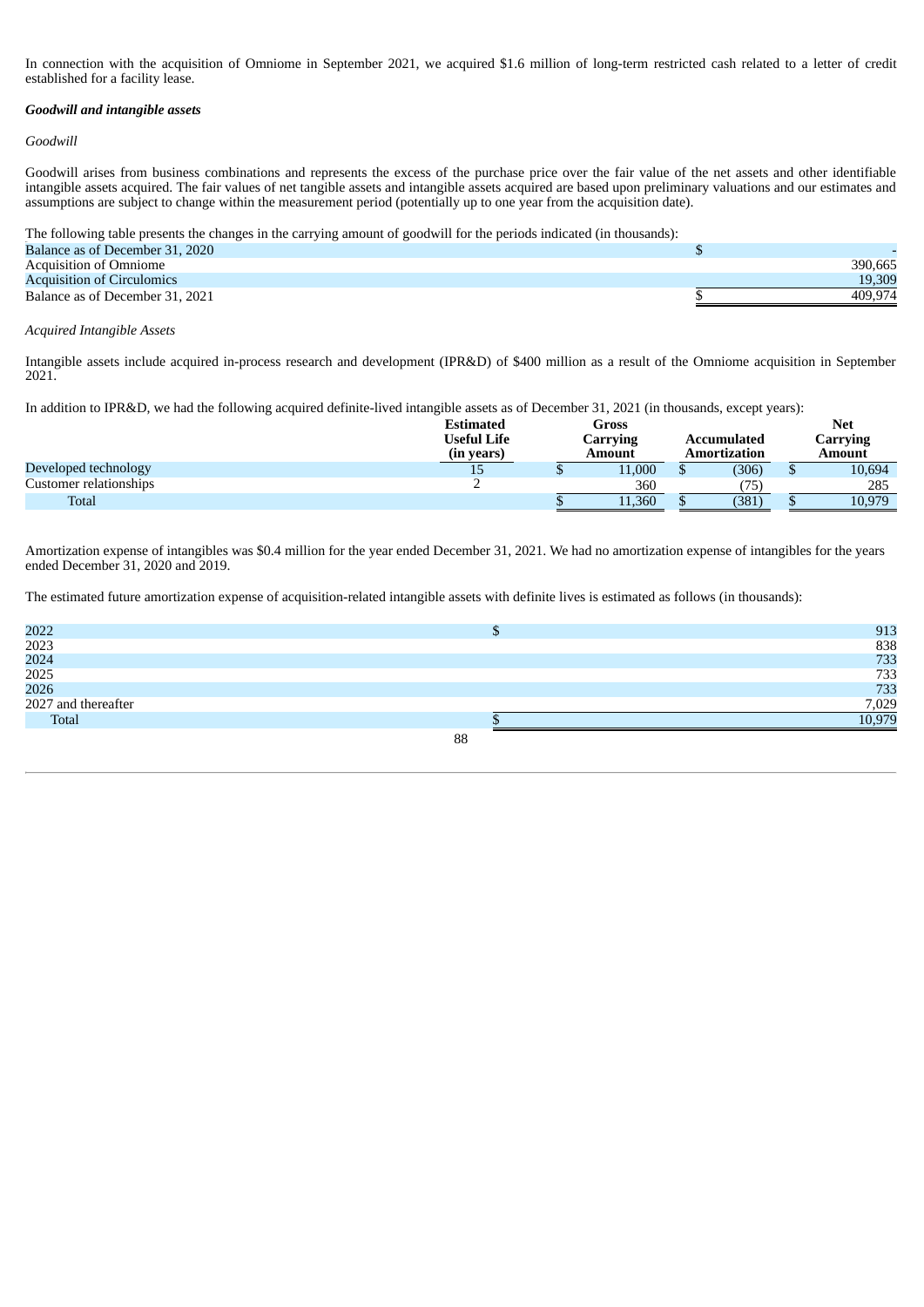## *Accrued Expenses*

As of December 31, 2021 and 2020, our accrued expenses consisted of the following components:

|                                              | ີ |              |             |
|----------------------------------------------|---|--------------|-------------|
|                                              |   | December 31, |             |
| (in thousands)                               |   | 2021         | <b>2020</b> |
| Salaries and benefits                        |   | 25,282       | 15,261      |
| Accrued product development costs            |   | 1,936        | 415         |
| Accrued interest payable                     |   | 5,100        |             |
| Inventory accrual                            |   | 108          | 218         |
| Warranty                                     |   | 594          | 161         |
| Accrued professional services and legal fees |   | 1,640        | 726         |
| Other                                        |   | 1,601        | 569         |
| Accrued expenses                             |   | 36,261       | 17,350      |
|                                              |   |              |             |

#### *Deferred Revenue*

As of December 31, 2021, we had a total of \$ 36.0 million of deferred revenue, \$11.0 million of which was recorded as deferred revenue, current and primarily relates to deferred service contract revenues to be recognized over the next year and the remaining \$25.0 million was recorded as deferred revenue, non-current. Of the deferred revenue, non-current balance, \$23.5 million relates to payments received under the Invitae collaboration and \$1.5 million primarily relates to deferred service contract revenues and is scheduled to be recognized in the next 5 years. Revenue recorded in the year ended December 31, 2021 includes \$8.6 million of previously deferred revenue that was included in "Deferred revenue, current" as of December 31, 2020. Contract assets as of December 31, 2021 and December 31, 2020 were not material.

As of December 31, 2021, we had a total of \$0.7 million of deferred commissions included in "Prepaid expenses and other current assets" which is recognized as the related revenue is recognized. Additionally, as a practical expedient, we expense costs to obtain a contract as incurred if the amortization period would have been a year or less.

#### *Term Loans*

In connection with the acquisition of Omniome, we acquired \$1.3 million in short-term debt and \$3.0 million in long-term debt relating to a term loan facility that Omniome obtained in April 2020. Borrowings on the term loan facility were used to fund Omniome's purchases of equipment, which serves as collateral. Each term loan has a term of 43 months and bears a fixed interest rate of approximately 17% annually. The fee for the elective option to prepay all, but not less than all, of the borrowed amounts at any time after the 24<sup>th</sup> month and before the 43<sup>rd</sup> month after the commencement date, is 4% of the outstanding loan balance. Payments are made in equal monthly installments including principal and interest.

As of December 31, 2021, the carrying value of term loans outstanding was \$3.9 million. The related long-term portion of \$2.3 million was recorded as part of "Other liabilities, non-current" and the short-term portion of \$1.6 million was recorded as part of "Other liabilities, current" on the Consolidated Balance Sheet. The interest expense was \$0.2 million for the year ended December 31, 2021, which was included as part of interest expense in the Consolidated Statement of Operations and Comprehensive (Loss) Income.

As of December 31, 2021, the future principal payments remaining on term loans was the following:

| (in thousands) |    |       |
|----------------|----|-------|
| 2022           |    | 1,608 |
| 2023           |    | 1,842 |
| 2024           |    | 490   |
| Total          |    | 3,940 |
|                | 89 |       |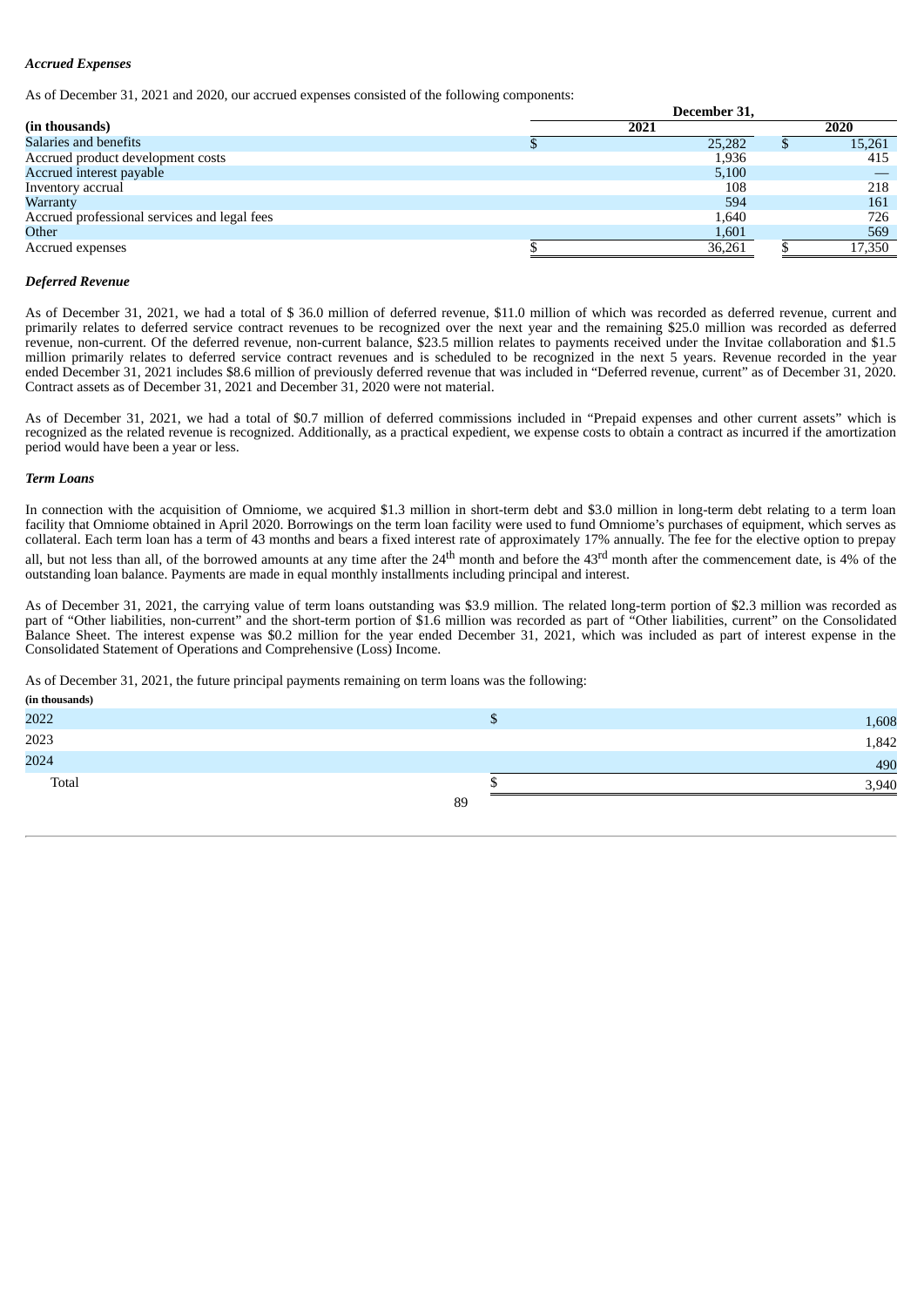### *Other liabilities, current*

As of December 31, 2021 and 2020, our Other liabilities, current consisted of the following components:

|                            | ີ<br>December 31, |       |  |  |
|----------------------------|-------------------|-------|--|--|
| (in thousands)             | 2021              | 2020  |  |  |
| <b>Accrued ESPP</b>        | 3,598             | 2,037 |  |  |
| Other                      | 2,161             | 2,482 |  |  |
| Other liabilities, current | 5,759             | 4,519 |  |  |

## <span id="page-91-0"></span>**NOTE 7. CONVERTIBLE SENIOR NOTES**

On February 9, 2021, we entered into an investment agreement (the "Investment Agreement") with SB Northstar LP (the "Purchaser"), a subsidiary of SoftBank Group Corp., relating to the issuance and sale to the Purchaser of \$900 million in aggregate principal amount of our 1.50% Convertible Senior Notes (the "Notes"). The Notes were issued on February 16, 2021.

The Notes are governed by an indenture (the "Indenture") between the Company and U.S. Bank National Association, as trustee. The Notes bear interest at a rate of 1.50% per annum. Interest on the Notes is payable semi-annually in arrears on February 15 and August 15 and commenced on August 15, 2021. The Notes will mature on February 15, 2028, subject to earlier conversion, redemption or repurchase.

The Notes are convertible at the option of the holder at any time until the second scheduled trading day prior to the maturity date, including in connection with a redemption by the Company. The Notes are convertible into shares of our common stock based on an initial conversion rate of 22.9885 shares of common stock per \$1,000 principal amount of the Notes (which is equal to an initial conversion price of \$43.50 per share), in each case subject to customary anti-dilution and other adjustments as a result of certain extraordinary transactions. Upon conversion of the Notes, we may elect to settle such conversion obligation in shares, cash or a combination of shares and cash.

On or after February 20, 2026, the Notes will be redeemable by the Company in the event that the closing sale price of our common stock has been at least 150% of the conversion price then in effect for at least 20 trading days (whether or not consecutive) during any 30 consecutive trading day period (including the last trading day of such period) ending on, and including, the trading day immediately preceding the date on which we provide the redemption notice at a redemption price of 100% of the principal amount of such Notes, plus accrued and unpaid interest up to, but excluding, the redemption date.

With certain exceptions, upon a change of control of the Company or the failure of our common stock to be listed on certain stock exchanges (a "Fundamental Change"), the holders of the Notes may require that we repurchase all or part of the principal amount of the Notes at a purchase price of par plus unpaid interest up to, but excluding, the maturity date.

The Indenture includes customary "events of default," which may result in the acceleration of the maturity of the Notes under the Indenture. The Indenture also includes customary covenants for convertible notes of this type.

To the extent we elect, the sole remedy for an event of default relating to our failure to comply with certain of our reporting obligations shall, for the first 360 calendar days after the occurrence of such an event of default, consist exclusively of the right to receive additional interest on the Notes at a rate equal to (i) 0.25% per annum of the principal amount of the Notes outstanding for each day during the first 180 calendar days of the 360-day period after the occurrence of such an event of default during which such event of default is continuing (or, if earlier, the date on which such event of default is cured or waived) and (ii) 0.50% per annum of the principal amount of the Notes outstanding for each day from, and including, the 181st calendar day to, and including, the 360th calendar day after the occurrence of such an event of default during which such event of default is continuing (or, if earlier, the date on which such event of default is cured or waived as provided for in the Indenture). On the 361st day after such event of default (if the event of default relating to our failure to comply with its obligations is not cured or waived prior to such 361st day), the Notes shall be subject to acceleration as provided for in the Indenture.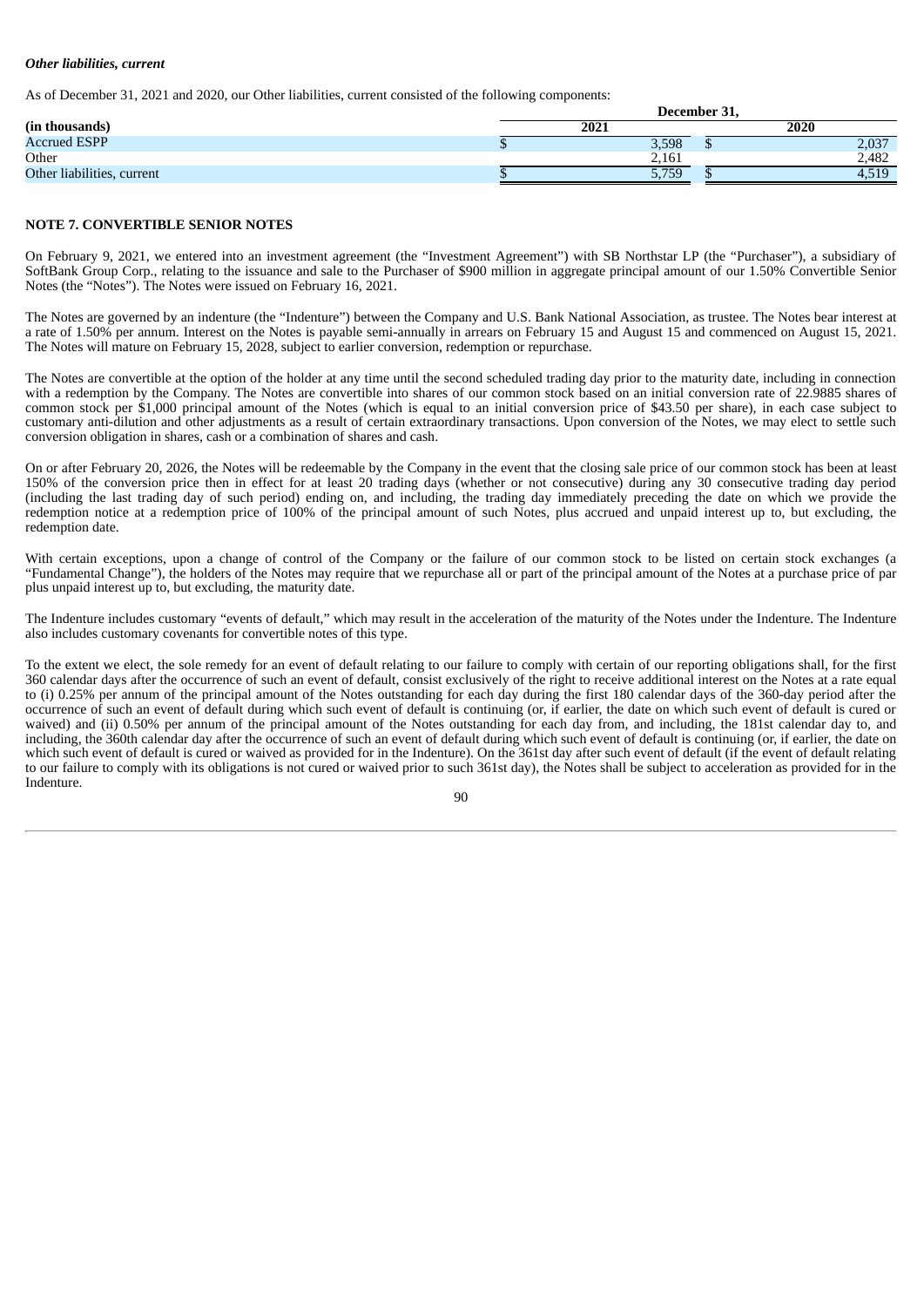The notes are accounted for in accordance with the authoritative guidance for convertible debt instruments that may be settled in cash upon conversion. Under ASU 2020-06, the guidance requires that debt with an embedded conversion feature is accounted for in its entirety as a liability and no portion of the proceeds from the issuance of the convertible debt instrument is accounted for as attributable to the conversion feature unless the conversion feature is required to be accounted for separately as an embedded derivative or the conversion feature results in a substantial premium. The conversion feature of the Notes is not accounted for as an embedded derivative because it is considered to be indexed to our common stock, and the Notes were not issued at a premium; therefore, the Notes are accounted for in their entirety as a liability. Because we may elect to settle any conversions entirely in shares, and because settlement in shares is the default settlement method, the liability is classified as non-current.

The requirement to repurchase the Notes including unpaid interest to the maturity date in the event of a Fundamental Change is considered a put option for certain periods requiring bifurcation under ASC 815 – *Derivatives and Hedging.* However, given the low probability of a Fundamental Change occurring during the applicable periods, the value of the embedded derivative is immaterial.

The additional interest feature in the event of our failure to comply with certain reporting obligations is also considered an embedded derivative requiring bifurcation under ASC 815. However, due to the nature and terms of the reporting obligations, the value of the embedded derivative is immaterial.

We incurred issuance costs related to the Notes of approximately \$4.5 million, which were recorded as debt issuance cost and are presented as a reduction to the Notes on our Consolidated Balance Sheets and are amortized to interest expense using the effective interest method over the term of the Notes, resulting in an effective interest rate of 1.6%.

As of December 31, 2021, the net carrying amount of the liability for the Notes is recorded as convertible senior notes, net in the Consolidated Balance Sheets as follows (in thousands):

| Principal amount                                                                                    | 900,000 |
|-----------------------------------------------------------------------------------------------------|---------|
| Unamortized debt issuance costs                                                                     | (3,933) |
| Net carrying amount                                                                                 | 896.067 |
|                                                                                                     |         |
| For the year ended December 31, 2021, interest expense for the Notes was as follows (in thousands): |         |
| Contractual interest expense                                                                        | 11,812  |
| Amortization of debt issuance costs                                                                 | 532     |
| Total interest expense                                                                              | 12,344  |

As of December 31, 2021, the estimated fair value (Level 2) of the Notes was \$787.5 million. The fair value of the Notes is estimated using a pricing model that is primarily affected by the trading price of our common stock and market interest rates.

## **NOTE 8. COMMITMENTS AND CONTINGENCIES**

#### *Leases*

We record operating lease right-of-use assets and liabilities on our Consolidated Balance Sheets for all leases with a term of more than 12 months. In connection with the acquisition of Omniome, we acquired \$18.1 million in right-of-use assets and liabilities on our Consolidated Balance Sheets. The operating lease right-of-use assets and liabilities are calculated as the present value of remaining minimum lease payments over the remaining lease term using our estimated secured incremental borrowing rates at the commencement date. Lease payments included in the measurement of the lease liability comprise the fixed rent per the term of the Lease. All of our leases are operating leases. Lease payments comprise the base rent per the term of the Lease. Lease expense for these leases is recognized on a straight-line basis over the lease term, with variable lease payments, such as common area maintenance fees, recognized in the period those payments are incurred.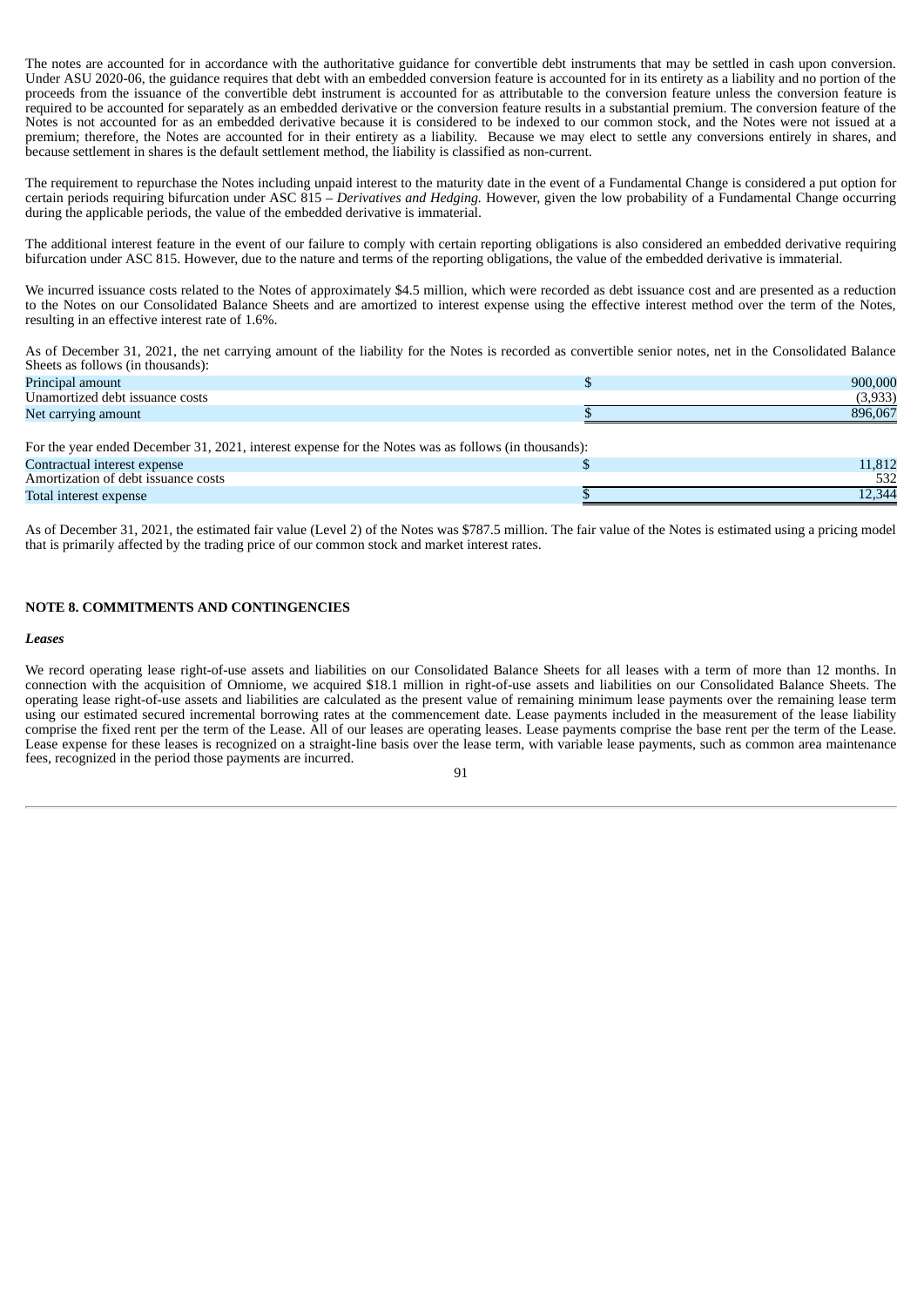We often have options to renew lease terms for buildings. For the O'Brien Lease, the renewal option is 5 years and the rent will be based on fair market value at the time of renewal and was not included in the lease term. In addition, certain lease arrangements may be terminated prior to their original expiration date at our discretion. We evaluate renewal and termination options at the lease commencement date to determine if we are reasonably certain to exercise the option on the basis of economic factors.

The following table presents information as to the amount and timing of cash flows arising from our operating leases as of December 31, 2021:

| <b>Maturity of Lease Liabilities</b>                | <b>Amount</b>  |  |
|-----------------------------------------------------|----------------|--|
| <b>Years ending December 31,</b>                    | (in thousands) |  |
| 2022                                                | \$<br>11,326   |  |
| 2023                                                | 11,851         |  |
| 2024                                                | 12,040         |  |
| 2025                                                | 12,328         |  |
| 2026                                                | 12,437         |  |
| Thereafter                                          | 9,930          |  |
| Total undiscounted operating lease payments         | 69,912         |  |
| Less: imputed interest                              | (12, 232)      |  |
| <b>Present value of operating lease liabilities</b> | 57,680         |  |
|                                                     |                |  |
| <b>Balance Sheet Classification</b>                 |                |  |
| Operating lease liabilities, current                | 7,710          |  |
| Operating lease liabilities, non-current            | 49,970         |  |

# **Total operating lease liabilities** 57,680

We use our incremental borrowing rate to determine the present value of lease payments, as the implicit rates in our leases are not readily determinable. The weighted average discount rate used to measure our operating lease liabilities was 6.7%. The weighted average remaining lease term for our operating leases as of December 31, 2021 was 5.7 years.

## *Cash Flows*

Cash paid for amounts included in the present value of operating lease liabilities was \$8.2 million and \$7.2 million for the years ended December 31, 2021 and 2020, respectively and were included in operating cash flow.

### *Operating Lease Costs*

Operating lease costs were \$7.2 million and \$6.2 million for the years ended December 31, 2021 and 2020, respectively. For both 2021 and 2020 the total lease costs primarily related to our operating leases, but also included immaterial amounts for variable leases.

## *Contingencies*

We may become involved in legal proceedings, claims and assessments from time to time in the ordinary course of business. We accrue liabilities for such matters when it is probable that future expenditures will be made and such expenditures can be reasonably estimated.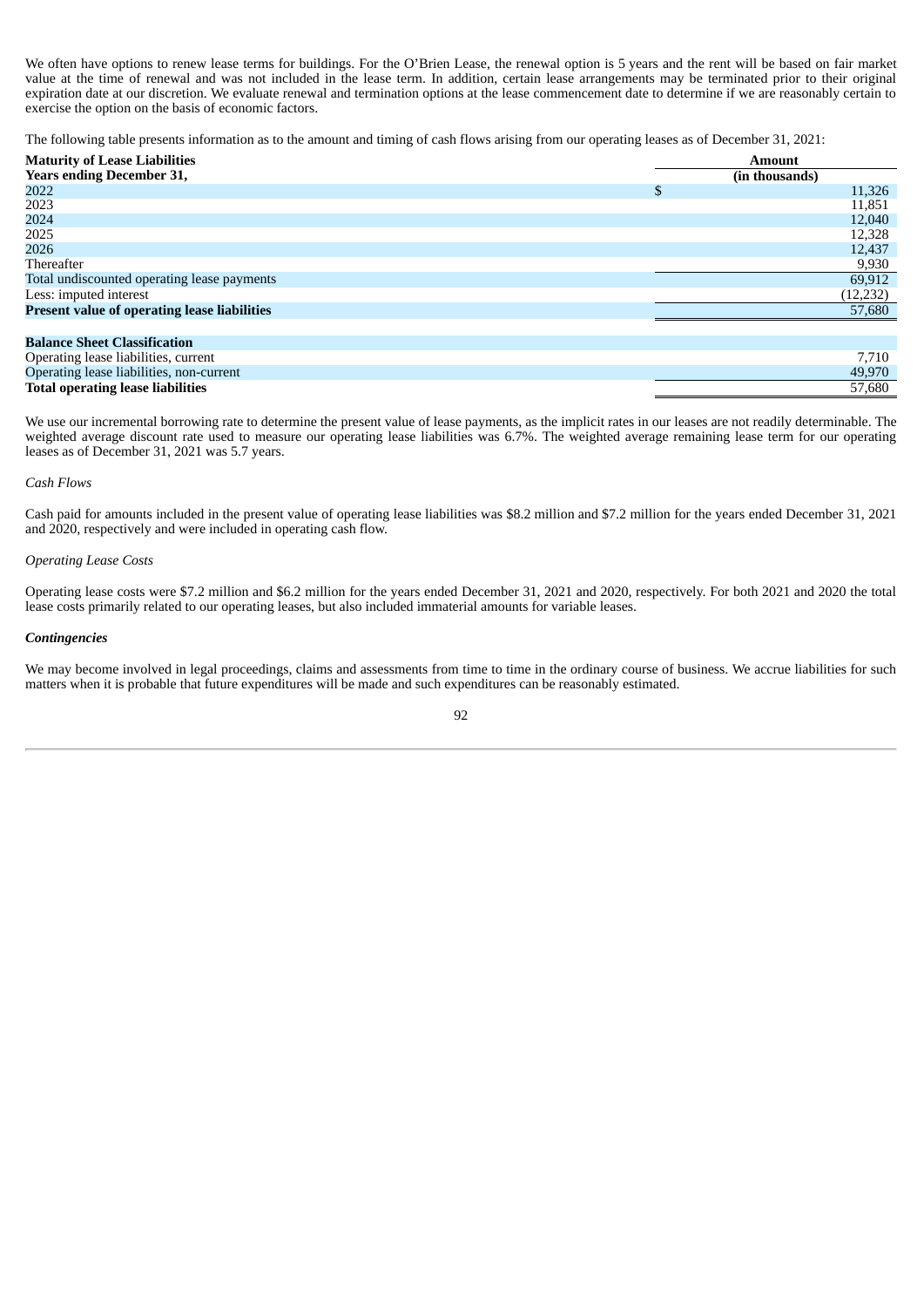## *Legal Proceedings*

#### *U.S. District Court Proceedings*

On September 26, 2019, Personal Genomics of Taiwan, Inc. ("PGI") filed a complaint in the U.S. District Court for the District of Delaware against us for patent infringement (C.A. No. 19-cv-1810) (the "PGI District Court matter"). The matter from this complaint is based on PGI's U.S. Patent No. 7,767,441 (the "'441 Patent"). We plan to vigorously defend in this matter. On November 20, 2019, we filed our answer to the complaint, denying infringement and seeking a declaratory judgement of invalidity of the '441 Patent.

On June 22, 2020, we filed a petition requesting institution of an inter-partes review (IPR) to the Patent Trial and Appeals Board (the "Board") at the United States Patent Office requesting the Board to find a set of claims in the '441 Patent invalid. On June 27, 2020, we filed a second petition requesting institution of an IPR requesting the Board to find another set of claims in the '441 Patent invalid. The two petitions (the "PacBio IPR Petitions") requesting IPRs assert that all of the claims relevant to the PGI complaint are invalid. On January 19, 2021, the Board ordered that both PacBio IPR Petitions are instituted on all grounds presented. On January 18, 2022, the Board issued decisions on the two IPRs. In one IPR, all challenged claims were found unpatentable including PGI's core device claims. In the second IPR, the board did not find the disputed claims unpatentable. We are appealing the decision in the second IPR to the U.S. Court of Appeals for the Federal Circuit.

On August 19, 2020, the court ordered a stay of the PGI District Court matter based on a joint stipulation by the parties pending a final written decision on the IPRs. Following the final decision on the IPRs described above, on February 2, 2022, the judge ordered that the PGI District Court matter be reopened. We plan to vigorously defend against the remaining claims.

#### *Proceedings in China*

On May 12, 2020, PGI filed a complaint in the Wuhan Intermediate People's Court in China alleging infringement of one or more claims of China patent No. CN101743321B (the "CN321 Patent"), which is related to the '441 Patent. We were served on January 20, 2021 and plan to vigorously defend in this matter. On November 23, 2020 we filed an Invalidation Petition at the China National Intellectual Property Administration (CNIPA) demonstrating the invalidity of the claims in the CN321 Patent on grounds of insufficient disclosure, and the lack of support, essential technical features, clarity, novelty, and inventiveness. A hearing in the invalidation proceeding at the CNIPA was held on April 29, 2021. On September 2, 2021, the CNIPA issued its decision on the Invalidation Petition and determined that all claims (1-61) of the CN321 patent were invalid. We have filed a petition with the Wuhan Intermediate People's court requesting dismissal of the infringement action. On December 1, 2021, PGI filed an appeal with the Beijing IP Court, contesting the CNIPA decision.

### *Other Proceedings*

From time to time, we may also be involved in a variety of other claims, lawsuits, investigations and proceedings relating to securities laws, product liability, patent infringement, contract disputes, employment and other matters that arise in the normal course of our business. In addition, third parties may, from time to time, assert claims against us in the form of letters and other communications. We record a provision for contingent losses when it is both probable that a liability has been incurred and the amount of the loss can be reasonably estimated. We currently do not believe that the ultimate outcome of any of the matters described above is probable or reasonably estimable, or that these matters will have a material adverse effect on our business; however, the results of litigation and claims are inherently unpredictable. Regardless of the outcome, litigation can have an adverse impact on us because of litigation and settlement costs, diversion of management resources and other factors.

#### *Indemnification*

Pursuant to Delaware law and agreements entered into with each of our directors and officers, we may have obligations, under certain circumstances, to hold harmless and indemnify each of our directors and officers against losses suffered or incurred by the indemnified party in connection with their service to us, and judgements, fines, settlements and expenses related to claims arising against such directors and officers to the fullest extent permitted under Delaware law, our bylaws and our certificate of incorporation. We also enter and have entered into indemnification agreements with our directors and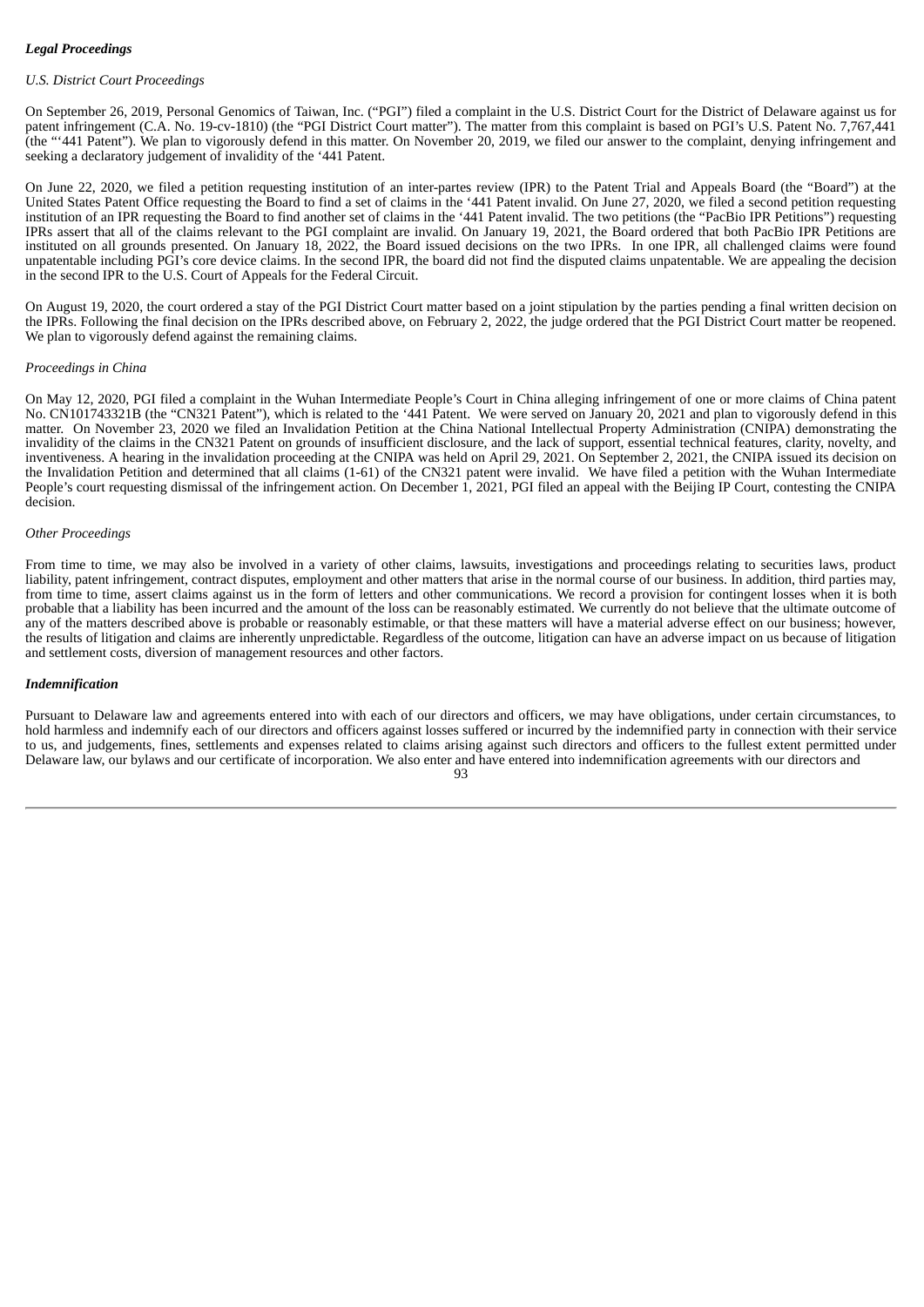officers that may require us to indemnify them against liabilities that arise by reason of their status or service as directors or officers, except as prohibited by applicable law. In addition, we may have obligations to hold harmless and indemnify third parties involved with our fundraising efforts and their respective affiliates, directors, officers, employees, agents or other representatives against any and all losses, claims, damages and liabilities related to claims arising against such parties pursuant to the terms of agreements entered into between such third parties and us in connection with such fundraising efforts. To the extent that any such indemnification obligations apply to the lawsuits described above, any associated expenses incurred are included within the related accrued litigation expense amounts. No additional liability associated with such indemnification obligations has been recorded as of December 31, 2021.

## <span id="page-95-0"></span>**NOTE 9. INCOME TAXES**

We are subject to income taxes in the United States and certain states in which we operate, and we use estimates in determining our provisions for income taxes. Significant management judgement is required in determining our provision for income taxes, deferred tax assets and liabilities and valuation allowances recorded against net deferred tax assets in accordance with U.S. GAAP. These estimates and judgements occur in the calculation of tax credits, benefits, and deductions, and in the calculation of certain tax assets and liabilities, which arise from differences in the timing of recognition of revenue and expense for tax and financial statement purposes, as well as the interest and penalties related to uncertain tax positions. Significant changes to these estimates may result in an increase or decrease to our tax provision in the current or subsequent period.

We assess all material positions taken in any income tax return, including all significant uncertain positions, in all tax years that are still subject to assessment or challenge by relevant taxing authorities. Assessing an uncertain tax position begins with the initial determination of the position's sustainability and is measured at the largest amount of benefit that is greater than 50% likely of being realized upon ultimate settlement. As of each balance sheet date, unresolved uncertain tax positions must be reassessed, and we will determine whether the factors underlying the sustainability assertion have changed and the amount of the recognized tax benefit is still appropriate.

We account for Global Intangible Low-taxed Income as a period cost.

During the years ended December 31, 2021, 2020 and 2019 income (loss) before taxes from U.S. operations were (\$275.4) million, \$28.9 million and (\$84.8) million, respectively, and income before taxes from foreign operations was \$0.8 million, \$0.6 million and \$0.9 million, respectively.

Income tax provision (benefit) related to continuing operations differ from the amounts computed by applying the statutory income tax rate of 21% to pretax income or loss as follows:

|                                        | <b>Years ended December 31,</b> |        |           |  |
|----------------------------------------|---------------------------------|--------|-----------|--|
|                                        | 2021                            | 2020   | 2019      |  |
| Statutory tax rate                     | 21.0 %                          | 21.0 % | 21.0 %    |  |
| State tax rate, net of federal benefit | 5.5                             | (8.3)  | 4.9       |  |
| Change in valuation allowance          | (4.9)                           | 6.3    | (27.5)    |  |
| Tax credits                            | 2.5                             | (3.6)  |           |  |
| Stock-based compensation               | 10.9                            | (15.2) | (0.8)     |  |
| Merger Expenses                        | (0.9)                           |        |           |  |
| Other                                  | (0.1)                           | (0.2)  | 0.2       |  |
| Total                                  | 34.0%                           | 0.0%   | $(0.0)\%$ |  |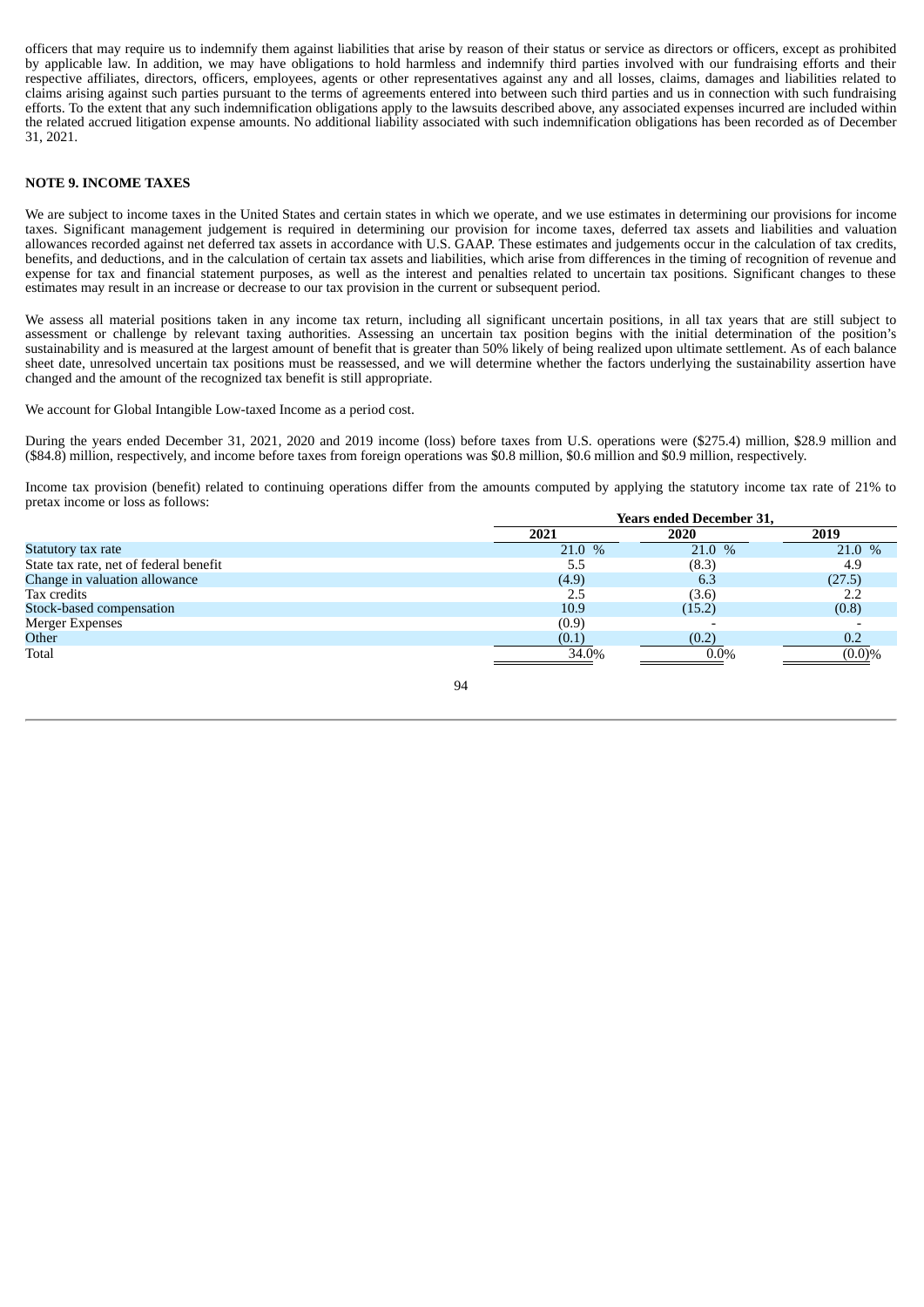Deferred income taxes reflect the net tax effects of loss and credit carry forwards and temporary differences between the carrying amounts of assets and liabilities for financial reporting purposes and the amounts used for income tax purposes. Significant components of our deferred tax assets for federal and state income taxes are as follows (in thousands):

|                                             | December 31. |      |            |  |
|---------------------------------------------|--------------|------|------------|--|
| Deferred tax assets:                        | 2021         | 2020 |            |  |
| Net operating loss carryforwards            | 378,035      | \$   | 233,225    |  |
| Research and development credits            | 60.672       |      | 49,179     |  |
| Accruals and reserves                       | 10,822       |      | 6,337      |  |
| Stock-based compensation                    | 12,838       |      | 9,717      |  |
| ASC 842 Operating lease liability           | 13,105       |      | 9,870      |  |
| Total deferred tax assets                   | 475,472      |      | 308,328    |  |
| Less: Valuation allowance                   | (366, 940)   |      | (300, 505) |  |
| Total deferred tax assets:                  | 108,532      |      | 7,823      |  |
| <b>Intangibles</b>                          | (97, 345)    |      |            |  |
| Fixed assets                                | (1,523)      |      | (786)      |  |
| ASC 842 Operating lease right-of-use assets | (10,502)     |      | (7,037)    |  |
| <b>Total deferred tax liabilities</b>       | (109, 370)   |      | (7, 823)   |  |
| Net deferred tax assets                     | (838)        |      |            |  |

At December 31, 2021, we maintained a full valuation allowance against all of our deferred tax assets which totaled \$366.9 million, including net operating loss carryforwards and research and development credits of \$378.0 million and \$60.7 million, respectively.

A valuation allowance is recorded when it is more likely than not that all or some portion of the deferred income tax assets will not be realized. We regularly assess the need for a valuation allowance against our deferred income tax assets by considering both positive and negative evidence related to whether it is more likely than not that our deferred income tax assets will be realized. In evaluating our ability to recover our deferred income tax assets within the jurisdiction from which they arise, we consider all available positive and negative evidence, including scheduled reversals of deferred income tax liabilities, projected future taxable income, tax-planning strategies, and results of recent operations. A deferred income tax benefit of \$93.6 million for the year ended December 31, 2021, is related to the release of the valuation allowance for deferred tax assets due to the recognition of deferred tax liabilities in connection with the Omniome and Circulomics acquisitions. We maintain a valuation allowance on the net deferred tax assets of our U.S. entities as we have concluded that it is more likely than not that we will not realize our deferred tax assets. Accordingly, this benefit from income taxes is entities as we have concluded that it is more likely than not t reflected on our Consolidated Statements of Operations and Comprehensive (Loss) Income for the year ended December 31, 2021.

For the year ended December 31, 2021, our valuation allowance increased to \$366.9 million, primarily because of an increase in our net operating losses, credits and acquisition of deferred tax assets that were fully offset by a valuation allowance. For the year ended December 31, 2020, our valuation allowance increased to \$300.5 million, primarily because of an increase in our net operating losses and tax credits offset by a decrease to our stock-based compensation deferred tax asset.

As of December 31, 2021, we had a net operating loss carryforward for federal income tax purposes of approximately \$1,491.3 million, of which \$774.9 million will begin to expire in 2024 if not utilized. We had a total state net operating loss carryforward of approximately \$997.4 million, which are subject to annual expirations. Utilization of some of the federal and state net operating loss and credit carryforwards are subject to annual limitations due to the "change of ownership" provisions of the Internal Revenue Code of 1986 and similar state provisions. The annual limitations may result in the expiration of net operating losses and credits before utilization.

We have federal credits of approximately \$39.1 million, which will begin to expire in 2024 if not utilized and state research credits of approximately \$36.9 million which have no expiration date. These tax credits are subject to the same limitations discussed above.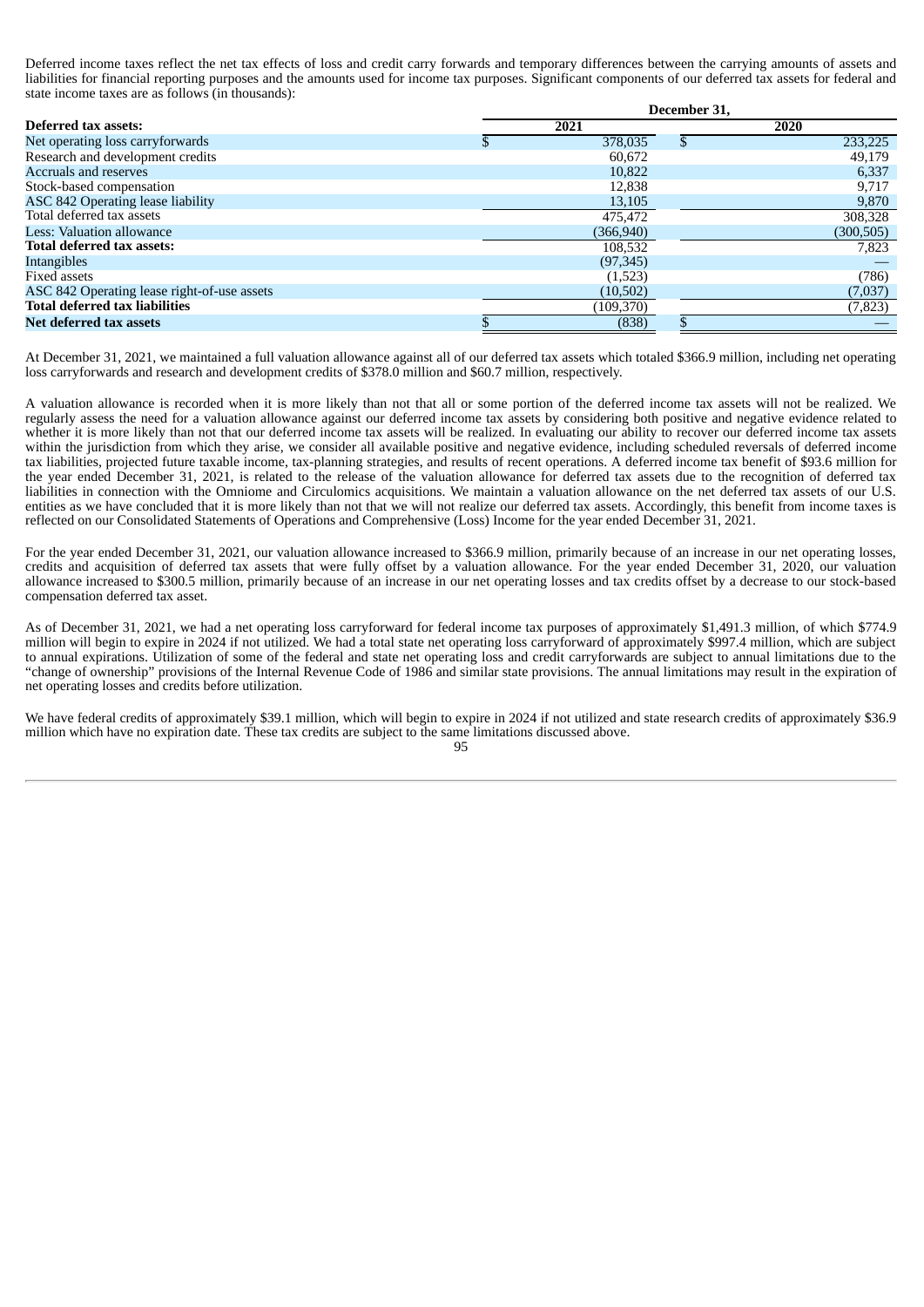As of December 31, 2021, our total unrecognized tax benefit was \$8.3 million.

A reconciliation of the beginning and ending unrecognized tax benefit balance is as follows (in thousands):

| Balance as of December 31, 2018                                        | 20,447   |
|------------------------------------------------------------------------|----------|
| Decrease in balance related to tax positions taken in prior year       |          |
| Increase in balance related to tax positions taken during current year | 1,532    |
| Balance as of December 31, 2019                                        | 21,979   |
| Decrease in balance related to tax positions taken in prior year       | (17,255) |
| Increase in balance related to tax positions taken during current year | 1,230    |
| Balance as of December 31, 2020                                        | 5,954    |
| Increase in balance related to tax positions taken in prior year       | 189      |
| Increase in balance related to tax positions taken during current year | 2,192    |
| Balance as of December 31, 2021                                        | 8,335    |

Our practice is to recognize interest and/or penalties related to income tax matters in income tax expense. As of both December 31, 2021 and 2020, we had no accrued interest or penalties due to our net operating losses available to offset any tax adjustment. If total unrecognized tax benefits were realized in the future, it would not result in any tax benefit as we currently have a full valuation allowance. We file U.S. federal and various state income tax returns. For U.S. federal and state income tax purposes, the statute of limitations currently remains open for the years ending December 31, 2018 to present and December 31, 2017 to present, respectively. In addition, all of the net operating losses and research and development credit carryforwards that may be utilized in future years may be subject to examination. We are not currently under examination by income tax authorities in any jurisdiction.

On December 27, 2020, the U.S. government enacted the Consolidated Appropriations Act, 2021, which enhances and expands certain provisions of the CARES Act. This legislative act did not have a material impact on the Company's consolidated financial results.

On March 11, 2021, the American Rescue Plan Act of 2021 ("American Rescue Plan") was signed into law to provide additional relief in connection with the ongoing COVID-19 pandemic. The American Rescue Plan includes, among other things, provisions relating to PPP loan expansion, defined pension contributions, excessive employee remuneration, and the repeal of the election to allocate interest expense on a worldwide basis. Under ASC 740, the effects of new legislation are recognized upon enactment. Accordingly, the American Rescue Plan is effective beginning in the quarter that includes March 11, 2021. These provisions did not have a material impact on the Company's Consolidated Financial Statements.

## **NOTE 10. STOCKHOLDERS' EQUITY**

### *Preferred Stock*

Our Certificate of Incorporation, as amended and restated in October 2010 in connection with the closing of our initial public offering, authorizes us to issue 1,000,000,000 shares of \$0.001 par value common stock and 50,000,000 shares of \$0.001 par value preferred stock. As of December 31, 2021 and 2020, there were no shares of preferred stock issued or outstanding.

### *Common Stock*

Common stockholders are entitled to dividends when and if declared by our board of directors. There have been no dividends declared to date. The holder of each share of common stock is entitled to one vote.

#### *Underwritten Public Equity Offerings*

In August 2020, we entered into an underwriting agreement, relating to the public offering of 19,430,000 shares of our common stock, \$0.001 par value per share, at a price to the public of \$4.47 per share. Under the terms of the underwriting agreement, we also granted the underwriters a 30-day option to purchase up to an additional 2,914,500 shares of our common stock, which was subsequently exercised in full, and the offering including the sale of shares of common stock

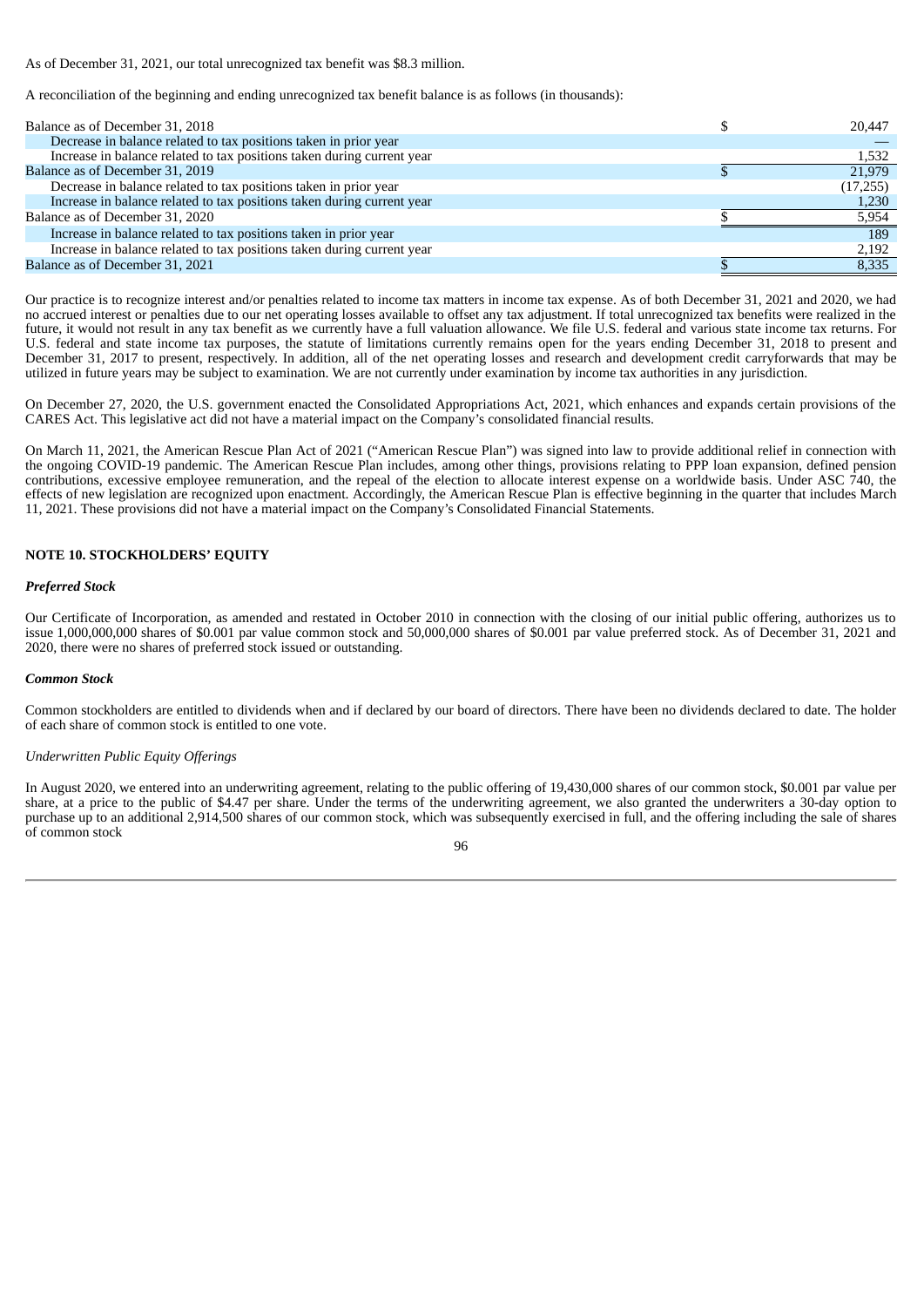subject to the underwriters' option, closed in August 2020. In total, we sold 22.3 million shares of our common stock. We paid a commission equal to 6% of the gross proceeds from the sale of shares of our common stock. The total net proceeds to us from the offering after deducting the underwriting discount were approximately \$93.9 million, excluding approximately \$0.3 million of offering expenses.

In November 2020, we entered into an underwriting agreement, relating to the public offering of 6,096,112 shares of our common stock, \$0.001 par value per share, at a price to the public of \$14.25 per share. Under the terms of the underwriting agreement, we also granted the underwriters a 30-day option to purchase up to an additional 914,416 shares of our common stock, which was subsequently exercised in full, and the offering including the sale of shares of common stock subject to the underwriters' option, closed in November 2020. In total, we sold 7.0 million shares of our common stock. We paid a commission equal to 6% of the gross proceeds from the sale of shares of our common stock. The total net proceeds to us from the offering after deducting the underwriting discount were approximately \$93.9 million, excluding approximately \$0.3 million of offering expenses.

In total, for the year ended December 31, 2020, we issued 29.4 million shares of our common stock through our two underwritten public offerings with an average offering price of \$6.40. The total net proceeds to us from the two offerings, after deducting the underwriting commission and offering expenses, were approximately \$187.2 million.

### *Private Placement of Common Stock*

On July 19, 2021, in connection with the Omniome acquisition, we entered into a purchase agreement with certain qualified institutional buyers and institutional accredited investors, pursuant to which we agreed to sell an aggregate of 11,214,953 shares of common stock, at a price of \$26.75 per share, for aggregate gross proceeds of approximately \$300 million. The transaction closed on September 20, 2021. We registered the private placement shares for resale following the closing of the merger.

## *Equity Plans*

The 2020 Equity Incentive Plan (the "2020 Plan"), the 2020 Inducement Equity Incentive Plan (the "Inducement Plan") and the 2021 adopted Omniome Equity Incentive Plan of Pacific Biosciences of California, Inc. (the "Omniome Plan") allow for the issuance of stock options, restricted units and awards and performance-based awards.

On August 4, 2020, stockholders approved the 2020 Plan and reserved 11,000,000 shares of our common stock for issuance pursuant to equity awards granted under the 2020 Plan.

On December 2, 2020, the Board of Directors (the "Board") adopted the Inducement Plan and reserved 2,500,000 shares of our common stock for issuance pursuant to equity awards granted under the Inducement Plan. On April 18, 2021 and November 22, 2021, the Board amended the Inducement Plan to reserve an additional 750,000 and 360,000 shares, respectively.

On September 20, 2021, in connection with the acquisition of Omniome, we adopted the Omniome Equity Incentive Plan of Pacific Biosciences of California, Inc. (the "Omniome Plan"). Under the Omniome Merger Agreement, each unvested option to purchase Omniome common stock, granted under the Omniome Plan held by employees continuing with us, were assumed by PacBio and converted into an option to purchase shares of our common stock. The terms and conditions of the converted options are substantially the same (including vesting and exercisability), except that (A) the assumed options cover shares of PacBio's common stock; (B) the number of shares of our common stock subject to the assumed option is equal to the product of (i) the number of shares of Omniome common stock subject to the corresponding unvested option, multiplied by (ii) the exchange ratio (as defined below), with any resulting fractional share rounded down to the nearest whole share; and (C) the exercise price per share of the assumed options is equal to the quotient of (i) the exercise price per share of the corresponding unvested option to purchase shares of Omniome common stock, divided by (ii) the exchange ratio (as defined below), with any resulting fractional cent rounded up to the nearest whole cent. The exchange ratio was equal to 0.259204639. We reserved 2,494,128 shares of our common stock for issuance pursuant to equity awards under the Omniome Plan.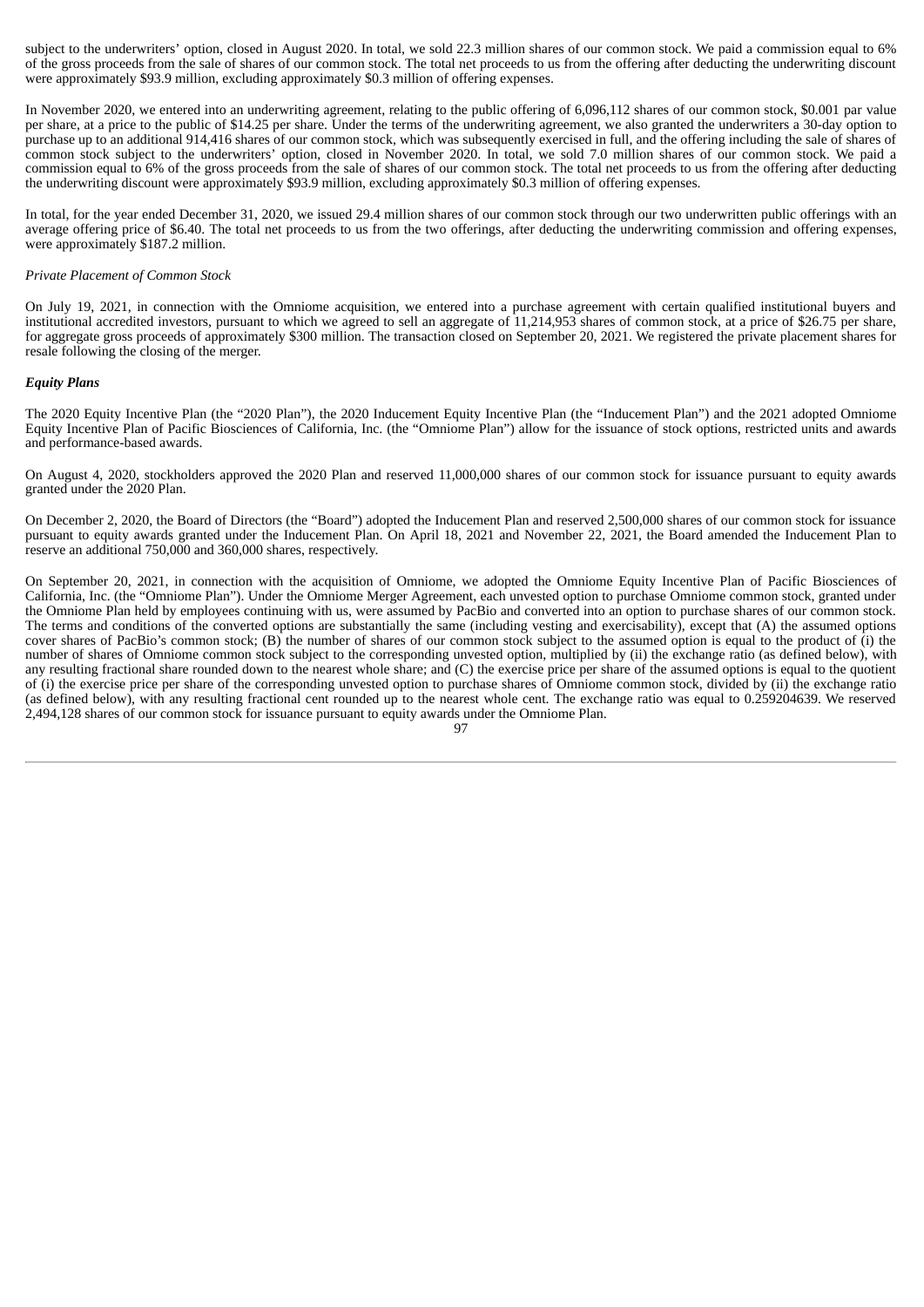### *2020 Equity Incentive Plan*

Under the 2020 Plan, with the approval of the Board of Directors or the Compensation Committee of the Board of Directors, we may grant equity-based awards, including non-statutory stock options, restricted stock units ("RSUs"), restricted stock, stock appreciation rights, performance shares and performance units. Stock options granted under the 2020 Plan may be either incentive stock options **("**ISOs") within the meaning of Internal Revenue code Section 422 or non-qualified stock options ("NSOs"). Stock options under the 2020 Plan may be granted with a term of up to ten years and at prices no less than the fair market value of our common stock on the date of grant. To date, stock options granted to existing employees generally vest over four years on a monthly basis and stock options granted to new employees vest at a rate of 25% upon the first anniversary of the vesting commencement date and 1/48th per month thereafter, in each case, subject to continued service with us through the applicable vesting dates.

#### *2020 Inducement Equity Incentive Plan*

Under the Inducement Plan, with the approval of the Board of Directors or the Compensation Committee of the Board of Directors, we may grant equitybased awards, including non-statutory stock options, restricted stock units, restricted stock, stock appreciation rights, performance shares and performance units. The terms of the Inducement Plan are substantially similar to the 2020 Plan, including with respect to treatment of equity awards in the event of a "merger" or "change in control" as defined under the Inducement Plan, but with such other terms and conditions intended to comply with the NASDAQ Inducement Award exception. In accordance with Rule 5635(c)(4) of the NASDAQ Listing Rules, awards under the Inducement Plan may only be made to individuals not previously employees or non-employee directors of the Company (or following such individuals' bona fide period of non-employment with the Company), as an inducement material to the individuals' entry into employment with the Company or in connection with a merger or acquisition, to the extent permitted by Rule 5635(c)(3) of the NASDAQ Listing Rules.

As of December 31, 2021, we had 8.1 million shares remaining and available for future issuance under the 2020 Plan, Inducement Plan, and the Omniome Plan.

### *Stock Options*

## *Time-based stock options*

The following table summarizes time-based stock option activity for all of our equity compensation plans for the year ended December 31, 2021 (in thousands, except per share amounts):

|                                  | <b>Stock Options Outstanding</b> |  |                       |  |                                       |  |
|----------------------------------|----------------------------------|--|-----------------------|--|---------------------------------------|--|
|                                  | <b>Number</b><br>of shares       |  | <b>Exercise price</b> |  | Weighted<br>average<br>exercise price |  |
| Outstanding at December 31, 2020 | 14,638                           |  | $1.16 - 20.90$        |  | 5.53                                  |  |
| Granted                          | 2,489                            |  | $23.06 - 46.37$       |  | 33.78                                 |  |
| <b>Assumed Omniome options</b>   | 339                              |  | $2.05 - 4.90$         |  | 4.43                                  |  |
| Exercised                        | (4,766)                          |  | $1.16 - 15.98$        |  | 5.31                                  |  |
| Canceled                         | (541)                            |  | $2.54 - 46.37$        |  | 5.25                                  |  |
| Outstanding at December 31, 2021 | 12,159                           |  | $1.16 - 46.37$        |  | 11.38                                 |  |

The expired options during the year ended December 31, 2021 totaled 0.02 million with exercise prices ranging from \$2.54 to \$46.37 per share and a weighted average exercise price per share of \$9.80.

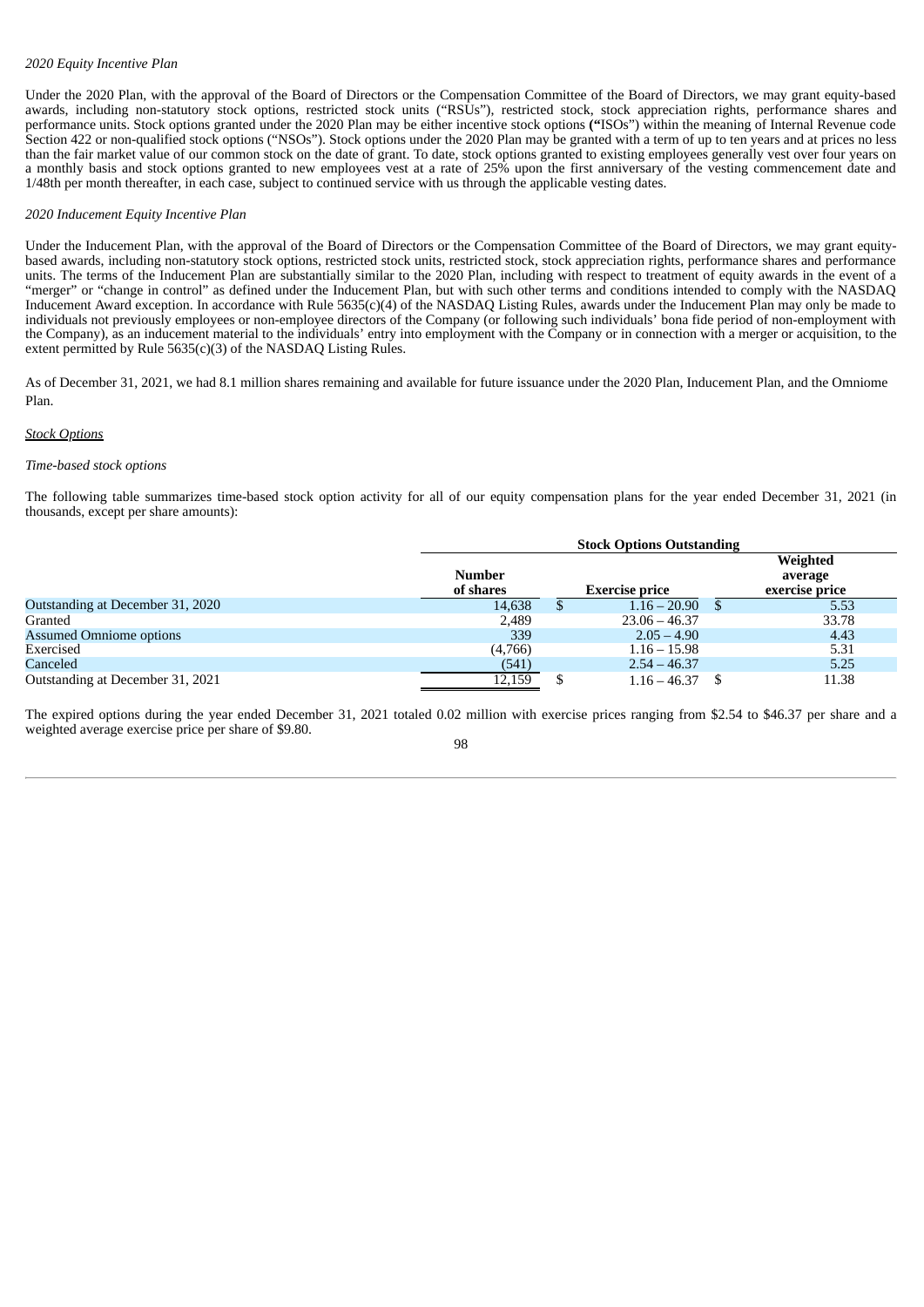## *Performance-based stock options*

The following table summarizes performance-based stock option activity for all of our equity compensation plans for the year ended December 31, 2021 (in thousands, except per share amounts): **Stock Options Outstanding**

|                                  | <b>Stock Options Outstanding</b> |  |                       |  |                                       |  |  |
|----------------------------------|----------------------------------|--|-----------------------|--|---------------------------------------|--|--|
|                                  | <b>Number</b><br>of shares       |  | <b>Exercise price</b> |  | Weighted<br>average<br>exercise price |  |  |
| Outstanding at December 31, 2020 |                                  |  |                       |  |                                       |  |  |
| Granted                          |                                  |  |                       |  |                                       |  |  |
| <b>Assumed Omniome options</b>   | 304                              |  | $4.71 - 4.90$         |  | 4.71                                  |  |  |
| Exercised                        |                                  |  |                       |  |                                       |  |  |
| Canceled                         |                                  |  |                       |  |                                       |  |  |
| Outstanding at December 31, 2021 | 304                              |  | $4.71 - 4.90$         |  | 4.71                                  |  |  |

The following table summarizes information with respect to stock options outstanding and exercisable under our equity compensation plans at December 31, 2021:

|    |                       |               | <b>Options Outstanding</b> |              |                  |           |     | <b>Options Exercisable</b> |
|----|-----------------------|---------------|----------------------------|--------------|------------------|-----------|-----|----------------------------|
|    |                       | <b>Number</b> | Weighted average           |              |                  | Number    |     |                            |
|    |                       | outstanding   | remaining contractual      |              | Weighted average | vested    |     | <b>Weighted average</b>    |
|    | <b>Exercise price</b> | (in 000s)     | life (Years)               |              | exercise price   | (in 000s) |     | exercise price             |
|    | $0.00 - 4.64$         | 3,676         | 5.37                       |              | 2.91             | 3,508     |     | 2.91                       |
|    | $4.64 - 9.27$         | 5,480         | 5.88                       | Œ            | 6.64             | 4,010     | S   | 6.68                       |
| S  | $9.27 - 13.91$        | 702           | 6.69                       | S            | 9.81             | 427       | \$  | 9.94                       |
|    | 13.91 - 18.55         | 35            | 8.79                       |              | 14.34            | 14        | \$. | 14.34                      |
| \$ | $18.55 - 23.19$       | 180           | 9.38                       | <sup>S</sup> | 21.86            | 25        | \$  | 20.90                      |
|    | 23.19 - 27.82         | 320           | 9.50                       |              | 24.22            |           |     |                            |
| \$ | 27.82 - 32.46         | 472           | 9.43                       |              | 28.77            | 52        | \$  | 27.90                      |
|    | $32.46 - 37.10$       | 1,380         | 9.00                       | ъ            | 36.18            |           |     |                            |
| \$ | $41.73 - 46.37$       | 218           | 9.13                       | S            | 46.37            | 45        | \$  | 46.37                      |
|    |                       | 12,463        | 6.47                       | D            | 11.22            | 8,081     | S   | 5.63                       |

The aggregate intrinsic value of the outstanding and exercisable options presented in the table above totaled \$147.9 million and \$121.4 million, respectively. The aggregate intrinsic value represents the total pretax intrinsic value (i.e., the difference between \$20.46, our closing stock price on the last trading day of our fourth quarter of 2021 and the exercise price, multiplied by the number of in-the-money options) that would have been received by the option holders had all option holders exercised their options on December 31, 2021. The aggregate intrinsic value changes at each reporting date based on the fair market value of our common stock. The weighted average remaining contractual life for exercisable options is 5.12 years.

The vested and expected to vest options as of December 31, 2021 totaled 11,535,217, with aggregate intrinsic value of \$141.9 million, weighted average exercise price per share of \$10.46 and weighted average remaining contractual life of 6.28 years.

The total intrinsic value of stock options exercised during the years ended December 31, 2021, 2020 and 2019 was \$146.1 million, \$63.1 million and \$2.6 million, respectively.

The weighted-average grant-date fair value of all options granted with exercise prices equal to fair market value was \$18.36 in 2021 and \$4.14 in 2020 determined by the Black-Scholes option valuation method. No stock options were granted in 2019.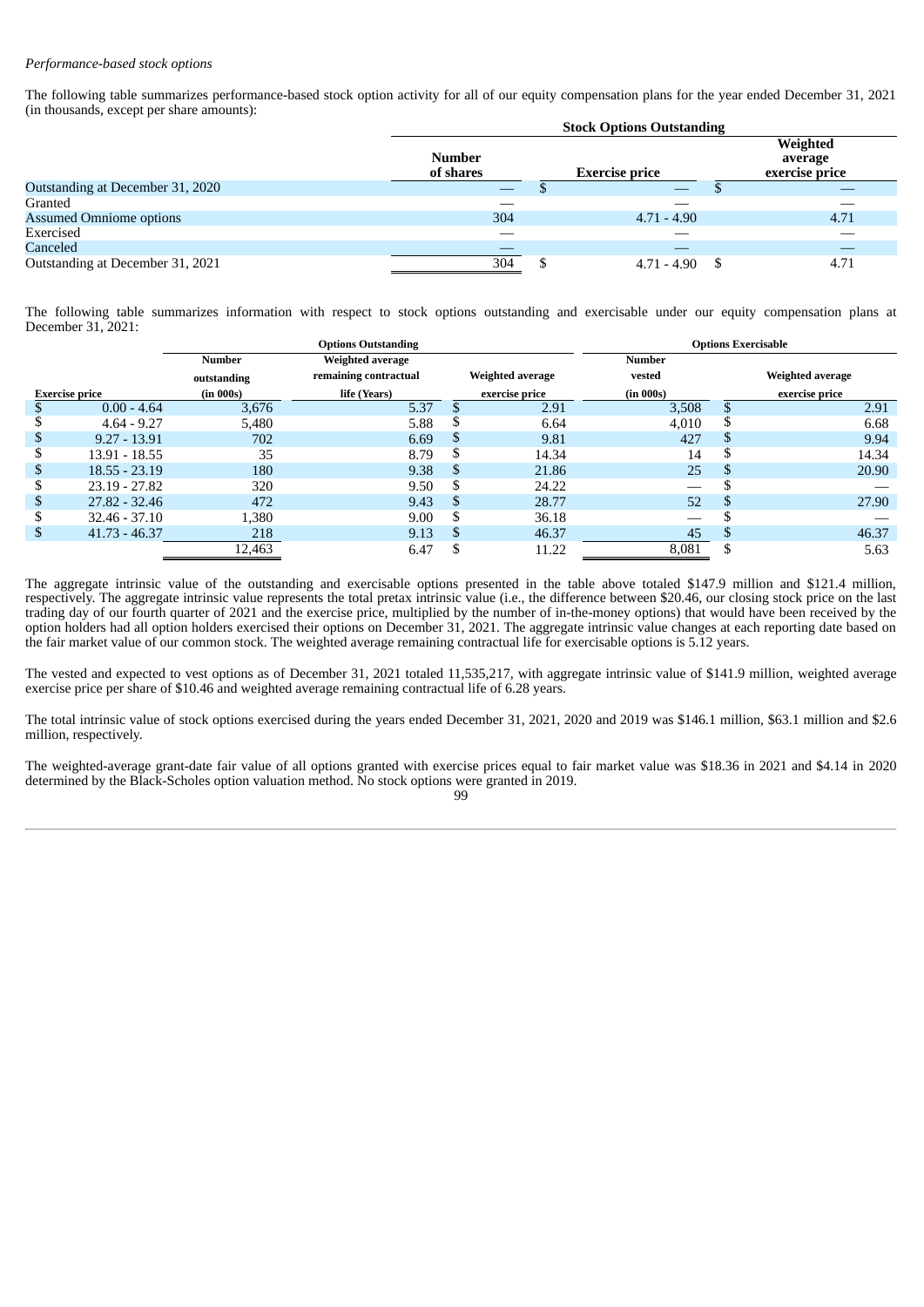#### *Time-based RSUs*

Each RSU represents one equivalent share of our common stock to be issued after satisfying the applicable continued service-based vesting criteria over a specified period. These RSUs vest over four years at a rate of 25% annually. The fair value for these RSUs is based on the closing price of our common stock on the date of grant. We measure compensation expense for these RSUs at fair value on the date of grant and recognize the expense over the expected vesting period on a straight-line basis. The RSUs do not entitle participants to the rights of holders of common stock, such as voting rights, until the shares are issued. RSUs that are expected to vest are net of estimated future forfeitures.

The following table summarizes the time-based RSUs activity for the year ended December 31, 2021 (in thousands, except per share amounts):

|                                                | Number<br>of shares | Weighted average<br>grant date<br>fair value |
|------------------------------------------------|---------------------|----------------------------------------------|
| RSUs outstanding at December 31, 2020          | 5,919               | 5.25                                         |
| RSUs granted                                   | 3.744               | 35.33                                        |
| RSUs released                                  | (1,798)             | 5.13                                         |
| RSUs forfeited                                 | (473)               | 16.68                                        |
| Unvested RSUs outstanding at December 31, 2021 | 7,392               | 19.78                                        |

#### *Performance-based RSUs*

The Compensation Committee of the Board of Directors approved awards of RSUs with performance-based vesting under the 2010 Plan to certain employees which expired on July 29, 2020. Performance-based RSUs are governed under the 2020 Plan.

The following table summarizes the performance-based RSUs activity for the year ended December 31, 2021 (in thousands, except per share amounts):

|                                                | <b>Number</b><br>of shares | Weighted average<br>grant date<br>fair value |      |
|------------------------------------------------|----------------------------|----------------------------------------------|------|
| PSUs outstanding at December 31, 2020          | 94                         |                                              | 2.63 |
| PSU <sub>s</sub> granted                       |                            |                                              |      |
| <b>PSUs released</b>                           |                            |                                              |      |
| <b>PSUs forfeited</b>                          | (94)                       |                                              | 2.63 |
| Unvested PSUs outstanding at December 31, 2021 |                            |                                              |      |

## *2010 Employee Stock Purchase Plan*

As of December 31, 2021, a total of 21.5 million shares of our common stock have been reserved for issuance under our 2010 Employee Stock Purchase Plan (ESPP). The ESPP permits eligible employees to purchase common stock at a discount through payroll deductions during defined offering periods. Each offering period will generally consist of four purchase periods, each purchase period being approximately six months. The price at which the stock is purchased is equal to the lower of 85% of the fair market value of the common stock at the beginning of an offering period or at the end of a purchase period. Each offering period will generally end and the shares will be purchased twice yearly on March 1 and September 1. If the stock price at the end of the purchase period is lower than the stock price at the beginning of the offering period, that offering period will then be terminated and new offering period comes to place. The ESPP provides for an annual increase to the shares available for issuance at the beginning of each fiscal year equal to the lessor of 2% of the common shares then outstanding, 4,000,000 shares, or an amount determined by the ESPP's administrator.

Pursuant to the terms of the then-in-process Merger Agreement with Illumina, offerings under our 2010 ESPP were suspended after the completion of the purchase period ended March 1, 2019. After the merger with Illumina was terminated in January 2020, we began offerings under the ESPP again starting with the offering period beginning March 1, 2020.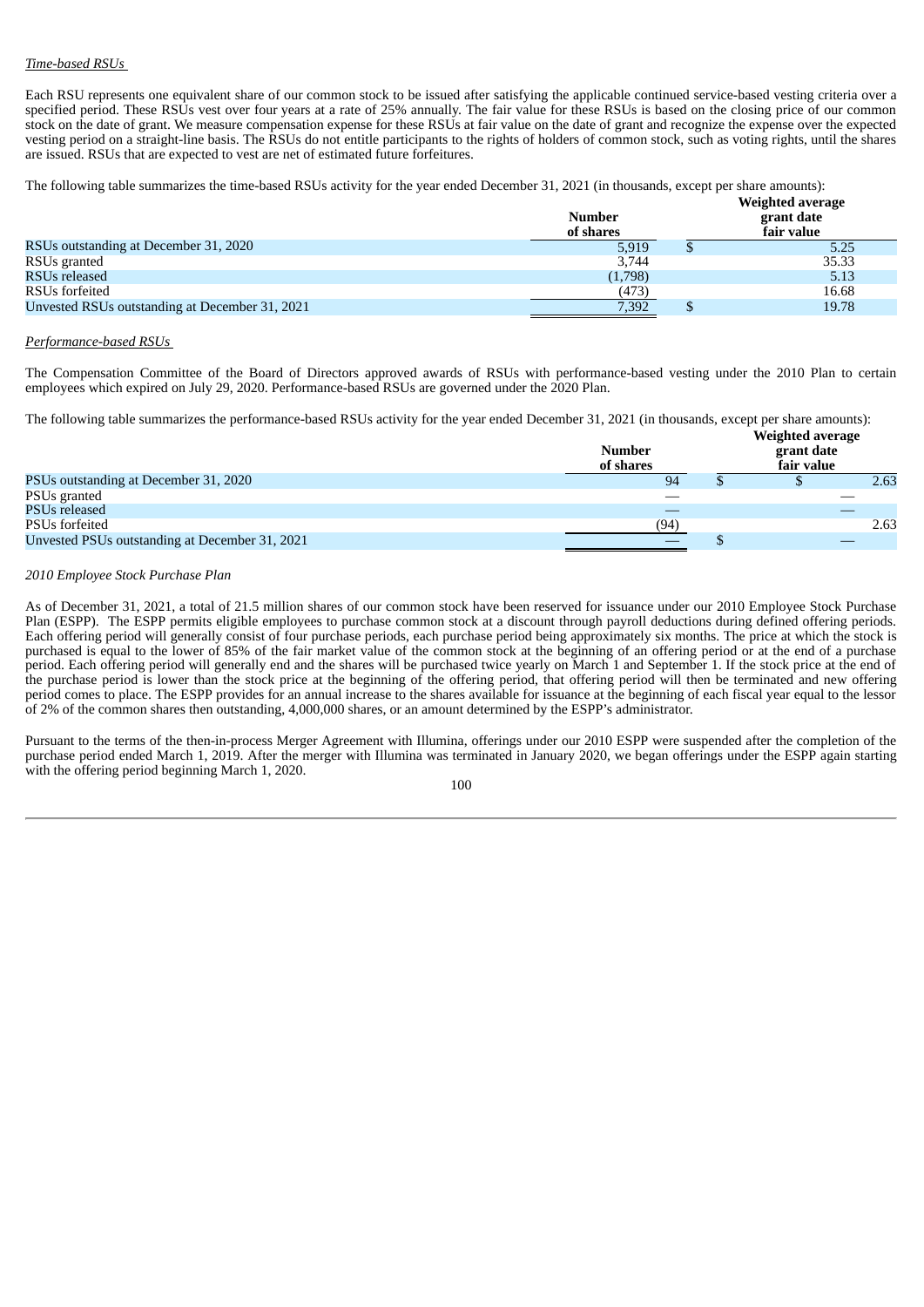For the years ended December 31, 2021, 2020 and 2019, 1,913,968 shares, 834,677 shares and 1,306,329 shares of common stock were purchased under the ESPP, respectively. As of December 31, 2021, 7,810,673 shares of our common stock remain available for issuance under our ESPP.

## *Stock-based Compensation*

Total stock-based compensation expense consists of the following (in thousands):

|                                         | <b>Years Ended December 31,</b> |        |  |        |  |        |
|-----------------------------------------|---------------------------------|--------|--|--------|--|--------|
|                                         |                                 | 2021   |  | 2020   |  | 2019   |
| Cost of revenue                         |                                 | 6.126  |  | 2.236  |  | 1,857  |
| Research and development                |                                 | 20,275 |  | 7.061  |  | 7,699  |
| Sales, general and administrative       |                                 | 35,403 |  | 8,236  |  | 6,845  |
| Merger-related expenses - stock-settled |                                 | 6,349  |  |        |  |        |
| Merger-related expenses - milestone     |                                 | 5,202  |  |        |  |        |
| Stock-based compensation                |                                 | 73,355 |  | 17,533 |  | 16,401 |
| Merger-related expenses - cash-settled  |                                 | 7,373  |  |        |  |        |
| Total stock-based compensation expense  |                                 | 80,728 |  | 17,533 |  | 16,401 |

As of December 31, 2021 and 2020, \$0.9 million and \$0.3 million of stock-based compensation cost was capitalized in inventory on our consolidated balance sheets, respectively.

The tax benefit of stock-based compensation expense was immaterial for the years ended December 31, 2021, 2020 and 2019.

## *Determining Fair Value*

We estimate the fair value of share options granted using the Black-Scholes valuation method and a single option award approach. This fair value is then amortized on a straight-line basis over the requisite service periods of the awards, which is generally the vesting period. The fair market value of RSU awards granted is the closing price of our shares on the date of grant and is generally recognized as compensation expense on a straight-line basis over the respective vesting period. For shares purchased under our Employee Stock Purchase Plan, or ESPP, we estimate the grant-date fair value, and the resulting stock-based compensation expense, using the Black-Scholes option-pricing model.

Expected Term - The expected term used in the Black-Scholes valuation method represents the period that the stock options are expected to be outstanding and is determined based on historical experience of similar awards, giving consideration to the contractual terms of the stock options and vesting schedules.

Expected Volatility - The expected volatility used in the Black-Scholes valuation method is derived from the implied volatility related to our share price over the expected term.

Expected Dividend - We have never paid dividends on our shares and, accordingly, the dividend yield percentage is zero for all periods.

Risk-Free Interest Rate - The risk-free interest rate used in the Black-Scholes valuation method is the implied yield currently available on U.S. Treasury constant maturities issued with a term equivalent to the expected terms.

## *Stock Options*

We estimated the fair value of employee stock options using the Black-Scholes option pricing model. The fair value of employee stock options is being amortized on a straight-line basis over the requisite service period of the awards. For the year ended December 31, 2019, we did not grant any stock options.

When determining the current share prices underlying the stock options for calculating the grant-date fair value, we reference observable market prices of similar or identical instruments in active markets.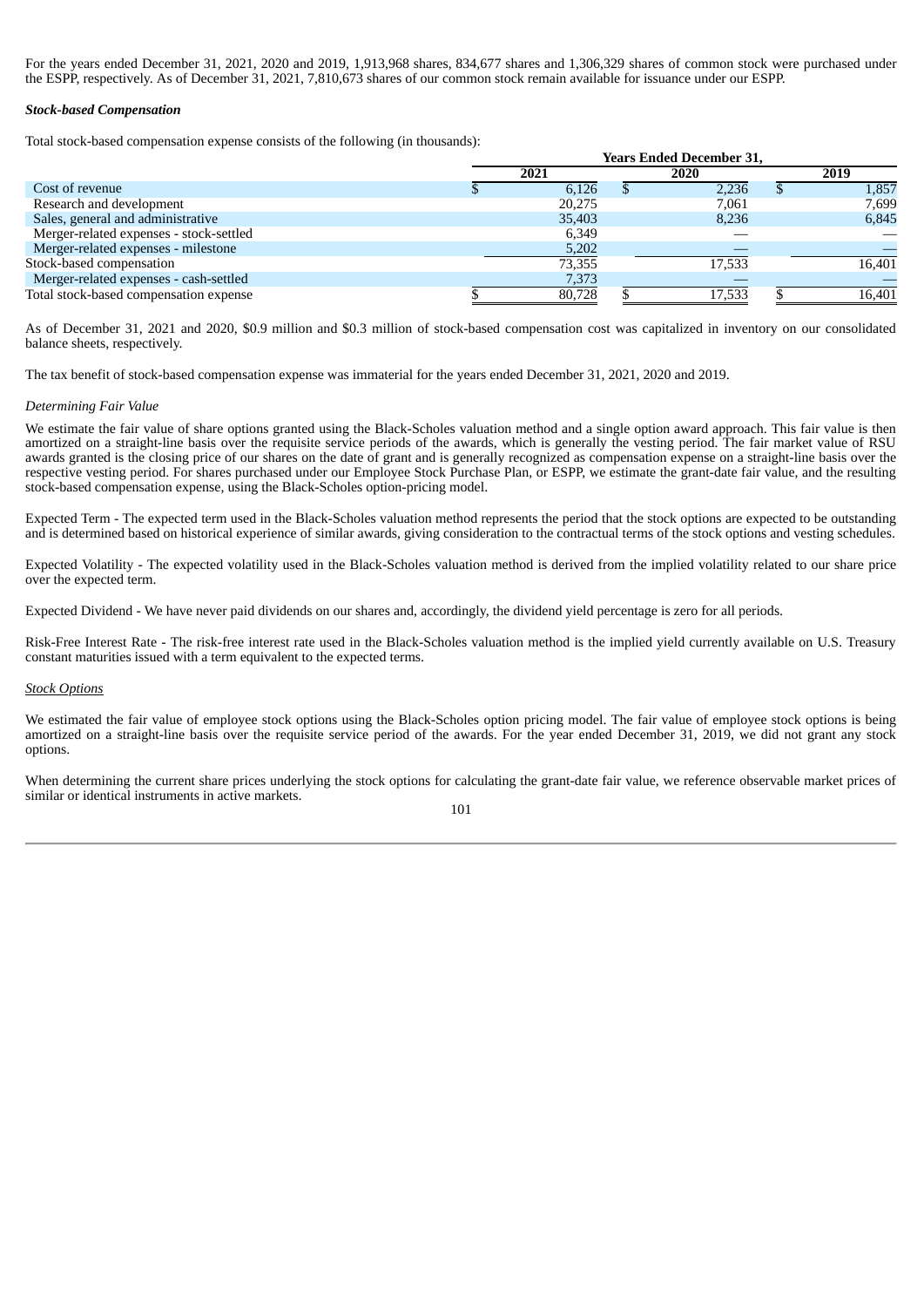For the years ended December 31, 2021, 2020 and 2019, the fair value of employee stock options was estimated using the following weighted average assumptions:

|                                                  |                   | <b>Years Ended December 31.</b> |           |      |                               |  |
|--------------------------------------------------|-------------------|---------------------------------|-----------|------|-------------------------------|--|
|                                                  | 2021              |                                 | 2020      |      | 2019                          |  |
| Expected term in years                           | $2.1 - 4.6$       |                                 | 5.0 years |      |                               |  |
| Expected volatility                              | $67\% - 80\%$     |                                 | 70.7%     |      |                               |  |
| Risk-free interest rate                          | $0.05\% - 1.10\%$ |                                 | 0.3%      |      |                               |  |
| Dividend vield                                   |                   |                                 |           |      | $\overbrace{\phantom{aaaaa}}$ |  |
| Weighted average grant date fair value per share |                   | 15.53                           |           | 7.20 |                               |  |

Cash received from option exercises for the years ended December 31, 2021, 2020 and 2019 was \$25.4 million, \$43.9 million and \$5.9 million, respectively.

## *ESPP*

We estimate the fair value of shares to be issued under the ESPP using the Black-Scholes option pricing model. For the years ended December 31, 2021, 2020 and 2019, the fair value of shares to be issued under the ESPP was estimated using the following assumptions:

|                                                  | <b>Years Ended December 31.</b> |       |                 |      |      |
|--------------------------------------------------|---------------------------------|-------|-----------------|------|------|
|                                                  | 2021                            |       | 2020            |      | 2019 |
| Expected term in years                           | $0.5 - 2.0$                     |       | $0.5 - 2.0$     |      |      |
| Expected volatility                              | $67\% - 68\%$                   |       | 57% - 71%       |      |      |
| Risk-free interest rate                          | $0.1\% - 0.2\%$                 |       | $0.1\% - 1.0\%$ |      |      |
| Dividend yield                                   |                                 |       |                 |      |      |
| Weighted average grant date fair value per share |                                 | 25.07 |                 | 1.87 |      |

Cash received through the ESPP for the years ended December 31, 2021, 2020 and 2019 was \$6.4 million, \$2.4 million and \$2.7 million, respectively.

As of December 31, 2021, \$122.9 million of total unrecognized compensation expense related to stock options, restricted stock and ESPP shares was expected to be recognized over a weighted-average period of 2.9 years.

# **NOTE 11. NET (LOSS) INCOME PER SHARE**

Basic net (loss) income per share and diluted net (loss) income per share are presented for the three years presented. Basic net (loss) income per share is computed by dividing net (loss) income by the weighted average number of shares of common stock outstanding during the period. Diluted net (loss) income per share is computed using the weighted average number of shares of common stock outstanding and potential shares assuming the dilutive effect of outstanding stock options, restricted stock units and common stock issuable pursuant to our ESPP, using the treasury stock method.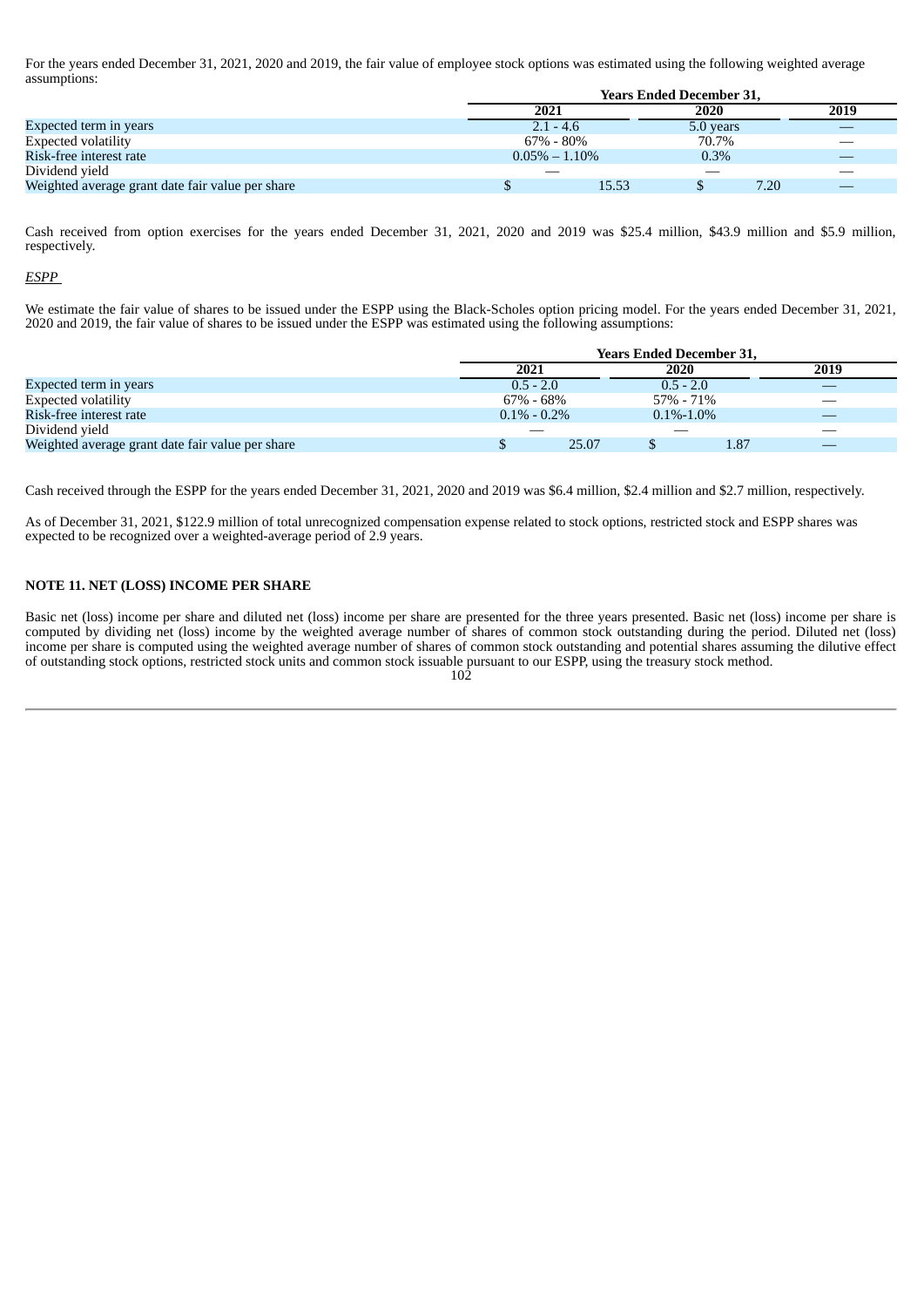The following table presents the calculation of weighted average shares of common stock used in the computations of basic and diluted net (loss) income per share amounts presented in the accompanying consolidated statements of operations and comprehensive (loss) income (in thousands, except per share amounts):

|                                                                               | <b>Years Ended December 31.</b> |            |  |         |   |           |
|-------------------------------------------------------------------------------|---------------------------------|------------|--|---------|---|-----------|
|                                                                               |                                 | 2021       |  | 2020    |   | 2019      |
| Numerator:                                                                    |                                 |            |  |         |   |           |
| Net (loss) income                                                             |                                 | (181, 223) |  | 29,403  | S | (84, 134) |
|                                                                               |                                 |            |  |         |   |           |
| Denominator:                                                                  |                                 |            |  |         |   |           |
| <b>Basic</b>                                                                  |                                 |            |  |         |   |           |
| Weighted average shares used in computing basic net income (loss) per share   |                                 | 204,136    |  | 165,187 |   | 152,527   |
| Basic net (loss) income per share                                             |                                 | (0.89)     |  | 0.18    |   | (0.55)    |
| <b>Diluted</b>                                                                |                                 |            |  |         |   |           |
| Weighted average shares used in computing basic net (loss) income per share   |                                 | 204.136    |  | 165.187 |   | 152,527   |
| Add: weighted average stock options                                           |                                 |            |  | 6,092   |   |           |
| Add: weighted average restricted stock units                                  |                                 |            |  | 2,324   |   |           |
| Add: weighted average common stock issuable pursuant to our ESPP              |                                 |            |  | 1,367   |   |           |
| Weighted average shares used in computing diluted net (loss) income per share |                                 | 204.136    |  | 174.970 |   | 152,527   |
| Diluted net (loss) income per share                                           |                                 | (0.89)     |  | 0.17    |   | (0.55)    |

The following shares issuable upon conversion of convertible senior notes, options outstanding, time-based RSUs, performance-based RSUs and ESPP shares to purchase common stock were excluded from the computation of diluted net loss per share for the periods presented because the effect of including such shares would have been antidilutive:

|                                                             | <b>Years Ended December 31,</b> |       |        |  |  |  |
|-------------------------------------------------------------|---------------------------------|-------|--------|--|--|--|
| (in thousands)                                              | 2021                            | 2020  | 2019   |  |  |  |
| Shares issuable upon conversion of convertible senior notes | 18,026                          |       |        |  |  |  |
| Options to purchase common stock                            | 12,463                          | 4.908 | 22,697 |  |  |  |
| RSUs with time-based vesting                                | 7,392                           | 100   | 1,086  |  |  |  |
| RSUs with performance-based vesting                         |                                 | 94    | 138    |  |  |  |
| ESPP shares                                                 | 1,564                           | 2,890 |        |  |  |  |

## **NOTE 12. SEGMENT AND GEOGRAPHIC INFORMATION**

We are organized as, and operate in, one reportable segment: the development, manufacturing and marketing of an integrated platform for genetic analysis. Our chief operating decision-maker is our Chief Executive Officer. The Chief Executive Officer reviews financial information presented on a consolidated basis for purposes of evaluating financial performance and allocating resources, accompanied by information about revenue by geographic regions. Our assets are primarily located in the United States of America and not allocated to any specific region and we do not measure the performance of geographic regions based upon asset-based metrics. Therefore, geographic information is presented only for revenue. Revenue by geographic region is based on the ship to address on the customer order.

A summary of our revenue by geographic location for the years ended December 31, 2021, 2020 and 2019 is as follows:

|                                               |     |         | <b>Years Ended December 31,</b> |        |
|-----------------------------------------------|-----|---------|---------------------------------|--------|
| (in thousands)                                |     | 2021    | 2020                            | 2019   |
| North America                                 |     | 64,521  | 37,277                          | 44,681 |
| Europe (including the Middle East and Africa) |     | 30.271  | 19.065                          | 19,600 |
| Asia Pacific                                  |     | 35,721  | 22,551                          | 26,610 |
| Total                                         |     | 130,513 | 78,893                          | 90,891 |
|                                               | 103 |         |                                 |        |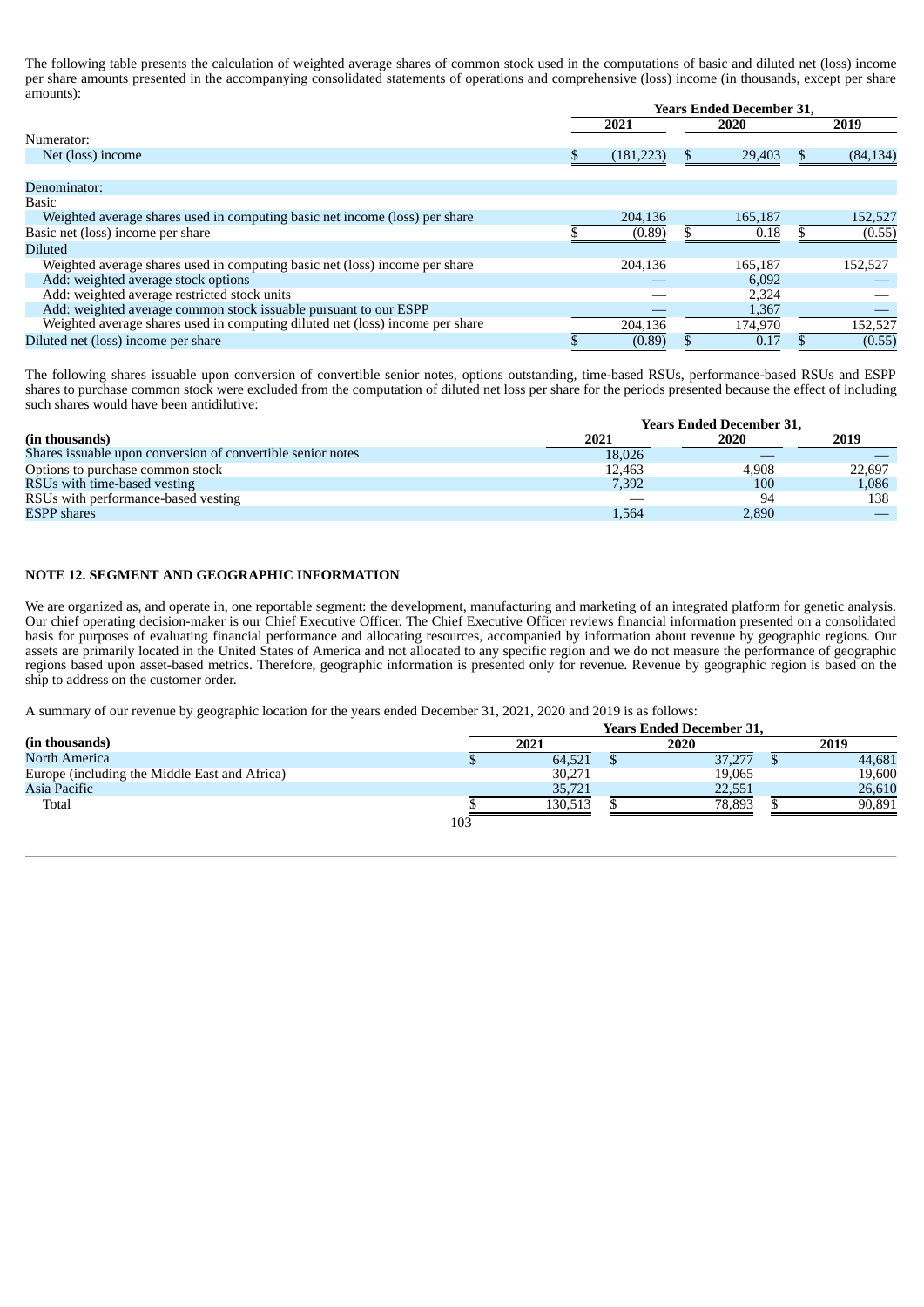A summary of our revenue by category for the years ended December 31, 2021, 2020 and 2019 is as follows:

|                           | <b>Years Ended December 31,</b> |         |  |        |  |        |
|---------------------------|---------------------------------|---------|--|--------|--|--------|
| (in thousands)            |                                 | 2021    |  | 2020   |  | 2019   |
| Instrument revenue        |                                 | 61,324  |  | 34,282 |  | 45,126 |
| Consumable revenue        |                                 | 52,181  |  | 31,142 |  | 32,616 |
| Product revenue           |                                 | 113,505 |  | 65,424 |  | 77,742 |
| Service and other revenue |                                 | 17,008  |  | 13,469 |  | 13,149 |
| Total revenue             |                                 | 130,513 |  | 78,893 |  | 90,891 |

| i<br>۰.<br>× |  |
|--------------|--|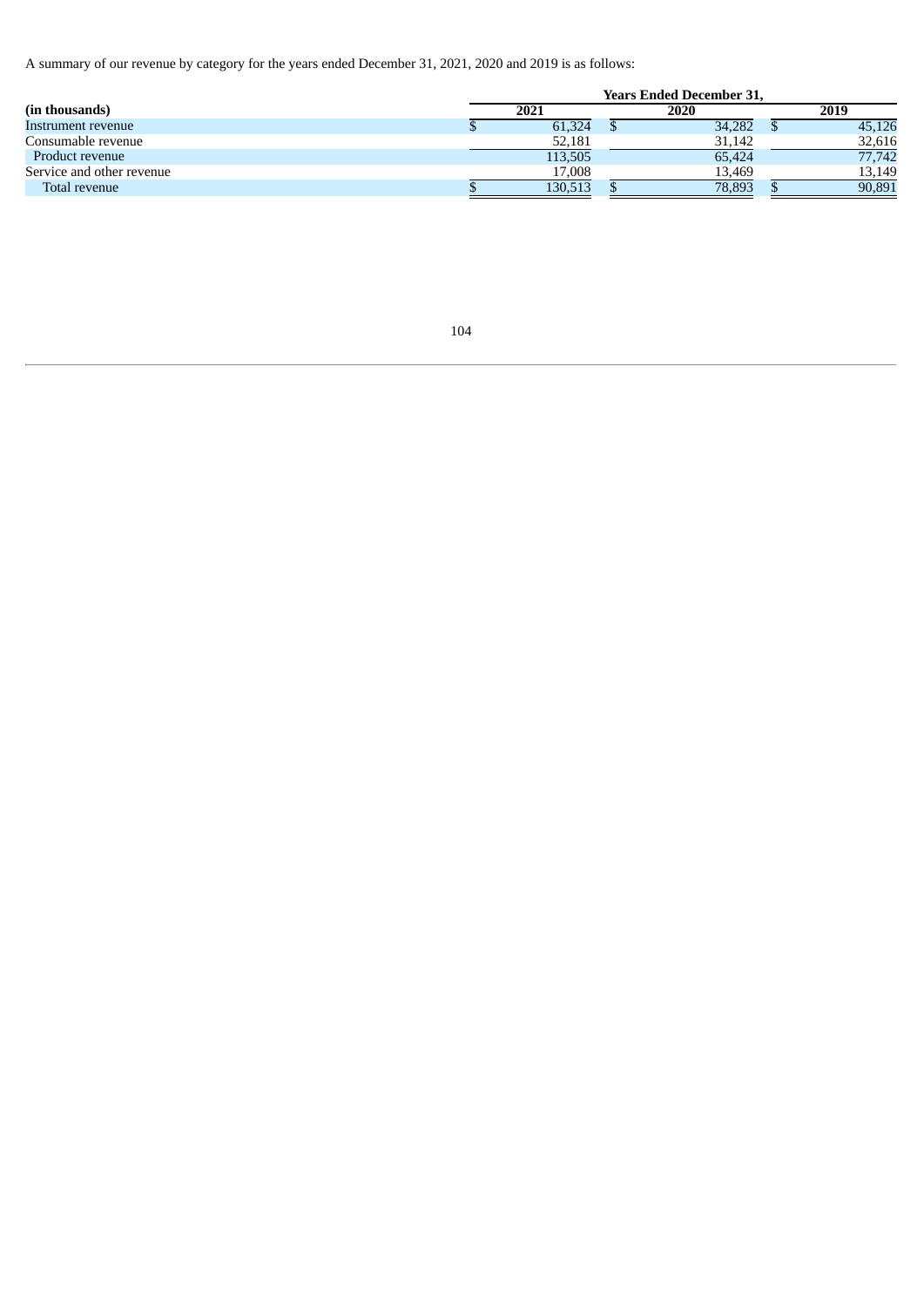None.

#### **ITEM 9A. CONTROLS AND PROCEDURES**

#### *Evaluation of Disclosure Controls and Procedures*

Our management, with the participation of our chief executive officer, our chief financial officer, and our principal accounting officer, evaluated the effectiveness of our disclosure controls and procedures (as defined in Rules 13a–15(e) and 15d–15(e) of the Exchange Act) as of the end of the period covered by this Annual Report on Form 10–K. Disclosure controls and procedures include, without limitation, controls and procedures designed to ensure that information required to be disclosed by a company in the reports that it files or submits under the Exchange Act is accumulated and communicated to our management, including its principal executive and principal financial officers, as appropriate to allow timely decisions regarding required disclosure. Management recognizes that any controls and procedures, no matter how well designed and operated, can provide only reasonable assurance of achieving their objectives, and management necessarily applies its judgement in evaluating the cost-benefit relationship of possible controls and procedures. Based on this evaluation, our chief executive officer, chief financial officer and our principal accounting officer concluded that our disclosure controls and procedures were effective as of the end of the period covered by this report.

#### *Management's Report on Internal Control Over Financial Reporting*

Our management is responsible for establishing and maintaining adequate internal control over financial reporting, as such term is defined in Exchange Act Rules 13a-15(f). Pacific Biosciences of California, Inc's internal control over financial reporting is designed to provide reasonable assurance to the Company's management and board of directors regarding the preparation and fair presentation of published financial statements. Because of its inherent limitations, internal control over financial reporting may not prevent or detect misstatements. Therefore, even those systems determined to be effective can provide only reasonable assurance with respect to financial statement preparation and presentation. Management assessed the effectiveness of the Company's internal control over financial reporting as of December 31, 2021. In making this assessment, management used the criteria set forth by the Committee of Sponsoring Organizations of the Treadway Commission (2013 framework) (the COSO criteria). Based on our assessment, we concluded that, as of December 31, 2021, the Company's internal control over financial reporting was effective based on those criteria.

Management's assessment of and conclusion on the effectiveness of internal control over financial reporting did not include the internal controls of Omniome, Inc. and Circulomics, Inc., which are included in our 2021 consolidated financial statements and constituted 2% of total assets as of December 31, 2021 and approximately 1% of consolidated revenues for the year then ended. The Company's internal control over financial reporting as of December 31, 2021 has been audited by Ernst &Young LLP, the independent registered public accounting firm who also audited the Company's financial statements. Ernst &Young's attestation report on the Company's internal control over financial reporting appears on page [106](#page-106-0) hereof.

#### *Changes in Internal Control Over Financial Reporting*

<span id="page-106-0"></span>An evaluation was performed under the supervision and with the participation of our management, including our Chief Executive Officer, Chief Financial Officer and Principal Accounting Officer to determine whether any change in our internal control over financial reporting occurred during the fiscal quarter ended December 31, 2021 that materially affected, or is reasonably likely to materially affect, our internal control over financial reporting. There were no material changes in our internal control over financial reporting during the year ended December 31, 2021, that have materially affected, or were reasonably likely to materially affect, our internal control over financial reporting.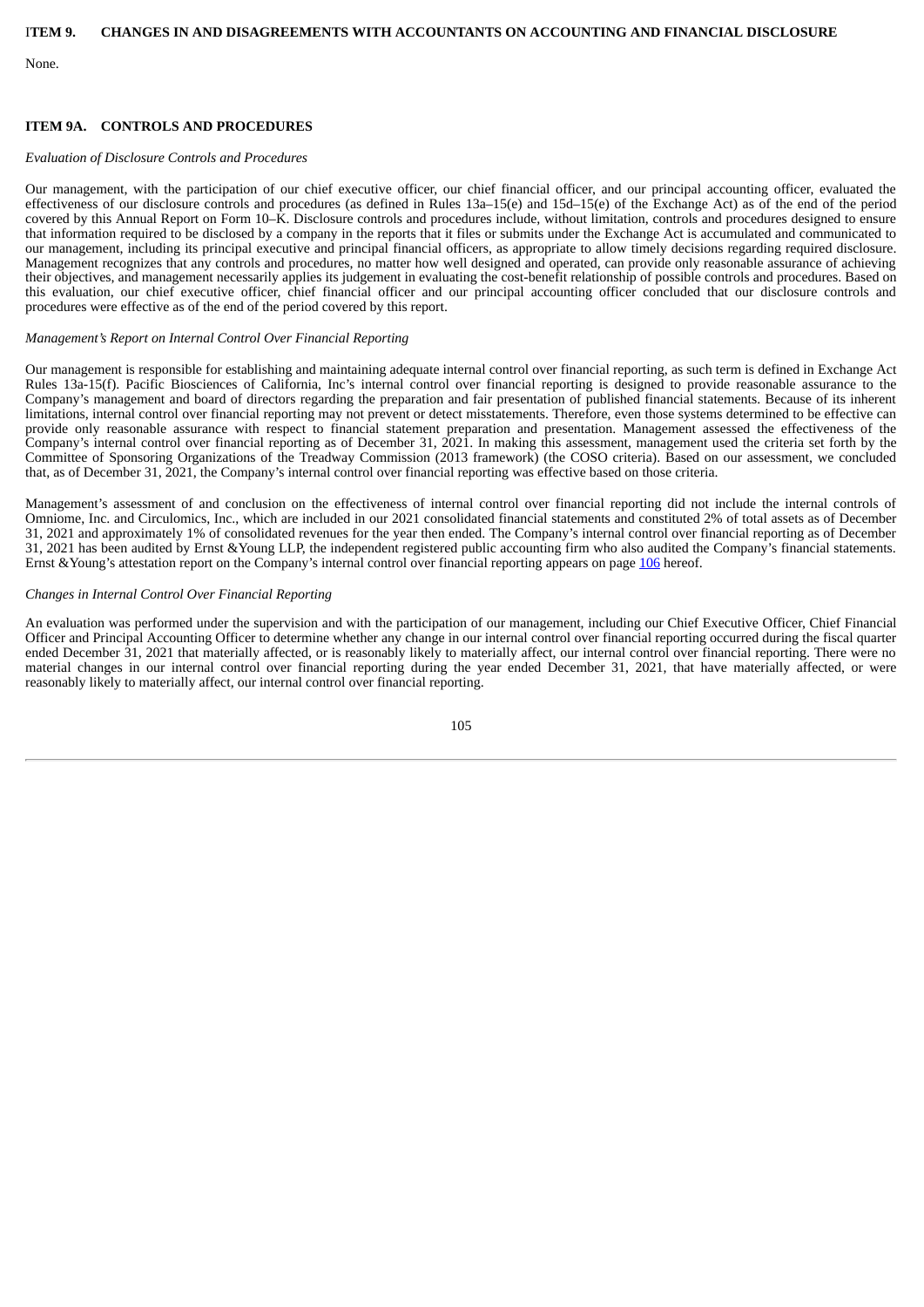### **Report of Independent Registered Public Accounting Firm**

To the Stockholders and the Board of Directors of Pacific Biosciences of California, Inc.

## **Opinion on Internal Control over Financial Reporting**

We have audited Pacific Biosciences of California, Inc.'s internal control over financial reporting as of December 31, 2021, based on criteria established in Internal Control—Integrated Framework issued by the Committee of Sponsoring Organizations of the Treadway Commission (2013 framework) (the COSO criteria). In our opinion, Pacific Biosciences of California, Inc. (the Company) maintained, in all material respects, effective internal control over financial reporting as of December 31, 2021, based on the COSO criteria.

As indicated in the accompanying Management's Report on Internal Control Over Financial Reporting, management's assessment of and conclusion on the effectiveness of internal control over financial reporting did not include the internal controls of Omniome, Inc. and Circulomics, Inc., which are included in the 2021 consolidated financial statements of the Company and constituted 2% of total assets as of December 31, 2021 and 1% of revenues for the year then ended. Our audit of internal control over financial reporting of the Company also did not include an evaluation of the internal control over financial reporting of Omniome, Inc. and Circulomics, Inc.

We also have audited, in accordance with the standards of the Public Company Accounting Oversight Board (United States) (PCAOB), the 2021 consolidated financial statements of the Company and our report dated February 28, 2022 expressed an unqualified opinion thereon.

### **Basis for Opinion**

The Company's management is responsible for maintaining effective internal control over financial reporting and for its assessment of the effectiveness of internal control over financial reporting included in the accompanying Management's Report on Internal Control Over Financial Reporting. Our responsibility is to express an opinion on the Company's internal control over financial reporting based on our audit. We are a public accounting firm registered with the PCAOB and are required to be independent with respect to the Company in accordance with the U.S. federal securities laws and the applicable rules and regulations of the Securities and Exchange Commission and the PCAOB.

We conducted our audit in accordance with the standards of the PCAOB. Those standards require that we plan and perform the audit to obtain reasonable assurance about whether effective internal control over financial reporting was maintained in all material respects.

Our audit included obtaining an understanding of internal control over financial reporting, assessing the risk that a material weakness exists, testing and evaluating the design and operating effectiveness of internal control based on the assessed risk, and performing such other procedures as we considered necessary in the circumstances. We believe that our audit provides a reasonable basis for our opinion.

## **Definition and Limitations of Internal Control Over Financial Reporting**

A company's internal control over financial reporting is a process designed to provide reasonable assurance regarding the reliability of financial reporting and the preparation of financial statements for external purposes in accordance with generally accepted accounting principles. A company's internal control over financial reporting includes those policies and procedures that (1) pertain to the maintenance of records that, in reasonable detail, accurately and fairly reflect the transactions and dispositions of the assets of the company; (2) provide reasonable assurance that transactions are recorded as necessary to permit preparation of financial statements in accordance with generally accepted accounting principles, and that receipts and expenditures of the company are being made only in accordance with authorizations of management and directors of the company; and (3) provide reasonable assurance regarding prevention or timely detection of unauthorized acquisition, use, or disposition of the company's assets that could have a material effect on the financial statements.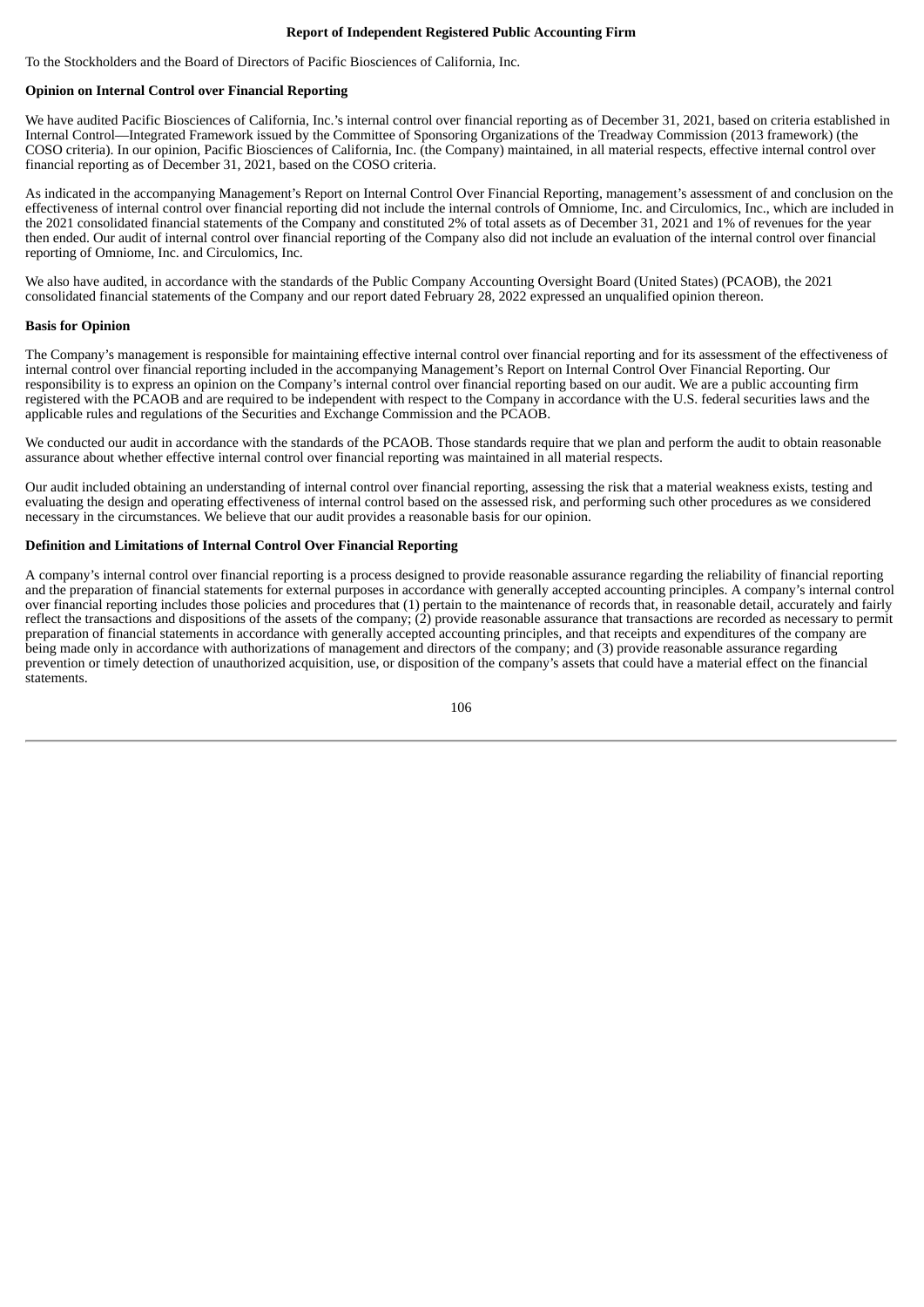Because of its inherent limitations, internal control over financial reporting may not prevent or detect misstatements. Also, projections of any evaluation of effectiveness to future periods are subject to the risk that controls may become inadequate because of changes in conditions, or that the degree of compliance with the policies or procedures may deteriorate.

/s/ Ernst & Young LLP

Redwood City, California February 28, 2022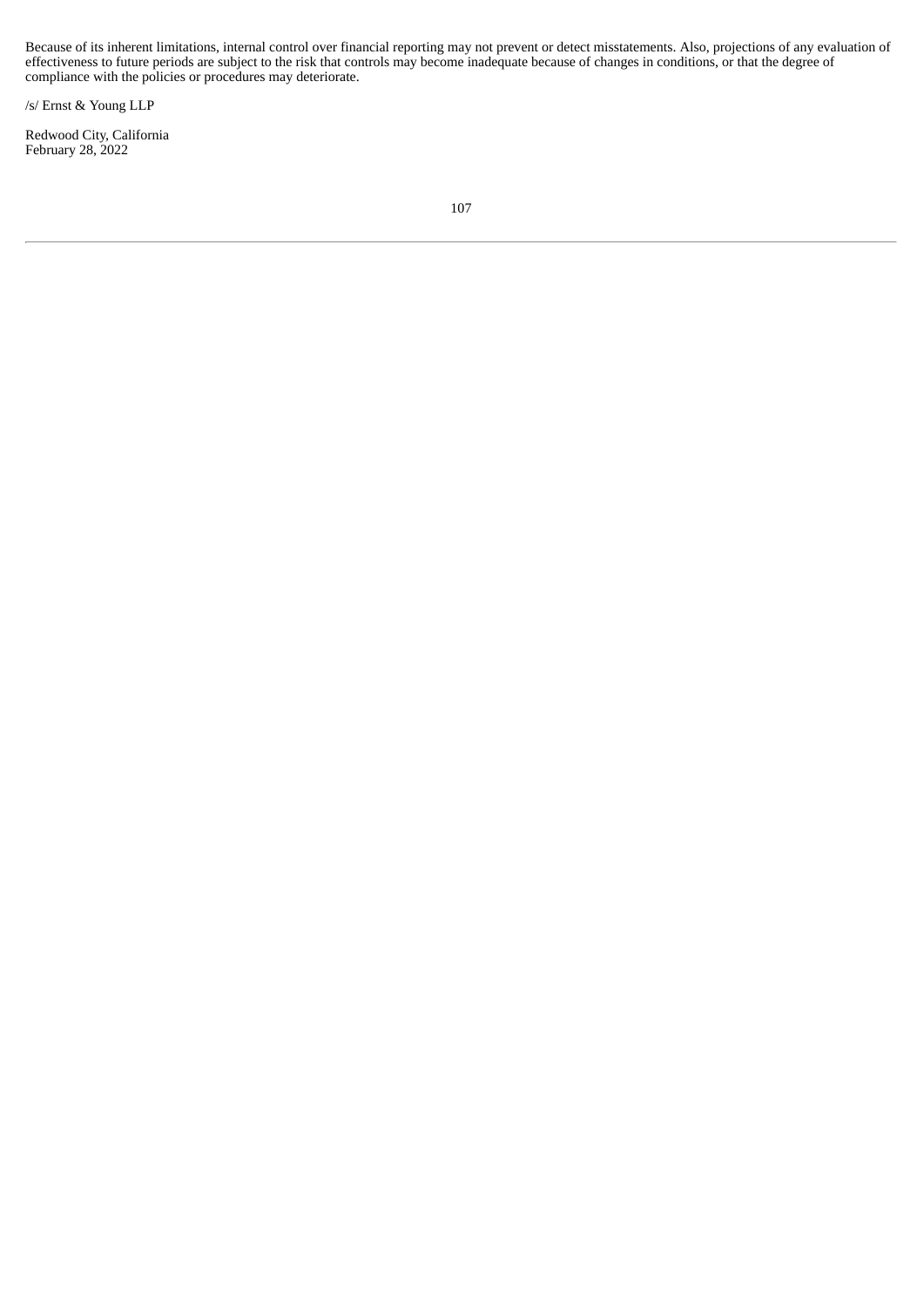# **ITEM 9B. OTHER INFORMATION**

None.

# **ITEM 9C. DISCLOSURE REGARDING FOREIGN JURISDICTIONS THAT PREVENT INSPECTIONS**

Not applicable.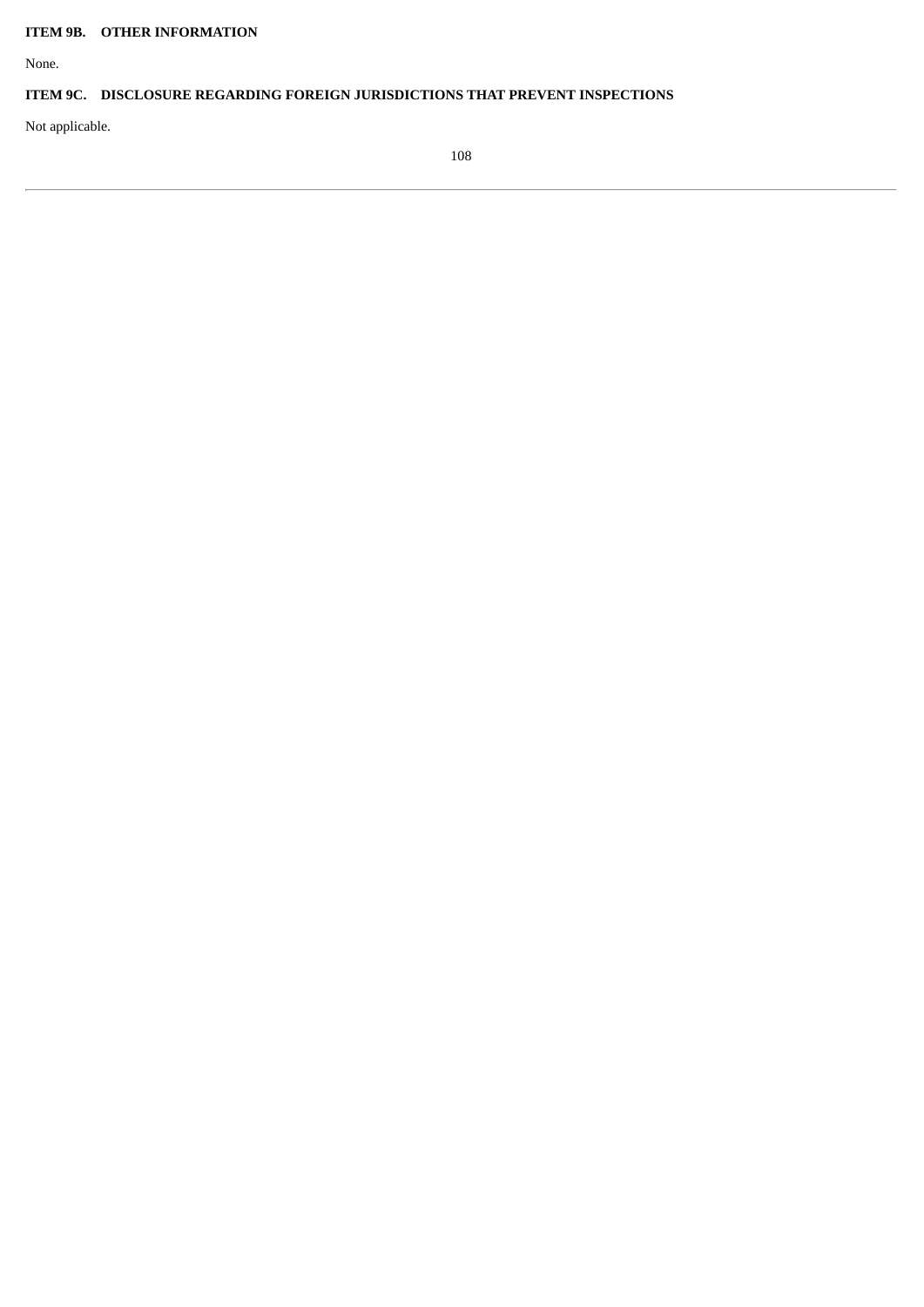### **PART III**

### **ITEM 10. DIRECTORS, EXECUTIVE OFFICERS AND CORPORATE GOVERNANCE**

Information responsive to this item is incorporated herein by reference to our definitive proxy statement with respect to our 2022 Annual Meeting of Stockholders to be filed with the SEC within 120 days after the end of the fiscal year covered by this Annual Report on Form 10-K.

## **ITEM 11. EXECUTIVE COMPENSATION**

Information responsive to this item is incorporated herein by reference to our definitive proxy statement with respect to our 2022 Annual Meeting of Stockholder to be filed with the SEC within 120 days after the end of the fiscal year covered by this Annual Report on Form 10-K.

### **ITEM 12. SECURITY OWNERSHIP OF CERTAIN BENEFICIAL OWNERS AND MANAGEMENT AND RELATED STOCKHOLDER MATTERS**

Information responsive to this item is incorporated herein by reference to our definitive proxy statement with respect to our 2022 Annual Meeting of Stockholders to be filed with the SEC within 120 days after the end of the fiscal year covered by this Annual Report on Form 10-K.

## **ITEM 13. CERTAIN RELATIONSHIPS AND RELATED TRANSACTIONS, AND DIRECTOR INDEPENDENCE**

Information responsive to this item is incorporated herein by reference to our definitive proxy statement with respect to our 2022 Annual Meeting of Stockholders to be filed with the SEC within 120 days after the end of the fiscal year covered by this Annual Report on Form 10-K.

## **ITEM 14. PRINCIPAL ACCOUNTING FEES AND SERVICES**

Information responsive to this item is incorporated herein by reference to our definitive proxy statement with respect to our 2022 Annual Meeting of Stockholders to be filed with the SEC within 120 days after the end of the fiscal year covered by this Annual Report on Form 10-K.

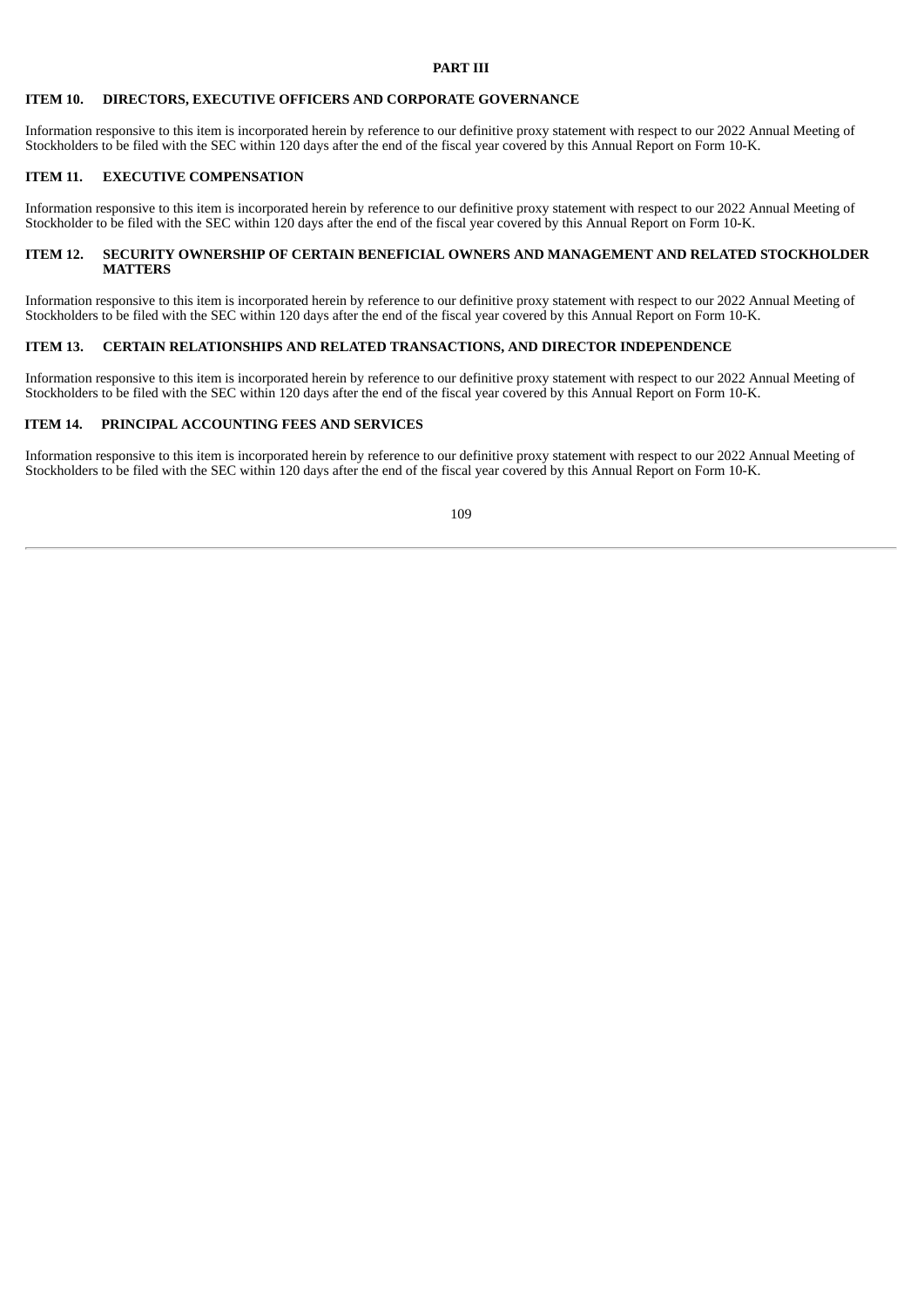### **ITEM 15. EXHIBITS, FINANCIAL STATEMENT SCHEDULES.**

(a) The following documents are filed as part of, or incorporated by reference into, this Annual Report on Form 10-K:

1. *Financial Statements*: See Index to Consolidated Financial Statements under Item 8 of this Annual Report on Form 10-K.

2. *Financial Statement Schedules*: All schedules are omitted because they are not required, are not applicable or the information is included in the consolidated financial statements or notes thereto.

3. *Exhibits*: We have filed or incorporated by reference into this Annual Report on Form 10-K, the exhibits listed on the accompanying Exhibit Index immediately below.

(b) Financial Statement Schedules: See Item 15(a)(2), above.

(c) Exhibits: Refer to the [Exhibit](#page-112-0) Index that follows.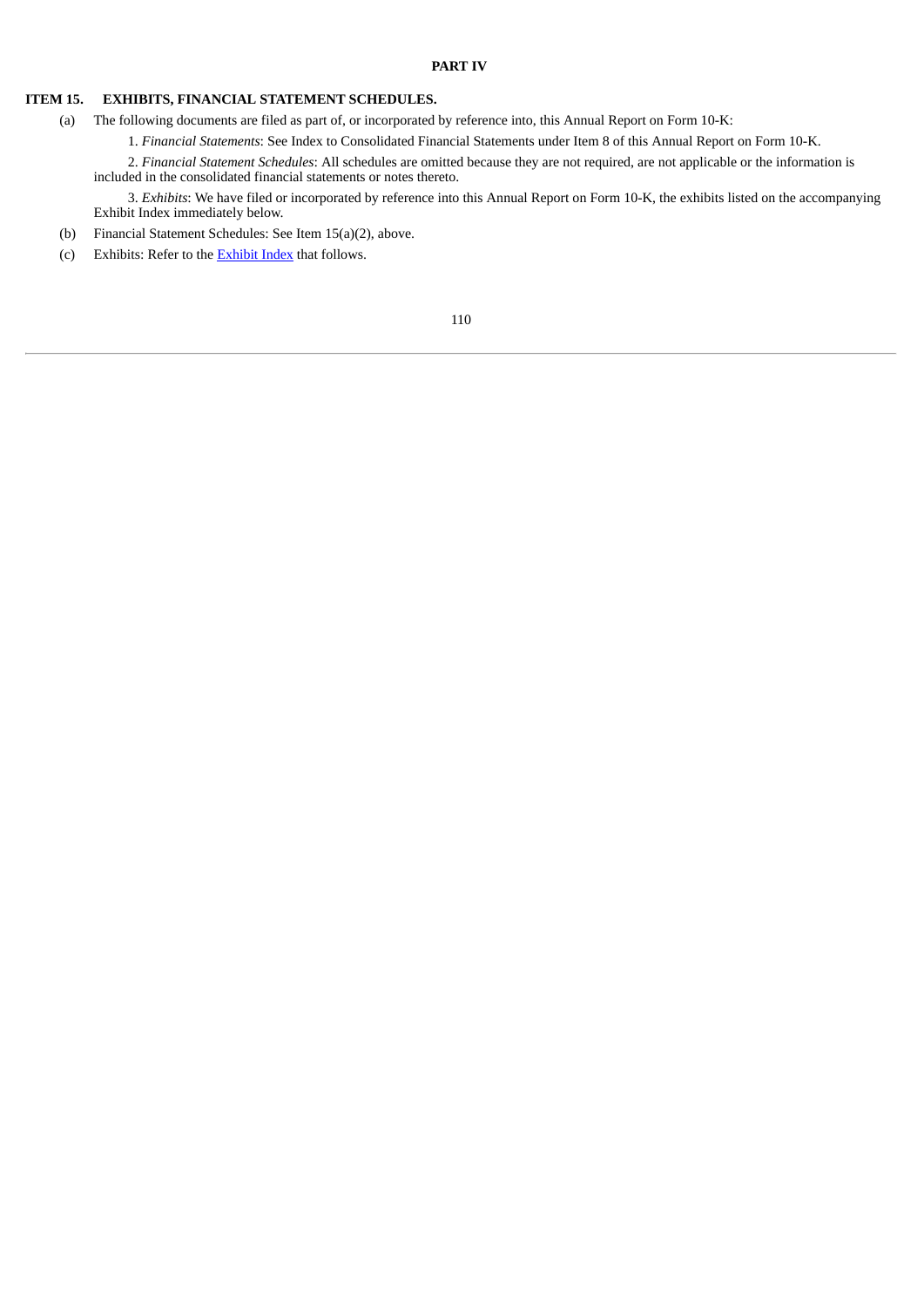# <span id="page-112-0"></span>**Exhibit Index**

|                                                             |                                                                                                                                                                       | Incorporated by reference herein |                  |                        |
|-------------------------------------------------------------|-----------------------------------------------------------------------------------------------------------------------------------------------------------------------|----------------------------------|------------------|------------------------|
| Exhibit<br>Number                                           | <b>Description</b>                                                                                                                                                    | Form                             | Exhibit No.      | <b>Filing Date</b>     |
|                                                             |                                                                                                                                                                       |                                  |                  |                        |
| $\frac{3.1}{3.2}$<br>$\frac{4.1}{4.2}$<br>$\frac{4.2}{4.3}$ | Amended and Restated Certificate of Incorporation                                                                                                                     | $10-K$                           | 3.1              | March 23, 2011         |
|                                                             | Second Amended and Restated Bylaws of Pacific Biosciences of California, Inc.                                                                                         | $8-K$                            | $\overline{3.1}$ | November 5, 2018       |
|                                                             | <b>Specimen Common Stock Certificate</b>                                                                                                                              | $S-1/A$                          | 4.1              | October 1, 2010        |
|                                                             | Description of Registrant's securities registered under Section 12 of the Exchange Act                                                                                | $10-K$                           | 4.2              | February 28, 2020      |
|                                                             | Indenture, dated February 16, 2021, between Pacific Biosciences of California, Inc. and<br><b>U.S. Bank National Association, as Trustee</b>                          | $8-K$                            | 4.1              | February 17, 2021      |
| 4.4                                                         | Form of 1.50% Convertible Senior Notes due 2028 (included in Exhibit 4.3)                                                                                             | $8-K$                            | 4.1              | February 17, 2021      |
| $10.1+$                                                     | Form of Director and Executive Officer Indemnification Agreement                                                                                                      | $S-1$                            | 10.1             | August 16, 2010        |
| $10.2+$                                                     | 2010 Equity Incentive Plan                                                                                                                                            | $S-1$                            | 10.4             | August 16, 2010        |
| $10.3+$                                                     | 2010 Equity Incentive Plan forms of agreement                                                                                                                         | $10 - Q$                         | 10.1             | May 2, 2018            |
| $10.4+$                                                     | 2010 Employee Stock Purchase Plan and forms of agreement thereunder                                                                                                   | $S-1$                            | 10.5             | <b>August 16, 2010</b> |
| $10.5+$                                                     | 2010 Outside Director Equity Incentive Plan                                                                                                                           | $S-1$                            | 10.6             | August 16, 2010        |
| $10.6+$                                                     | 2010 Outside Director Equity Incentive Plan forms of agreement                                                                                                        | $10-Q$                           | 10.2             | May 2, 2018            |
| $10.7+$                                                     | 2020 Equity Incentive Plan and related forms of agreement                                                                                                             | $8-K$                            | 10.1             | <b>August 5, 2020</b>  |
| $10.8+$                                                     | Pacific Biosciences of California, Inc. 2020 Inducement Equity Incentive Plan, as<br>amended, and forms of agreement thereunder                                       | $8-K$                            | 10.1             | April 19, 2021         |
| $10.12+$                                                    | Letter Relating to Employment Terms by and between the Registrant and Susan G. Kim                                                                                    |                                  |                  |                        |
|                                                             | effective September 28, 2020                                                                                                                                          | $10-Q$                           | 10.2             | November 3, 2020       |
| $10.13+$                                                    | Change in Control and Severance Agreement by and between the Registrant and Susan G.                                                                                  |                                  |                  |                        |
|                                                             | Kim effective September 28, 2020                                                                                                                                      | $10-o$                           | 10.3             | November 3, 2020       |
| $10.14+$                                                    | Form of Change in Control and Severance Agreement for executive officers                                                                                              | $10-K$                           | 10.14            | February 26, 2021      |
| $10.15+$                                                    | Letter Relating to Employment Terms by and between the Registrant and Christian O.                                                                                    |                                  |                  |                        |
|                                                             | Henry effective September 14, 2020                                                                                                                                    | $10-K$                           | 10.15            | February 26, 2021      |
| $10.16+$                                                    | Change in Control and Severance Agreement by and between the Registrant and Christian                                                                                 |                                  |                  |                        |
|                                                             | O. Henry effective September 14, 2020                                                                                                                                 | $10-K$                           | 10.16            | February 26, 2021      |
| $10.17+$                                                    | Amended Change in Control and Severance Agreement by and between the Registrant and<br>Christian O. Henry dated February 3, 2021                                      | $10-K$                           | 10.17            | February 26, 2021      |
| $10.18+$                                                    | Letter Relating to Employment Terms by and between the Registrant and Mark Van Oene                                                                                   |                                  |                  |                        |
|                                                             | effective January 8, 2021                                                                                                                                             | $10-K$                           | 10.18            | February 26, 2021      |
| $10.19+$                                                    | Letter Relating to Employment Terms by and between the Registrant and Peter Fromen                                                                                    |                                  | 10.19            |                        |
|                                                             | effective January 8, 2021                                                                                                                                             | $10-K$                           |                  | February 26, 2021      |
| $10.20+$                                                    | Lease Agreement by and between the Registrant and Menlo Park Portfolio II, LLC, dated<br>July 22, 2015.                                                               | $10 - Q$                         | 10.2             | August 5, 2015         |
| $10.21$ <sup>+</sup>                                        | First Amendment to Lease Agreement by and between the Registrant and Menlo Park                                                                                       |                                  |                  |                        |
|                                                             | Portfolio II, LLC, dated December 23, 2016.                                                                                                                           | $10-K$                           | 10.50            | March 6, 2017          |
| 10.22++                                                     | Development and Commercialization Agreement by and between the Registrant and<br><b>Invitae Corporation dated January 12, 2021</b>                                    | $10-K$                           | 10.23            | February 26, 2021      |
| $10.23$ <sup>++</sup>                                       | Amendment to Development and Commercialization Agreement, dated as of June 3, 2021,<br>by and between Pacific Biosciences of California, Inc. and Invitae Corporation | $10-Q$                           | 10.6             | August 6, 2021         |
|                                                             | 111                                                                                                                                                                   |                                  |                  |                        |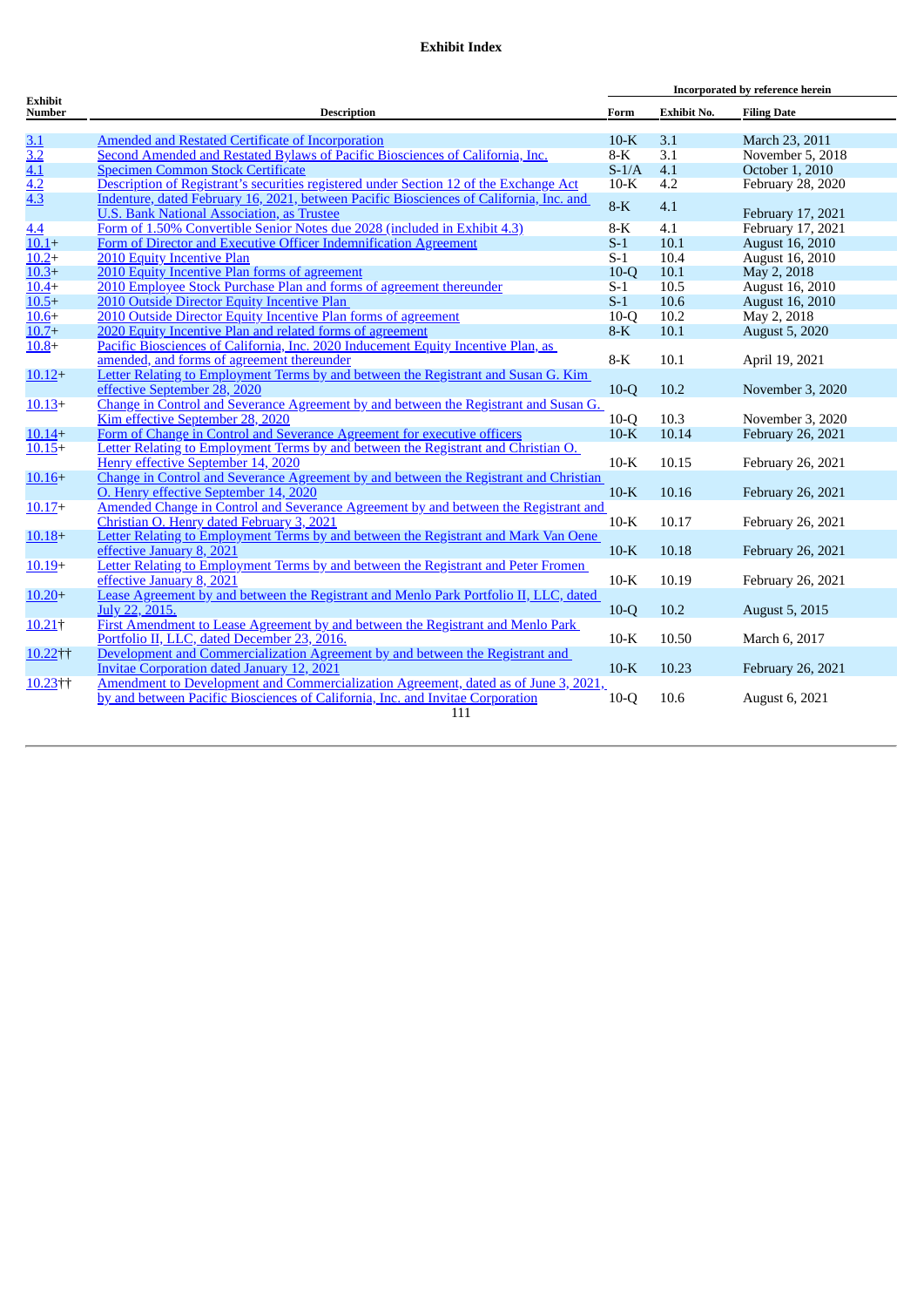|                     | <b>Investment Agreement, dated as of February 9, 2021, between Pacific Biosciences of</b> |         |      |                       |
|---------------------|-------------------------------------------------------------------------------------------|---------|------|-----------------------|
| 10.24               | California, Inc. and SB Northstar LP.                                                     | $8-K$   | 10.1 | February 10, 2021     |
| $10.25$   $+$       | <b>Exclusive License Agreement by and between the Registrant and Cornell Research</b>     |         |      |                       |
|                     | Foundation, Inc., dated as of February 1, 2004                                            | $S-1/A$ | 10.8 | October 22, 2010      |
| $10.26+$            | Letter Relating to Employment Terms by and between the Registrant and Michele Farmer      |         |      |                       |
|                     | effective May 17, 2021                                                                    | $10-Q$  | 10.2 | August 6, 2021        |
| 10.27               | Agreement and Plan of Merger of Reorganization among Pacific Biosciences of               |         |      |                       |
|                     | California, Inc., Apollo Acquisition Corp., Apollo Acquisition Sub, LLC, Omniome, Inc.    |         |      |                       |
|                     | and Shareholder Representative Services, LLC, as securityholder representative, dated as  |         |      |                       |
|                     | of July 19, 2021                                                                          | $8-K$   | 10.1 | July 20, 201          |
| 10.28               | Securities Purchase Agreement, dated as of July 19, 2021, by and between Pacific          |         |      |                       |
|                     | Biosciences of California, Inc. and each of the Investors                                 | $8-K$   | 10.2 | July 20, 201          |
| 10.29               | Registration Rights Agreement, dated as of July 19, 2021, by and between Pacific          |         |      |                       |
|                     | Biosciences of California, Inc. and each of the Investors                                 | 8-K     | 10.3 | July 20, 2021         |
| 21.1                | <b>List of Subsidiaries of the Registrant</b>                                             |         |      | <b>Filed herewith</b> |
| $\frac{23.1}{31.1}$ | <b>Consent of Independent Registered Public Accounting Firm</b>                           |         |      | Filed herewith        |
|                     | Certification of Chief Executive Officer pursuant to Exchange Act Rules 13a-14(a) and     |         |      |                       |
|                     | 15d-14(a), as adopted pursuant to Section 302 of the Sarbanes-Oxley Act of 2002           |         |      | <b>Filed herewith</b> |
| 31.2                | Certification of Chief Financial Officer pursuant to Exchange Act Rules 13a-14(a) and     |         |      |                       |
|                     | 15d-14(a), as adopted pursuant to Section 302 of the Sarbanes-Oxley Act of 2002           |         |      | Filed herewith        |
| $32.1*$             | Certification of Chief Executive Officer pursuant to 18 U.S.C. Section 1350, as adopted   |         |      |                       |
|                     | pursuant to Section 906 of the Sarbanes-Oxley Act of 2002                                 |         |      | Furnished herewith    |
| $32.2*$             | Certification of Chief Financial Officer pursuant to 18 U.S.C. Section 1350, as adopted   |         |      |                       |
|                     | pursuant to Section 906 of the Sarbanes-Oxley Act of 2002                                 |         |      | Furnished herewith    |
| 101.INS             | XBRL Instance Document (the instance document does not appear in the Interactive Data     |         |      |                       |
|                     | File because its XBRL tags are embedded within the Inline XBRL document)                  |         |      | Filed herewith        |
| 101.SCH             | XBRL Taxonomy Extension Schema Document                                                   |         |      | Filed herewith        |
| 101.CAL             | XBRL Taxonomy Extension Calculation Linkbase Document                                     |         |      | Filed herewith        |
| 101.DEF             | XBRL Taxonomy Extension Definition Linkbase Document                                      |         |      | Filed herewith        |
| 101.LAB             | XBRL Taxonomy Extension Labels Linkbase Document                                          |         |      | Filed herewith        |
| 101.PRE             | XBRL Taxonomy Extension Presentation Linkbase Document                                    |         |      | Filed herewith        |
| 104                 | Cover Page Interactive File (formatted as inline XBRL and contained in Exhibit 101)       |         |      | Filed herewith        |

+ Indicates management contract or compensatory plan.

 $\mathcal{L}=\mathcal{L}=\mathcal{L}=\mathcal{L}=\mathcal{L}=\mathcal{L}=\mathcal{L}=\mathcal{L}=\mathcal{L}=\mathcal{L}=\mathcal{L}=\mathcal{L}=\mathcal{L}=\mathcal{L}=\mathcal{L}=\mathcal{L}=\mathcal{L}=\mathcal{L}=\mathcal{L}=\mathcal{L}=\mathcal{L}=\mathcal{L}=\mathcal{L}=\mathcal{L}=\mathcal{L}=\mathcal{L}=\mathcal{L}=\mathcal{L}=\mathcal{L}=\mathcal{L}=\mathcal{L}=\mathcal{L}=\mathcal{L}=\mathcal{L}=\mathcal{L}=\mathcal{L}=\mathcal{$ 

† Confidential treatment has been requested for portions of this exhibit. These portions have been omitted and have been filed separately with the Securities and Exchange Commission.

†† Certain confidential information contained in this Exhibit was omitted by means of marking such portions with brackets because the identified confidential information (i) is not material

and (ii) would be competitively harmful if publicly disclosed. The certifications attached as Exhibit 32.1 and 32.2 that accompany this Annual Report on Form 10-K are deemed furnished and not filed with the Securities and Exchange Commission and are not to be incorporated by reference into any filing of Pacific Biosciences of California, Inc. under the Securities Act of 1933, as amended, or the Securities Exchange Act of 1934, as amended, whether made before or after the date of this Annual Report on Form 10-K, irrespective of any general incorporation language contained in such filing.

112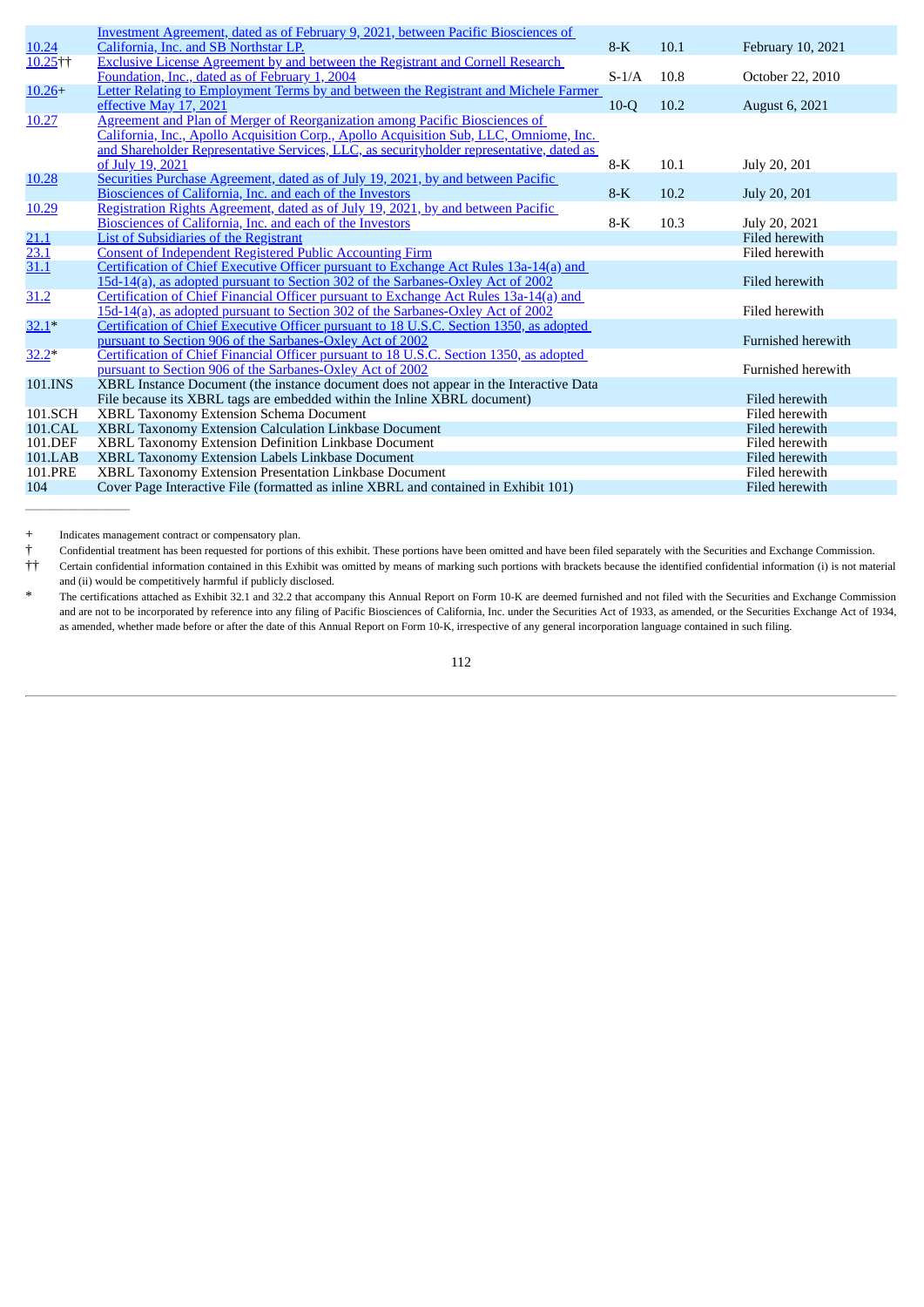### **ITEM 16. FORM 10-K SUMMARY**

None.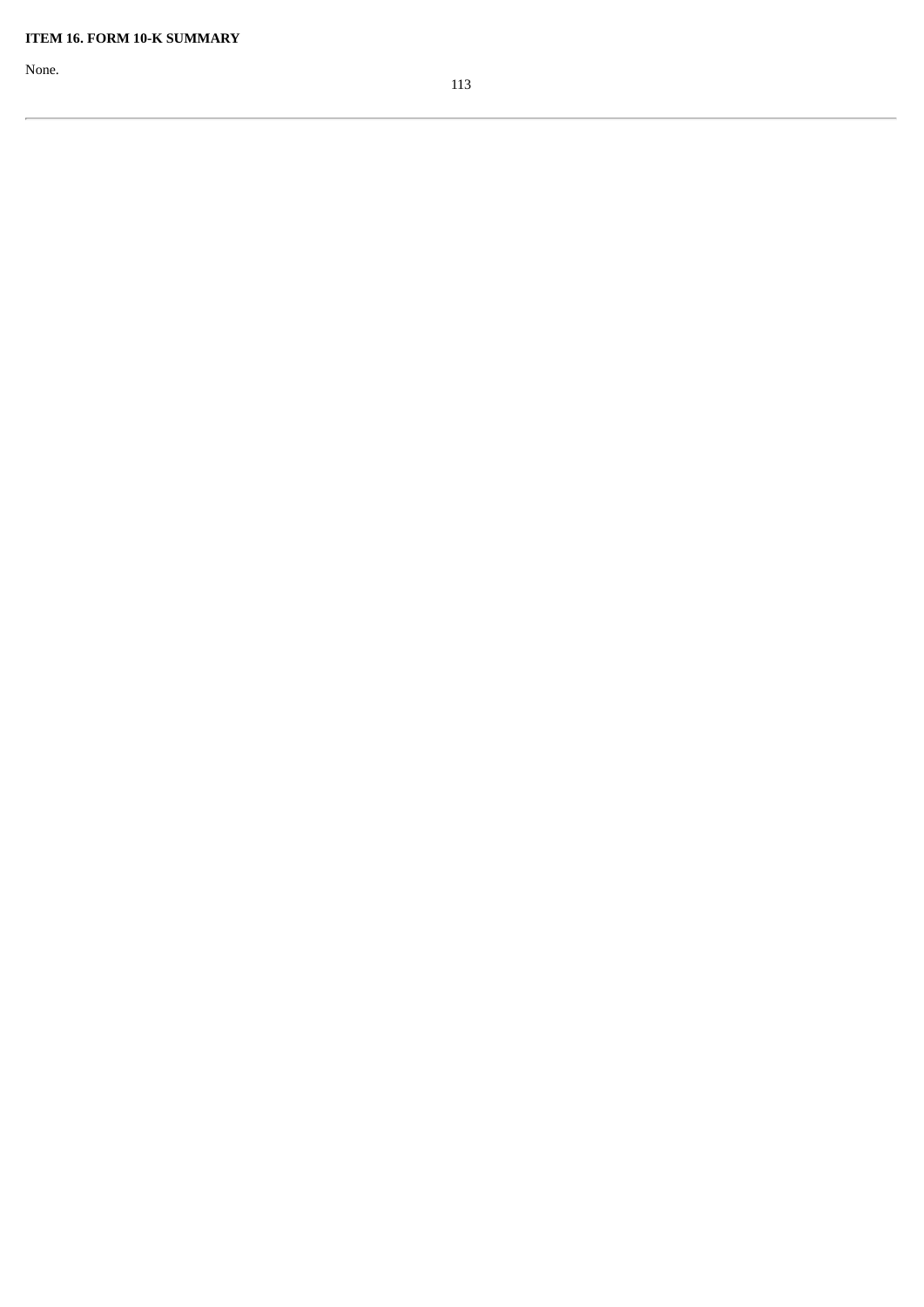## **Signatures**

Pursuant to the requirements of Section 13 or 15(d) of the Securities Exchange Act of 1934, as amended, the Registrant has duly caused this Annual Report on Form 10-K to be signed on its behalf by the undersigned, thereunto duly authorized.

|                         |     |     | Pacific Biosciences of California, Inc.                                                                       |
|-------------------------|-----|-----|---------------------------------------------------------------------------------------------------------------|
| Date: February 28, 2022 |     | By: | Christian O. Henry<br>$\sqrt{s}$<br><b>Christian O. Henry</b><br><b>Chief Executive Officer and President</b> |
| Date: February 28, 2022 |     | By: | SUSAN G. Kim<br>$\sqrt{s}$<br>Susan G. Kim<br><b>Chief Financial Officer</b>                                  |
| Date: February 28, 2022 |     | By: | Michele Farmer<br>$\sqrt{s}$<br><b>Michele Farmer</b><br>Vice President and Chief Accounting Officer          |
|                         | 114 |     |                                                                                                               |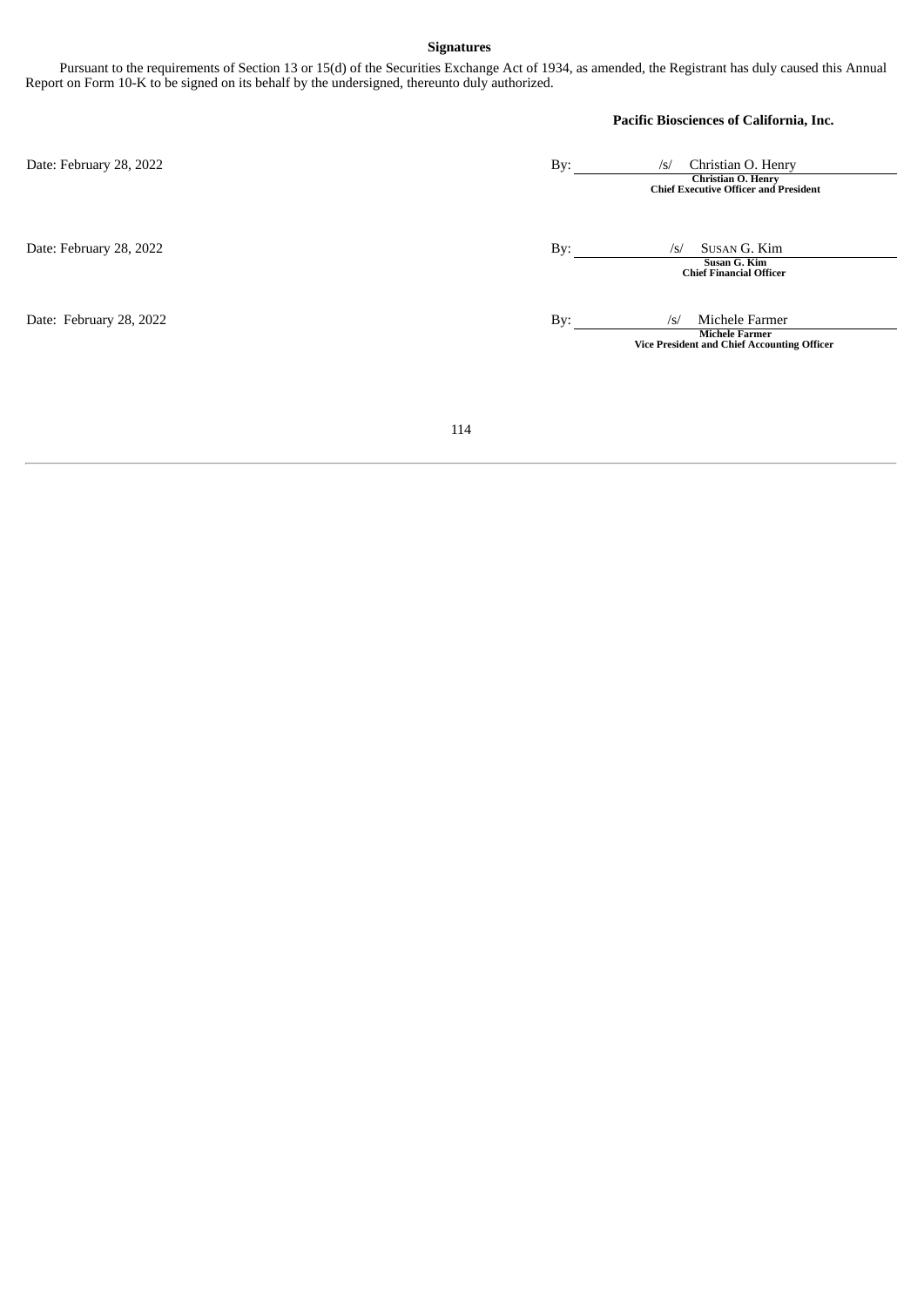### **POWER OF ATTORNEY**

KNOW ALL PERSONS BY THESE PRESENTS, that each person whose signature appears below hereby constitutes and appoints Christian O. Henry, Susan G. Kim, Brett Atkins and Michele Farmer, and each of them, as his or her true and lawful attorney-in-fact and agent, with full power of substitution and resubstitution, for each individual in any and all capacities, to sign any and all amendments to this Annual Report on Form 10-K, and to file the same, with all exhibits thereto and other documents in connection therewith, with the Securities and Exchange Commission, granting unto said attorneys-in-fact and agents, and each of them, full power and authority to do and perform each and every act and thing requisite and necessary to be done in connection therewith, as fully for all intents and purposes as he or she might or could do in person, hereby ratifying and confirming all that said attorneys-in-fact and agents, or any of them, or the individual's substitute, may lawfully do or cause to be done by virtue hereof.

Pursuant to the requirements of the Securities Exchange Act of 1934, as amended, this report has been signed by the following persons on behalf of the Registrant in the capacities and on the dates indicated.

| Signature<br>/s/ Christian O. Henry                | <b>Title</b><br>Director, Chief Executive Officer                                    | <b>Date</b>       |
|----------------------------------------------------|--------------------------------------------------------------------------------------|-------------------|
| Christian O. Henry                                 | and President (Principal Executive Officer)                                          | February 28, 2022 |
| /s/ Susan G. Kim<br>Susan G. Kim                   | <b>Chief Financial Officer</b><br>(Principal Financial Officer)                      | February 28, 2022 |
| /s/ Michele Farmer<br>Michele Farmer               | Vice President and Chief Accounting Officer (Principal<br><b>Accounting Officer)</b> | February 28, 2022 |
| /s/ John F. Milligan<br>John F. Milligan           | Chairman of the Board of Directors                                                   | February 28, 2022 |
| /s/ David Botstein<br>David Botstein               | Director                                                                             | February 28, 2022 |
| /s/ William W. Ericson<br>William W. Ericson       | Director                                                                             | February 28, 2022 |
| /s/ Hannah A. Valantine<br>Hannah A. Valantine     | Director                                                                             | February 28, 2022 |
| /s/ Randall S. Livingston<br>Randall S. Livingston | Director                                                                             | February 28, 2022 |
| /s/ Marshall L. Mohr<br>Marshall L. Mohr           | Director                                                                             | February 28, 2022 |
| /s/ Kathy Ordoñez<br>Kathy Ordoñez                 | <b>Director</b>                                                                      | February 28, 2022 |
|                                                    | 115                                                                                  |                   |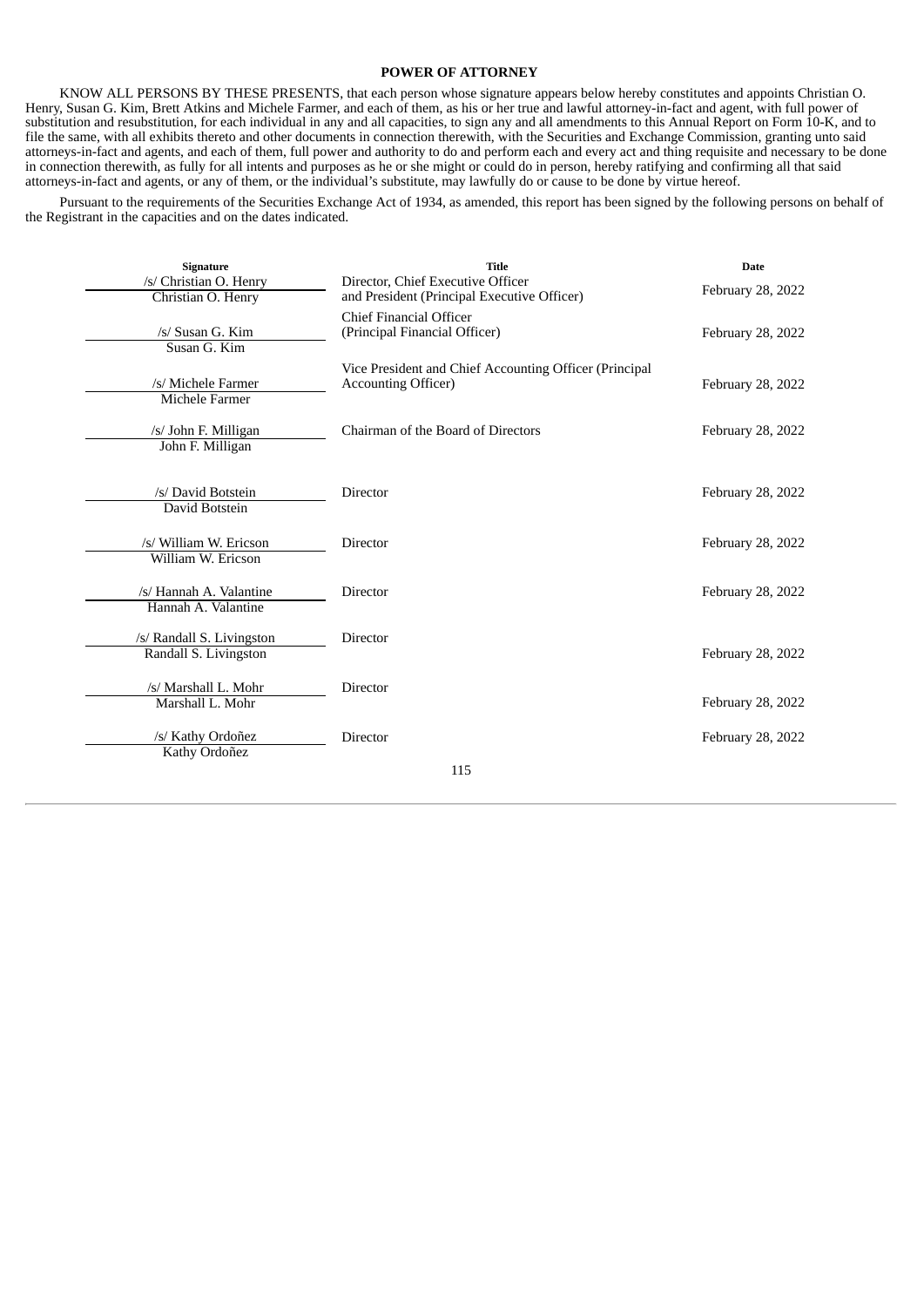/s/ Lucy Shapiro

Director

Lucy Shapiro

1 1 6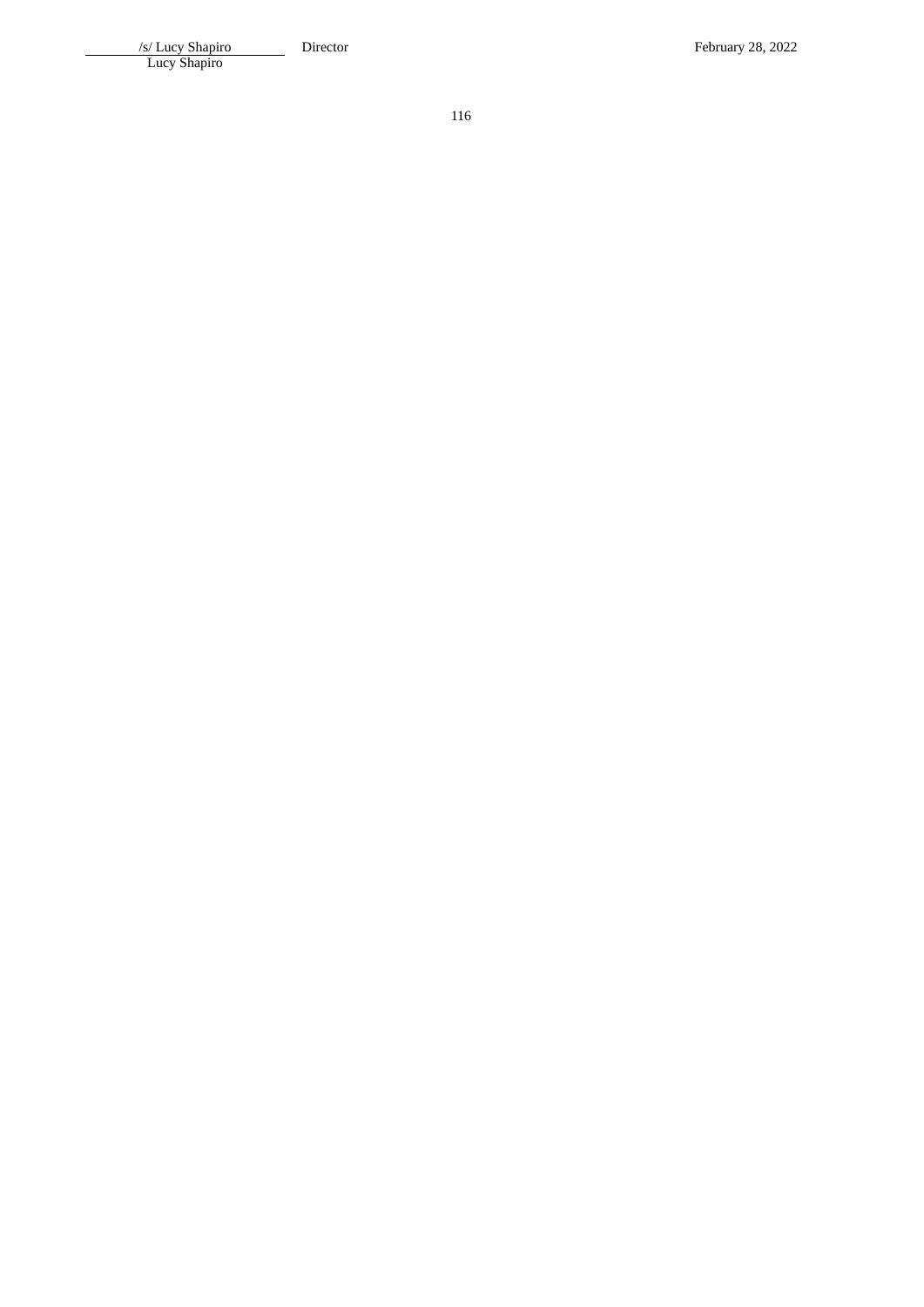# **LIST OF SUBSIDIARIES**

<span id="page-118-0"></span>

| Subsidiary name                          | <b>Jurisdiction</b>     | <b>Type</b> |
|------------------------------------------|-------------------------|-------------|
| Pacific Biosciences International LLC    | Delaware                | Domestic    |
| Pacific Biosciences Canada Limited       | Canada (New Brunswick)  | Foreign     |
| Pacific Biosciences Germany GmbH         | Germany (Munich)        | Foreign     |
| Pacific Biosciences Japan GK             | Japan (Tokyo)           | Foreign     |
| Pacific Biosciences (Shanghai) Co., Ltd. | China (Shanghai)        | Foreign     |
| PacBio Singapore PTE, Limited            | Singapore               | Foreign     |
| Pacific Biosciences UK Limited           | United Kingdom (London) | Foreign     |
| Omniome, Inc.                            | Delaware                | Domestic    |
| Circulomics, Inc.                        | Maryland                | Domestic    |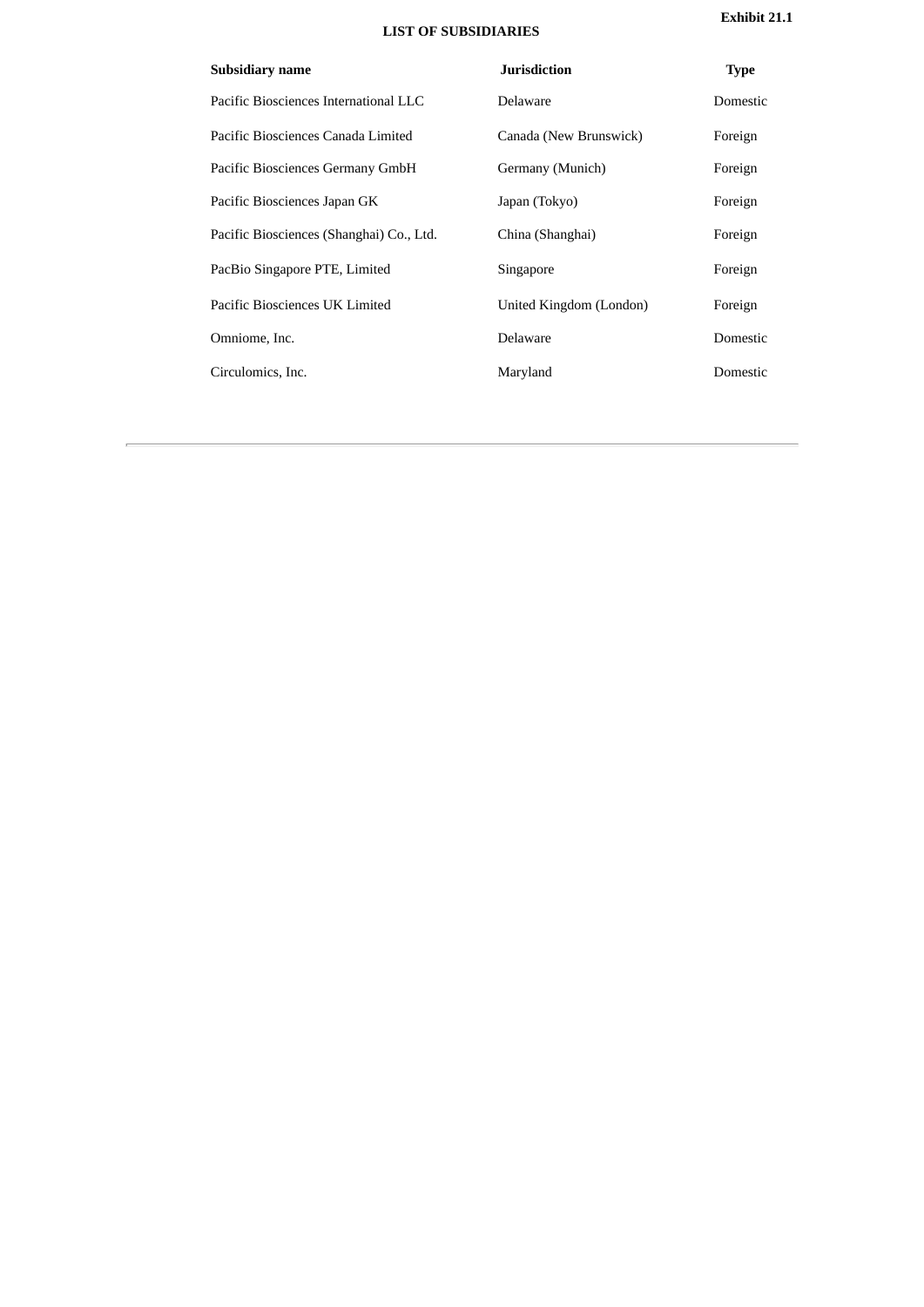# **CONSENT OF INDEPENDENT REGISTERED PUBLIC ACCOUNTING FIRM**

<span id="page-119-0"></span>We consent to the incorporation by reference in the following Registration Statements:

- (1) Registration Statements (Forms S-8 Nos. 333-170211, 333-179810, 333-186065, 333-193437, 333-201678, 333-209157, 333-215746, 333-222696, 333- 229368, 333-236061, 333-241687, 333-170211, 333-179810, 333-186065, 333-193437, 333-201678, 333-209157, 333-215746, 333-222696, 333-229368, 333-236061, 333-251153, 333-253669, 333-255342, 333-259671 and 333-261251) pertaining to the Pacific Biosciences of California, Inc. 2010 Equity Incentive Plan, the Pacific Biosciences of California, Inc. 2010 Employee Stock Purchase Plan, the Pacific Biosciences of California, Inc. 2010 Outside Director Equity Incentive Plan, the Pacific Biosciences of California, Inc. 2020 Equity Incentive Plan, the Pacific Biosciences of California, Inc. 2020 Inducement Equity Incentive Plan, and the Omniome Equity Incentive Plan of Pacific Biosciences of California, Inc., and
- (2) Registration Statements (Forms S-3 Nos. 333-239071, 333-249999, 333-255324, 333-259670 and 333- 259672) and related Prospectuses of Pacific Biosciences of California, Inc.;

of our reports dated February 28, 2022, with respect to the consolidated financial statements of Pacific Biosciences of California, Inc. and the effectiveness of internal control over financial reporting of Pacific Biosciences of California, Inc. included in this Annual Report (Form 10-K) of Pacific Biosciences of California, Inc. for the year ended December 31, 2021.

/s/ Ernst & Young LLP

Redwood City, California February 28, 2022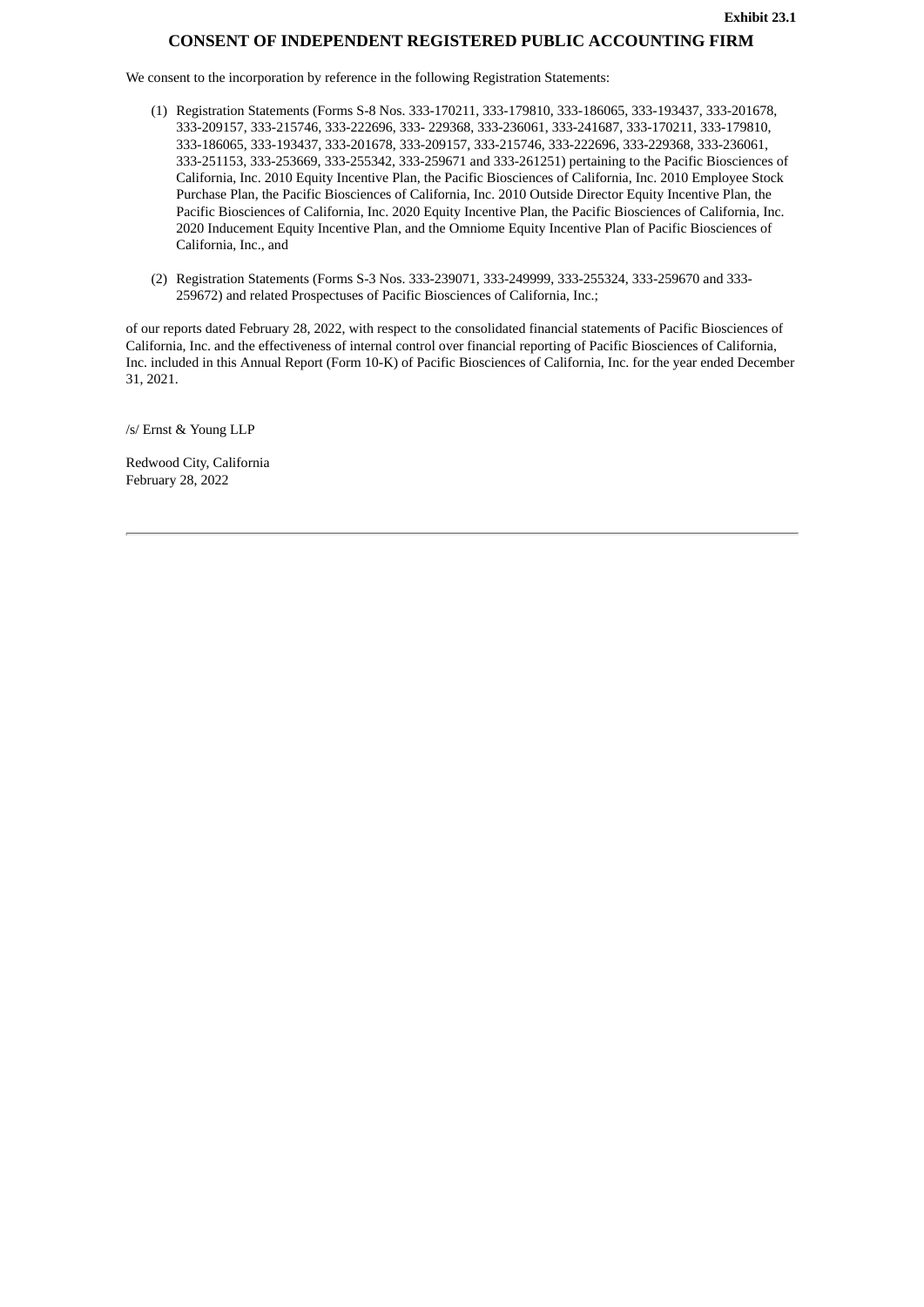#### **CERTIFICATION OF CHIEF EXECUTIVE OFFICER PURSUANT TO SECURITIES EXCHANGE ACT RULES 13a-15(e), AS ADOPTED PURSUANT TO SECTION 302 OF THE SARBANES-OXLEY ACT OF 2002**

#### <span id="page-120-0"></span>I, Christian Henry, certify that:

1. I have reviewed this annual report on Form 10-K of Pacific Biosciences of California, Inc.;

2. Based on my knowledge, this report does not contain any untrue statement of a material fact or omit to state a material fact necessary to make the statements made, in light of the circumstances under which such statements were made, not misleading with respect to the period covered by this report;

3. Based on my knowledge, the financial statements, and other financial information included in this report, fairly present in all material respects the financial condition, results of operations and cash flows of the registrant as of, and for, the periods presented in this report;

4. The registrant's other certifying officer(s) and I are responsible for establishing and maintaining disclosure controls and procedures (as defined in Exchange Act Rules 13a-15(e) and 15d-15(e)) and internal control over financial reporting (as defined in Exchange Act Rules  $13a-15(f)$  and  $15d-15(f)$ ) for the registrant and have:

a) Designed such disclosure controls and procedures, or caused such disclosure controls and procedures to be designed under our supervision, to ensure that material information relating to the registrant, including its consolidated subsidiaries, is made known to us by others within those entities, particularly during the period in which this report is being prepared;

b) Designed such internal control over financial reporting, or caused such internal control over financial reporting to be designed under our supervision, to provide reasonable assurance regarding the reliability of financial reporting and the preparation of financial statements for external purposes in accordance with generally accepted accounting principles;

c) Evaluated the effectiveness of the registrant's disclosure controls and procedures and presented in this report our conclusions about the effectiveness of the disclosure controls and procedures, as of the end of the period covered by this report based on such evaluation; and

d) Disclosed in this report any change in the registrant's internal control over financial reporting that occurred during the registrant's most recent fiscal quarter (the registrant's fourth fiscal quarter in the case of an annual report) that has materially affected, or is reasonably likely to materially affect, the registrant's internal control over financial reporting; and

5. The registrant's other certifying officer(s) and I have disclosed, based on our most recent evaluation of internal control over financial reporting, to the registrant's auditors and the audit committee of the registrant's board of directors (or persons performing the equivalent functions):

a) All significant deficiencies and material weaknesses in the design or operation of internal control over financial reporting which are reasonably likely to adversely affect the registrant's ability to record, process, summarize and report financial information; and

b) Any fraud, whether or not material, that involves management or other employees who have a significant role in the registrant's internal control over financial reporting.

Date: February 28, 2022

By: /s/ Christian Henry

Christian Henry Chief Executive Officer and President (Principal Executive Officer)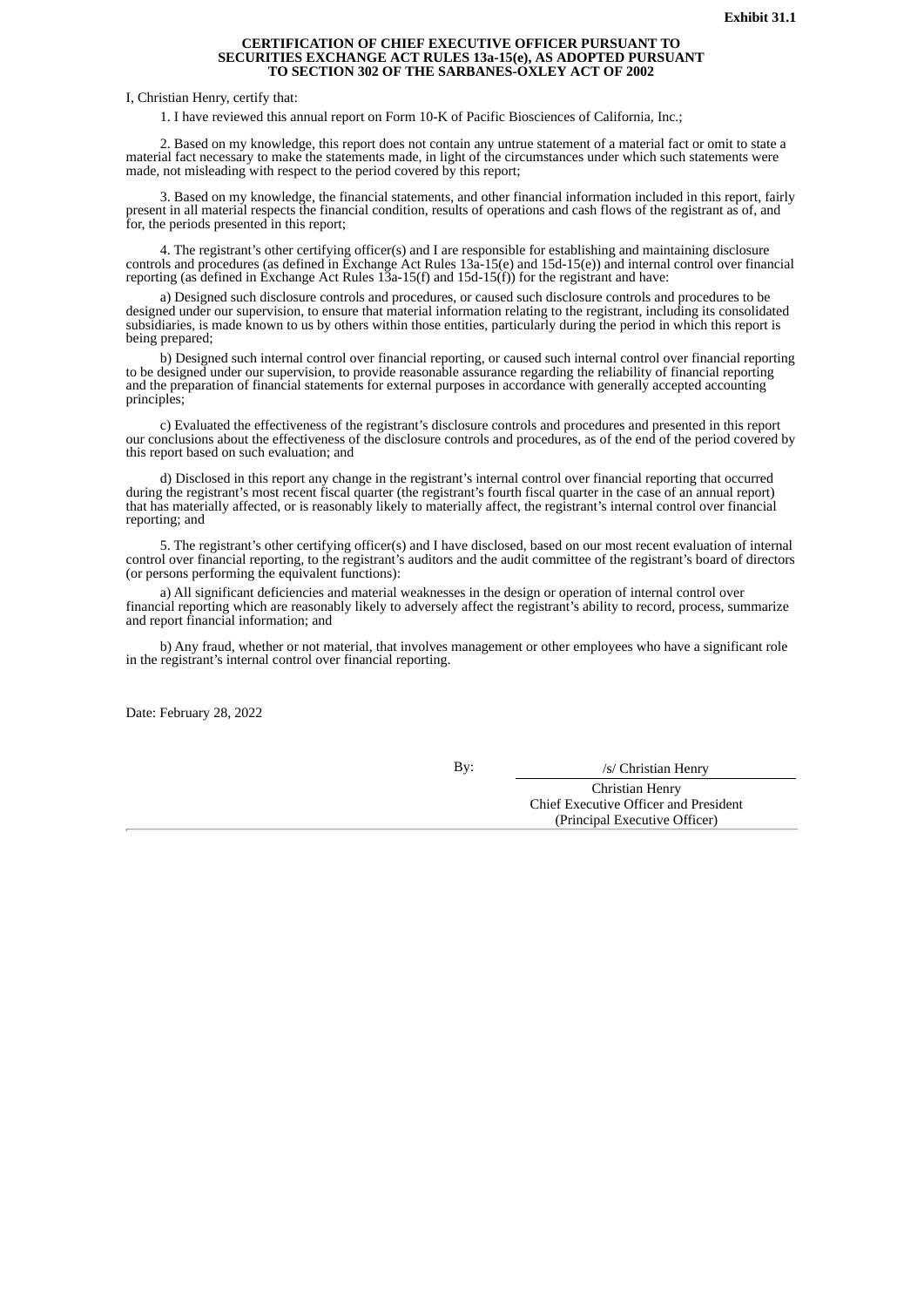#### **CERTIFICATION OF CHIEF FINANCIAL OFFICER PURSUANT TO SECURITIES EXCHANGE ACT RULES 13a-15(e), AS ADOPTED PURSUANT TO SECTION 302 OF THE SARBANES-OXLEY ACT OF 2002**

#### <span id="page-121-0"></span>I, Susan Kim, certify that:

1. I have reviewed this annual report on Form 10-K of Pacific Biosciences of California, Inc.;

2. Based on my knowledge, this report does not contain any untrue statement of a material fact or omit to state a material fact necessary to make the statements made, in light of the circumstances under which such statements were made, not misleading with respect to the period covered by this report;

3. Based on my knowledge, the financial statements, and other financial information included in this report, fairly present in all material respects the financial condition, results of operations and cash flows of the registrant as of, and for, the periods presented in this report;

4. The registrant's other certifying officer(s) and I are responsible for establishing and maintaining disclosure controls and procedures (as defined in Exchange Act Rules 13a-15(e) and 15d-15(e)) and internal control over financial reporting (as defined in Exchange Act Rules 13a-15(f) and 15d-15(f)) for the registrant and have:

a) Designed such disclosure controls and procedures, or caused such disclosure controls and procedures to be designed under our supervision, to ensure that material information relating to the registrant, including its consolidated subsidiaries, is made known to us by others within those entities, particularly during the period in which this report is being prepared;

b) Designed such internal control over financial reporting, or caused such internal control over financial reporting to be designed under our supervision, to provide reasonable assurance regarding the reliability of financial reporting and the preparation of financial statements for external purposes in accordance with generally accepted accounting principles;

c) Evaluated the effectiveness of the registrant's disclosure controls and procedures and presented in this report our conclusions about the effectiveness of the disclosure controls and procedures, as of the end of the period covered by this report based on such evaluation; and

d) Disclosed in this report any change in the registrant's internal control over financial reporting that occurred during the registrant's most recent fiscal quarter (the registrant's fourth fiscal quarter in the case of an annual report) that has materially affected, or is reasonably likely to materially affect, the registrant's internal control over financial reporting; and

5. The registrant's other certifying officer(s) and I have disclosed, based on our most recent evaluation of internal control over financial reporting, to the registrant's auditors and the audit committee of the registrant's board of directors (or persons performing the equivalent functions):

a) All significant deficiencies and material weaknesses in the design or operation of internal control over financial reporting which are reasonably likely to adversely affect the registrant's ability to record, process, summarize and report financial information; and

b) Any fraud, whether or not material, that involves management or other employees who have a significant role in the registrant's internal control over financial reporting.

Date: February 28, 2022

By: /s/ Susan Kim

Susan Kim Chief Financial Officer (Principal Financial Officer)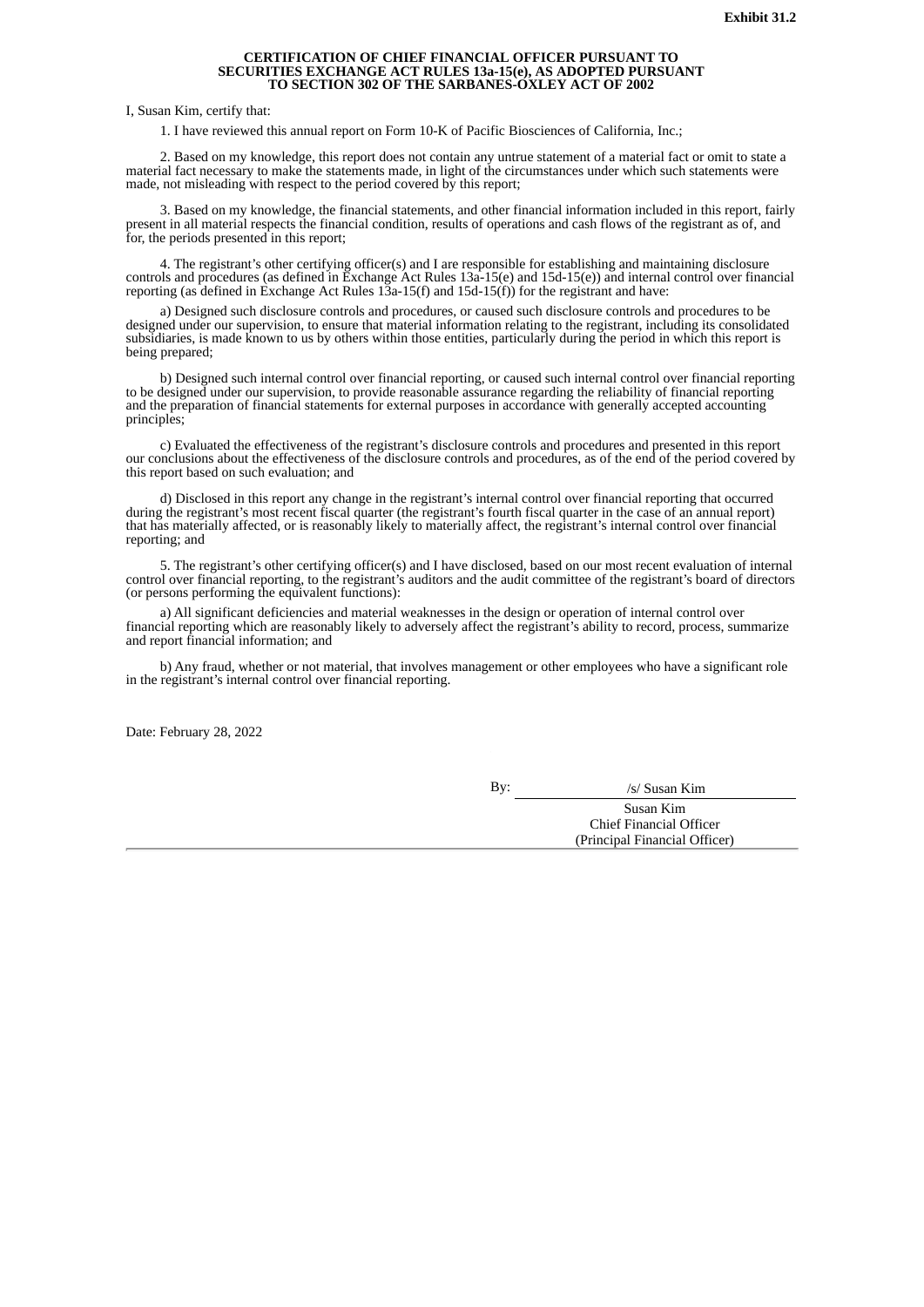#### **Certification of CEO Furnished Pursuant to 18 U.S.C. Section 1350, As Adopted Pursuant To Section 906 of The Sarbanes-Oxley Act of 2002**

<span id="page-122-0"></span>In connection with the Annual Report of Pacific Biosciences of California, Inc. (the "Company") on Form 10-K for the period ended December 31, 2021, as filed with the Securities and Exchange Commission on the date hereof, I, Christian Henry, Chief Executive Officer of the Company, certify for the purposes of section 1350 of chapter 63 of title 18 of the United States Code, as adopted pursuant to Section 906 of the Sarbanes-Oxley Act of 2002, that, to the best of my knowledge,

(i) the Annual Report of the Company on Form 10-K for the period ended December 31, 2021 (the "Report"), fully complies with the requirements of section 13(a) or 15(d) of the Securities Exchange Act of 1934, and

(ii) the information contained in the Report fairly presents, in all material respects, the financial condition and results of operations of the Company.

Date: February 28, 2022 /s/ Christian Henry

Christian Henry Chief Executive Officer and President (Principal Executive Officer)